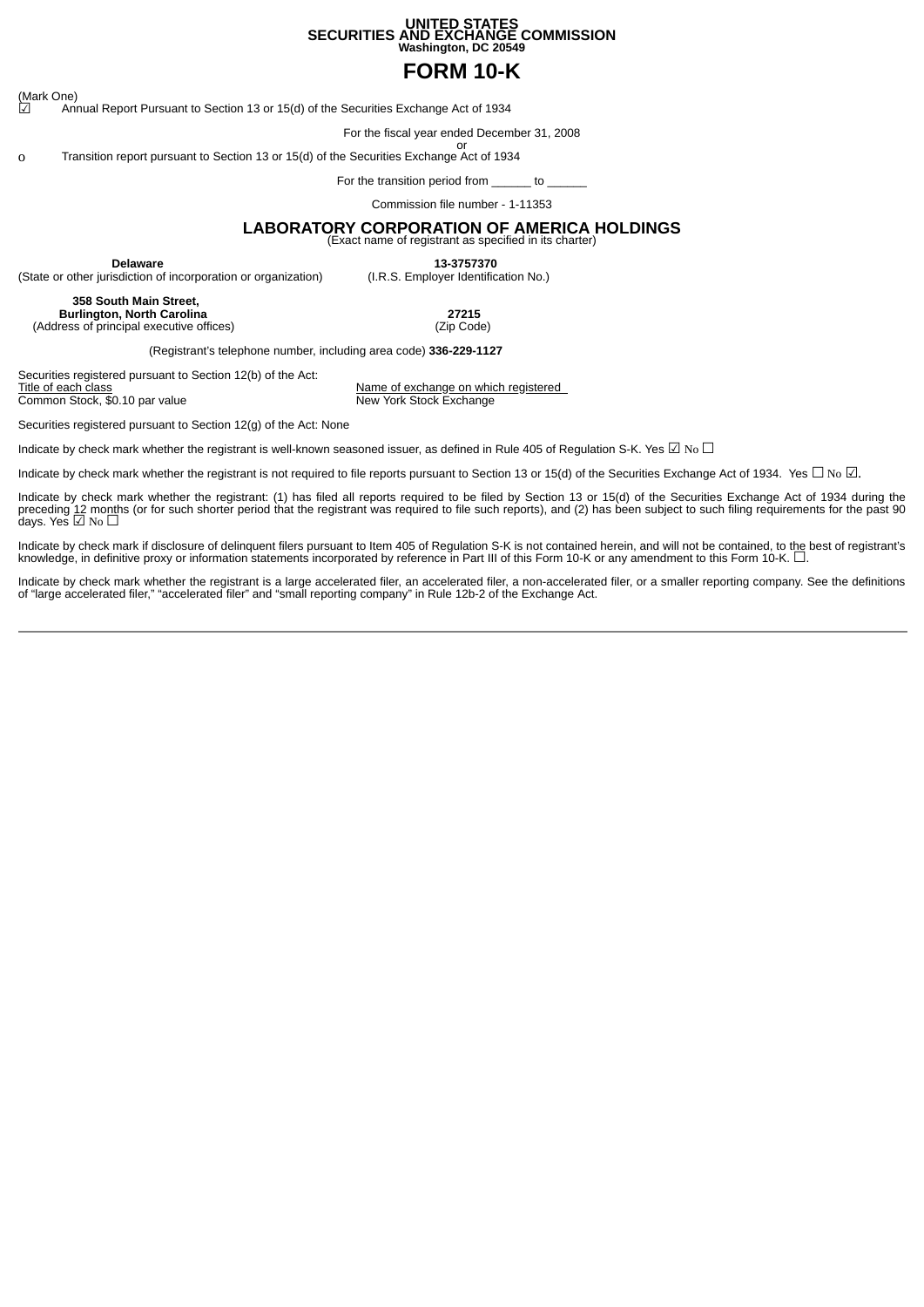Large accelerated filer 2 Accelerated filer □

Non-accelerated filer □ Smaller reporting company □

Indicate by check mark whether the registrant is a shell company (as defined in Rule 12b-2 of the Exchange Act). Yes  $\Box$  No  $\Box$ .

As of June 30, 2008, the aggregate market value of the common stock held by non-affiliates of the registrant was approximately \$7.7 billion, based on the closing price on<br>such date of the registrant's common stock on the N

Indicate the number of shares outstanding of each of the registrant's classes of common stock, as of the latest practicable date: 108.3 million shares as of February 20, 2009.

#### **DOCUMENTS INCORPORATED BY REFERENCE**

List hereunder the following documents incorporated by reference and the Part of the Form 10-K into which the document is incorporated:<br>Portions of the Registrant's Notice of Annual Meeting and Proxy Statement to be filed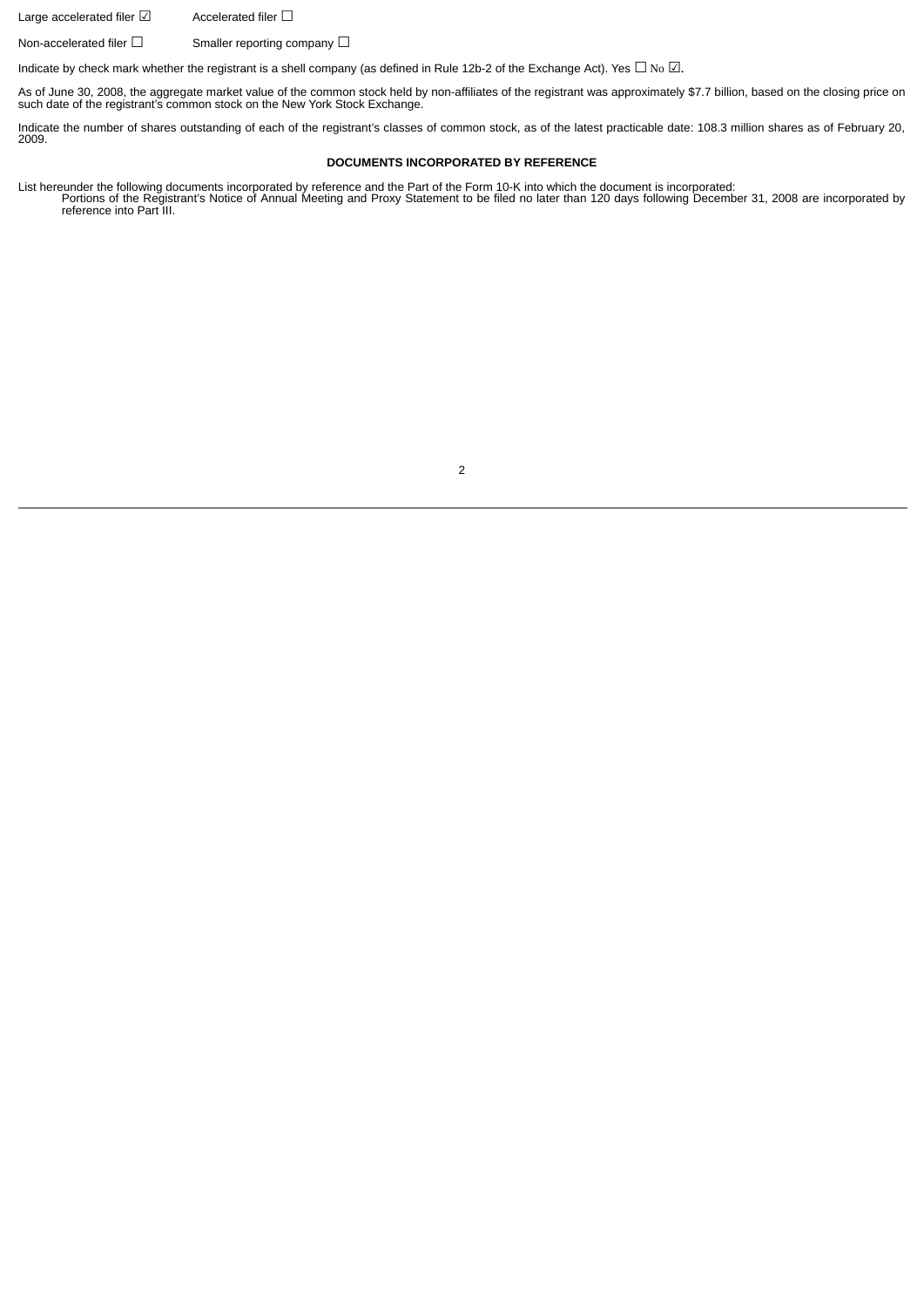|                                                         |                                                                                                                                                                                                                                                                                                                                                                                                                                                                                 | Index    |                                                                                                |
|---------------------------------------------------------|---------------------------------------------------------------------------------------------------------------------------------------------------------------------------------------------------------------------------------------------------------------------------------------------------------------------------------------------------------------------------------------------------------------------------------------------------------------------------------|----------|------------------------------------------------------------------------------------------------|
|                                                         |                                                                                                                                                                                                                                                                                                                                                                                                                                                                                 | Part I   |                                                                                                |
| Item 1.                                                 | <b>Business</b><br>The Clinical Laboratory Testing Industry and Competition<br>Effect of Market Changes on the Clinical Laboratory Business<br>Company Strategy<br><b>Laboratory Testing Operations and Services</b><br><b>Testing Services</b><br>Clients<br>Seasonality<br>Payers<br>Investments in Joint Venture Partnerships<br>Sales, Marketing and Client Service<br><b>Information Systems</b><br>Billing<br><b>Quality</b><br>Employees<br>Regulation and Reimbursement |          | Page<br>4<br>4<br>5<br>6<br>8<br>8<br>11<br>11<br>12<br>12<br>12<br>13<br>13<br>14<br>15<br>15 |
| Item 1A.<br>Item 1B.<br>Item $2.$<br>Item 3.<br>Item 4. | Compliance Program<br><b>Risk Factors</b><br><b>Unresolved Staff Comments</b><br>Properties<br><b>Legal Proceedings</b><br>Submission of Matters to a Vote of Security Holders                                                                                                                                                                                                                                                                                                  |          | 21<br>22<br>28<br>29<br>30<br>30                                                               |
|                                                         |                                                                                                                                                                                                                                                                                                                                                                                                                                                                                 | Part II  |                                                                                                |
| Item 5.<br>Item 6.<br>Item 7.                           | Market for Registrant's Common Equity, Related Stockholder Matters,<br>and Issuer Purchases of Equity Securities<br>Selected Financial Data<br>Management's Discussion and Analysis of Financial Condition                                                                                                                                                                                                                                                                      |          | 31<br>34                                                                                       |
| Item 7A.<br>Item 8.<br>Item 9.                          | and Results of Operations<br>Quantitative and Qualitative Disclosures About Market Risk<br>Financial Statements and Supplementary Data<br>Changes in and Disagreements with Accountants on Accounting                                                                                                                                                                                                                                                                           |          | 36<br>50<br>50                                                                                 |
| Item 9A.<br>Item 9B.                                    | and Financial Disclosure<br><b>Controls and Procedures</b><br>Other Information                                                                                                                                                                                                                                                                                                                                                                                                 |          | 50<br>51<br>52                                                                                 |
| Item $10.$<br>Item $11.$                                | Directors, Executive Officers and Corporate Governance<br><b>Executive Compensation</b>                                                                                                                                                                                                                                                                                                                                                                                         | Part III | 52<br>53                                                                                       |
| Item $12.$                                              | Security Ownership of Certain Beneficial Owners and Management                                                                                                                                                                                                                                                                                                                                                                                                                  |          |                                                                                                |
| Item $13.$<br>Item 14.                                  | and Related Stockholder Matters<br>Certain Relationships and Related Transactions, and Director Independence<br><b>Principal Accountant Fees and Services</b>                                                                                                                                                                                                                                                                                                                   |          | 53<br>53<br>53                                                                                 |
| Item 15.                                                | <b>Exhibits and Financial Statement Schedules</b>                                                                                                                                                                                                                                                                                                                                                                                                                               | Part IV  | 53                                                                                             |
|                                                         |                                                                                                                                                                                                                                                                                                                                                                                                                                                                                 | 3        |                                                                                                |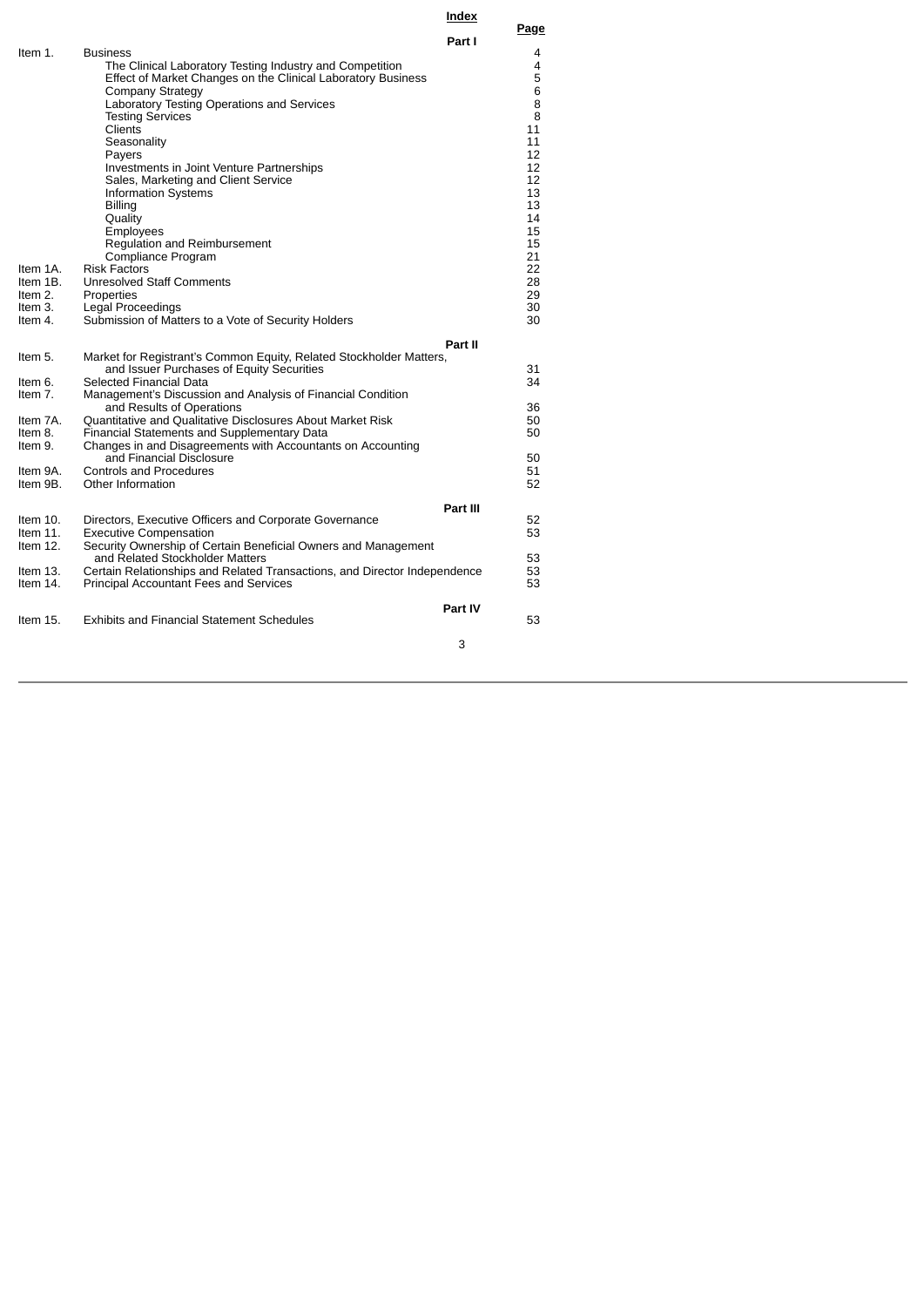#### **Item 1. BUSINESS**

Laboratory Corporation of America Holdings and its subsidiaries (the "Company"), headquartered in Burlington, North Carolina, is the second largest independent<br>clinical laboratory company in the United States based on 2008 laboratory tests that are used by the medical profession in routine testing, patient diagnosis, and in the monitoring and treatment of disease. In addition, the Company has<br>developed specialty testing businesses, such as o

With over 28,000 employees worldwide, the Company processes tests on more than 440,000 patient specimens daily and provides clinical laboratory testing services to clients in all 50 states, the District of Columbia, Puerto Rico and three provinces in Canada. Its clients include physicians, hospitals, managed care organizations,<br>governmental agencies, employers, pharmaceutical comp laboratories using sophisticated and computerized instruments, with most results reported within 24 hours. In addition, the Company provides specialty testing services in the areas of allergy, clinical trials, diagnostic genetics, identity, forensics, infectious disease, oncology and occupational testing.

The Company's Annual Report on Form 10-K, Quarterly Reports on Form 10-Q, Current Reports on Form 8-K, and all amendments to those reports are made<br>available free of charge through the Investor Relations section of the Com electronically filed with, or furnished to, the Securities and Exchange Commission.

The Company is committed to providing the highest quality laboratory services to its clients in full compliance with all federal, state and local laws and regulations. The Company's Code of Business Conduct and Ethics outlines ethics and compliance policies adopted by the Company to meet this commitment. These policies apply to all<br>employees of the Company as well as the Company's Board of D

#### **The Clinical Laboratory Testing Industry and Competition**

Laboratory tests and procedures are used generally by hospitals, physicians and other health care providers and commercial clients to assist in the diagnosis,<br>evaluation, detection, the mapy selection, monitoring and treat pathology procedures are frequently ordered as part of regular

#### **PART I**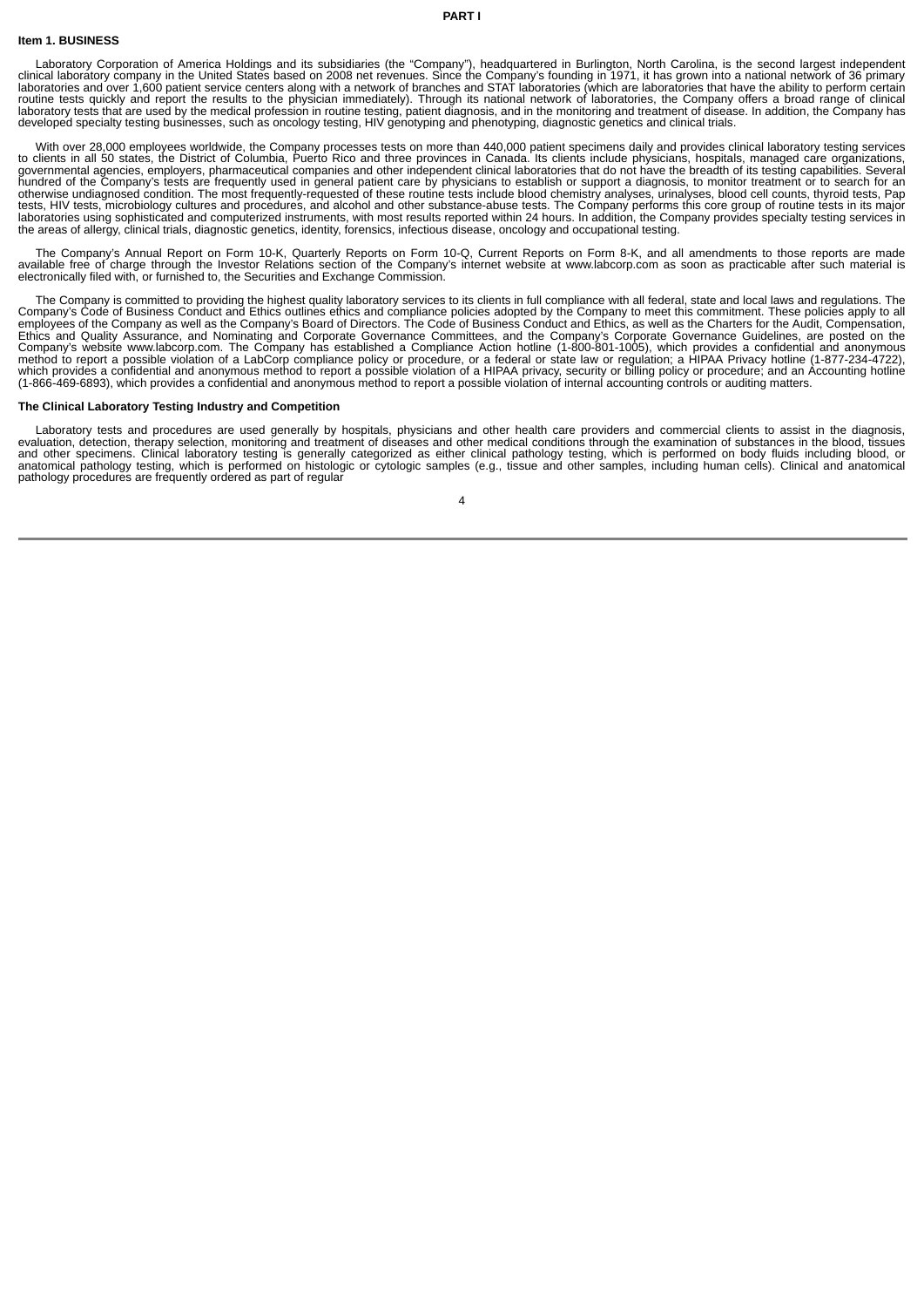physician office visits and hospital admissions in connection with the diagnosis and treatment of illnesses. Certain of these tests and procedures are used in the diagnosis and management of a wide variety of medical conditions such as cancer, AIDS, endocrine disorders, cardiac disorders and genetic disease.

The clinical laboratory industry consists primarily of three types of providers: hospital-based laboratories, physician-office laboratories and independent clinical laboratories, such as those owned by the Company. The Company believes that in 2008 the entire United States clinical laboratory testing industry had revenues of<br>approximately \$52.0 billion; approximately 55.0% of such rev laboratories in the United States.

The clinical laboratory business is intensely competitive. There are presently two major national independent clinical laboratories: the Company and Quest Diagnostics Incorporated ("Quest"), which had approximately \$7.2 billion in revenues from clinical laboratory testing in 2008. The remaining estimated \$40.0 billion of testing<br>performed in the United States is performed by hospitals (

- **•** accuracy, timeliness and consistency in reporting test results;
- **•** reputation of the laboratory in the medical community or field of specialty;
- **•** service capability and convenience offered by the laboratory;
- **•** number and type of tests performed;
- **•** connectivity solutions offered; and
- **•** pricing of the laboratory's services.

The Company believes that it competes favorably with its principal competitors in each of these areas and is currently implementing strategies designed to improve its competitive position.

The Company believes that large scale consolidation has decelerated, but will continue in the clinical laboratory testing business. In addition, the Company believes that it and the other large independent clinical laboratory testing companies will be able to increase their share of the overall clinical laboratory testing market due to a<br>number of external factors including cost effici

#### **Effect of Market Changes on the Clinical Laboratory Business**

Many market-based changes in the clinical laboratory business have occurred over the past ten years, primarily as a result of the shift away from traditional, fee-for-<br>service medicine to managed-cost health care. The grow laboratories. Other MCOs allow any willing provider to be contracted at specified rates. The Company's ability to attract and retain managed care clients is critical given these new and evolving models. In addition, some MCOs have used capitated payment contracts in an attempt to fix the cost of laboratory testing services for their<br>enrollees. Under a capitated payment contract, the clinical authorized laboratory

<sup>5</sup>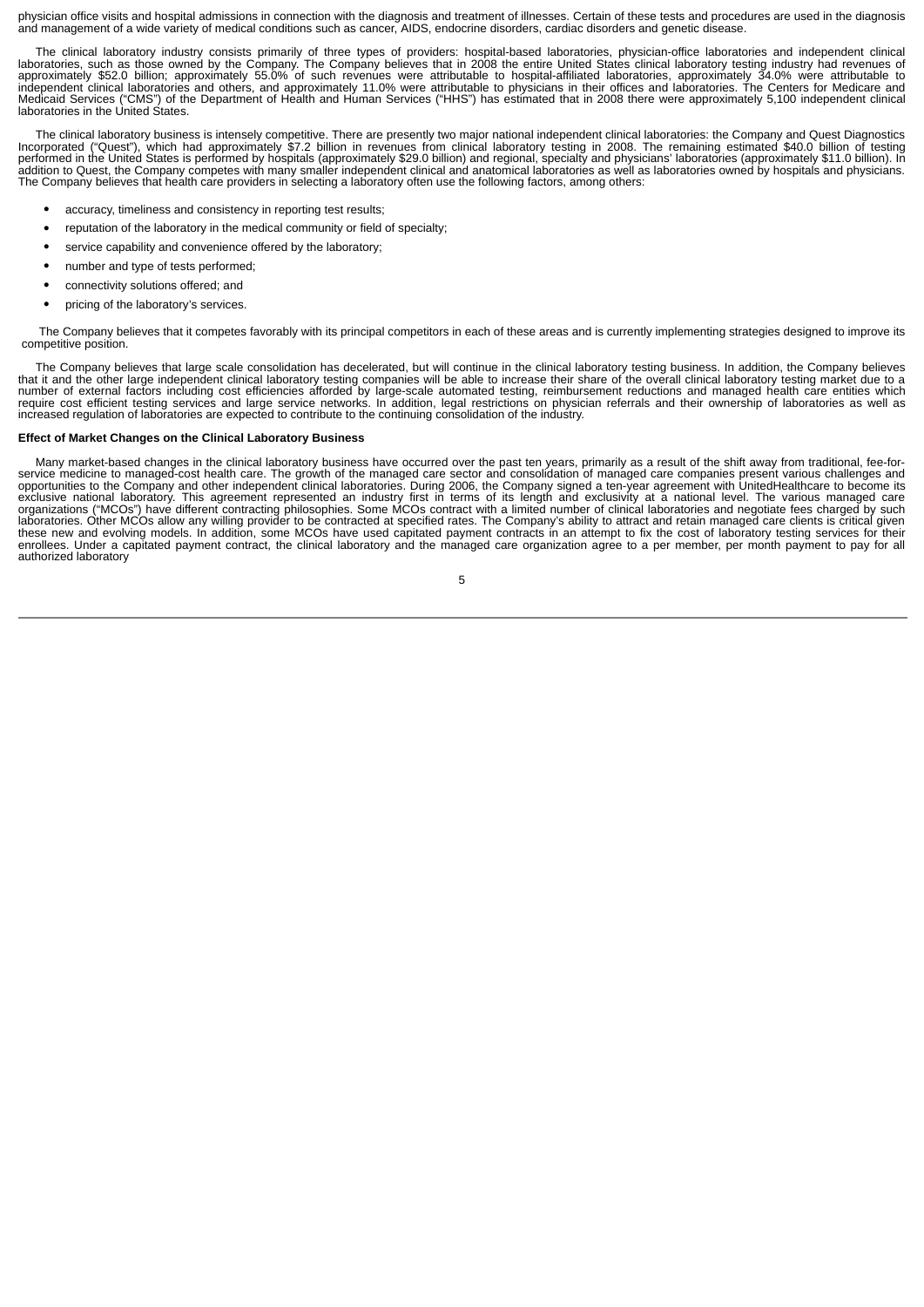tests ordered during the month by the physician for the members, regardless of the number or cost of the tests actually performed. The Company makes significant efforts to ensure that esoteric tests (which are more sophisticated tests used to obtain information not provided by routine tests and generally involve a higher level of complexity<br>and more substantial human involvement than rout organization. Capitated payment contracts shift the risks of additional testing beyond that covered by the capitated payment to the clinical laboratory. For the year ended December 31, 2008, such capitated contracts accounted for approximately \$180.0 million, or 4.0%, of the Company's net sales.

In addition, Medicare (which principally services patients 65 and older), Medicaid (which principally services low-income patients) and insurers have increased their<br>efforts to control the cost, utilization and delivery of the reimbursement rates of other third-party payers is likely to occur as well.

Despite the potential market changes discussed above, the Company believes that the volume of clinical laboratory testing will be positively influenced by several factors, including increased knowledge of the human genome leading to an enhanced appreciation of the value of gene-based diagnostic assays and the development of<br>new therapeutics that have a "companion diagnostic" to help

The Company believes its enhanced esoteric menu and larger geographic footprint provide a strong platform for growth. Additional factors that may lead to future<br>volume growth include an increase in the number and types of addition, movement by patients into consumer driven health plans may have an impact on the utilization of laboratory testing.

#### **Company Strategy**

The Company's strategic plan continues to focus on three critical priorities: scientific differentiation, managed care, and customer service. While these pillars remain the same, the activities and initiatives within each area are increasingly being focused on strengthening LabCorp's leadership role in personalized medicine.

Personalized medicine is a new growth area for health care in which care is tailored (or "personalized") to each individual. The company is playing an important role in<br>many aspects of this emerging model including the dev

#### *Scientific Differentiation*

The Company's capabilities, resources, and expertise have been developed as part of the company's long-term commitment to scientific differentiation and are now supporting growth opportunities in the field of personalized medicine. One core attribute of personalized medicine is a model of care in which treatments and therapeutics are tailored to an individual, often based on their genetic signature (or that of their particular tumor/strain of virus). LabCorp was a leader in one of the first major advances<br>in personalized medicine which was HIV geno management areas.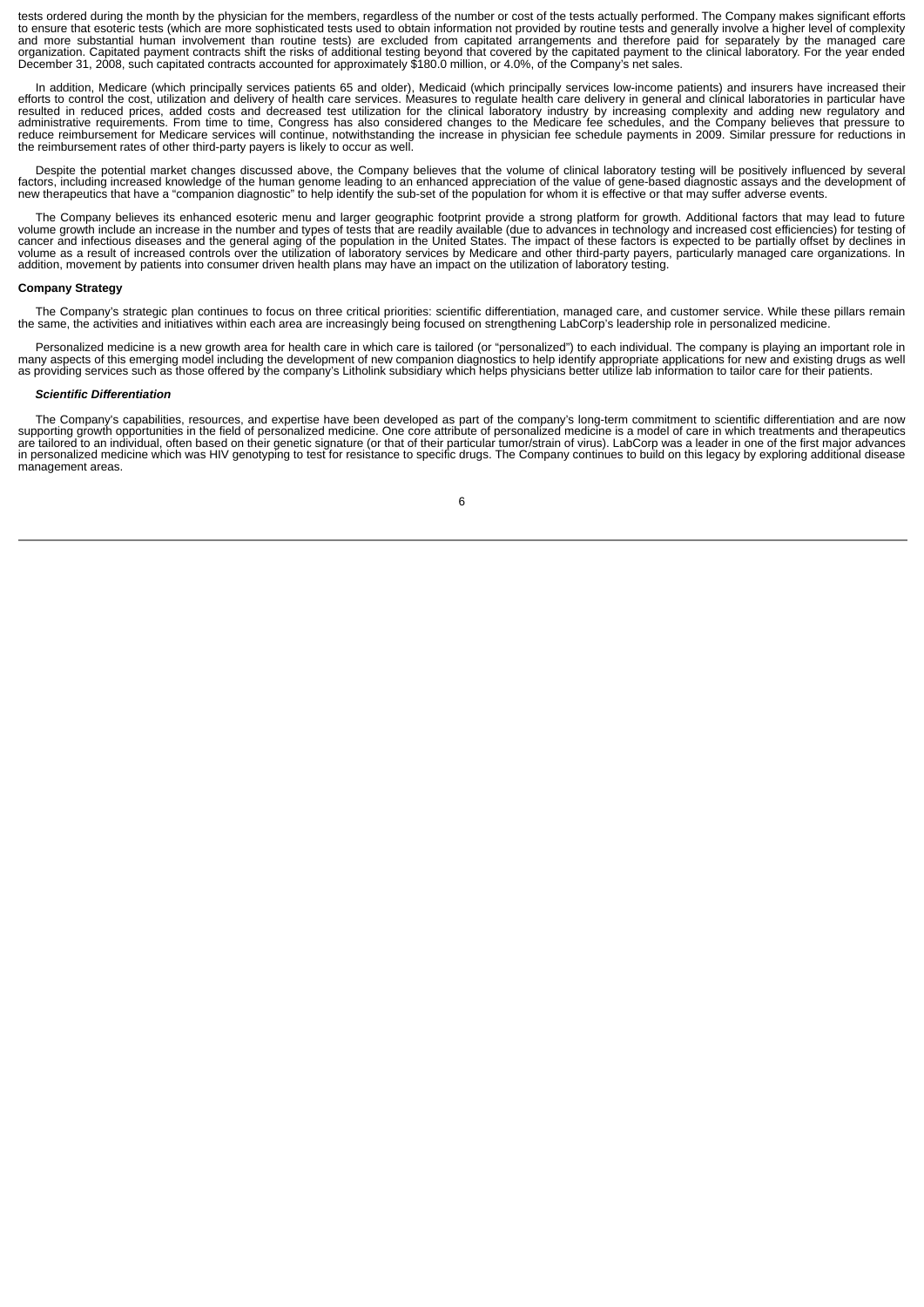Through our clinical trials division, the Company has taken a leadership role in working with pharmaceutical companies to develop companion diagnostics. The company's capabilities in assay development, its access to a broad spectrum of testing platforms, and its experience with clinical trials has positioned LabCorp as a<br>market leader. The Company continues to add additional c early stage clinical trials. The Company also broke ground on a new state-of-the-art biorepository that will be completed in 2009.

Beyond clinical trials, there are also many examples where companion diagnostics have moved into the commercial setting and are helping improve care by: (1) ensuring the efficacy of a drug for an individual (2) ensuring the correct dosage, and (3) reducing adverse events. The Company will continue to play an important role in<br>both bringing new companion diagnostics to the mark

#### *Managed Care*

Within the personalized medicine paradigm, LabCorp is positioned to play a key role in ensuring broad access to the new tools and capabilities that are being<br>developed. This is driven not only by our national infrastructur believes will be important partners in the evolution of this model.

The Company continues to work at strengthening its relationship with managed care companies by providing value added capabilities and services, such as disease<br>management. For example, a number of such services are offered with managed care companies who have been able to increase enrollee satisfaction while at the same time decrease the number of kidney stone related hospitalizations and other costs.

During 2008, the Company developed and launched the next focus area for this program, which is chronic kidney disease (CKD). According to a recent report in the<br>Journal of the American Medical Association, 26 million Ameri stage renal disease (ESRD) has become a major economic burden for the health care system, including our government, which has roughly 400,000 people on dialysis<br>panieming approximately 6% of the Medicare budget. The corner primary care to patients.

The Company also continues to support a number of data sharing arrangements with managed care companies to support their efforts in disease management and other initiatives focused on improving care and decreasing costs.

#### *Customer Service*

The Company is committed to delivering the highest level of service to its customers and, in 2008, rolled out a number of tools and capabilities that will further improve the customer experience. The Company launched a new web-site with updated tools and capabilities including customer focused tools such as a new patient service<br>center locator, better patient-focused information about testi that is enabling improved customer service/call-center capabilities in many of its markets.

The Company offers a variety of connectivity solutions including eLabCorp, a web-based connectivity solution. The Company's connectivity platform integrates easily with a wide variety of existing

|  |   | I |  |
|--|---|---|--|
|  |   |   |  |
|  | I |   |  |
|  |   |   |  |
|  |   |   |  |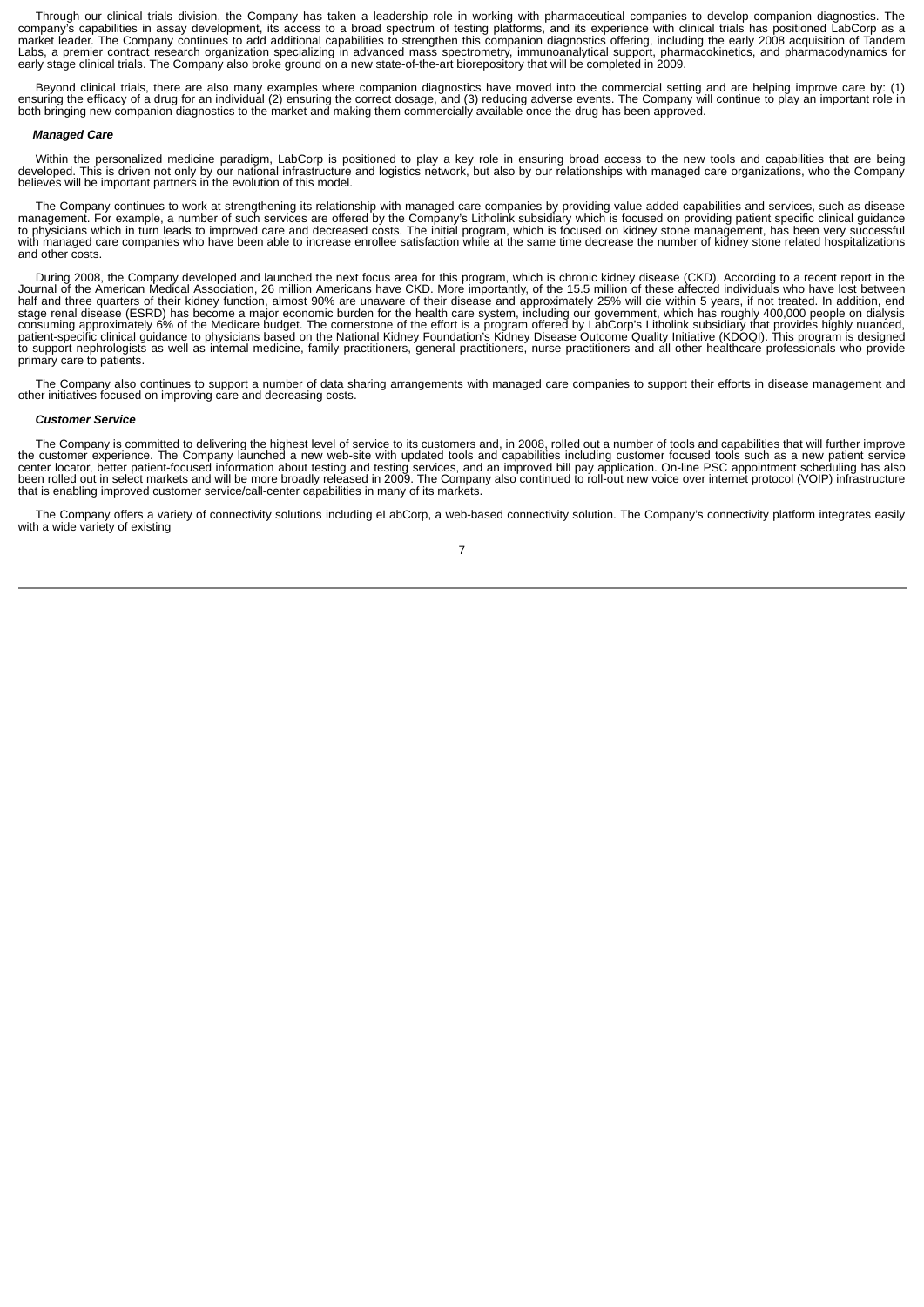electronic medical records systems, practice management systems, and procedure writing systems, allowing physicians to access testing services without changing the software systems they use for the rest of their practice needs.

#### **Laboratory Testing Operations and Services**

The Company has a national network of primary laboratories, branches, patient service centers and STAT laboratories. A branch is a central facility that collects<br>specimens in a region for shipment to one of the Company's l patient service center collects the specimens as requested by the physician. The specimens are sent, principally through the Company's in-house courier system (and, to<br>a lesser extent, through independent couriers), to one typically delivered to the Company accompanied by a test request form. These forms, which are completed by the client or transcribed by a Company patient service technician from a client order, indicate the tests to be performed and provide the necessary billing information.

Each specimen and related request form is checked for completeness and then given a unique identification number. The unique identification number assigned to each specimen helps to ensure that the results are attributed to the correct patient. The test request forms are sent to a data entry operator who ensures that a file is<br>established for each patient and the necessary testi performed and the results are entered through an electronic data interchange interface or manually, depending upon the tests and the type of equipment involved. Most of the Company's automated testing equipment is connected to the Company's information systems. Most routine testing is completed by early the next morning and test results are in most cases electronically delivered to clients via smart printers, personal computer-based products or computer interfaces.

#### **Testing Services**

#### *Routine Testing*

The Company offers a broad range of clinical laboratory tests and procedures. Several hundred of these are frequently used in general patient care by physicians to establish or support a diagnosis, to monitor treatment or medication, or to search for an otherwise undiagnosed condition. The most frequently requested tests include<br>blood chemistry analyses, thyroid tests, urinalyses, bl laboratory or they may choose to establish their own laboratory to perform some of the tests.

The Company performs this core group of routine tests in each of its primary laboratories, which constitutes a majority of the testing performed by the Company. The Company generally performs and reports most routine procedures within 24 hours, utilizing a variety of sophisticated and computerized laboratory testing instruments.

#### *Specialty Testing*

While the information provided by many routine tests may be used by nearly all physicians, regardless of specialty, many other procedures are more specialized in nature. One of the growth strategies of the Company is the continued expansion of its specialty testing businesses, which involve certain types of unique testing<br>capabilities and/or client requirements. In general, the spe occupational drug testing) from the same supplier. The Company's research and development group continually seeks new and improved technologies for early diagnosis.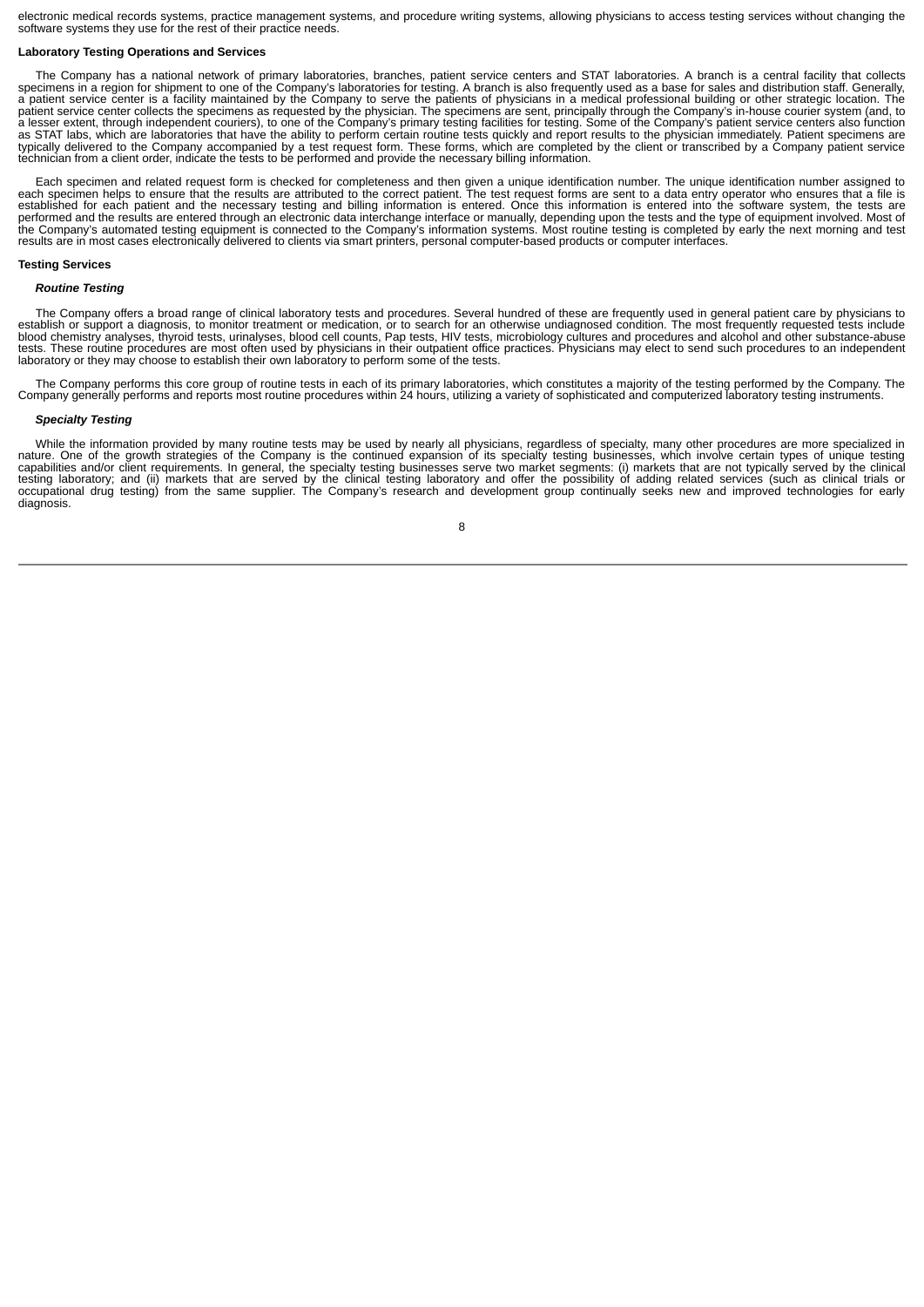For example, the Company's Center for Molecular Biology and Pathology ("CMBP") is a leader in molecular diagnostics and polymerase chain reaction ("PCR")<br>technologies, which are often able to provide earlier and more relia Systems, Inc. a leader in anatomic pathology testing. In February 2005, the Company acquired US LABS, a leader in anatomic pathology and oncology testing services.<br>In May 2005, the Company acquired Esoterix, a leading prov disease conditions. The following are specialty testing businesses in which the Company offers testing and related services:

*Infectious Disease*. The Company provides complete viral load testing as well as HIV genotyping and phenotyping. In 2000, the Company added HIV GenoSure™ to its portfolio of HIV resistance testing services. The Company's use of this leading-edge technology put it in the forefront of HIV drug resistance testing, one of the<br>most important issues surrounding the treatment of HIV.

*Diagnostic Genetics.* The Company offers cytogenetic, molecular cytogenetic, biochemical and molecular genetic tests. In 2007, the Company added integrated and<br>sequential prenatal screening for more sensitive assessment o Affymetrix whole genome microarray technology offering enhanced detection of the etiology of mental retardation, developmental delay and autism.

*Oncology Testing.* The Company offers an extensive series of testing technologies that aid in diagnosing and monitoring certain cancers and predicting the outcome<br>of certain treatments. The acquisitions of Dianon, US LABS hematopathology, dermatopathology and uropathology.

*Clinical Trials Testing*. The Company regularly performs clinical laboratory testing for pharmaceutical companies conducting clinical research trials on new drugs. This testing often involves periodic testing of patients participating in the trial over several years. In 2008, the Company acquired Tandem Labs, a leading bioanalytical and immunoanalytical clinical research testing laboratory supporting pharmaceutical and biotechnology companies with their discovery, preclinical and clinical drug development programs.

*Identity Testing.* The Company provides forensic identity testing used in connection with criminal proceedings and parentage evaluation services which are used to assist in determining parentage for child support enforcement proceedings and determining genetic relationships for immigration purposes. Parentage testing involves<br>the evaluation of immunological and genetic markers in sp services in reconstruction cases, which assist in determining parentage without the presence of the parent in question. Management believes the Company is now<br>the largest provider of identity testing services in the United

*Allergy Testing.* The Company offers an extensive range of allergen testing services as well as computerized analysis and a treatment program that enables physicians to diagnose and treat many kinds of allergic disorders.

*Occupational Testing Services*. The Company provides testing services for the detection of drug and alcohol abuse for private and government customers. These testing services are designed to produce "forensic" quality test results that satisfy the rigorous requirements for admissibility as evidence in legal proceedings. The Company also provides other analytical testing and a variety of management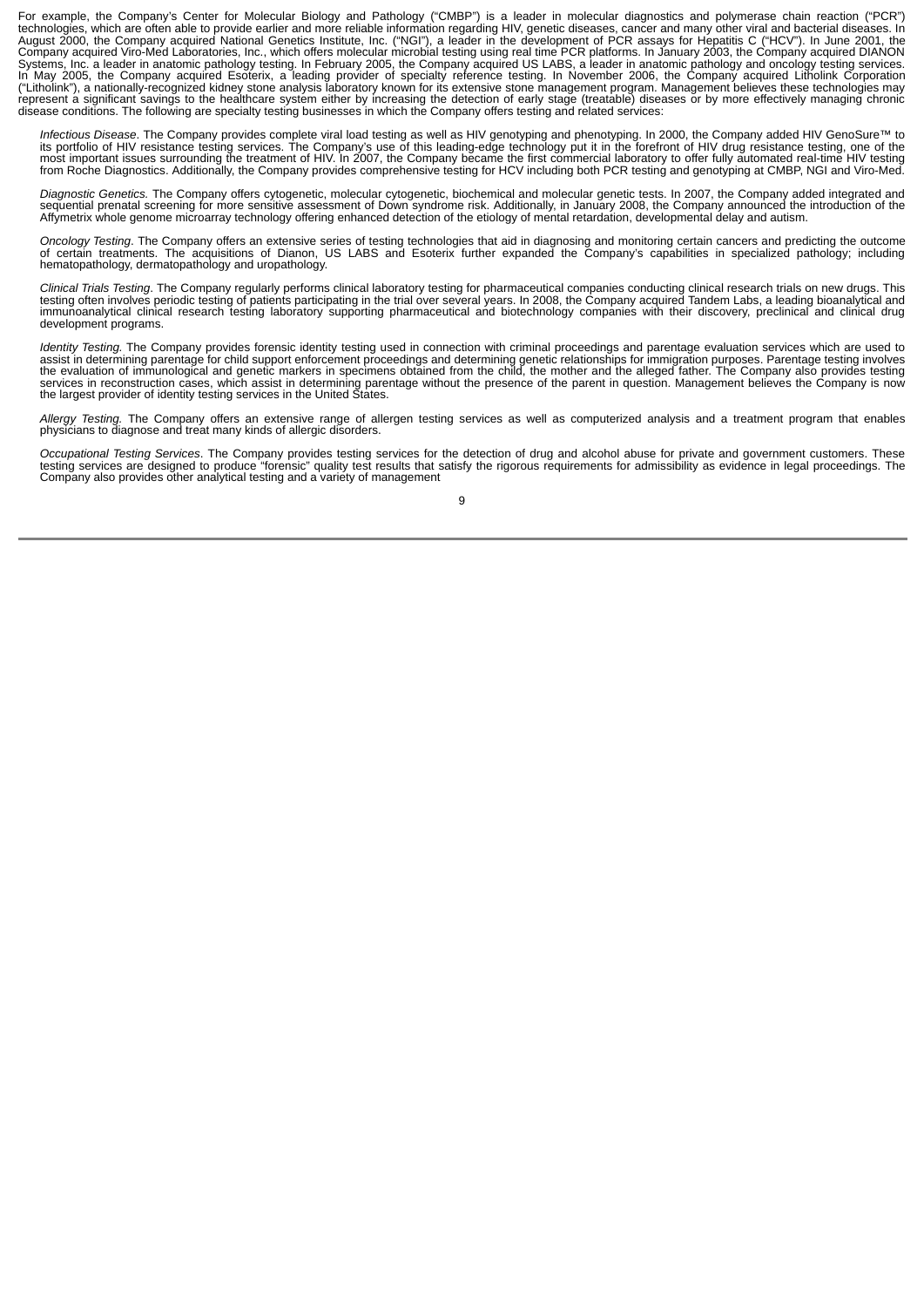#### support services.

The specialized testing services noted above, as well as other complex procedures, are sent to designated facilities where the Company has concentrated the people, instruments and related resources for performing these procedures so that quality and efficiency can be most effectively monitored. CMBP, NGI, Viro-Med, Dianon, US LABS and Esoterix also specialize in new test development and related education and training.

#### *Development of New Tests*

Advances in medicine have begun to fundamentally change diagnostic testing, and new tests are allowing clinical laboratories to provide unprecedented amounts of health-related information to physicians and patients. Significant new tests have been introduced over the past several years which include a gene-based test for human<br>papillomavirus, HIV genotyping tests for drug resistan expects new testing technologies to emerge; therefore, it intends to continue to invest in advanced testing capabilities so that it can remain on the cutting edge of<br>diagnostic laboratory testing. The Company has added, an introduces new testing technologies to physician customers. This differentiation is important in the retention and growth of business.

In 2008, the Company continued its focus on scientific vision and leadership with the introduction of more than 35 significant test menu and automation enhancements. The Company is specifically focused on areas where diagnostic assays provide actionable results for unmet clinical needs, as demonstrated by the following:

- **•** The Company launched the MGMT gene methylation assay licensed from Oncomethylome Sciences. The modification of the MGMT gene promoter has been shown to be a common event in brain cancers and predictive of response to some therapies.
- **•** The Company continued its strategic research agreement with Medco Health Solutions, Inc. to advance the field of pharmacogenomics by exploring the use of personal genetics in patients taking the drug tamoxifen.
- **•** Other initiatives in personalized medicine and companion diagnostics include agreements with Vanda Pharmaceuticals, National Jewish Health and Siemens Health Solutions.
- **•** LabCorp has also seen expanded utilization for current companion diagnostics programs including growth in K-ras, HLAB5701, Warfarin and 2D6 testing.

Additionally, in 2008, the Company announced an exclusive licensing agreement with Duke University to commercialize Duke's new blood-based assay for early<br>detection of lung cancer. Other key assays that were launched in 20 Hepatitis B virus, a gene expression signature for breast cancer prognosis, and Colosure for colon cancer.

The Company continued to expand its capabilities in mass spectrometry, highlighted by a menu of novel assays in the area of endocrinology. Additionally, the<br>Company's programs in biochemical genetics and therapeutic drug m

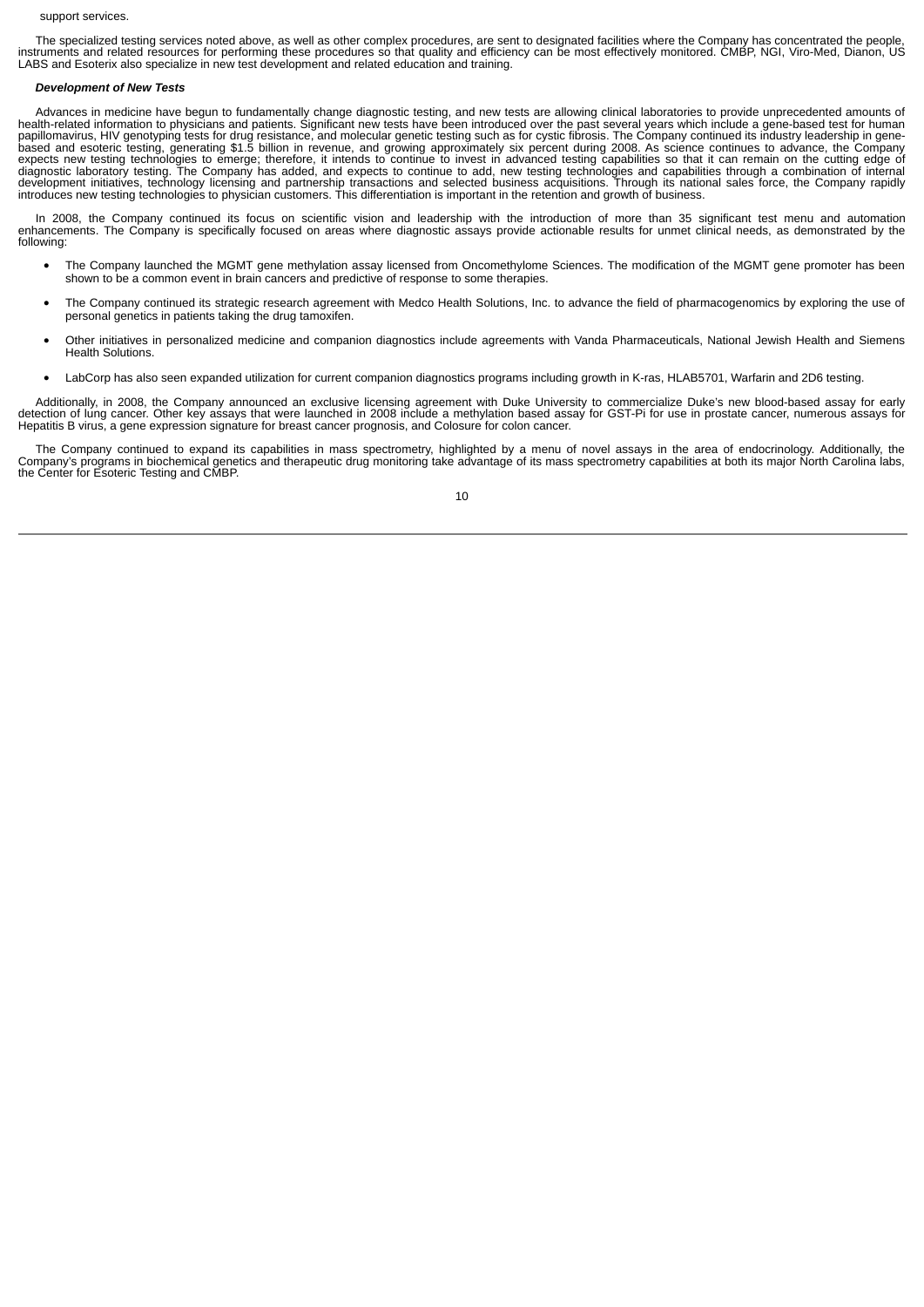#### **Clients**

The Company provides testing services to a broad range of health care providers. During the year ended December 31, 2008, no client or group of clients under the same contract accounted for more than approximately eight percent of the Company's consolidated net sales. The primary client groups serviced by the Company include:

#### *Independent Physicians and Physician Groups*

Physicians requiring testing for their patients are one of the Company's primary sources of testing services. Fees for clinical laboratory testing services rendered for these physicians are billed either to the physician, to the patient or the patient's third-party payer such as an insurance company, Medicare or Medicaid. Billings are<br>typically on a fee-for-service basis. If the billings third-party payer is billed at the laboratory's patient fee schedule, subject to third-party payer limitations and negotiation by physicians on behalf of their patients. Revenues received from Medicare and Medicaid billings are based on government-set fee schedules and reimbursement rules.

#### *Hospitals*

The Company provides hospitals with services ranging from routine and specialty testing to contract management services. Hospitals generally maintain an on-site<br>laboratory to perform immediately needed testing of patients any such tests on a fee-for-service basis which is derived from the Company's customer fee schedule. Fees for management services are billed monthly at contractually agreed-upon rates.

# *Managed Care Organizations*

The Company serves many MCOs. The various MCOs have different contracting philosophies. Some MCOs contract with a limited number of clinical laboratories and<br>negotiate fees charged by such laboratories. Other MCOs allow an agrees to perform certain laboratory tests during a given month for which the MCO agrees to pay a flat monthly fee for each covered member. The tests covered under agreements of this type are negotiated for each contract, but usually include routine tests and exclude highly specialized tests. Many of the national and large regional<br>MCOs prefer to use large independent clinical labs s

#### *Other Institutions*

The Company serves other institutions, including government agencies, large employers and other independent clinical laboratories that do not have the breadth of the Company's testing capabilities. The institutions typically pay on a negotiated fee-for-service basis.

#### **Seasonality**

The Company experiences seasonality in its testing business. The volume of testing generally declines during the year-end holiday periods and other major holidays.<br>Volume can also decline due to inclement weather, reducing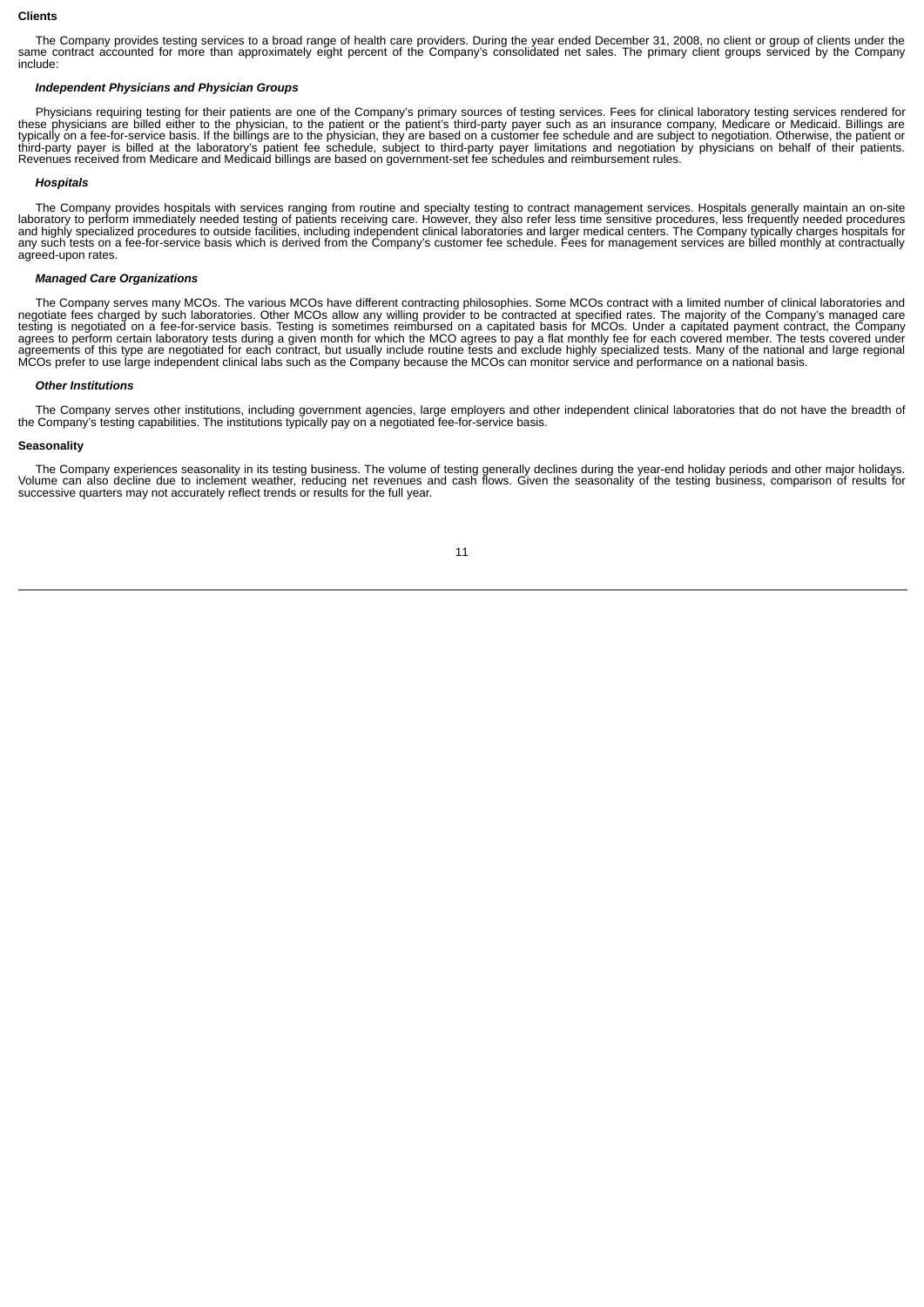# **Payers**

Testing services are billed to private patients, Medicare, Medicaid, commercial clients, MCOs and other insurance companies. Tests ordered by a physician may be billed to different payers depending on the medical insurance benefits of a particular patient. Most testing services are billed to a party other than the physician or other authorized person who ordered the test. For the year ended December 31, 2008, accessions (based on the total volume of accessions excluding the Ontario, Canada joint venture) and average revenue per accession by payer are as follows:

|                         |    | Revenue   |
|-------------------------|----|-----------|
| <b>Accession Volume</b> |    | per       |
| as a % of Total         |    | Accession |
| 2.0%                    | æ. | 165.00    |
| 17.3%                   | \$ | 42.01     |
| 32.4%                   | \$ | 33.65     |
| 48.3%                   | \$ | 35.80     |
|                         |    |           |

A portion of the managed care fee-for-service revenues are collectible from patients in the form of deductibles, copayments and coinsurance.

#### **Investments in Joint Venture Partnerships**

Effective January 1, 2008, the Company acquired additional partnership units in its Ontario, Canada joint venture, bringing the Company's percentage interest owned to 85.6%. Concurrent with this acquisition, the terms of the joint venture's partnership agreement were amended. Based upon the amended terms of this agreement, the Company began including the consolidated operating results, financial position and cash flows of the Ontario, Canada joint venture in the Company's consolidated<br>financial statements on January 1, 2008. The amended joint ve partnership units to the Company in defined future periods, at an initial amount equal to the consideration paid by the Company in 2008, and subject to adjustment based on market value formulas contained in the agreement. The initial difference of \$123.0 between the value of the put and the underlying minority interest was recorded as<br>additional minority interest liability and as a reduct

The Company also holds investments in two other joint venture partnerships, located in Milwaukee, Wisconsin and Alberta, Canada. These businesses represent<br>partnership agreements between the Company and other independent d losses of the businesses in proportion to their respective ownership percentages. All partners are actively involved in the major business decisions made by each joint venture.

Each of the Canadian partnerships owns licenses to conduct diagnostic testing services in their respective provinces. Substantially all of their revenues are received as reimbursement from the provincial governments' health care programs. While the Canadian licenses guarantee the joint ventures the ability to conduct diagnostic<br>provincial governments decide to limit or reduce their reim

#### **Sales, Marketing and Client Service**

The Company offers its services through a sales force focused on serving the specific needs of customers in different market segments. These market segments generally include Specialty Cancer, Hospitals and Primary Care. T generate and retain business for the Company from new and existing customers.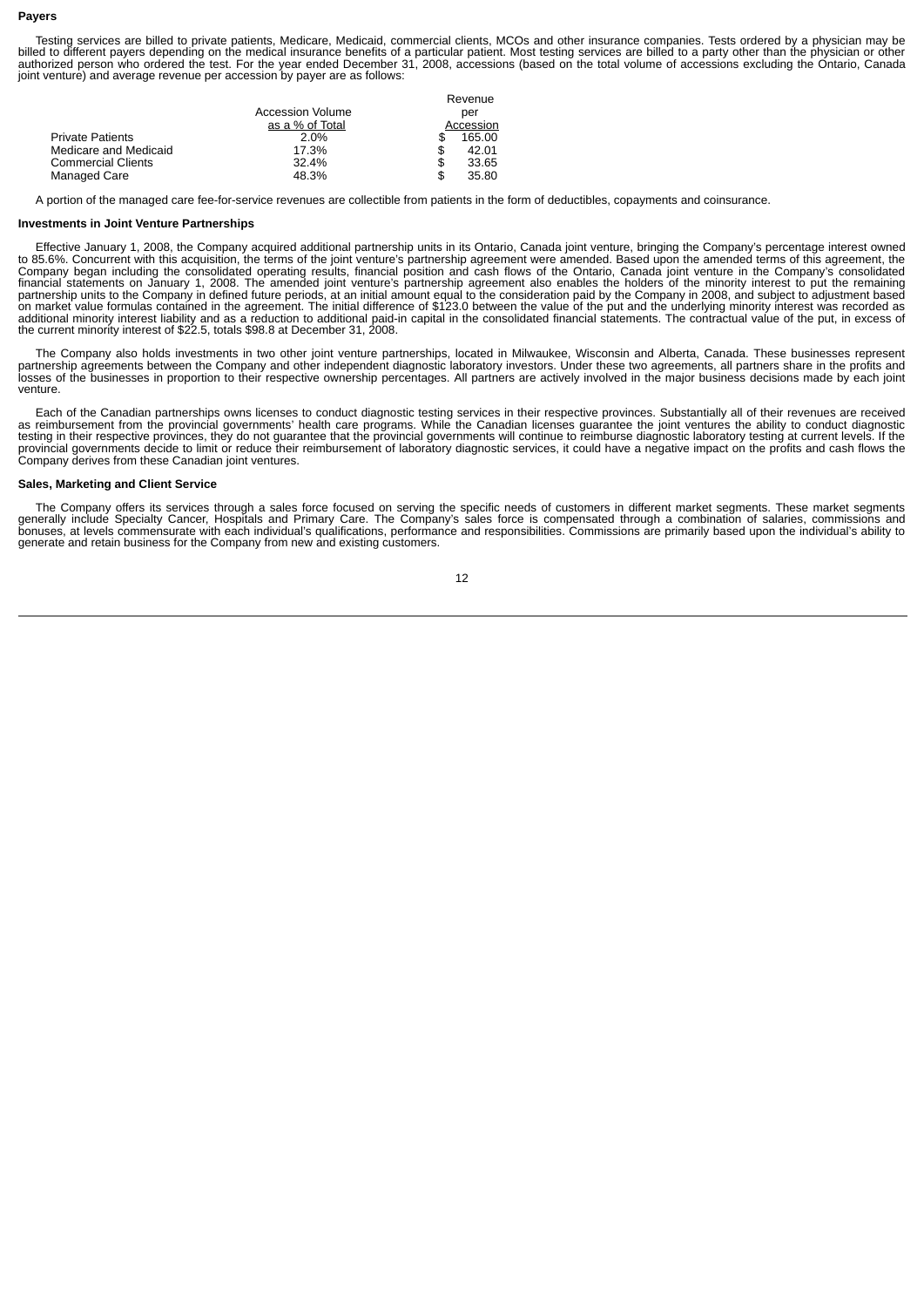The Company believes that the clinical laboratory service business is shifting away from the traditional direct sales structure to one in which the purchasing decisions for laboratory services are increasingly being made by managed care organizations, insurance plans, employers and even by patients themselves. In view of these<br>changes, the Company has adapted its sales and marketing struc

The Company competes primarily on the basis of the quality of its testing, innovation of its services, convenience of its comprehensive test menu, and access points throughout the nation.

#### **Information Systems**

The Company has developed and implemented management information systems that support the operations of the company as well as strategically position the Company for long-term growth in light of evolving market trends around the utilization of laboratory data by its customers.

The Company benefits from having a common laboratory system and a common billing system, which are both maintained in Burlington, North Carolina and operated<br>out of Research Triangle Park, North Carolina. With approximatel

The creation of new Regional Health Information Organizations ("RHIOs") throughout the country and the continued evolution of federally funded programs such as<br>the Office of the National Coordinator for Health Information

#### **Billing**

Billing for laboratory services is a complicated process involving many different payers such as doctors, patients, insurance companies, Medicare, Medicaid and<br>employer groups, all of which have different billing requireme

The Company utilizes a centralized billing system in the collection of substantially all of its accounts receivable. This system generates bills to customers based on the<br>payer type. Client billing is typically generated m with its accounts receivable. The Company writes off accounts against the allowance for doubtful accounts when they are deemed to be uncollectible. For client billing,<br>third party and managed care, accounts are written off dunning cycle has occurred and the account has been transferred to a third-party collection agency.

A significant portion of the Company's bad debt expense is related to accounts receivable from patients. This portion of the Company's bad debt expense is from the<br>patient's unwillingness or inability to pay. In 2008, the during phone calls.

Another component of the Company's bad debt expense is the result of non-credit related issues that slow the billing process, such as missing or incorrect billing<br>information on requisitions. The Company generally performs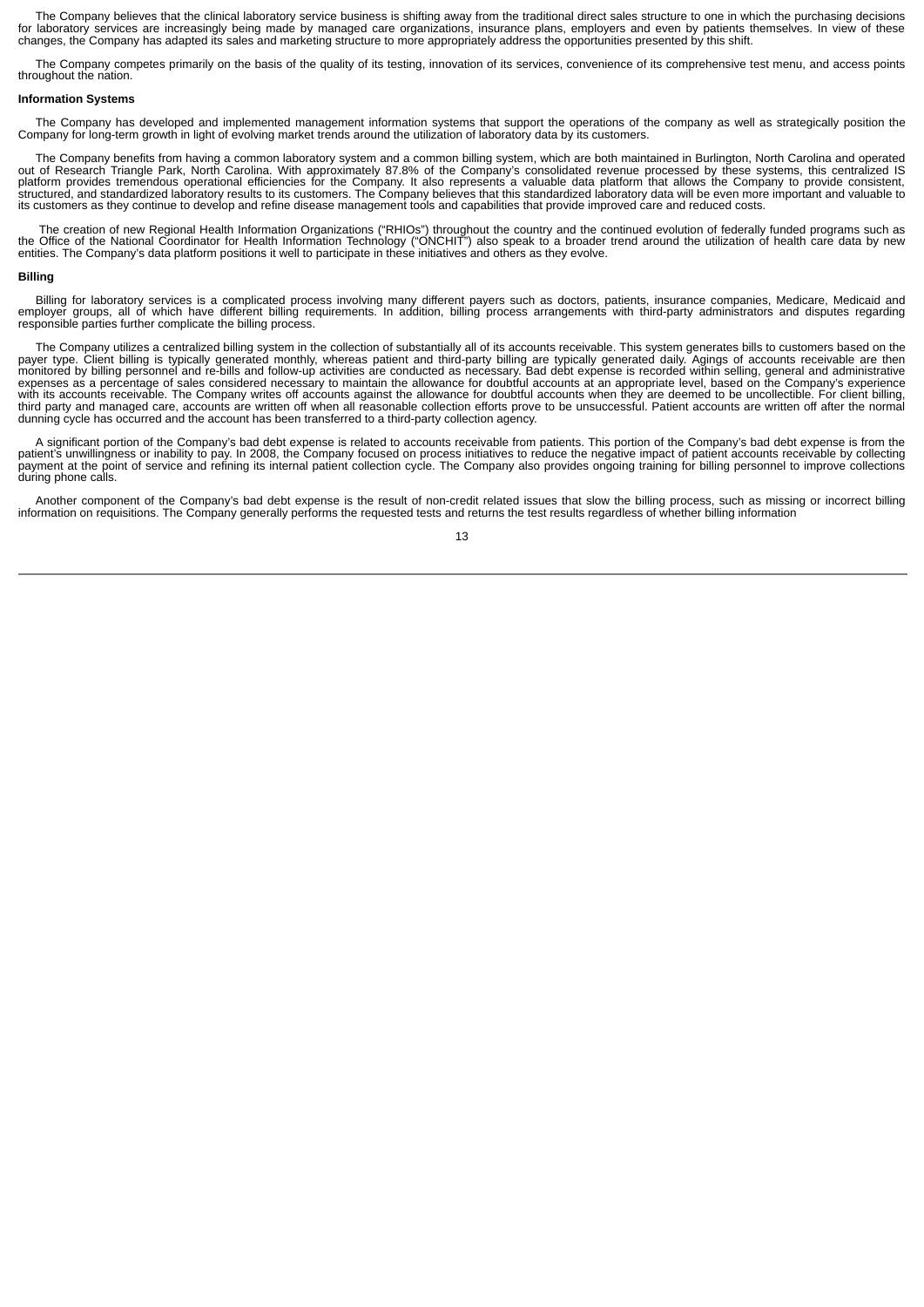is incorrect or incomplete. The Company subsequently attempts to obtain any missing information or rectify any incorrect billing information received from the health<br>care provider. The Company believes that this experience

- reducing the number of requisitions received that are missing billing information. This involves counting the number of clinical requisitions received with missing<br>information by ordering client, as well as determining w was missing and takes steps to ensure that information is provided in the future. These steps include re-educating clients as to what information is needed in order for the Company to bill and collect for the test;
- **•** installing personal computer based products in client offices and Company locations to help with the accuracy and completeness of billing information captured on the front-end; and
- **•** developing and implementing enhanced eligibility checking to compare information to payer records before billing.

### **Quality**

The Company has established a comprehensive quality assurance program for its laboratories and other facilities designed to help assure accurate and timely test<br>results. In addition to the compulsory external inspections a

Quality also encompasses all facets of the Company's service, including turnaround time, client service, patient satisfaction, and billing. The Company's quality assessment program includes measures that compare its current performance against desired performance goals detailed in its quality improvement plan. Using quality assessment techniques, the Company's laboratories employ a variety of programs to monitor critical aspects of service to its clients and patients.

In addition, the Company's Supply Chain Management Department provides oversight to monitoring and controlling vendor products and performance, and plays an essential role in the Company's approach to quality.

Customer Interaction. Processes to continually improve the customers' experience with the Company are essential. Use of technology in the Company's patient<br>service centers is helping to reduce patient wait times by expedit

*Specimen Management*. The use of logistics and specimen tracking technology (LabCorp Critical) allows the timely transportation, validation and storage of specimens. The Company is continually improving its ability to timely collect, transport and track specimens from our clients and between LabCorp locations.

*Quality Control*. The Company regularly performs quality control testing by running quality control samples with known values at the same time patient samples are tested. Quality control sample test results are entered into the Company's computerized quality control database. This allows for real-time monitoring for any statistically<br>and clinically significant analytical differences results.

*Internal Proficiency Testing*. The Company has an extensive voluntary internal proficiency testing program in which each laboratory receives samples to test. This internal proficiency program serves to test the Company's analytical and post analytical phases of laboratory testing service including order entry, accessioning systems,<br>accuracy, precision of its testing protocols, and t the laboratory accrediting agencies.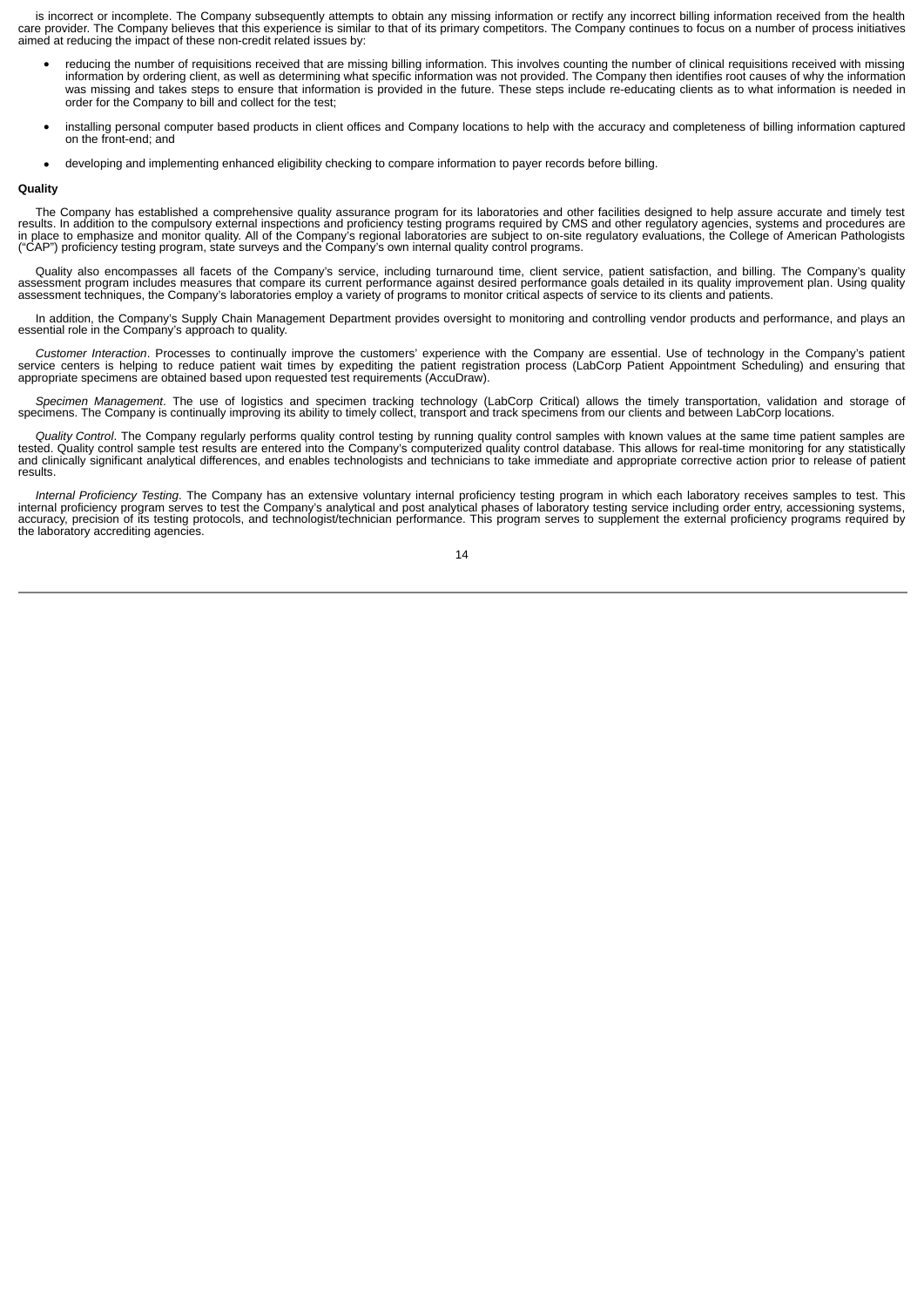*External Accreditation*. The Company participates in numerous externally-administered, quality surveillance programs, including the CAP program. CAP is an independent non-governmental organization of board-certified pathologists which offers an accreditation program to which laboratories can voluntarily subscribe. CAP has<br>been accredited by CMS to inspect clinical laboratori Improvement Amendments of 1988 standards. The CAP program involves both on-site inspections of the laboratory and participation in CAP's proficiency testing program for all categories in which the laboratory is accredited. All of the Company's major laboratories are accredited by CAP. A laboratory's receipt of accreditation by CAP satisfies the CMS requirement for certification.

The Company's forensic crime laboratory, located at Research Triangle Park, NC, is accredited by the American Society of Crime Laboratory Directors, Laboratory<br>Accreditation Board ("ASCLD/LAB") under the International prog quality standards. The Company is one of 76 ASCLD-International accredited crime laboratories worldwide and is one of only 9 private crime laboratories holding the accreditation. Accreditation is granted for a period of five years provided that a laboratory continues to meet the standards during that period.

#### **Employees**

As of January 31, 2009, the Company had over 28,000 full-time equivalent employees worldwide. Subsidiaries of the Company have three collective bargaining agreements ("СВА") which cover approximately 600 employees. In 2008, the Company successfully concluded the renewal of one СВА. The Company's success is highly<br>dependent on its ability to attract and retain qualified empl

#### **Regulation and Reimbursement**

#### *General*

The clinical laboratory industry is subject to significant governmental regulation at the federal, state and local levels. As described below, these regulations concern licensure and operation of clinical laboratories, payment for laboratory services, health care fraud and abuse, security and confidentiality of health information, quality, and environmental and occupational safety.

#### *Regulation of Clinical Laboratories*

The Clinical Laboratory Improvement Amendments of 1988 ("CLIA") extended federal oversight to virtually all clinical laboratories by requiring that they be certified by<br>the federal government or by a federally-approved acc

Standards for testing under CLIA are based on the complexity of the tests performed by the laboratory, with tests classified as either "high complexity," "moderate complexity," or "waived." Laboratories performing high com business, cancellation or suspension of the laboratory's approval to receive Medicare and/or Medicaid reimbursement, as well as significant fines and/or criminal penalties. The loss or suspension of a CLIA certification, imposition of a fine or other penalties, or future changes in the CLIA law or regulations (or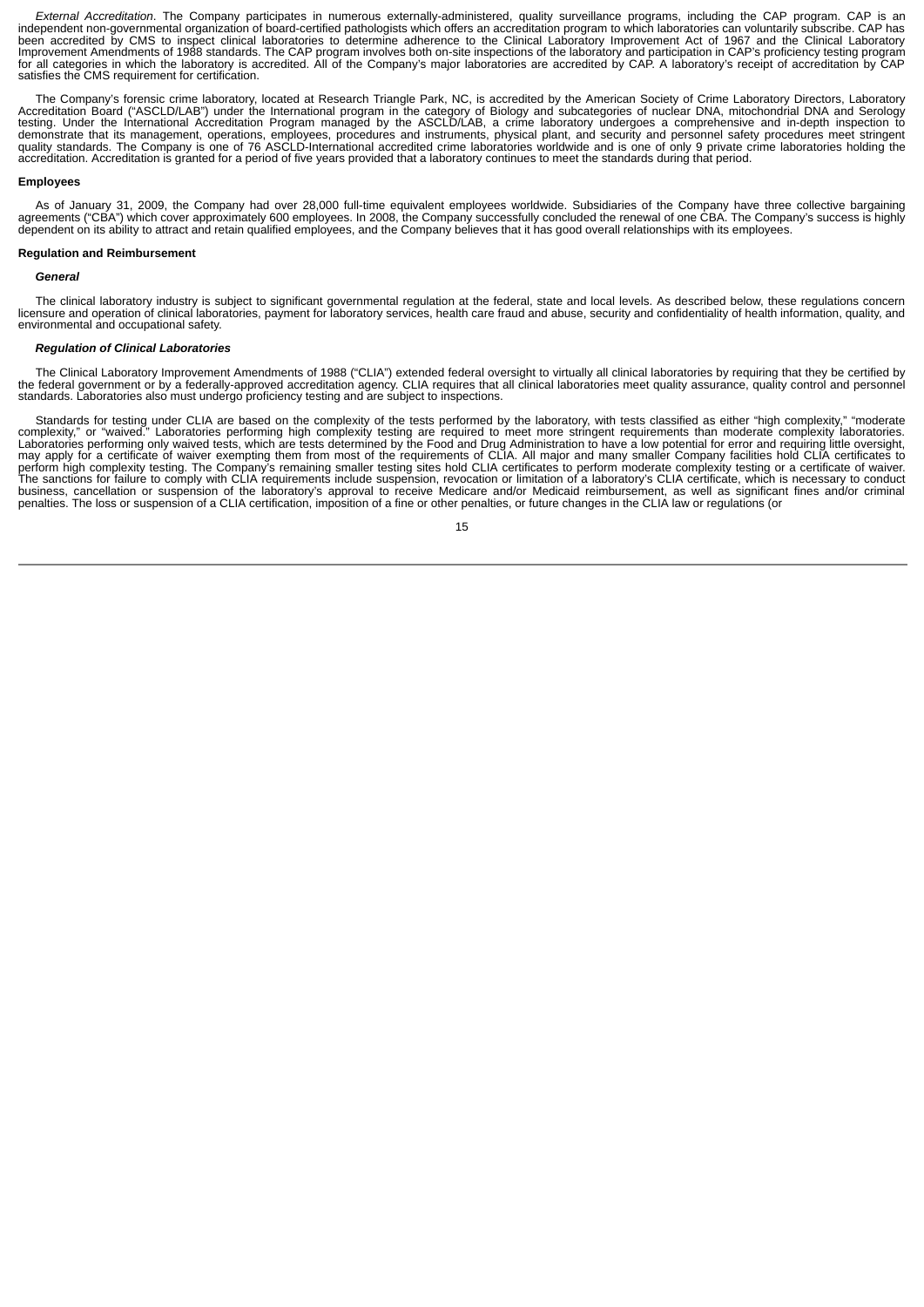interpretation of the law or regulations) could have a material adverse effect on the Company.

On July 26, 2007, the Food and Drug Administration ("FDA") issued *Draft Guidance for Industry, Clinical Laboratories, and FDA Staff: In Vitro Diagnostic Multivariate<br>Index Assays ("the Draft Guidance"). The Draft Guidance* III devices requiring, among other things, pre-market notification clearance or premarket approval from FDA. This guidance would change the agency's historical practice<br>regarding regulation of certain laboratory-developed

The Company is also subject to state and local laboratory regulation. CLIA provides that a state may adopt laboratory regulations different from or more stringent than<br>those under federal law, and a number of states have i

The Company believes that it is in compliance with all applicable laboratory requirements, and the Company's laboratories have continuing programs to ensure that<br>their operations meet all such regulatory requirements, but inspections.

#### *Payment for Clinical Laboratory Services*

In 2008, the Company derived approximately 17.7% of its net sales directly from the Medicare and Medicaid programs. In addition, the Company's other business depends significantly on continued participation in these programs and in other government healthcare programs, because clients often want a single laboratory to<br>perform all of their testing services. In recent years, both

Reimbursement under the Medicare program for clinical diagnostic laboratory services is subject to a clinical laboratory fee schedule that sets the maximum amount<br>payable in each Medicare carrier's jurisdiction. This clini on behalf of Medicare beneficiaries. State Medicaid programs are prohibited from paying more than the Medicare fee schedule limit for clinical laboratory services furnished to Medicaid recipients.

Payment under the fee schedule has been limited from year to year by Congressional action, including imposition of national limitation amounts and freezes on the otherwise applicable annual Consumer Price Index ("CPI") updates. For most diagnostic lab tests, the national limitation is now 74.0% of the national median of all local<br>fee schedules established for each test. Under a pro established.

Following a five year freeze on CPI updates to the clinical lab fee schedule, there was a 1.2% increase in the fee schedule in 2003. In late 2003, the Medicare Prescription Drug, Improvement and Modernization Act of 2003 ("MMA") again imposed a freeze in the CPI update of the clinical lab fee schedule from 2004 through<br>2008. The MMA freeze expired December 31, 2008. Pursuant to t

Separate from clinical diagnostic laboratory services, which generally are reimbursed under the Medicare laboratory fee schedule, many pathology services are reimbursed under the Medicare physician fee schedule. The physic conversion factor would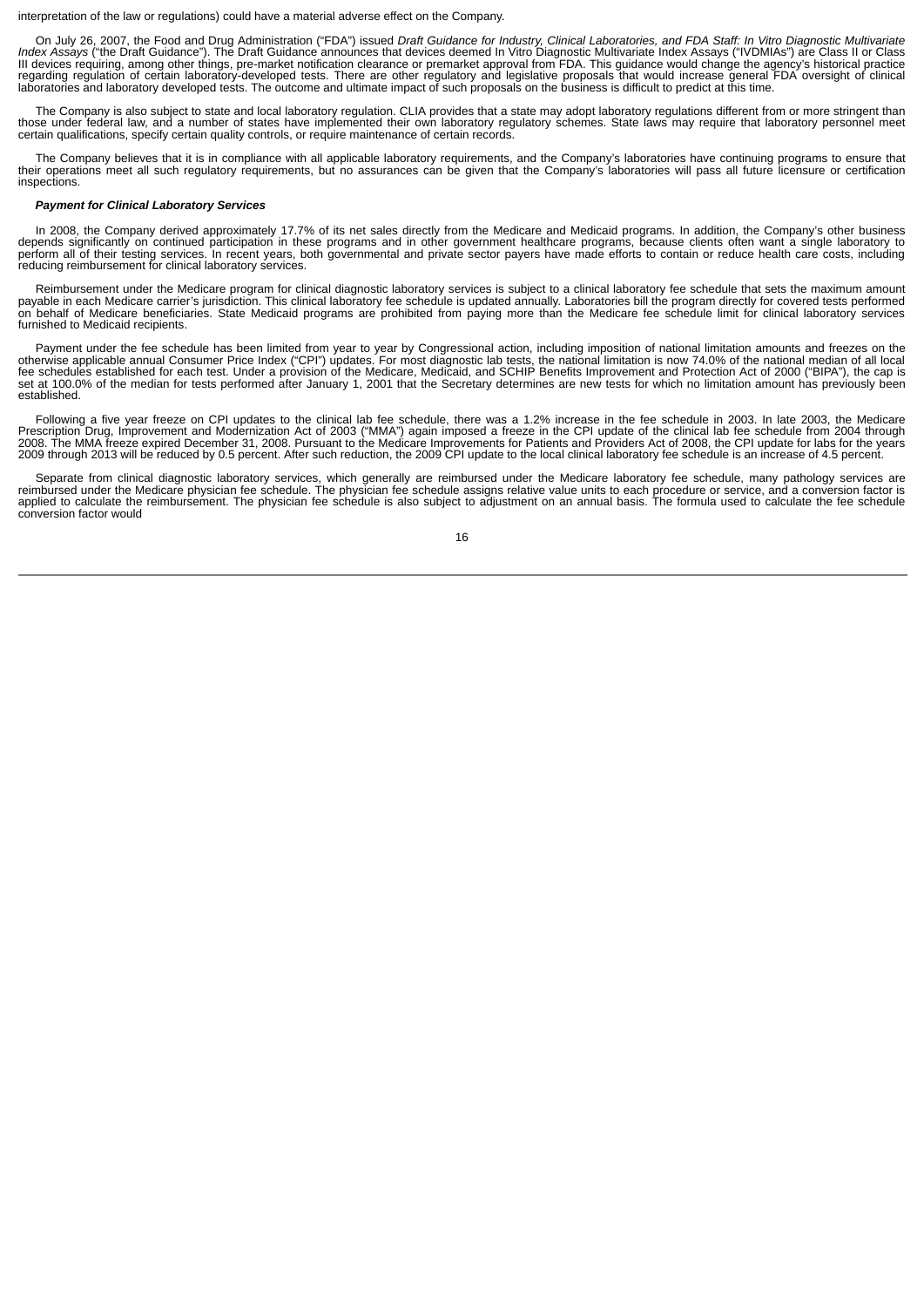have resulted in significant decreases in payment for most physician services since 2003. However, since that time Congress has intervened repeatedly to prevent these<br>payment reductions, and the conversion factor has been in physician fee schedule payments in 2009.

The MMA also included a provision requiring CMS to conduct a demonstration program on using competitive acquisition for certain clinical lab tests to determine whether competitive bidding can be used to provide lab service

Because a significant portion of the Company's costs are relatively fixed, Medicare, Medicaid and other government program payment reductions could have a direct<br>adverse effect on the Company's net earnings and cash flows,

Congressional action in 1997 required the Department of Health and Human Services ("HHS") to adopt uniform coverage, administration and payment policies for<br>many of the most commonly performed lab tests using a negotiated other things, established uniform policies limiting Medicare coverage for certain tests to patients with specified medical conditions or diagnoses, and replacing local Medicare coverage policies which varied around the country. Since the final rules generally became effective in 2002, the use of uniform policies has improved the<br>Company's ability to obtain necessary billing information i quantify.

Future changes in federal, state and local laws and regulations (or in the interpretation of current regulations) affecting government payment for clinical laboratory testing could have a material adverse effect on the Company. Based on currently available information, the Company is unable to predict what type of changes in legislation or regulations, if any, will occur.

### *Standard Electronic Transactions, Security and Confidentiality of Health Information*

The Health Insurance Portability and Accountability Act of 1996 ("HIPAA") was designed to address issues related to the portability of health insurance. In an effort to improve the efficiency and effectiveness of the health care system by facilitating the electronic exchange of information in certain financial and administrative transactions,<br>stendard transactions electronically and healt certain electronic transactions.

The Company's HIPAA project plan has three phases: (i) assessment of current systems, applications, processes and procedure testing and validation for HIPAA<br>Compliance; (ii) remediation of affected systems, applications, p

The Privacy Rule regulates the use and disclosure of protected health information ("PHI") by covered entities. It also sets forth certain rights that an individual has with respect to his or her PHI maintained by a covered entity, such as the right to access or amend certain records containing PHI or to request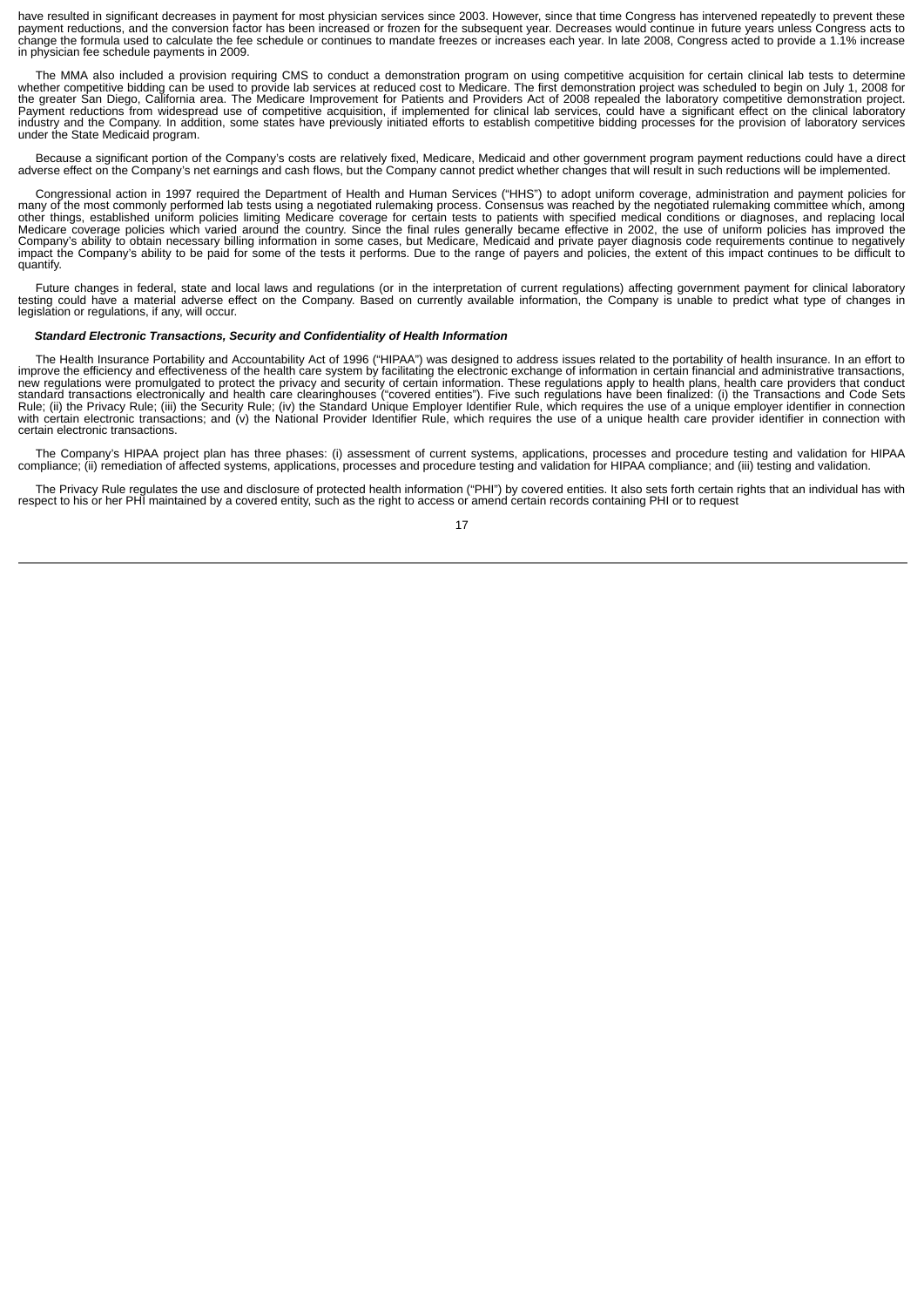restrictions on the use or disclosure of PHI. Additionally, it requires covered entities to implement certain administrative requirements, such as designating a privacy officer, drafting and implementing privacy policies and procedures, and training workforce members. The Company believes that it is in compliance with the HIPAA Privacy Rule in all material respects.

The Security Rule establishes requirements for safeguarding patient information that is electronically transmitted or electronically stored. Covered entities were required to be in compliance with the HIPAA Security Standa

In light of the CMS Guidance and on-going contingency period, the Company believes that it is in compliance in all material respects with the current Transactions and Code Sets Rule. The Company is within the assessment and inventory phase to adopt Version 5010 Transactions and to adopt the ICD-10-CM and ICD-10-PCS Code<br>Sets issued by HHS on January 16, 2009. The compliance date for Ver 2013. The Company will continue its assessment of computer systems, applications and processes for compliance with these requirements.

The administrative simplification provisions of HIPAA mandate the adoption of standard unique identifiers for health care providers. The intent of these provisions is to improve the efficiency and effectiveness of the electronic transmission of health information. The National Provider Identification rule requires that all HIPAA-covered<br>health care providers, whether they are individuals o transactions. NPI replaces the unique provider identification number ("UPIN") - as well as other provider numbers previously assigned by payers and other entities - for<br>the purpose of identifying providers in standard elec in all material respects.

The total cost associated with the requirements of HIPAA is not expected to be material to the Company's operations or cash flows. There are, however, many unresolved issues in these areas and future interpretations of HIPAA could impose significant costs on the Company.

In addition to the federal HIPAA regulations described above, there are a number of state laws regarding the confidentiality of medical information, some of which<br>apply to clinical laboratories. These laws vary widely, and the HIPAA provisions after the applicable compliance dates could result in civil and/or criminal penalties, including significant fines and up to 10 years in prison.

#### *Fraud and Abuse Laws and Regulations*

Existing federal laws governing federal health care programs, including Medicare and Medicaid, as well as similar state laws, impose a variety of broadly described<br>fraud and abuse prohibitions on healthcare providers, incl program to coordinate federal, state and local law enforcement programs; a program to conduct greater numbers of investigations, audits and inspections relating to<br>payment for health care items and services; and a federal violations of the health care anti-fraud and abuse laws. The Deficit Reduction Act of 2005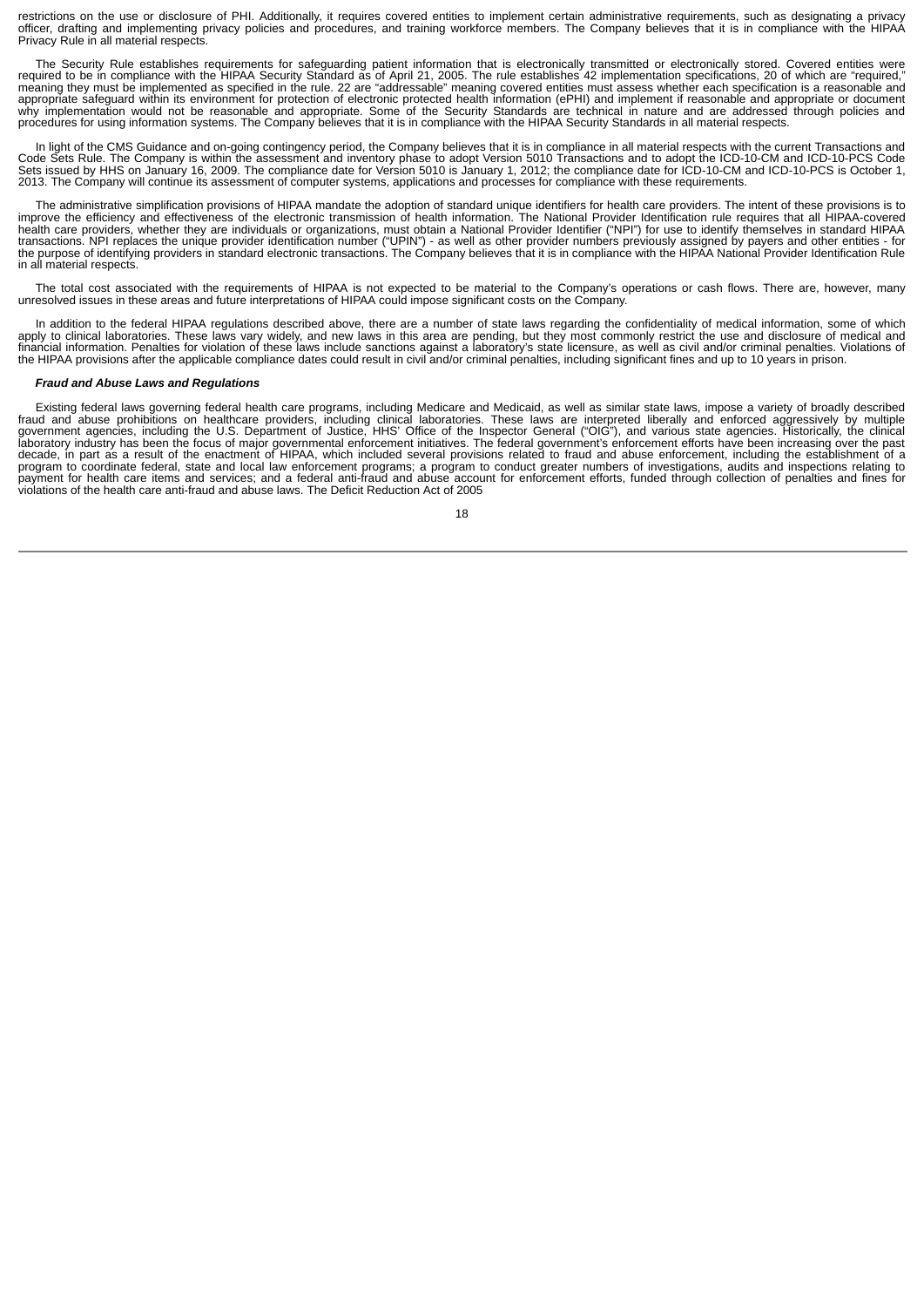also included new requirements directed at Medicaid fraud, including increased spending on enforcement and financial incentives for state Medicaid agencies to adopt<br>false claims act provisions similar to the federal False Medicare Integrity Program.

The federal healthcare programs antikickback law (the "Antikickback Law") prohibits knowingly providing anything of value in return for, or to induce, the referral of<br>Medicare or Medicaid (or other federal healthcare progr arrangement would be subject to scrutiny by regulators and prosecutors and would be evaluated on a case by case basis. Many states have their own Medicaid<br>antikickback laws and several states also have antikickback laws th

From time to time, the OIG issues alerts and other guidance on certain practices in the health care industry. Several examples of such guidance documents are described below. In October 1994, the OIG issued a Special Fraud antikickback law. These practices include: (i) providing employees to furnish valuable services for physicians (other than collecting patient specimens for testing) that are typically the responsibility of the physicians' physician) may be liable under the antikickback laws, and may be subject to criminal prosecution and exclusion from participation in the Medicare and Medicaid programs.

Another issue the OIG has expressed concern about involves the provision of discounts on laboratory services billed to customers in return for the referral of federal health care program business. In a 1999 Advisory Opinion, the OIG concluded that a proposed arrangement whereby a laboratory would offer physicians significant discounts on non-federal health care program laboratory tests might violate the antikickback statute. The OIG reasoned that the laboratory could be viewed as providing<br>such discounts to the physician in exchange for referr Similarly, in a 1999 correspondence, the OIG stated that if any direct or indirect link exists between a discount that a laboratory offers to a skilled nursing facility ("SNF")<br>for tests covered under the Medicare Prospect a fixed PPS system), then the antikickback statute would be implicated.

The OIG also has issued guidance documents regarding joint venture arrangements that may be viewed as suspect under the antikickback law. These documents<br>have relevance to clinical laboratories that are part of (or are con joint ventures that the OIG identified as "suspect" include: arrangements in which the capital invested by the physicians is disproportionately small and the return on<br>investment is disproportionately large when compared t arrangements in which one of the parties to the joint venture expands into a line of business that is dependent on referrals from the other party (sometimes called "shell"<br>joint ventures). In a 2004 advisory opinion, the O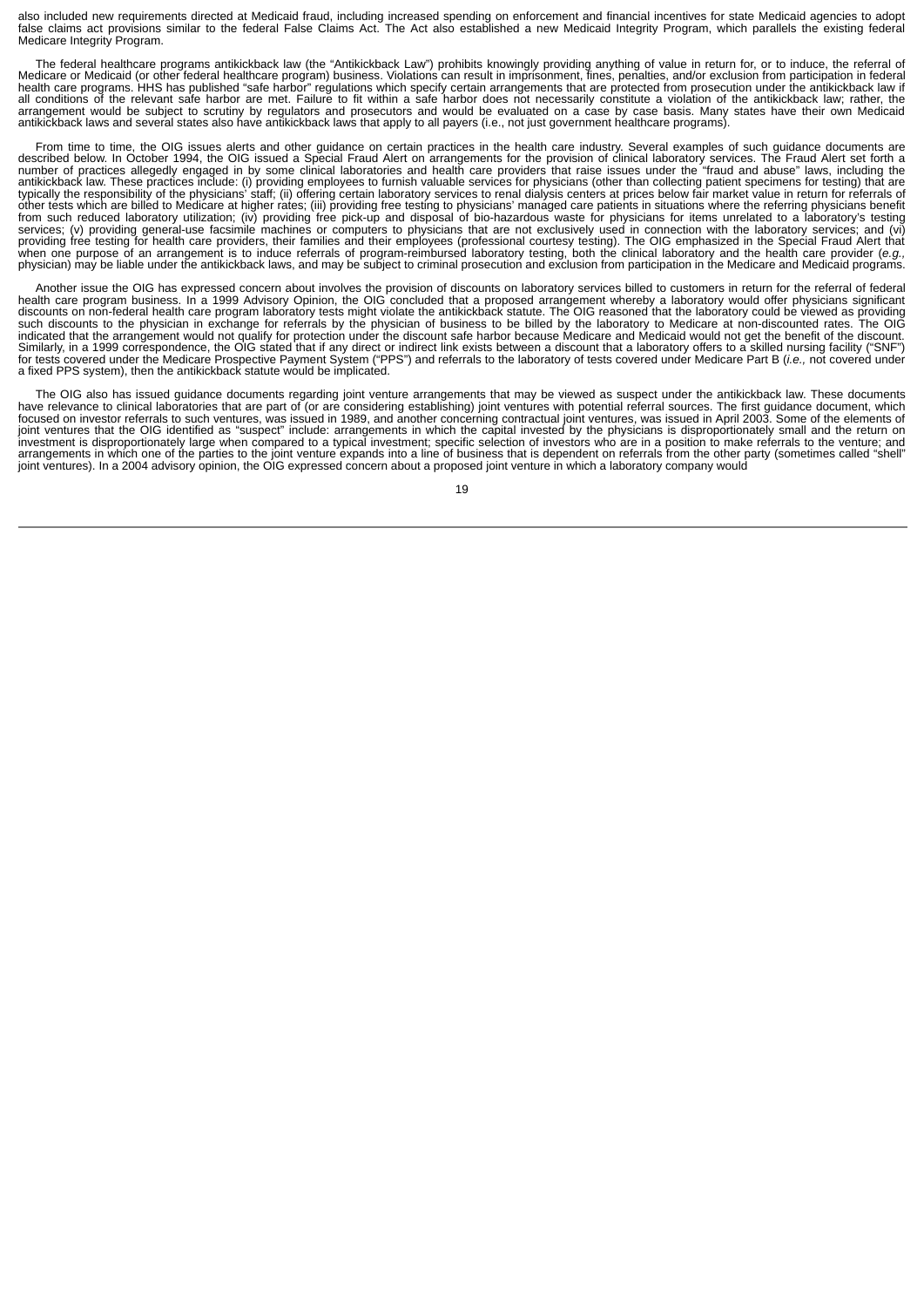assist physician groups in establishing off-site pathology laboratories. The OIG indicated that the physicians' financial and business risk in the venture was minimal and<br>that the physicians would contract out substantiall find that the arrangement fell within a safe harbor or had sufficient safeguards to protect against fraud or abuse.

Violations of other fraud and abuse laws also can result in exclusion from participation in federal health care programs, including Medicare and Medicaid. One basis<br>for such exclusion is an individual or entity's submissio like items or services. In 2003, the OIG issued a notice of proposed rulemaking that would have defined the terms "usual charges" and "substantially in excess" in ways that may have required providers, including the Company, to either lower their charges to Medicare and Medicaid or increase charges to certain other payers to avoid the risk of exclusion. On June 18, 2007, however, the OIG

Under another federal statute, known as the "Stark Law" or "self-referral" prohibition, physicians who have an investment or compensation relationship with a clinical<br>laboratory may not, unless an exception applies, refer bill Medicare or any other party for services furnished pursuant to a prohibited referral. There are several Stark law exceptions that are relevant to arrangements involving clinical laboratories, including: 1) fair market value compensation for the provision of items or services; 2) payments by physicians to a laboratory for clinical laboratory services; 3) an exception for certain ancillary Medicare.

There are a variety of other types of federal and state fraud and abuse laws, including laws prohibiting submission of false or fraudulent claims. The Company seeks to conduct its business in compliance with all federal and state fraud and abuse laws. The Company is unable to predict how these laws will be applied in the future, and no<br>assurances can be given that its arrangements will n participation in Medicare, Medicaid and other federal healthcare programs, significant criminal and civil fines and penalties, and loss of licensure. Any exclusion from<br>participation in a federal healthcare program, or any effect on the Company's business.

#### *Environmental, Health and Safety*

The Company is subject to licensing and regulation under federal, state and local laws and regulations relating to the protection of the environment and human health<br>and safety of laboratory employees and laws and regulati

<sup>20</sup>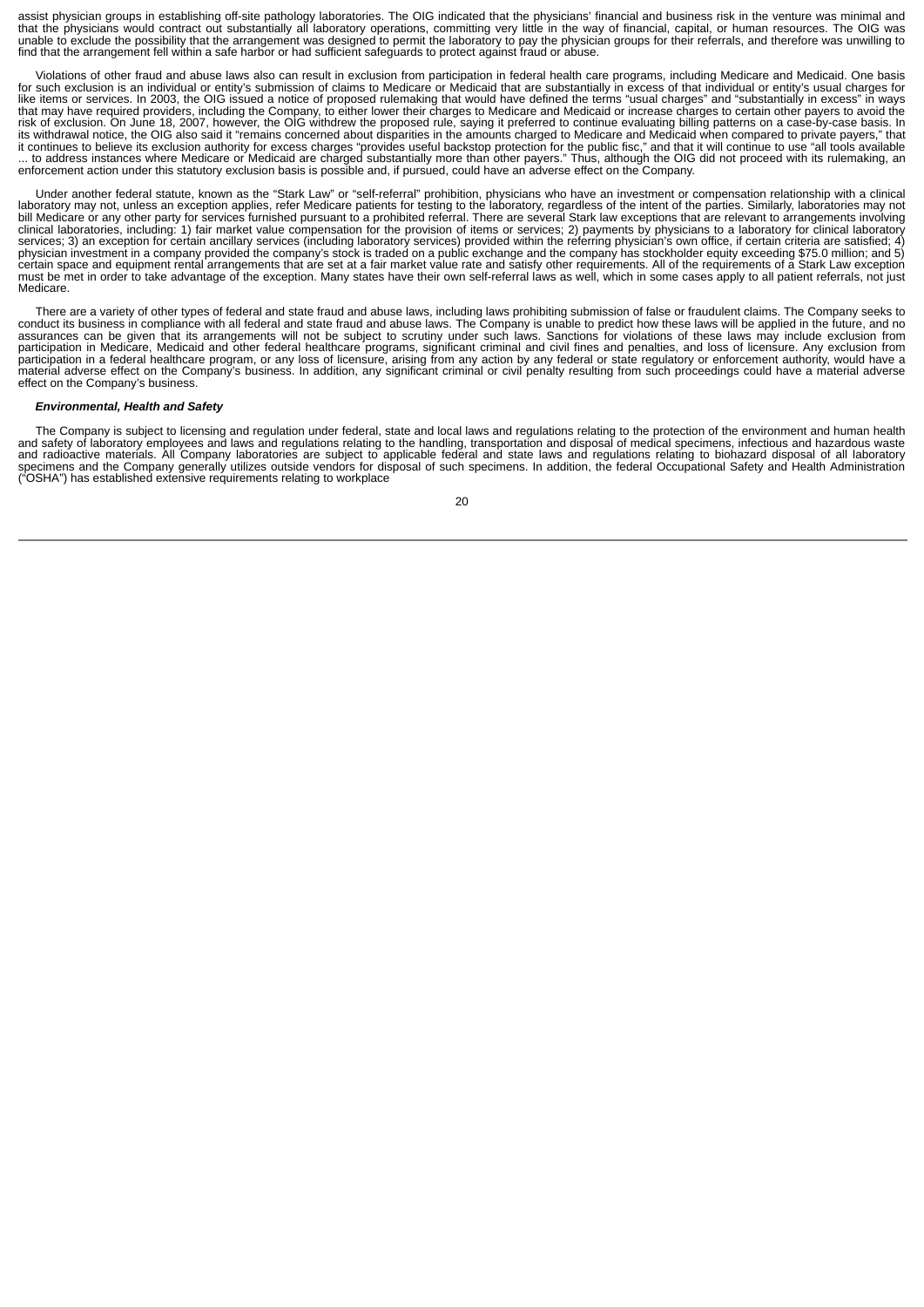safety for health care employers, including clinical laboratories, whose workers may be exposed to blood-borne pathogens such as HIV and the hepatitis B virus. These regulations, among other things, require work practice controls, protective clothing and equipment, training, medical follow-up, vaccinations and other measures designed<br>to minimize exposure to, and transmission of, blood-

On November 6, 2000, Congress passed the Needlestick Safety and Prevention Act which required, among other things, that companies include in their safety<br>programs the evaluation and use of engineering controls such as safe

Although the Company is not aware of any current material non-compliance with such federal, state and local laws and regulations, failure to comply could subject the<br>Company to denial of the right to conduct business, fine

#### *Drug Testing*

Drug testing for public sector employees is regulated by the Substance Abuse and Mental Health Services Administration ("SAMHSA") (formerly the National Institute<br>On Drug Abuse), which has established detailed performance standards. The Company's Research Triangle Park, North Carolina; Raritan, New Jersey; Houston, Texas; Fort Myers, Florida; and Southaven, Mississippi laboratories are SAMHSA certified.

#### *Controlled Substances*

The use of controlled substances in testing for drugs of abuse is regulated by the Federal Drug Enforcement Administration.

#### **Compliance Program**

The Company maintains a comprehensive, company-wide compliance program. The Company continuously evaluates and monitors its compliance with all Medicare, Medicaid and other rules and regulations. The objective of the Company's compliance program is to develop, implement, and update compliance safeguards as necessary. Emphasis is placed on developing compliance policies and guidelines, personnel training programs and various monitoring and audit procedures to attempt to achieve implementation of all applicable rules and regulations.

The Company seeks to conduct its business in compliance with all statutes, regulations, and other requirements applicable to its clinical laboratory operations. The<br>clinical laboratory testing industry is, however, subject adversely effect the Company. Potential sanctions for violation of these statutes and regulations include significant fines and the loss of various licenses, certificates, and authorizations, which could have a material adverse effect on the Company's business.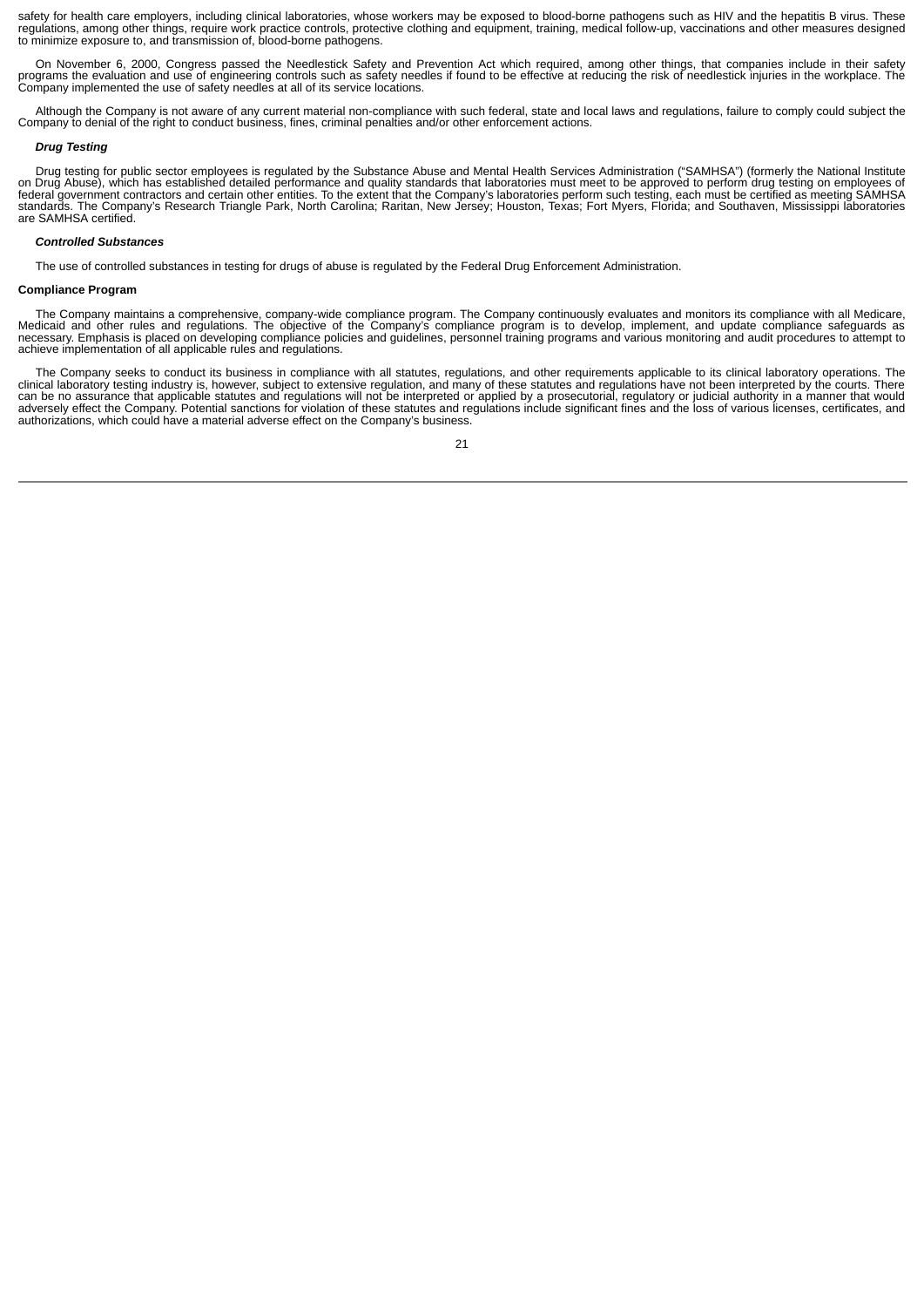#### **Risks Associated with the Company's Business**

**Changes in federal, state, local and third-party payer regulations or policies (or in the interpretation of current regulations or policies), insurance regulation or** approvals or changes in other laws, regulations or policies may adversely affect governmental and third-party coverage and reimbursement for clinical<br>Iaboratory testing and may have a material effect upon the Company's bus

Government payers, such as Medicare and Medicaid, as well as insurers, including managed care organizations, have increased their efforts to control the cost,<br>utilization and delivery of health care services. From time to budgetary legislation. Further reductions of reimbursement for Medicare services or changes in policy regarding coverage of tests may be implemented from time to time. Reimbursement for the pathology services component of the Company's business is also subject to statutory and regulatory reduction. Reductions in the reimbursement<br>rates of other third-party payers may occur as well. Such or policies may also have a material adverse effect upon the Company's business.

#### **The Company could face significant monetary damages and penalties and/or exclusion from the Medicare and Medicaid programs if we violate health care anti-fraud and abuse laws.**

The Company is subject to extensive government regulation at the federal, state and local levels. The Company's failure to meet governmental requirements under these regulations, including those relating to billing practices and relationships with physicians and hospitals, could lead to civil and criminal penalties, exclusion from<br>participation in Medicare and Medicaid and possib occurrences, regardless of their outcome, could damage the Company's reputation and adversely affect important business relationships it has with third parties.

# The Company's business could be harmed from the loss or suspension of a license or imposition of a fine or penalties under, or future changes in, or<br>interpretations of, the law or regulations of the Clinical Laboratory Imp **or those of Medicare, Medicaid or other federal, state or local agencies.**

The clinical laboratory testing industry is subject to extensive regulation, and many of these statutes and regulations have not been interpreted by the courts. The Clinical Laboratory Improvement Amendments of 1988 ("CLIA maintenance of certain records.

The Company cannot assure that applicable statutes and regulations will not be interpreted or applied by a prosecutorial, regulatory or judicial authority in a manner that would adversely affect its business. Potential sanctions for violation of these statutes and regulations include significant fines and the suspension or loss of various licenses, certificates and authorizations, which could have a material adverse effect on the Company's business. In addition, compliance with future legislation could impose additional requirements on the Company which may be costly.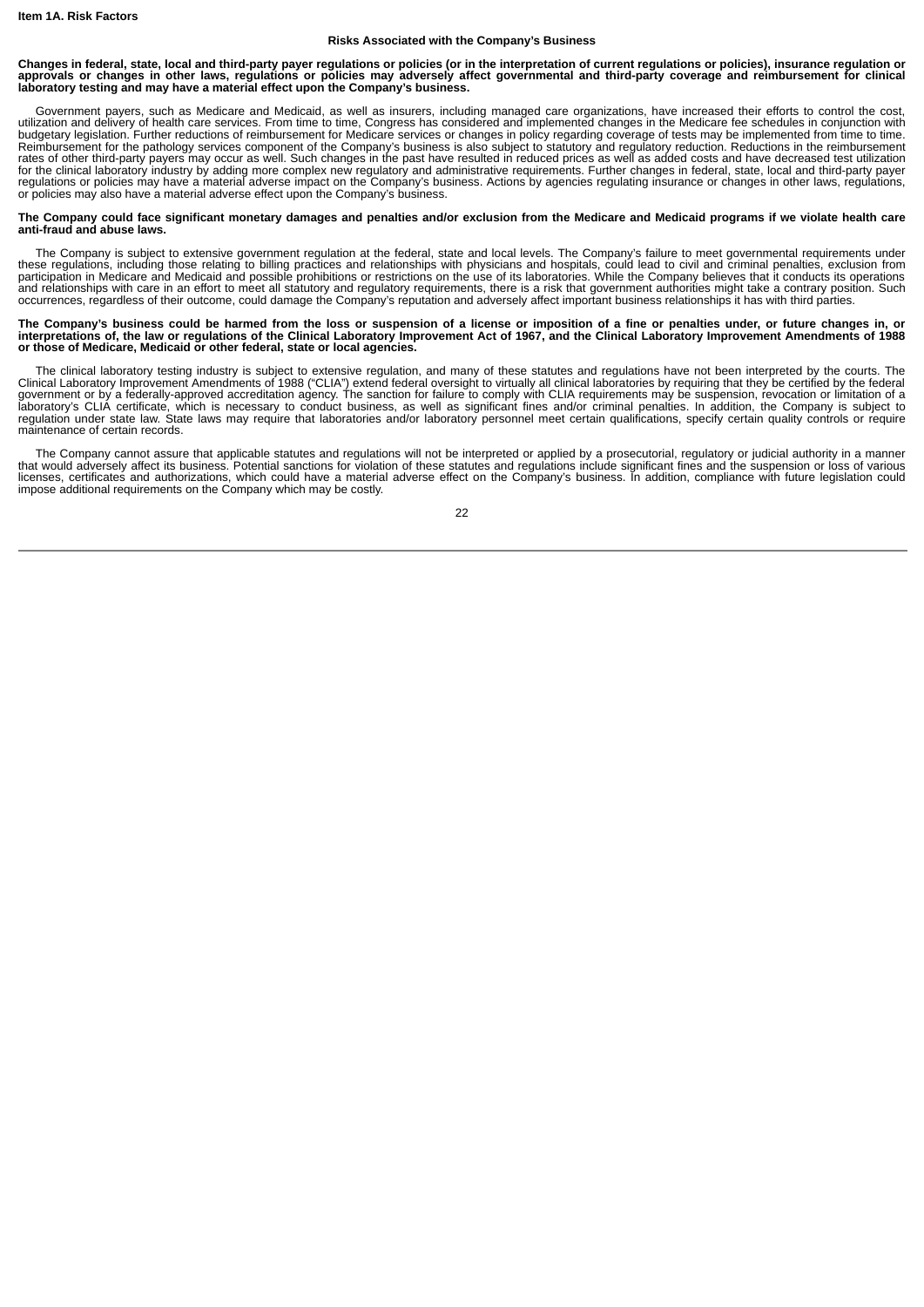**Failure to comply with environmental, health and safety laws and regulations, including the federal Occupational Safety and Health Administration Act and the Needlestick Safety and Prevention Act, could result in fines and penalties and loss of licensure, and have a material adverse effect upon the Company's business.**

The Company is subject to licensing and regulation under federal, state and local laws and regulations relating to the protection of the environment and human health and safety, including laws and regulations relating to the handling, transportation and disposal of medical specimens, infectious and hazardous waste and radioactive materials, as well as regulations relating to the safety blood-borne pathogens. In addition, the Needlestick Safety and Prevention Act requires, among other things, that the Company include in its safety programs the evaluation and use of engineering controls such as safety needles if found to be effective at reducing the risk of needlestick injuries in the workplace.

The American Recovery and Reinvestment Act of 2009 may impose additional obligations on health care entities with respect to data privacy and security. The Company is unable to predict the extent to which these new obligations may prove technically difficult, time-consuming or expensive to implement.

Failure to comply with federal, state and local laws and regulations could subject the Company to denial of the right to conduct business, fines, criminal penalties and/or other enforcement actions which would have a material adverse effect on its business. In addition, compliance with future legislation could impose additional requirements on the Company which may be costly.

#### **Regulations requiring the use of "standard transactions" for health care services issued under HIPAA may negatively impact the Company's profitability and cash flows.**

Pursuant to HIPAA, the Secretary of the Department of Health and Human Services, or HHS, has issued final regulations designed to improve the efficiency and effectiveness of the health care system by facilitating the electronic exchange of information in certain financial and administrative transactions while protecting the privacy and security of the information exchanged.

The HIPAA transaction standards are complex, and subject to differences in interpretation by payers. For instance, some payers may interpret the standards to require the Company to provide certain types of information, including demographic information not usually provided to the Company by physicians. As a result of inconsistent<br>application of transaction standards by payers or the Co Company could face increased costs and complexity, a temporary disruption in receipts and ongoing reductions in reimbursements and net revenues. In addition, new<br>requirements for additional standard transactions, such as c setting organizations.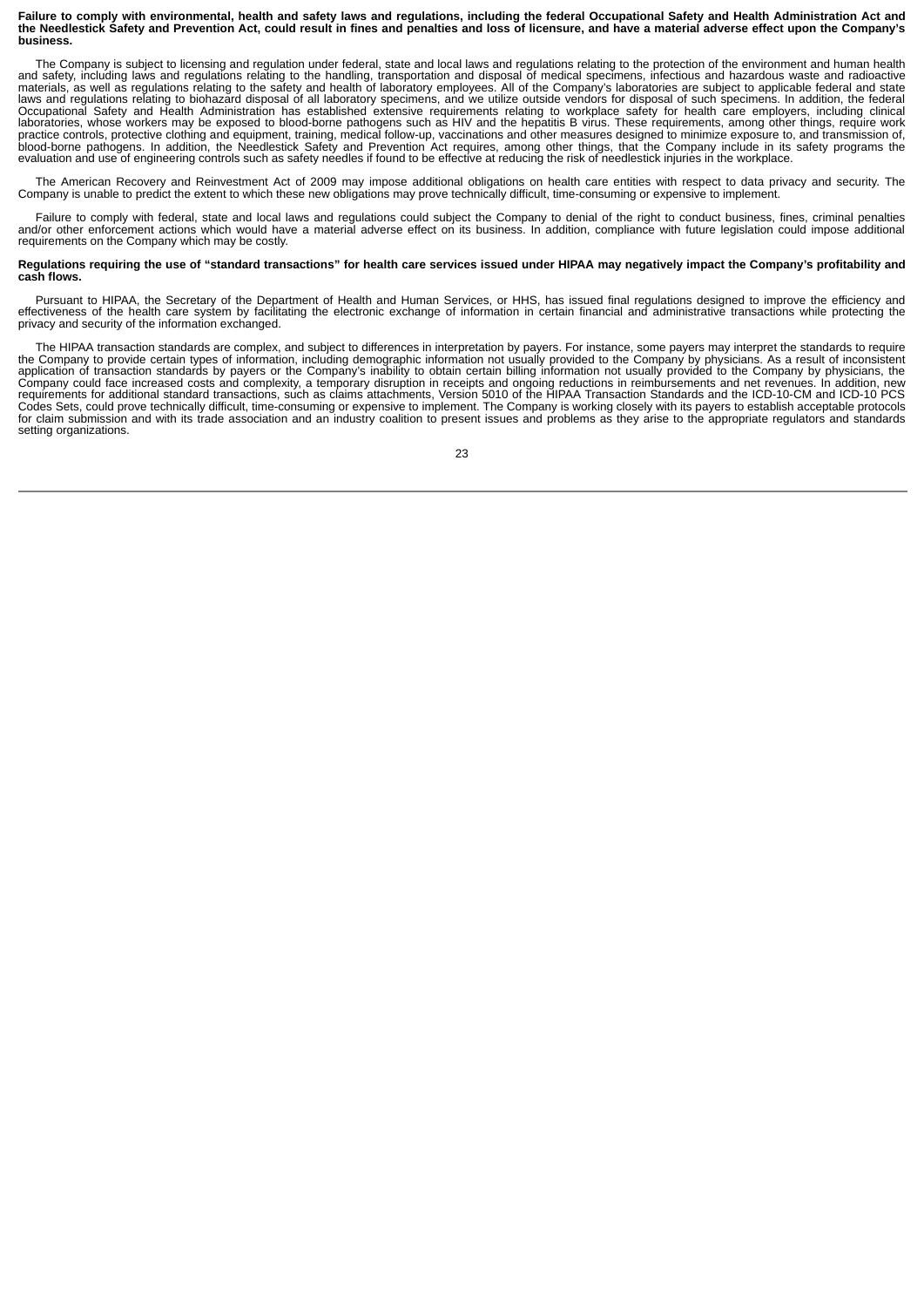### **Compliance with the HIPAA security regulations and privacy regulations may increase the Company's costs.**

The HIPAA privacy and security regulations, which became fully effective in April 2003 and April 2005, respectively, establish comprehensive federal standards with<br>respect to the uses and disclosures of protected health in to protect the confidentiality, integrity and availability of protected health information. The regulations establish a complex regulatory framework on a variety of subjects, including:

- the circumstances under which uses and disclosures of protected health information are permitted or required without a specific authorization by the patient, including but not limited to treatment purposes, activities to obtain payments for the Company's services, and its healthcare operations activities;
- a patient's rights to access, amend and receive an accounting of certain disclosures of protected health information;
- the content of notices of privacy practices for protected health information;
- administrative, technical and physical safeguards required of entities that use or receive protected health information; and
- the protection of computing systems maintaining PHI.

The Company has implemented policies and procedures related to compliance with the HIPAA privacy and security regulations, as required by law. The privacy and<br>security regulations establish a "floor" and do not supersede s the Company must comply with the laws of those other countries. The federal privacy regulations restrict the Company's ability to use or disclose patient identifiable laboratory data, without patient authorization, for pur

#### **Increased competition, including price competition, could have a material adverse impact on the Company's net revenues and profitability.**

The clinical laboratory business is intensely competitive both in terms of price and service. Pricing of laboratory testing services is one of the most significant factors<br>often used by health care providers and third-part competition. The Company may also face increased competition from companies that do not comply with existing laws or regulations or otherwise disregard compliance standards in the industry. Additionally, the Company may also face changes in fee schedules, competitive bidding for laboratory services or other actions or pressures reducing payment schedules as a result of increased or additional competition.

Additional competition, including price competition, could have a material adverse impact on the Company's net revenues and profitability.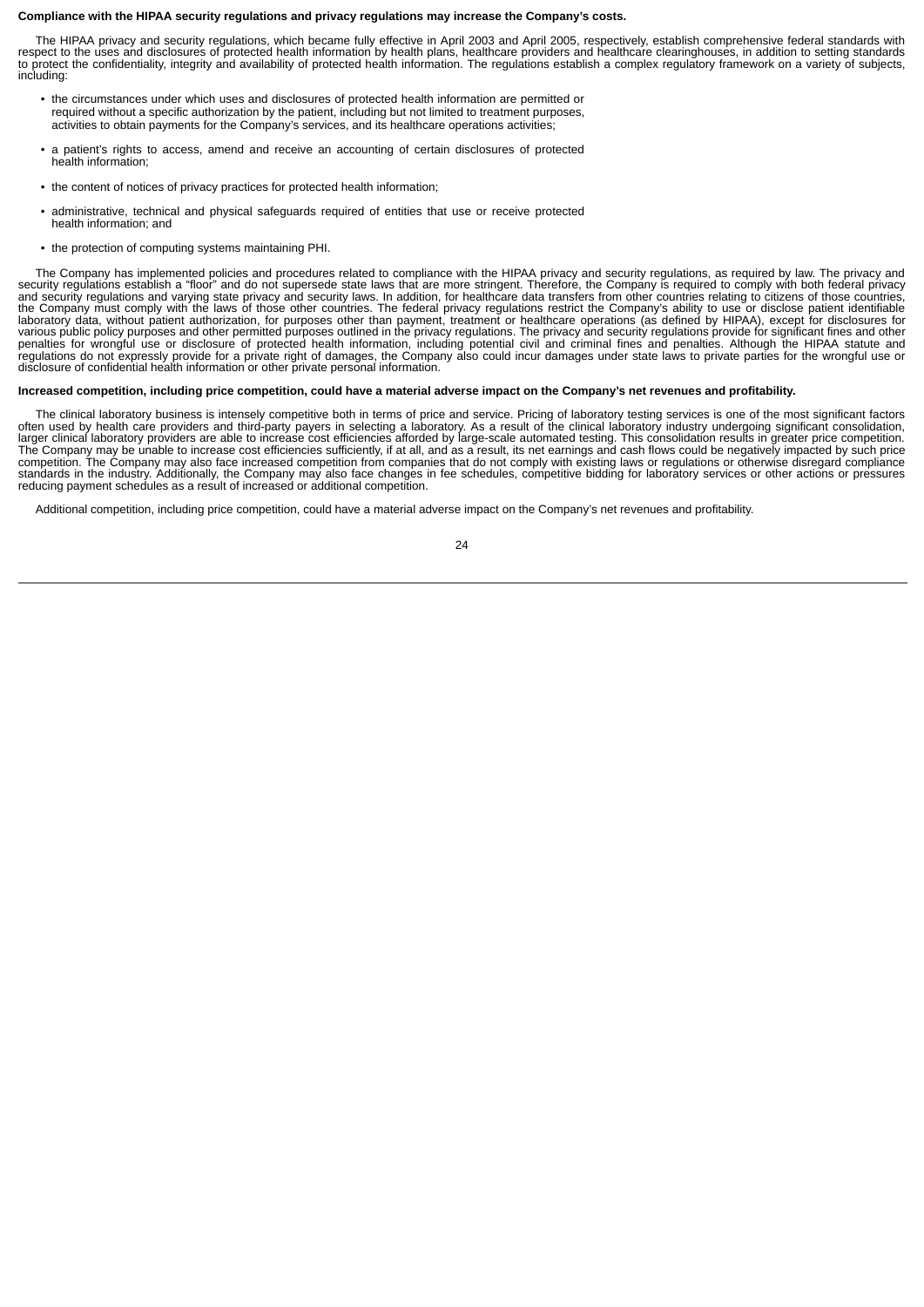#### **Discontinuation or recalls of existing testing products or failure to develop, or acquire, licenses for new or improved testing technologies, or the Company's customers using new technologies to perform their own tests, could adversely affect the Company's business.**

From time to time, manufacturers discontinue or recall reagents, test kits or instruments used by the Company to perform laboratory testing. Such discontinuations or recalls could adversely affect the Company's costs, testing volume and revenue.

The clinical laboratory testing industry is subject to changing technology and new product introductions. The Company's success in maintaining a leadership position in genomic and other advanced testing technologies will depend, in part, on its ability to license new and improved technologies on favorable terms and to obtain<br>that such arrangements will yield commercially successful di its testing methods may become outdated when compared with the Company's competition and testing volume and revenue may be materially and adversely affected.

In addition, advances in technology may lead to the development of more cost-effective technologies such as point-of-care testing equipment that can be operated by<br>physicians or other healthcare providers in their offices

Currently, most clinical laboratory testing is categorized as "high" or "moderate" complexity, and thereby is subject to extensive and costly regulation under CLIA. The cost of compliance with CLIA makes it impractical for most physicians to operate clinical laboratories in their offices, and other laws limit the ability of physicians to have<br>ownership in a laboratory and to refer tests t for home use are automatically deemed to be "waived" tests under CLIA and may be performed in physician office laboratories as well as by patients in their homes with<br>minimal regulatory oversight. Other tests meeting certa complexity of tests for CLIA purposes. Increased approval of "waived" test kits could lead to increased testing by physicians in their offices, which could affect the Company's market for laboratory testing services and negatively impact its revenues.

#### **Changes in payer mix, including an increase in capitated managed-cost health care or new national or networking managed care purchasing models, could have a material adverse impact on the Company's net revenues and profitability.**

Testing services are billed to private patients, Medicare, Medicaid, commercial clients, MCOs and other insurance companies. Tests ordered by a physician may be<br>billed to different payers depending on the medical insurance authorized person that ordered the test. Increases in the percentage of services billed to government and managed care payers could have an adverse impact on the<br>Company's net revenues. For the year ended December 31, 2008 payer were:

- private patients 2.0%
- Medicare and Medicaid 17.3%
- commercial clients 32.4% and
- managed care 48.3%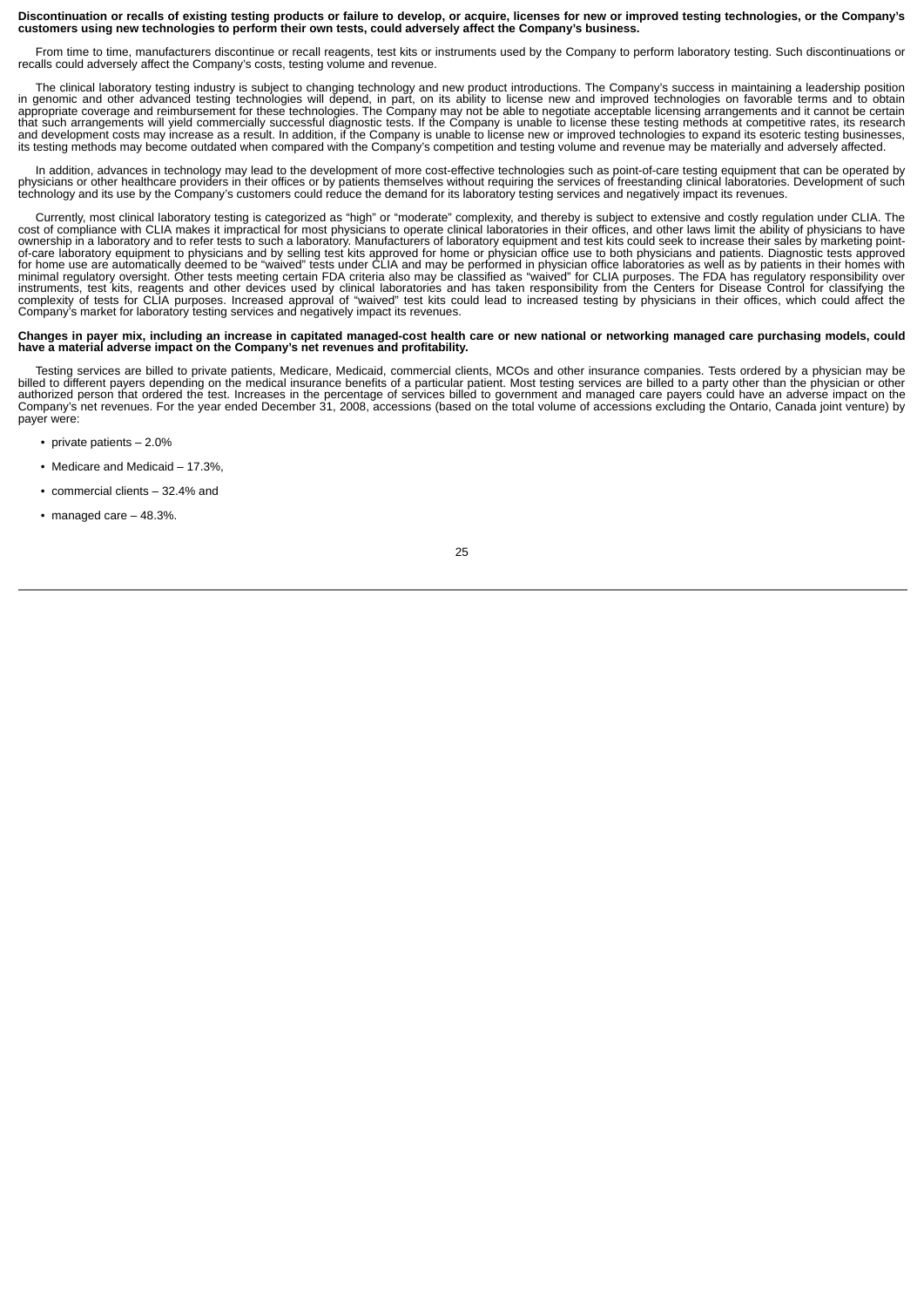A portion of the managed care fee-for-service revenues are collectible from patients in the form of deductibles, copayments and coinsurance.

MCOs have different contracting philosophies. Some MCOs contract with a limited number of clinical laboratories and negotiate fees charged by such laboratories.<br>Other MCOs allow any willing provider to be contracted at spe a discount from its patient prices. Such discounts have historically resulted in price erosion and have negatively impacted the Company's operating margins. In addition,<br>MCOs have used capitated payment contracts in an att

Recently, certain managed care companies have adopted or expressed interest in adopting new national or networking managed care laboratory services purchasing models. If the Company is unable to participate in these new models, or if the Company loses a material contract, it could have a material adverse impact on the Company's net revenues and profitability.

In addition, Medicare and Medicaid and private insurers have increased their efforts to control the cost, utilization and delivery of health care services, including clinical laboratory services. Measures to regulate health care delivery in general, and clinical laboratories in particular, have resulted in reduced prices, added costs and<br>decreased test utilization for the clinical laboratory in passed in late 2003, the percentage of Medicare beneficiaries enrolled in Medicare managed care plans has increased.

The Company expects efforts to impose reduced reimbursements and more stringent cost controls by government and other payers to continue. If the Company<br>cannot offset additional reductions in the payments it receives for i a material adverse impact on the Company's net revenues and profitability.

#### **A failure to obtain and retain new customers and alliance partners, a loss of existing customers or material contracts, or a reduction in tests ordered or specimens submitted by existing customers, could impact the Company's ability to successfully grow its business.**

To offset efforts by payers to reduce the cost and utilization of clinical laboratory services, the Company needs to obtain and retain new customers and alliance<br>partners. In addition, a reduction in tests ordered or speci the basis of the quality of testing, reporting and information systems, reputation in the medical community, the pricing of services and ability to employ qualified personnel. The Company's failure to successfully compete on any of these factors could result in the loss of customers and a reduction in the Company's ability to expand its customer base.

In addition, the Company relies on developing alliances with hospitals to expand its business through appropriate collaborative agreements. The Company's ability to<br>expand the number of alliances with hospitals and maintai business.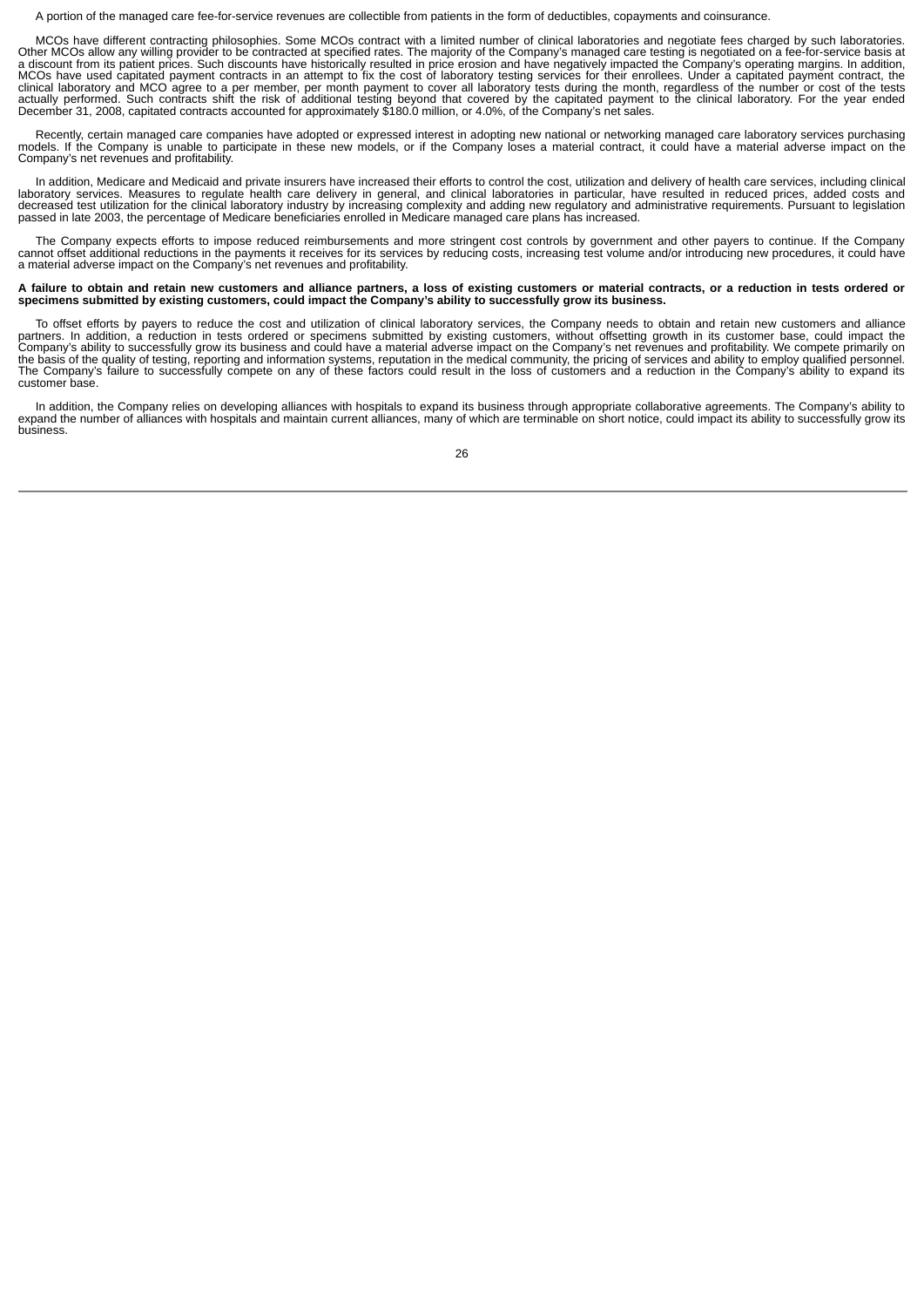#### **A failure to integrate newly acquired businesses and the costs related to such integration could have a material adverse impact on the Company's net revenues and profitability.**

The successful integration of any business which the Company may acquire in the future entails numerous risks, including, among others:

- loss of key customers or employees;
- difficulty in consolidating redundant facilities and infrastructure and in standardizing information and other systems;
- failure to maintain the quality of services that such companies have historically provided;
- coordination of geographically-separated facilities and workforces; and
- diversion of management's attention from the day-to-day business of the Company.

The Company cannot assure that current or future acquisitions, if any, or any related integration efforts will be successful, or that the Company's business will not be<br>adversely affected by any future acquisitions. Even i future, the Company may not be able to realize the benefits that it expects to result from such integration, including projected cost savings.

#### **Adverse results in material litigation matters could have a material adverse effect upon the Company's business.**

The Company may become subject in the ordinary course of business to material legal action related to, among other things, intellectual property disputes,<br>professional liability and employee-related matters, as well as inq

#### **An inability to attract and retain experienced and qualified personnel could adversely affect the Company's business.**

The loss of key management personnel or the inability to attract and retain experienced and qualified employees at the Company's clinical laboratories and research centers could adversely affect the business. The success of the Company is dependent in part on the efforts of key members of its management team. Success in<br>maintaining the Company's leadership position in genomic and oth skilled research professionals. In addition, the success of the Company's clinical laboratories also depends on employing and retaining qualified and experienced laboratory professionals, including specialists, who perform clinical laboratory testing services. In the future, if competition for the services of these professionals<br>increases, the Company may not be able to continue to

#### **A significant increase in the Company's days sales outstanding levels could increase bad debt expense and have an adverse effect on the Company's business.**

, Billing for laboratory services is a complex process. Laboratories bill many different payers including doctors, patients, hundreds of insurance companies, Medicare,<br>Medicaid and employer groups, all of which have differ health plans. With these high deductible health plans, the patient is responsible for more payments prior to insurance covering the cost of care. A material change in the Company's days sales outstanding level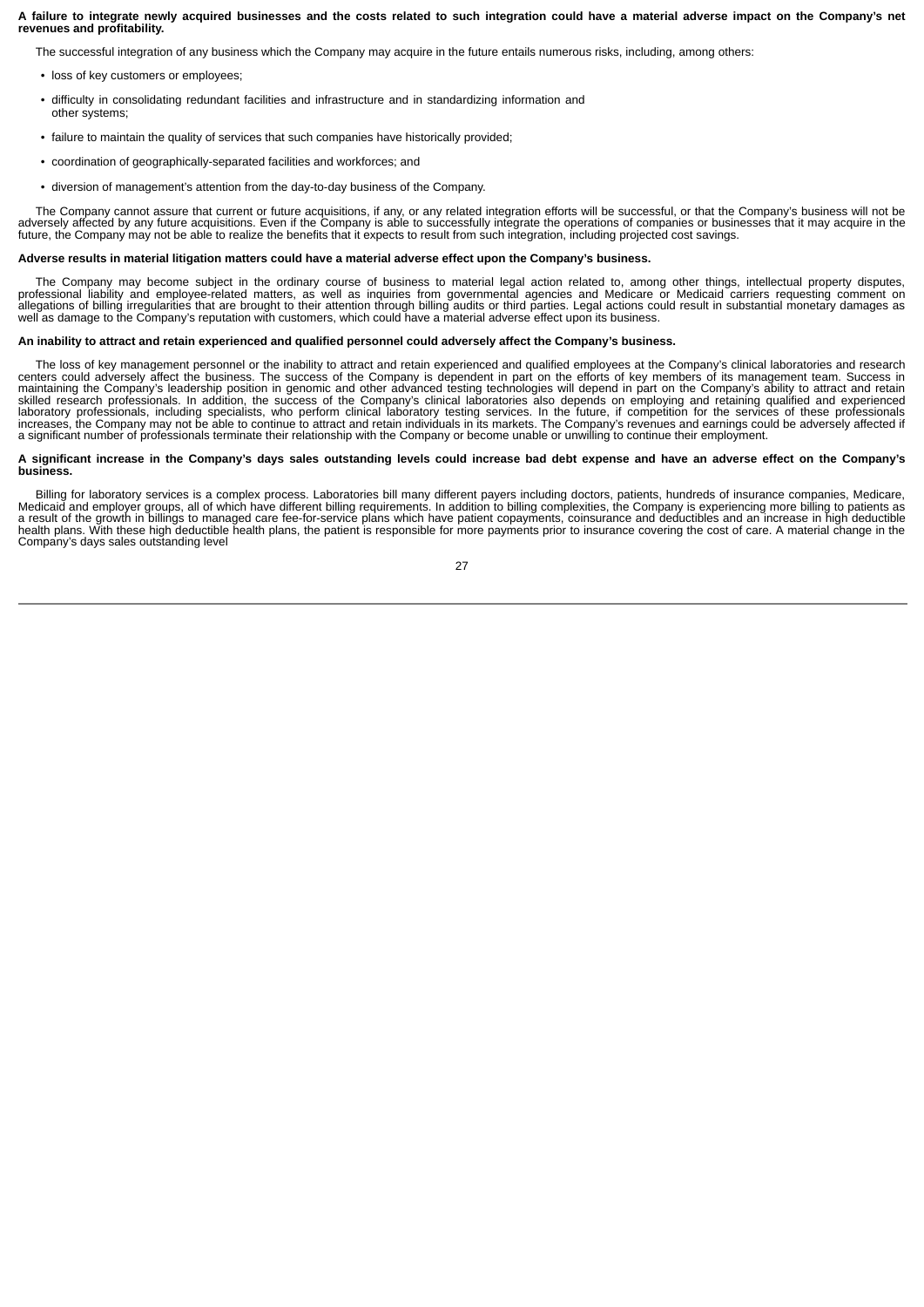("DSO") resulting in an increase in the Company's bad debt expense and DSO could have an adverse effect on the Company's business.

#### **Failure in the Company's information technology systems could significantly increase testing turn-around time or billing processes and otherwise disrupt the Company's operations.**

The Company's laboratory operations depend, in part, on the continued performance of its information technology systems. Despite network security measures and other precautions the Company has taken, its information techno

# **Operations may be disrupted and adversely impacted by the effects of natural disasters such as hurricanes and earthquakes, or acts of terrorism, or other criminal activities, or disease pandemics.**

The Company's operations may be adversely impacted by the effects of natural disasters such as hurricanes and earthquakes, or acts of terrorism or other criminal<br>activities or disease pandemics. Such events may result in a laboratories or to receive material from its suppliers.

#### **Reimbursement for services may be adversely impacted due to the failure of the Company or covered health plans to satisfy HIPAA standard transaction and code set requirements, including NPI.**

The Administrative Simplification provisions of HIPAA have required the Department of Health and Human Services to establish national standards for electronic health care transactions and national identifiers for providers ("NPI"). CMS announced that it would require the NPI on Part B professional claims submitted to Medicare<br>after March 1, 2008 or it will reject such claims. Th

#### **A significant deterioration in the economy could negatively impact testing volumes, cash collections and the availability of credit.**

The Company's operations are dependent upon the ongoing demand for diagnostic testing services by patients, physicians, hospitals, MCOs, and others. A significant<br>downturn in the economy could negatively impact the demand

# **Changes in reimbursement by foreign governments and foreign currency exchange fluctuations could have an adverse impact on the Company's business.**

The Company has business and operations outside the United States. Changes by foreign governments in reimbursement for the Company's services and foreign currency fluctuations could have an adverse impact on the Company's business.

#### **Item 1B. Unresolved Staff Comments**

None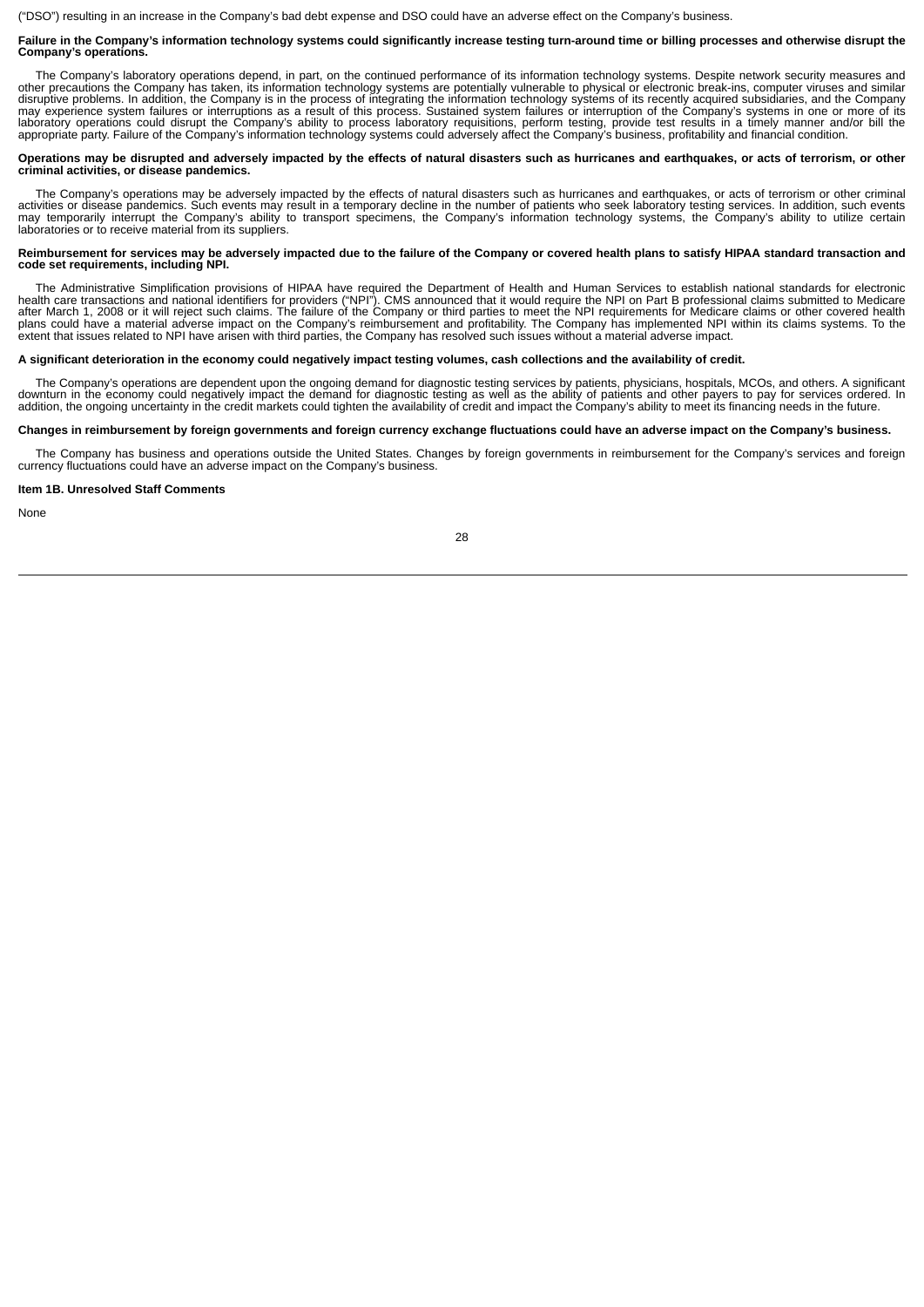#### **Item 2. PROPERTIES**

The Company operates through a national network of primary laboratories, branches, patient service centers and STAT laboratories. The table below summarizes certain information as to the Company's principal operating and a

| Location                                  | <b>Nature of</b><br><b>Occupancy</b> |
|-------------------------------------------|--------------------------------------|
| Primary Laboratories:                     |                                      |
| Birmingham, Alabama                       | Leased                               |
| Phoenix, Arizona                          | Leased                               |
| Calabasas, California                     | Leased                               |
| Irvine, California                        | Leased                               |
| Los Angeles, California                   | Leased                               |
| San Diego, California                     | Leased                               |
| Aurora, Colorado                          | Leased                               |
| Denver, Colorado                          | Leased                               |
| Stratford, Connecticut                    | Leased                               |
| Ft. Myers, Florida                        | Leased                               |
| Tampa, Florida                            | Leased                               |
| Chicago, Illinois                         | Leased                               |
| Muncie, Indiana                           | Leased                               |
| Eden Prairie, Minnesota                   | Leased                               |
| Kansas City, Missouri                     | Owned                                |
| Cranford, New Jersey                      | Leased                               |
| Raritan, New Jersey                       | Owned                                |
| Burlington, North Carolina                | Owned                                |
| Research Triangle Park, North Carolina    | Leased                               |
| Dublin, Ohio                              | Owned                                |
| Oklahoma City, Oklahoma                   | Leased                               |
| Brentwood, Tennessee                      | Leased                               |
| Knoxville, Tennessee                      | Leased                               |
| Memphis, Tennessee                        | Owned                                |
| Austin, Texas                             | Leased                               |
| Dallas, Texas                             | Leased                               |
| Houston, Texas                            | Leased                               |
| San Antonio, Texas                        | Leased                               |
| Salt Lake City, Utah                      | Leased                               |
| Seattle, Washington                       | Leased                               |
| Charleston, West Virginia                 | Leased                               |
| Mechelen, Belgium                         | Leased                               |
| Ontario, Canada                           | Owned                                |
| <b>Corporate Headquarters Facilities:</b> |                                      |
| Burlington, North Carolina                | Owned                                |
| Burlington, North Carolina                | Leased                               |

All of the Company's primary laboratory facilities have been built or improved for the single purpose of providing clinical laboratory testing services. The Company<br>believes that these facilities are suitable and adequate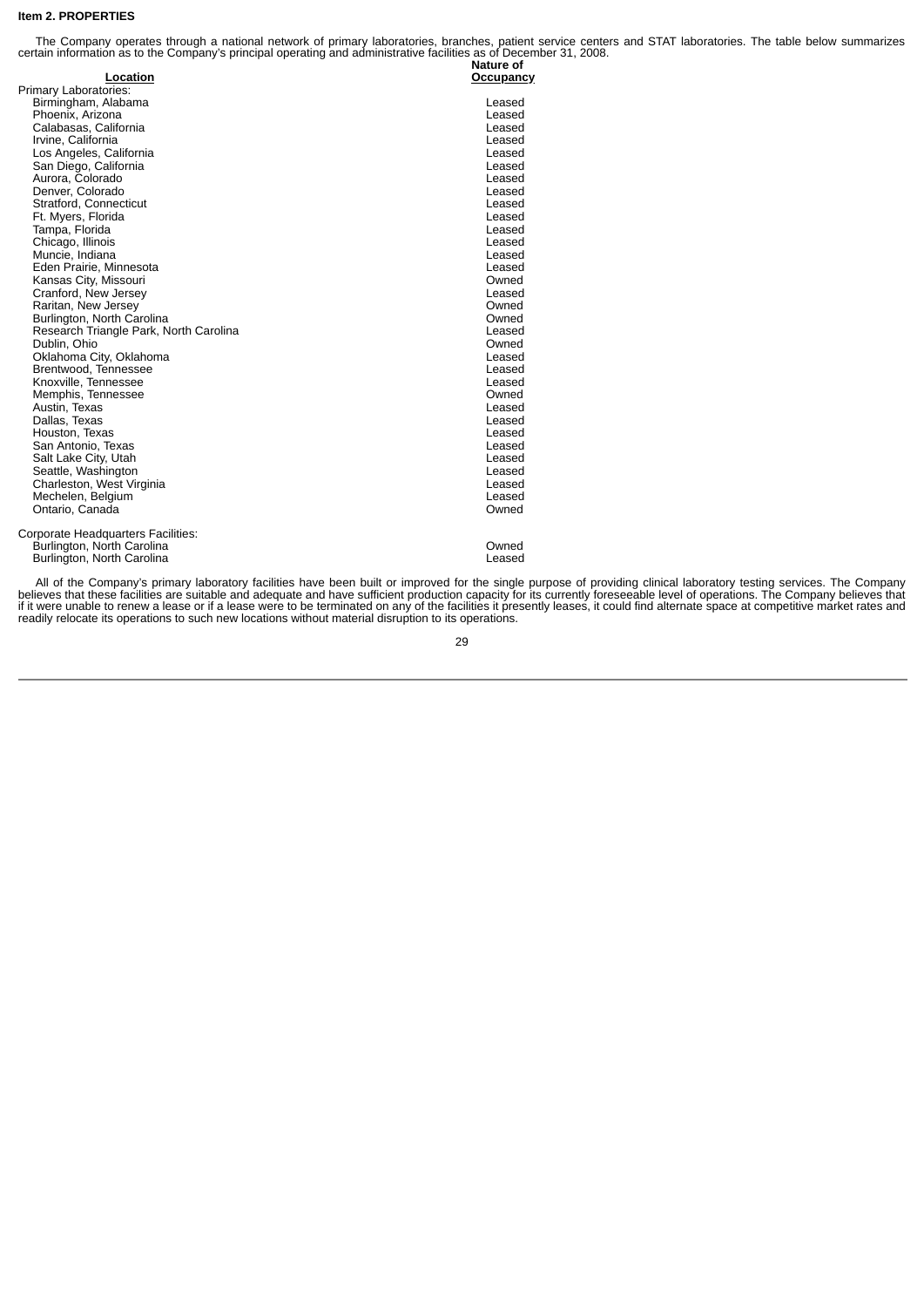#### **Item 3. LEGAL PROCEEDINGS**

The Company was an appellant in a patent case originally filed by Competitive Technologies, Inc. and Metabolite Laboratories, Inc. in the United States District Court<br>for the District of Colorado. After a jury trial, the d payable by the Company of approximately \$7.8 million. The underlying judgment has been paid. The Company vigorously contested the judgment and appealed the case<br>ultimately to the United States Supreme Court. On June 22, 20 expect the resolution of the appeal to have a material adverse effect on its financial position, results of operations or liquidity.

The Company is also involved in various claims and legal actions arising in the ordinary course of business. These matters include, but are not limited to, intellectual property disputes, professional liability, employee related matters, and inquiries, including subpoenas and other civil investigative demands, from governmental agencies and Medicare or Medicaid payers and managed care payers reviewing billing practices or requesting comment on allegations of billing irregularities that are brought to<br>their attention through billing audits or third parties the ultimate disposition of these matters is not expected to have a material adverse effect on the financial position, results of operations or liquidity of the Company. The<br>Company is also named from time to time in suits (hence, unknown to the Company) for some time while the government decides whether to intervene on behalf of the qui tam plaintiff. Such claims are an inevitable part of doing business in the health care field today and, in the opinion of management, based upon the advice of counsel and consideration of all facts available at this time, the ultimate disposition of those qui tam matters presently known to the Company is not expected to have a material adverse effect on the financial position, results of operations or liquidity of the Company.

The Company believes that it is in compliance in all material respects with all statutes, regulations and other requirements applicable to its clinical laboratory<br>.operations. The clinical laboratory testing industry is, h There can be no assurance therefore that those applicable statutes and regulations might not be interpreted or applied by a prosecutorial, regulatory or judicial authority in a manner that would adversely affect the Company. Potential sanctions for violation of these statutes and regulations include significant fines and the loss of various licenses, certificates and authorizations.

# **Item 4. SUBMISSION OF MATTERS TO A VOTE OF SECURITY HOLDERS**

No matters were submitted to a vote of security holders during the fourth quarter of the fiscal year covered by this report.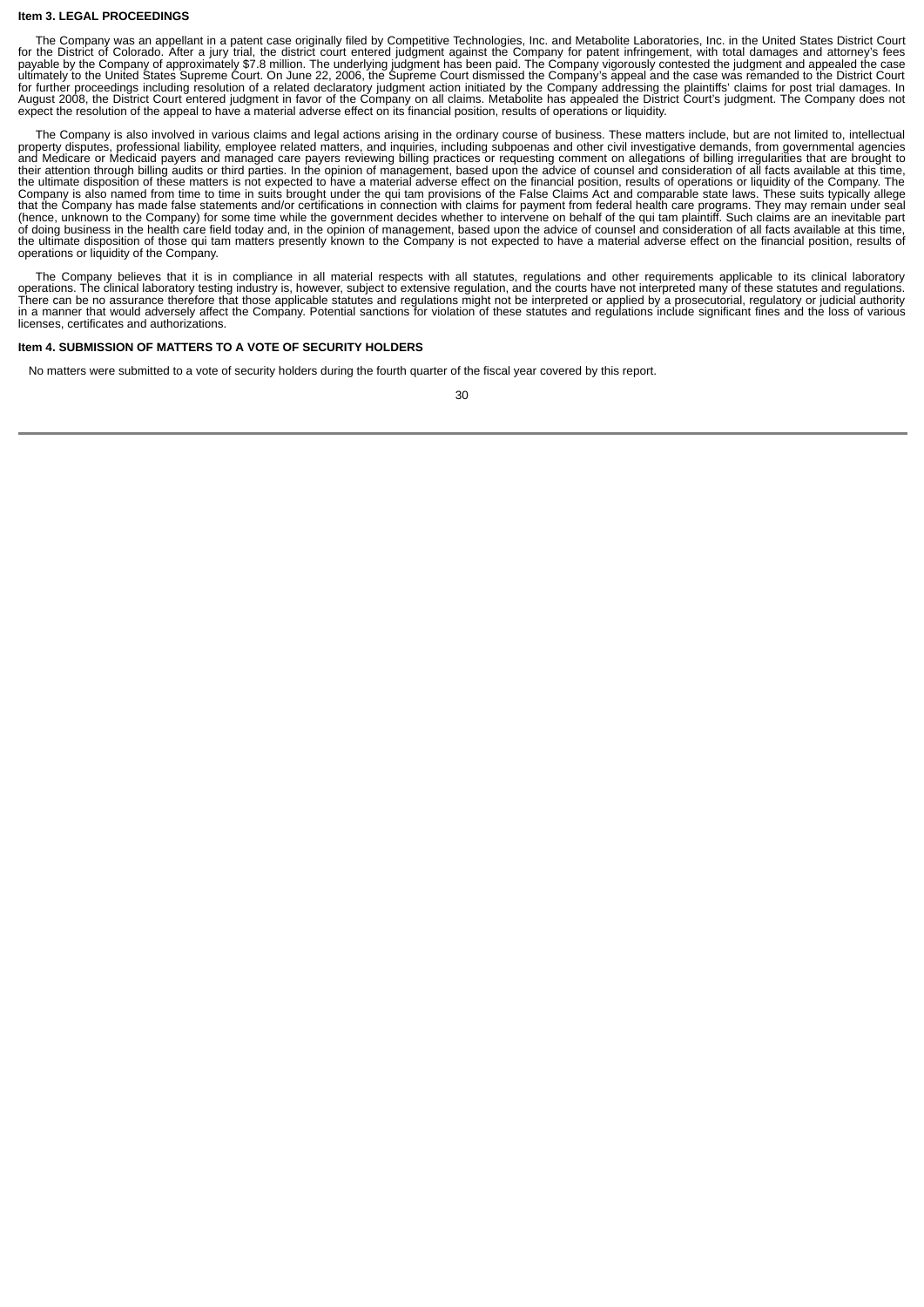#### **PART II**

# **Item 5. MARKET FOR REGISTRANT'S COMMON EQUITY, RELATED STOCKHOLDER MATTERS AND ISSUER PURCHASES OF EQUITY SECURITIES**

# **Market Information**

The Common Stock trades on the New York Stock Exchange ("NYSE") under the symbol "LH". The following table sets forth for the calendar periods indicated the high<br>and low sales prices for the Common Stock reported on the NY

|                              | <u>нідп</u> | LOW   |
|------------------------------|-------------|-------|
| Year Ended December 31, 2007 |             |       |
| <b>First Quarter</b>         | 81.00       | 65.60 |
| <b>Second Quarter</b>        | 80.00       | 71.55 |
| <b>Third Quarter</b>         | 82.32       | 71.70 |
| <b>Fourth Quarter</b>        | 79.64       | 65.13 |
| Year Ended December 31, 2008 |             |       |
| <b>First Quarter</b>         | 80.77       | 70.46 |
| Second Quarter               | 77.95       | 68.89 |
| <b>Third Quarter</b>         | 78.29       | 65.00 |
| <b>Fourth Quarter</b>        | 71.27       | 52.93 |
|                              |             |       |

# **Holders**

On February 19**,** 2009 there were 507 holders of record of the Common Stock.

# **Dividends**

The Company has not historically paid dividends on its common stock. In addition, the Company's senior credit facilities place certain limits on the payment of dividends.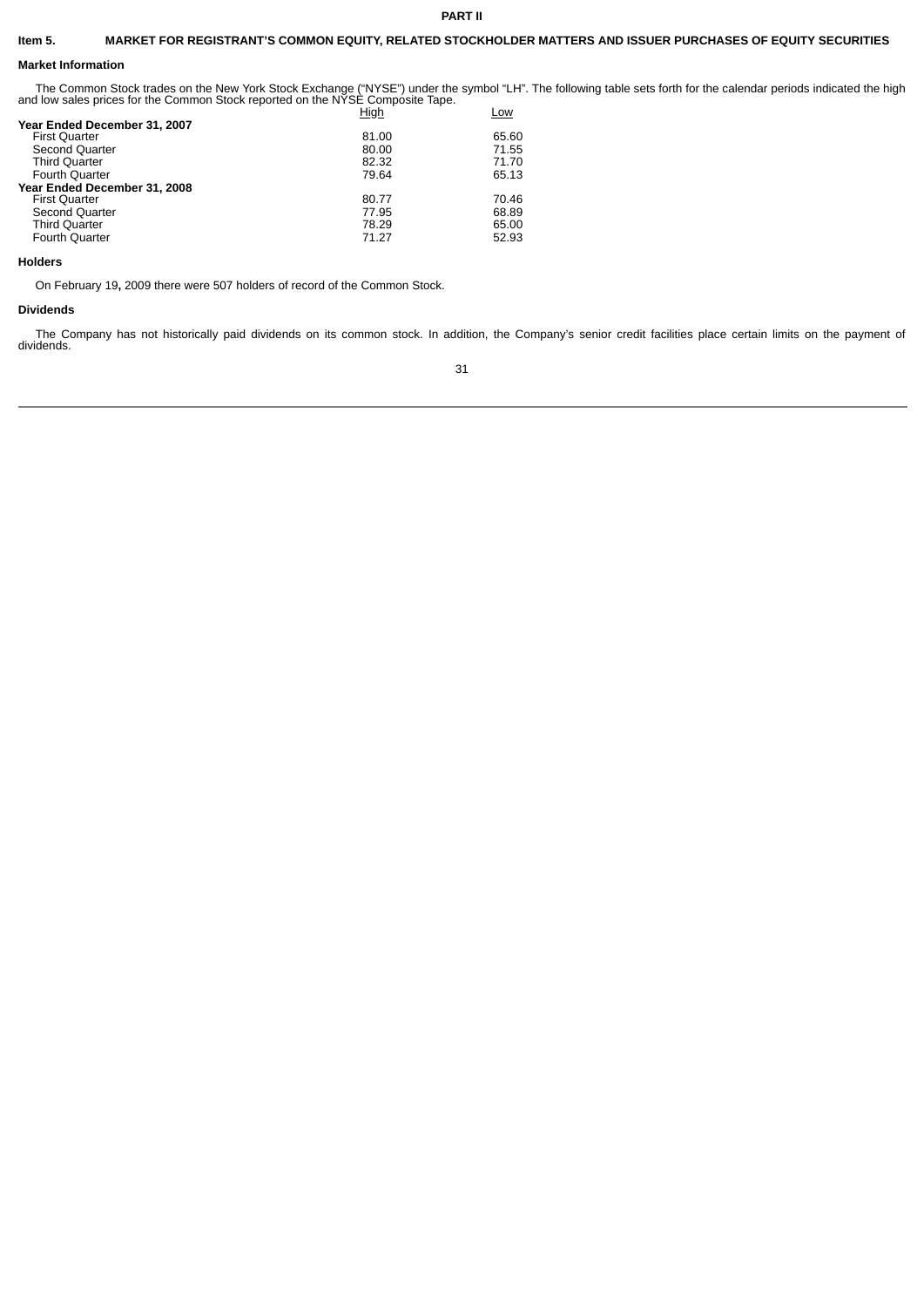#### **Common Stock Performance**

The Company's common stock is traded on the NYSE. The graph below shows the cumulative total return assuming an investment of \$100 on December 31, 2003 in<br>each of the Company's common stock, the Standard & Poor's (the "S&P

# **Comparison of Five Year Cumulative Total Return**

|                                            | 12/2003       | 12/2004 | 12/2005     | 12/2006 | 12/2007       | 12/2008 |
|--------------------------------------------|---------------|---------|-------------|---------|---------------|---------|
| Laboratory Corporation of America Holdings | \$100 \$135   |         | \$146 \$199 |         | $$204$ $$174$ |         |
| S&P 500 Index                              | \$100 \$111   |         | \$116 \$135 |         | $$142$ \$ 90  |         |
| S&P 400 Health Care Index                  | $$100$ $$115$ |         | \$136 \$135 |         | $$152$ $$101$ |         |

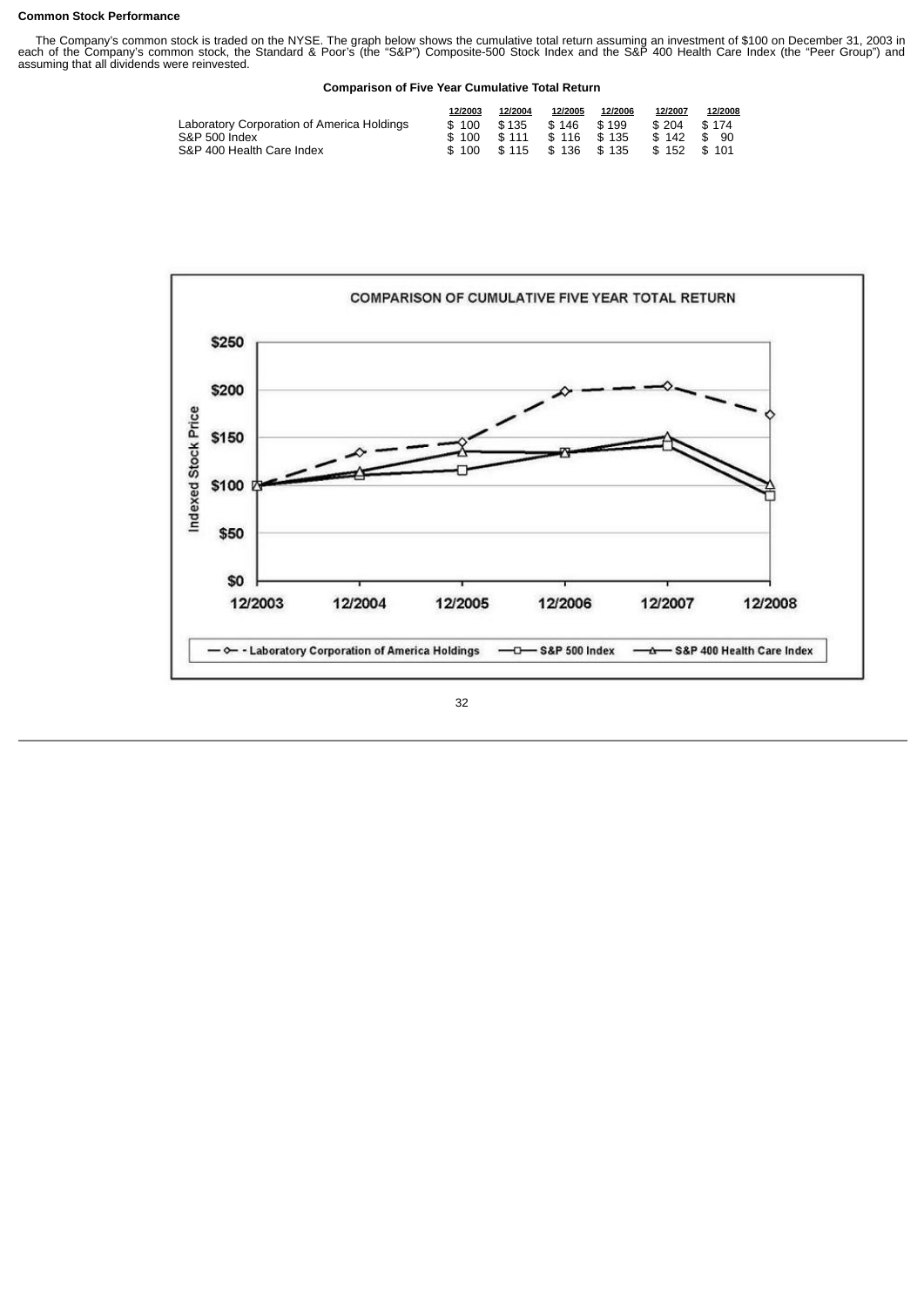#### **Issuer Purchases of Equity Securities**

The following table sets forth information with respect to purchases of shares of the Company's common stock made during the quarter ended December 31, 2008, by or on behalf of the Company (dollar amounts in millions):

|                          | Total<br>Number<br>of Shares<br>Repurchased | Average<br>Price<br>Paid<br>Per<br>Share | <b>Total Number</b><br>of Shares<br>Repurchased<br>as Part of<br>Publicly<br>Announced<br>Program | Maximum<br>Dollar Value<br>of Shares<br>that May Yet Be<br>Repurchased Under<br>the Program |
|--------------------------|---------------------------------------------|------------------------------------------|---------------------------------------------------------------------------------------------------|---------------------------------------------------------------------------------------------|
| October 1- October 31    |                                             | \$<br>$-$                                |                                                                                                   | 95.2<br>S                                                                                   |
| November 1 - November 30 |                                             | --                                       |                                                                                                   | 95.2                                                                                        |
| December 1 - December 31 |                                             |                                          |                                                                                                   | 95.2                                                                                        |
| Total                    |                                             | \$<br>--                                 |                                                                                                   |                                                                                             |

At January 1, 2007, the Company had authorization to repurchase up to \$350.0 of shares of the Company's common stock (\$100.0 authorized on April 21, 2005 and<br>\$250.0 authorized on October 20, 2006). On March 9, 2007, the Bo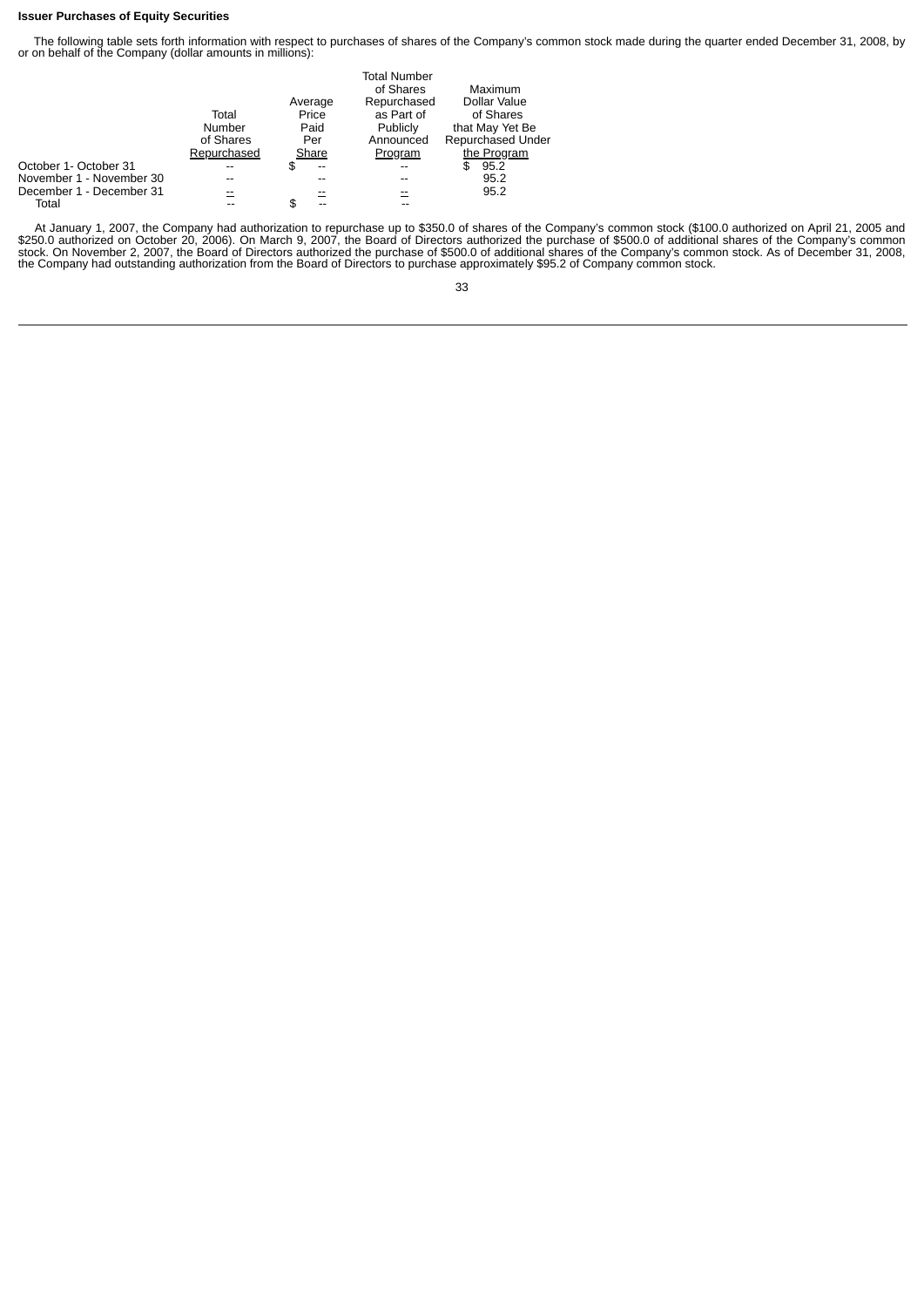#### **Item 6. SELECTED FINANCIAL DATA**

The selected financial data presented below under the captions "Statement of Operations Data" and "Balance Sheet Data" as of and for the five-year period ended<br>December 31, 2008 are derived from consolidated financial stat This data should be read in conjunction with the accompanying notes, the Company's consolidated financial statements and the related notes thereto, and<br>"Management's Discussion and Analysis of Financial Condition and Resul

**Year Ended December 31,**

|                                      | rear Enucu Decenner 91, |    |         |    |                                         |    |         |    |         |
|--------------------------------------|-------------------------|----|---------|----|-----------------------------------------|----|---------|----|---------|
|                                      | 2008(a)                 |    | 2007(b) |    | 2006(c)(d)                              |    | 2005(e) |    | 2004    |
|                                      |                         |    |         |    | (In millions, except per share amounts) |    |         |    |         |
| <b>Statement of Operations Data:</b> |                         |    |         |    |                                         |    |         |    |         |
| <b>Net Sales</b>                     | \$<br>4,505.2           | \$ | 4,068.2 | \$ | 3,590.8                                 | \$ | 3,327.6 | \$ | 3,084.8 |
| Gross profit                         | 1,873.8                 |    | 1,691.2 |    | 1,529.4                                 |    | 1,390.3 |    | 1,289.3 |
| Operating income                     | 842.9                   |    | 777.0   |    | 697.1                                   |    | 618.1   |    | 598.4   |
| Net earnings                         | 464.5                   |    | 476.8   |    | 431.6                                   |    | 386.2   |    | 363.0   |
| Basic earnings per common share      | \$<br>4.23              | \$ | 4.08    | \$ | 3.48                                    | \$ | 2.89    | \$ | 2.60    |
| Diluted earnings per common share    | \$<br>4.16              | \$ | 3.93    | \$ | 3.24                                    | \$ | 2.71    | \$ | 2.45    |
| Basic weighted average common        |                         |    |         |    |                                         |    |         |    |         |
| shares outstanding                   | 109.7                   |    | 116.8   |    | 124.1                                   |    | 133.5   |    | 139.4   |
| Diluted weighted average common      |                         |    |         |    |                                         |    |         |    |         |
| shares outstanding                   | 111.8                   |    | 121.3   |    | 134.7                                   |    | 144.9   |    | 150.7   |
| <b>Balance Sheet Data:</b>           |                         |    |         |    |                                         |    |         |    |         |
| Cash and cash equivalents, and       |                         |    |         |    |                                         |    |         |    |         |
| short-term investments               | \$<br>219.7             | \$ | 166.3   | \$ | 186.9                                   | \$ | 63.1    | \$ | 206.8   |
| Goodwill and intangible              |                         |    |         |    |                                         |    |         |    |         |
| assets, net                          | 2,994.8                 |    | 2,252.9 |    | 2,094.2                                 |    | 2,122.7 |    | 1,857.4 |
| <b>Total assets</b>                  | 4,669.5                 |    | 4,368.2 |    | 4,000.8                                 |    | 3,875.8 |    | 3,626.1 |
| Long-term obligations(f)             | 1,721.3                 |    | 1,667.0 |    | 1,157.4                                 |    | 1,148.9 |    | 889.3   |
| Total shareholders' equity           | 1,688.3                 |    | 1,725.3 |    | 1,977.1                                 |    | 1,885.7 |    | 1,999.3 |

(a) During 2008, the Company recorded net restructuring charges of \$32.4 primarily related to work force reductions and the closing of redundant and underutilized<br>facilities. During the third quarter of 2008, the Company a

In the fourth quarter of 2008, the Company recorded a \$7.5 cumulative revenue adjustment relating to certain historic overpayments made by Medicare for claims submitted by a subsidiary of the Company. In addition, the Company recorded a \$7.1 favorable adjustment to its fourth quarter tax provision relating to tax treaty changes adopted by the United States and Canada.

During the fourth quarter of 2008, the Company recorded charges of approximately \$3.7, which related to the acceleration of the recognition of stock compensation<br>, and certain defined benefit plan obligations due to the an 2008.

In the second quarter of 2008, the Company recorded a \$45.0 increase in its provision for doubtful accounts. The Company's estimate of the allowance for doubtful accounts was increased due to the impact of the economy, higher patient deductibles and copayments, and recent acquisitions on the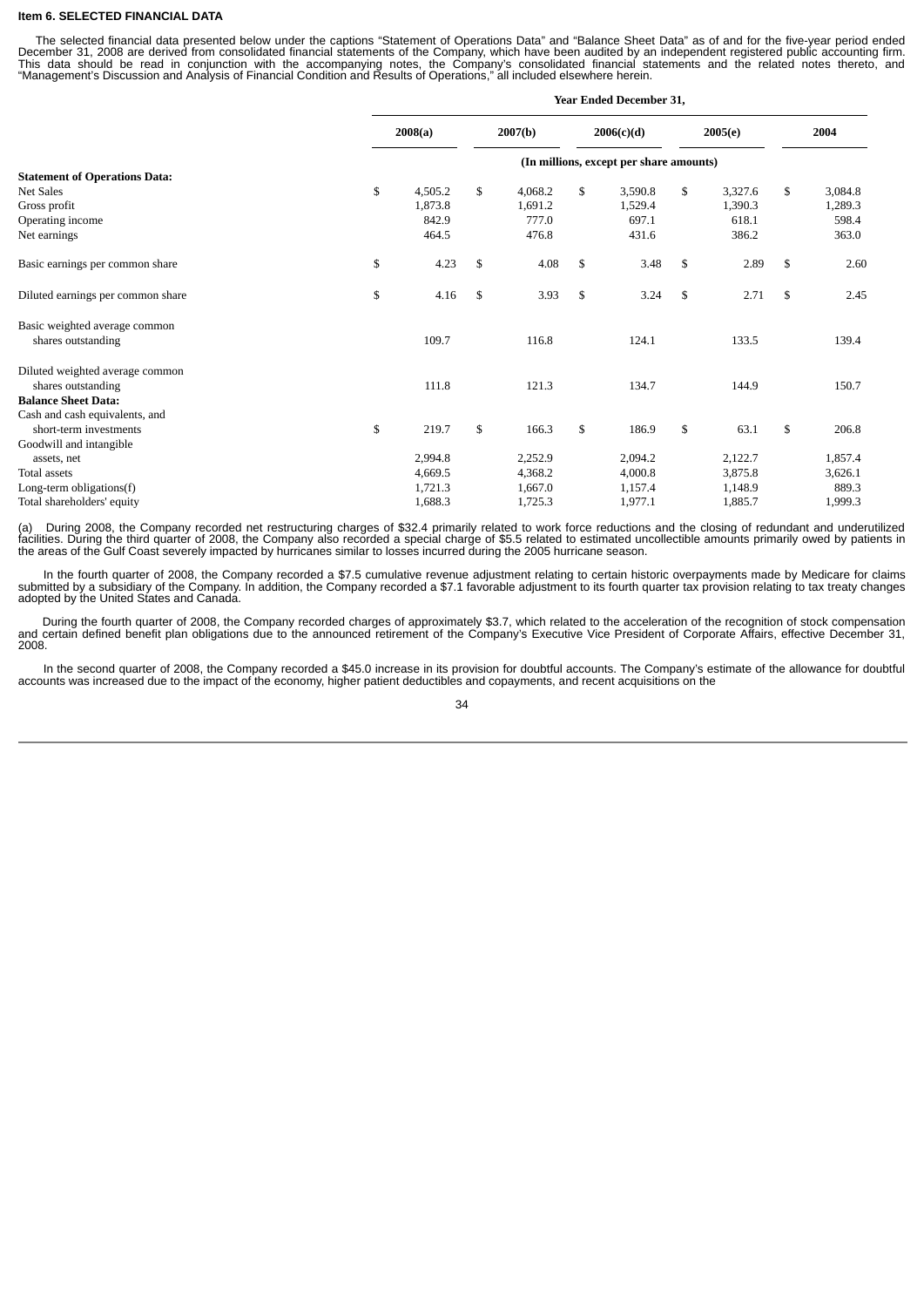collectibility of accounts receivable balances.

(b) During 2007, the Company recorded net restructuring charges of \$50.6 related to reductions in work force and consolidation of redundant and underutilized facilities.

(c) Effective January 1, 2006, the Company adopted Statement of Financial Accounting Standards No. 123 (revised 2004), Share-Based Payment ("SFAS 123(R)"), which requires the Company to measure the cost of employee services received in exchange for all equity awards granted, based on the fair market value of the award as<br>of the grant date. As a result of adopting SFAS 123(R),

(d) During the second half of 2006, the Company recorded charges of approximately \$12.3, primarily related to the acceleration of the recognition of stock compensation<br>due to the announced retirement of the Company's Chief the third quarter of 2006, relating to certain expense-reduction initiatives undertaken across the Company's corporate and divisional operations.

(e) During the third and fourth quarters of 2005, the Company began to implement its plan related to the integration of Esoterix and US LABS operations into the<br>Company's service delivery network. The plan was directed at

(f) Long-term obligations primarily includes the Company's zero-coupon convertible subordinated notes, 5 1/2% senior notes due 2013, 5 5/8% senior notes due 2015,<br>term loan, revolving credit facility and other long-term ob and \$0 for all other years presented. The remainder of other long-term obligations consisted primarily of mortgages payable with balances of \$0.3, \$0.4, \$0.4, \$1.5, and \$0 for all other years presented. The remainder of ot \$2.2, at December 31, 2008, 2007, 2006, 2005, and 2004, respectively. Long-term obligations exclude amounts due to affiliates.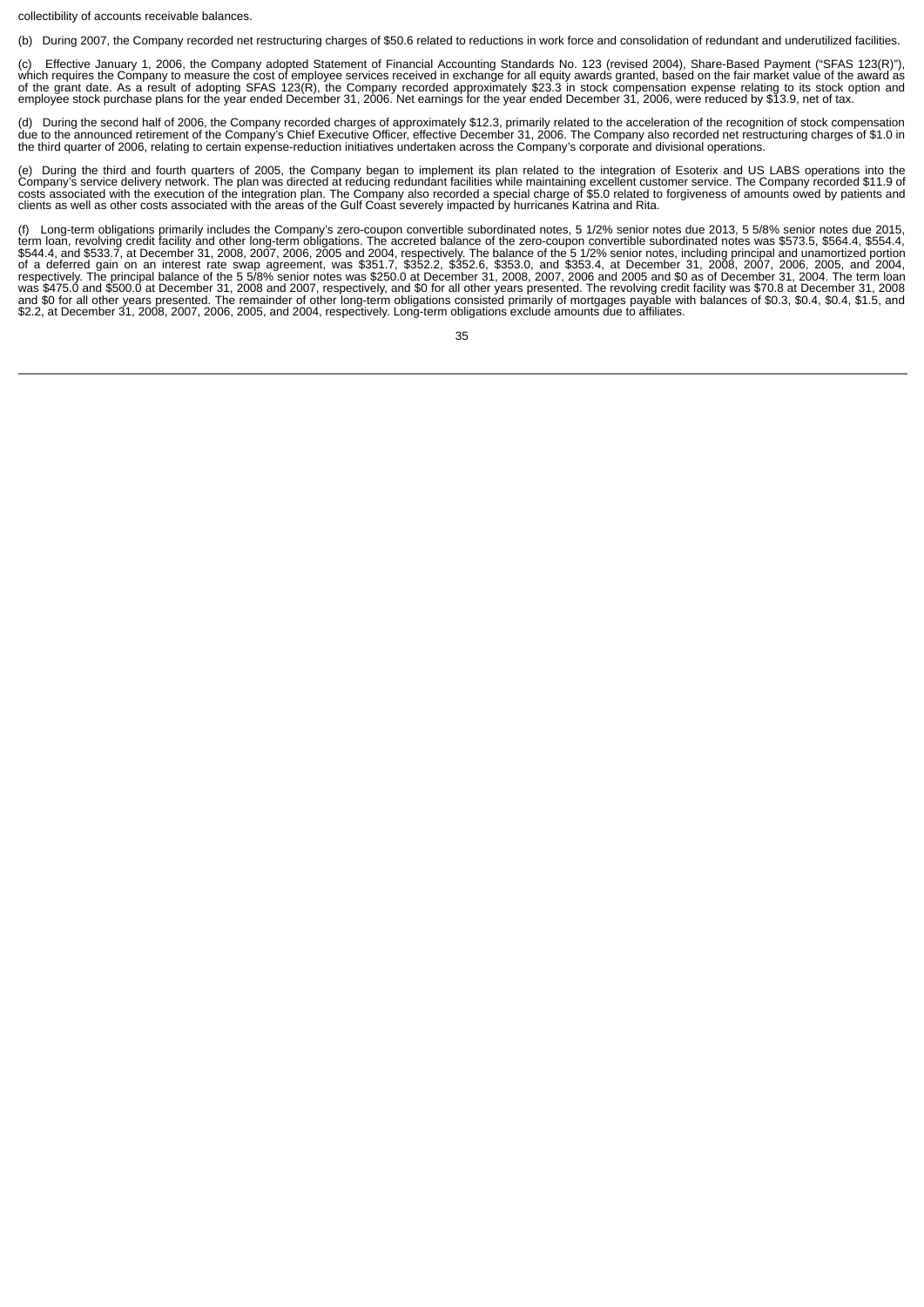#### **Item 7. MANAGEMENT'S DISCUSSION AND ANALYSIS OF FINANCIAL CONDITION AND RESULTS OF OPERATIONS (in millions)**

#### **General**

During 2008, the Company continued to strengthen its financial performance through the implementation of the Company's strategic plan and the expansion of its national platform. The Company has been successful in growing many of its focus areas, in such areas as esoteric testing, disease management and companion diagnostics.

Effective January 1, 2007, the Company commenced its successful implementation of its ten-year agreement with United Healthcare Insurance Company<br>("UnitedHealthcare") and became its exclusive national laboratory provider. costs related to developing expanded networks in defined markets. Since the inception of this agreement, approximately \$74.6 of such transition payments were billed to<br>the Company by UnitedHealthcare and approximately \$74.

Effective January 1, 2008 the Company acquired additional partnership units in its Ontario, Canada ("Ontario") joint venture for approximately \$140.9 in cash (net of<br>cash acquired), bringing the Company's percentage intere were amended. Based upon the amended terms of this agreement, the Company began including the consolidated operating results, financial position and cash flows of the Ontario joint venture in the Company's consolidated financial statements on January 1, 2008. The amended joint venture's partnership agreement also enables the<br>holders of the minority interest to put the remaining part and the underlying minority interest was recorded as additional minority interest liability and as a reduction to additional paid-in capital in the consolidated financial<br>statements. The contractual value of the put, in ex

#### *Seasonality*

The majority of the Company's testing volume is dependent on patient visits to doctor's offices and other providers of health care. Volume of testing generally declines during the year-end holiday periods and other major holidays. In addition, volume declines due to inclement weather may reduce net revenues and cash flows. Therefore, comparison of the results of successive quarters may not accurately reflect trends or results for the full year.

#### **Results of Operations**

Effective January 1, 2008, the Company began consolidating the results of its Ontario joint venture. Certain analysis of the Company's operating results is provided<br>below, excluding the impact of this consolidation, in ord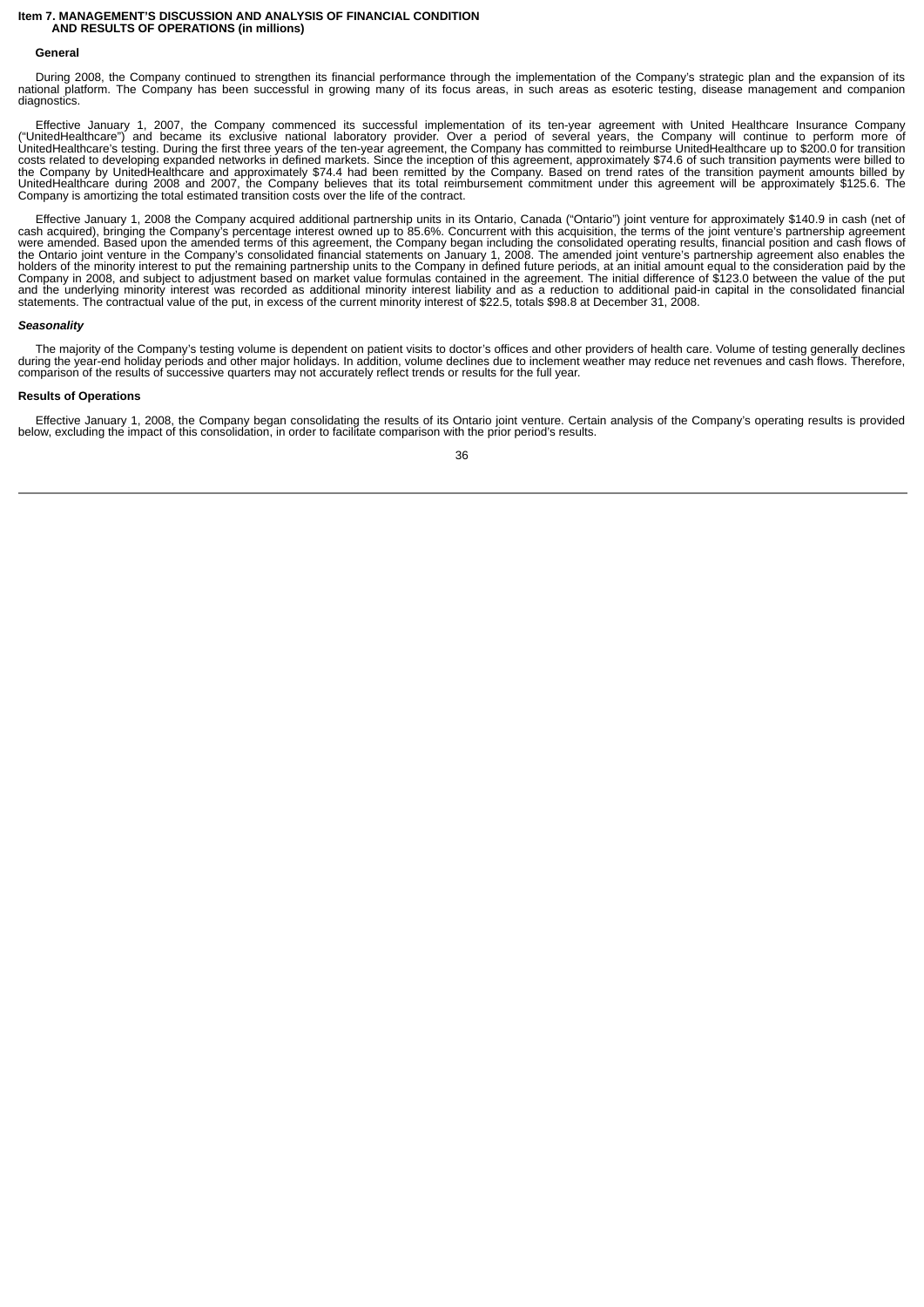## *Years ended December 31, 2008, 2007, and 2006*

**Net Sales**

|                        |    | <b>Years Ended December 31,</b> |    |         |     |         | % Change |        |
|------------------------|----|---------------------------------|----|---------|-----|---------|----------|--------|
|                        |    | 2008                            |    | 2007    |     | 2006    | 2008     | 2007   |
| <b>Net Sales</b>       |    |                                 |    |         |     |         |          |        |
| <b>Routine Testing</b> | \$ | 2,777.9                         | \$ | 2,671.9 | -\$ | 2,347.6 | 4.0%     | 13.8%  |
| Genomic and Esoteric   |    | 1,478.3                         |    | 1,396.3 |     | 1,243.2 | 5.9%     | 12.3%  |
| Ontario, Canada        |    | 249.0                           |    | --      |     | $- -$   | 100.0%   | $-9/6$ |
| Total                  | S  | 4,505.2                         | \$ | 4,068.2 | \$  | 3,590.8 | 10.7%    | 13.3%  |

|                        |       | <b>Number of Accessions</b><br><b>Years Ended December 31,</b> | % Change                            |        |        |
|------------------------|-------|----------------------------------------------------------------|-------------------------------------|--------|--------|
|                        | 2008  | 2007                                                           | 2006                                | 2008   | 2007   |
| Volume                 |       |                                                                |                                     |        |        |
| <b>Routine Testing</b> | 86.0  | 85.4                                                           | 76.7                                | 0.7%   | 11.3%  |
| Genomic and Esoteric   | 23.7  | 21.9                                                           | 18.8                                | 8.2%   | 16.5%  |
| Ontario, Canada        | 8.0   | $\overline{\phantom{a}}$                                       | $\hspace{0.05cm}$ $\hspace{0.05cm}$ | 100.0% | $-9/6$ |
| Total                  | 117.7 | 107.3                                                          | 95.5                                | 9.7%   | 12.3%  |

|                        |    |       | <b>Price Per Accession("PPA")</b><br><b>Years Ended December 31,</b> | % Change                 |    |       |           |           |
|------------------------|----|-------|----------------------------------------------------------------------|--------------------------|----|-------|-----------|-----------|
|                        |    | 2008  |                                                                      | 2007                     |    | 2006  | 2008      | 2007      |
| Price                  |    |       |                                                                      |                          |    |       |           |           |
| <b>Routine Testing</b> | ъ. | 32.30 | - 55                                                                 | 31.29                    | \$ | 30.60 | 3.2%      | 2.3%      |
| Genomic and Esoteric   | ъ. | 62.49 | -S                                                                   | 63.76                    | S  | 66.14 | $(2.0\%)$ | $(3.6\%)$ |
| Ontario, Canada        | J. | 30.92 | .ზ                                                                   | $\overline{\phantom{a}}$ | S  | $- -$ | 100.0%    | $-9/6$    |
| Total                  |    | 38.28 |                                                                      | 37.92                    |    | 37.59 | 0.9%      | 0.9%      |

The increase in net sales for the three years ended December 31, 2008 has been driven primarily by volume growth in the Company's Managed Care business, the<br>impact of acquisitions and the Company's continued shift in test adjustment relating to certain historic overpayments made by Medicare for claims submitted by a subsidiary of the Company. Net sales of the Ontario joint venture were \$249.0 for the twelve months ended December 31, 2008.

## **Cost of Sales**

|                               |                                  | Years Ended December 31. |       |       |       |  |
|-------------------------------|----------------------------------|--------------------------|-------|-------|-------|--|
|                               | 2008                             | 2007                     | 2006  | 2008  | 2007  |  |
| Cost of sales                 | $$2.631.4$ \$ 2.377.0 \$ 2.061.4 |                          |       | 10.7% | 15.3% |  |
| Cost of sales as a % of sales | 58.4%                            | 58.4%                    | 57.4% |       |       |  |

Cost of sales, which includes primarily laboratory and distribution costs, has increased over the three year period ended December 31, 2008 primarily due to increased<br>volume in the Company's Managed Care business, the impa Ontario operation, cost of sales as a percentage of net sales was 59.1% for 2008. The increase in cost of sales from 2007 to 2008 as a percentage of net sales is<br>primarily due to increases in the cost of materials, which i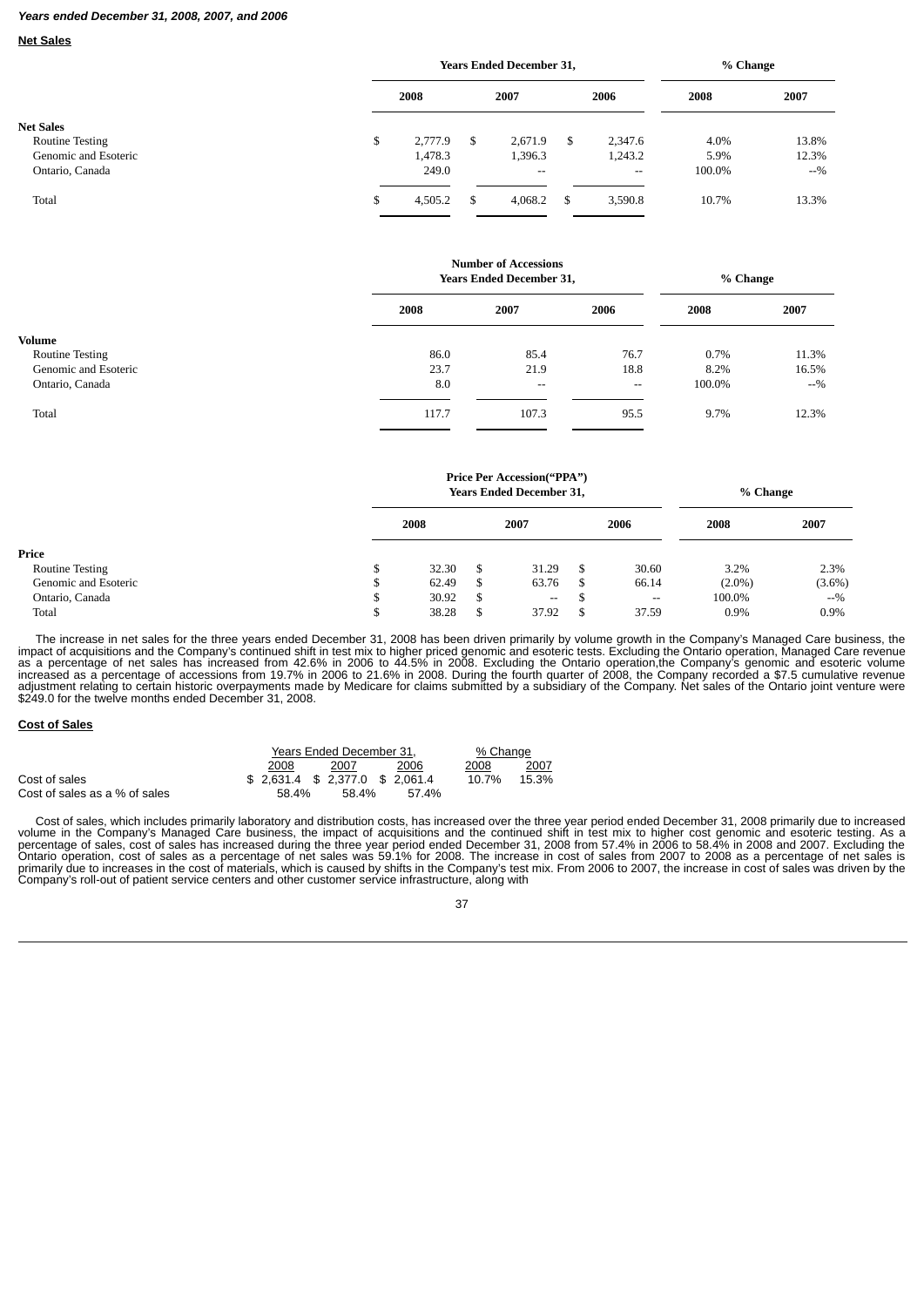increases in cost of materials due to shifts in the Company's test mix. Labor and testing supplies comprise over 75% of the Company's cost of sales.

## **Selling, General and Administrative Expenses**

|                                                 | Years Ended December 31. | % Change |       |       |      |
|-------------------------------------------------|--------------------------|----------|-------|-------|------|
|                                                 | 2008                     | 2007     | 2006  | 2008  | 2007 |
| Selling, general and<br>administrative expenses | $935.1$ \$               | 808.7 \$ | 779.1 | 15.6% | 3.8% |
| SG&A as a % of sales                            | 20.8%                    | 19.9%    | 21.7% |       |      |

Total selling, general and administrative expenses ("SG&A") as a percentage of sales over the three year period ended December 31, 2008 have ranged from 21.7%<br>to 19.9%. Excluding the Ontario operation, SG&A as a percentage to the retirement of the Company's Executive Vice President of Corporate Affairs which was effective December 31, 2008. From 2006 to 2007, the decrease in SG&A as a<br>percentage of net sales was due to 2006 including charges net sales of \$477.4, or 13.3%, while the Company controlled costs and also made reductions in work force.

## **Amortization of Intangibles and Other Assets**

|                             | Years Ended December 31. |  |         |  |      | % Change |      |  |
|-----------------------------|--------------------------|--|---------|--|------|----------|------|--|
|                             | 2008                     |  | 2007    |  | 2006 | 2008     | 2007 |  |
| Amortization of intangibles |                          |  |         |  |      |          |      |  |
| and other assets            | 57.9 \$                  |  | 54.9 \$ |  | 52.2 | 5.5%     | 5.2% |  |

The increase in amortization of intangibles and other assets over the three year period ended December 31, 2008 primarily reflects certain acquisitions closed during 2008 and 2007.

## **Restructuring and Other Special Charges**

|                         | Years Ended December 31. |         |  |           |  |      |  |
|-------------------------|--------------------------|---------|--|-----------|--|------|--|
|                         |                          | 2008    |  | 2007      |  | 2006 |  |
| Restructuring and other |                          |         |  |           |  |      |  |
| special charges         |                          | 37.9 \$ |  | $50.6$ \$ |  | 1.0  |  |

During 2008, the Company recorded charges primarily related to work force reductions and the closing of redundant and underutilized facilities. For 2008, the<br>Company recorded net restructuring charges of \$32.4. Of this amo reductions and \$13.4 related to contractual obligations associated with leased facilities and equipment. The Company also recorded a credit of \$1.9, comprised of \$1.2 of previously recorded facility costs and \$0.7 of employee severance benefits relating to changes in cost estimates accrued in prior periods. These restructuring initiatives are expected to provide annualized cost savings of approximately \$62.0.

During the third quarter of 2008, the Company also recorded a special charge of \$5.5 related to estimated uncollectible amounts primarily owed by patients in the<br>areas of the Gulf Coast severely impacted by hurricanes simi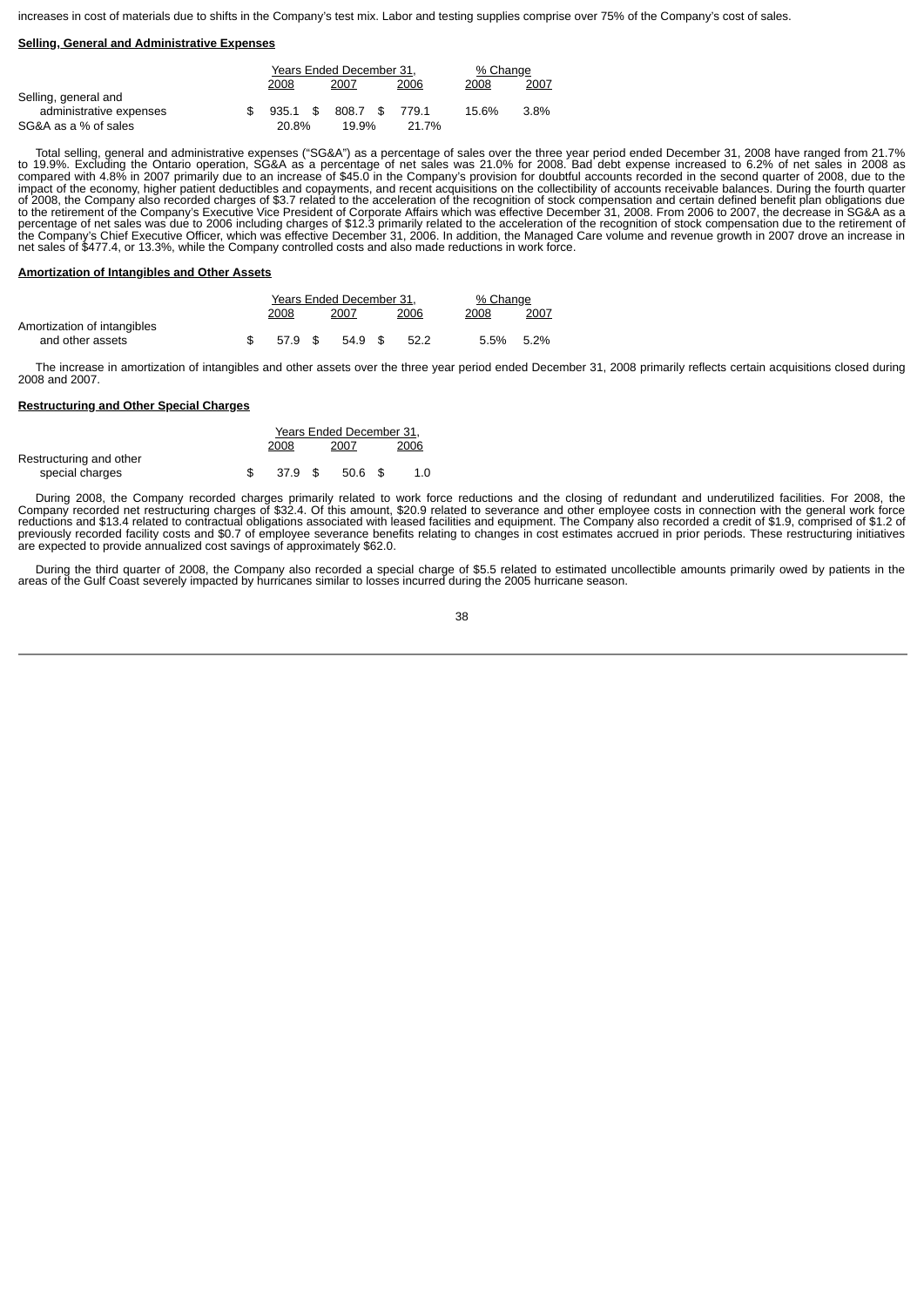During 2007, the Company recorded charges related to reductions in work force and consolidation of redundant and underutilized facilities. For 2007, the Company<br>recorded net restructuring charges of \$50.6. Of this amount, settlement of a preacquisition employment liability. The Company also recorded a credit of \$1.0, comprised of \$0.7 of previously recorded facility costs and \$0.3 of employee severance benefits.

During the third quarter of 2006, the Company recorded net restructuring charges of \$1.0 related to certain expense-reduction initiatives undertaken across the<br>Company's corporate and divisional operations. This net charge

## **Interest Expense**

|                  | Years Ended December 31. |  |                 |  |      | % Change |             |  |
|------------------|--------------------------|--|-----------------|--|------|----------|-------------|--|
|                  | 2008                     |  | 2007            |  | 2006 | 2008     | 2007        |  |
| Interest expense |                          |  | 72.0 \$ 56.6 \$ |  | 47.8 |          | 27.2% 18.4% |  |

The increase in interest expense for 2008 as compared to 2007 was primarily due to borrowings outstanding under the Term Loan Facility since October 2007 and the<br>Revolving Facility that totaled \$475.0 and \$70.8, respective

## **Income from Joint Venture Partnerships**

|                      | Years Ended December 31, |  |         |  |      | % Change         |             |  |
|----------------------|--------------------------|--|---------|--|------|------------------|-------------|--|
|                      | 2008                     |  | 2007    |  | 2006 | 2008             | <u>2007</u> |  |
| Income from joint    |                          |  |         |  |      |                  |             |  |
| venture partnerships | $14.4 \text{ } $$        |  | 77.9 \$ |  | 66.7 | $(81.5)\%$ 16.8% |             |  |

Income from investments in joint venture partnerships represents the Company's ownership share in joint venture partnerships. During 2007 and 2006, a significant portion of this income was derived from investments in Ontario and Alberta, Canada, and was earned in Canadian dollars. Effective January 1, 2008, the income from the<br>Ontario operation is included in the consolidated opera operational performance and favorable exchange rates.

#### **Income Tax Expense**

|                           | Years Ended December 31. |              |  |                   |      |       |  |
|---------------------------|--------------------------|--------------|--|-------------------|------|-------|--|
|                           |                          | 2008<br>2007 |  |                   | 2006 |       |  |
| Income tax expense        |                          |              |  | 307.9 \$ 325.5 \$ |      | 289.3 |  |
| Income tax expense as a % |                          |              |  |                   |      |       |  |
| of income before tax      |                          | 39.9%        |  | 40.6%             |      | 40.1% |  |

The effective tax rate for 2008 was favorably impacted by the fifth protocol amending the existing tax treaty with Canada entered into force December 15, 2008. A net reduction of \$7.1 of the Company's income tax expense was recorded to reflect the impact of amending prior period income tax returns as a result of this treaty change. The increase in the effective tax rate for 2007 as compared to 2006 was primarily the result of higher foreign related earnings.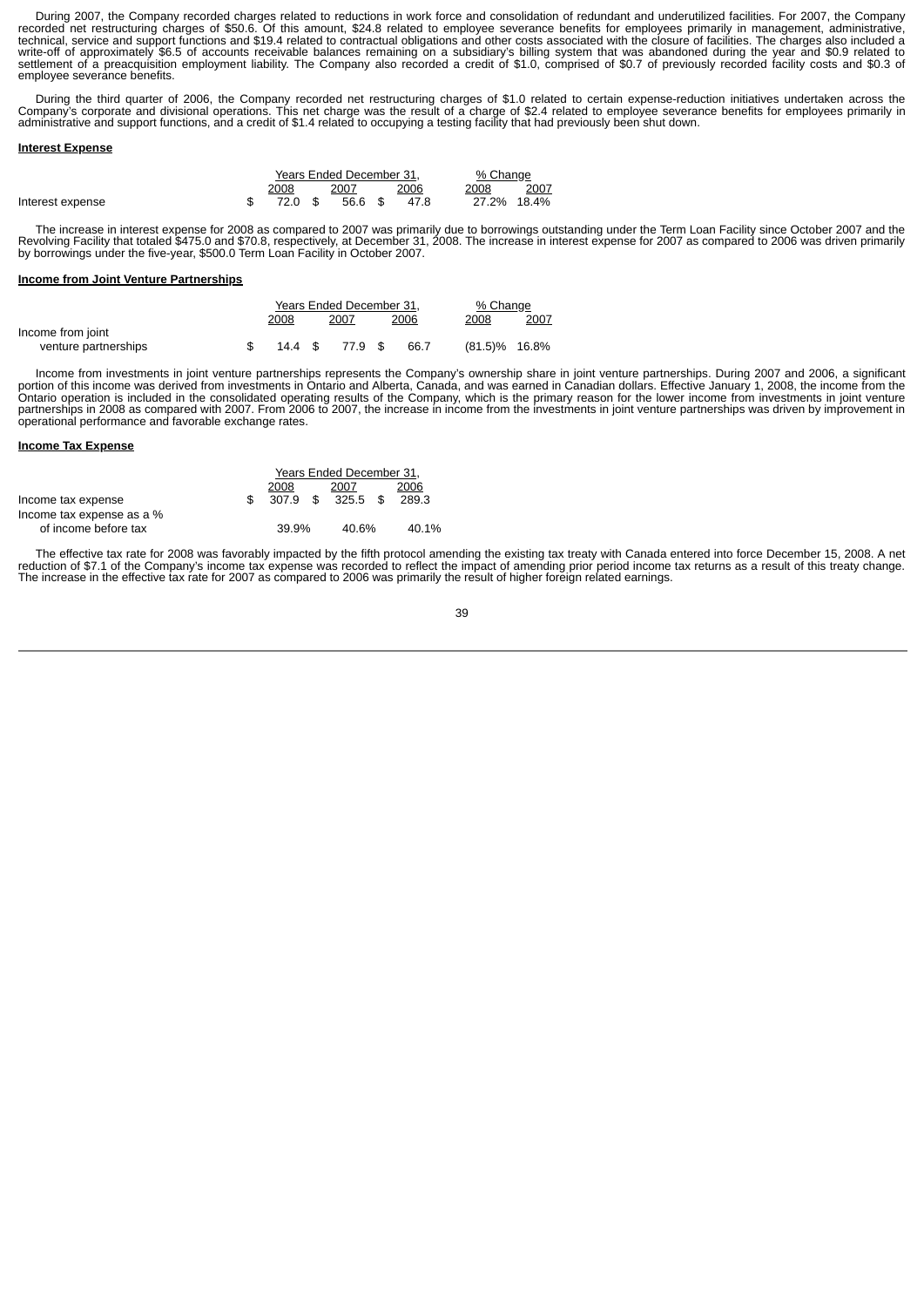#### **Liquidity, Capital Resources and Financial Position**

The Company's strong cash-generating capability and financial condition typically have provided ready access to capital markets. The Company's principal source of<br>liquidity is operating cash flow. This cash-generating capa operating, investing and financing needs. In addition, the Company has senior unsecured credit facilities that are further discussed in "Note 12 to Consolidated Financial Statements.

## *Operating Activities*

In 2008, the Company's operations provided \$780.9 of cash, net of \$42.4 in transition payments to UnitedHeathcare, reflecting the Company's solid business results. The growth in the Company's cash flow from operations primarily resulted from improved cash collections and lower payments for income taxes of \$60.6 (\$211.8 in 2008 as compared with \$272.4 in 2007). The Company continued to focus on efforts to increase cash collections from all payers, as well as on-going improvements to the claim submission processes.

The Company did not make any contributions to its defined benefit pension plan in 2008, 2007 and 2006. However, based upon the underlying value of the defined pension plan's assets and the amount of the pension plan's benefit obligation as of December 31, 2008, the Company plans to contribute \$54.8 to the defined benefit pension plan during 2009.

Due to the stock market's performance in 2008, the fair value of assets in the defined pension plan decreased significantly from January 1, 2008 to December 31, 2008. As a result, the Company's projected pension expense for the defined pension plan and the nonqualified supplemental retirement plan is expected to increase from<br>\$19.5 in 2008 to \$34.2 in 2009. See "Note 17 to the Con

#### *Investing Activities*

Capital expenditures were \$156.7, \$142.6 and \$115.9 for 2008, 2007 and 2006, respectively. The Company expects capital expenditures of approximately \$130.0 in 2009. The Company will continue to make important investments in its business, including information technology. Such expenditures are expected to be funded by cash<br>flow from operations, as well as borrowings under the Com

The Company remains committed to growing its business through strategic acquisitions and licensing agreements. The Company has invested a total of \$603.1 over the past three years in strategic business acquisitions. These acquisitions have helped strengthen the Company's geographic presence along with expanding capabilities<br>in the specialty testing businesses. The Company believ of opportunities to strengthen its scientific capabilities, grow esoteric testing capabilities and increase presence in key geographic areas.

The Company has invested a total of \$2.1 over the past three years in licensing new testing technologies and had \$40.5 net book value of capitalized patents, licenses<br>and technology at December 31, 2008. While the Company and Medicaid will not approve reimbursement for these tests at a level commensurate with the costs of running the tests. Any or all of these circumstances could result in ind modically the respective related capitalized licensing costs.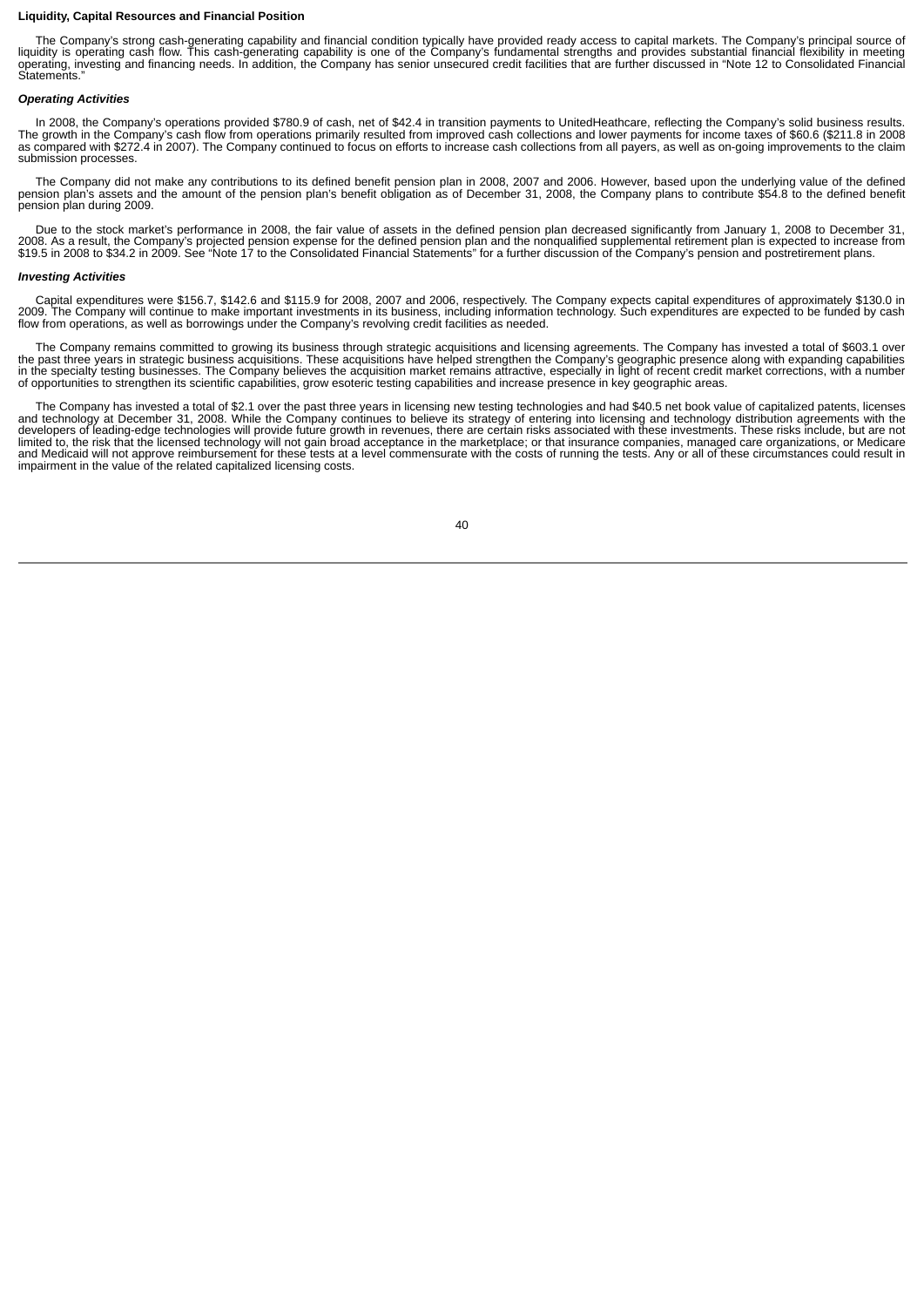#### *Financing Activities*

On October 26, 2007, the Company entered into senior unsecured credit facilities totaling \$1,000.0. The credit facilities consist of a five-year Revolving Facility in the<br>principal amount of \$500.0 and a five-year, \$500.0 were \$475.0 and \$500.0, respectively. The balances outstanding on the Company's Revolving Facility at December 31, 2008 and 2007 were \$70.8 and \$0.0, respectively.<br>The senior unsecured credit facilities bear interest at va Ratings Services.

The senior credit facilities contain certain debt covenants, which require that the Company maintain leverage and interest coverage ratios of 2.5 to 1.0 and 5.0 to 1.0,<br>respectively. Both ratios are calculated in relation

On September 15, 2008, Lehman Brothers Holdings, Inc. ("Lehman"), whose subsidiaries have a \$28.0 commitment in the Company's Revolving Facility, filed for<br>bankruptcy. Accordingly, the Company does not expect Lehman will f

On March 31, 2008, the Company entered into a three-year interest rate swap agreement to hedge variable interest rate risk on the Company's variable interest rate term loan. Under the swap the Company will, on a quarterly basis, pay a fixed rate of interest (2.92%) and receive a variable rate of interest based on the three-month<br>LIBOR rate on an amortizing notional amount of indebte to terminate the swap agreement at the reporting date. The fair value of the swap was a liability of \$13.5 at December 31, 2008 and is included in other liabilities in the consolidated balance sheet. The Company is exposed to credit-related losses in the event of nonperformance by the counterparty to the swap agreement. Management<br>does not expect the counterparty to fail to meet its obligati

As of December 31, 2008, the interest rates on the Term Loan Facility and the Revolving Facility were 3.67% and 1.89%, respectively.

During 2008, the Company repurchased \$330.6 of stock representing 4.6 shares. As of December 31, 2008, the Company had outstanding authorization from the Board of Directors to purchase approximately \$95.2 of Company common stock.

On September 22, 2006, the Company announced that it had commenced an exchange offer related to its zero-coupon subordinated notes due 2021. In the exchange<br>offer, the Company offered to exchange a new series of zero-coupo

The purpose of the exchange offer was to exchange the Old Notes for the New Notes with certain different terms, including the addition of a net share settlement feature. The net share settlement feature requires the Company to satisfy its obligation due upon conversion to holders of the New Notes in cash for a portion of the<br>conversion obligation equal to the accreted principal of Company eliminate its option to issue shares in lieu of paying cash if and when the Company repurchases the New Notes at the option of holders.

On October 23, 2006, the exchange offer expired. Following settlement of the exchange, \$741.2 in aggregate principal amount at maturity of the New Notes and \$2.6<br>In aggregate principal amount at maturity of the Old Notes w

<sup>41</sup>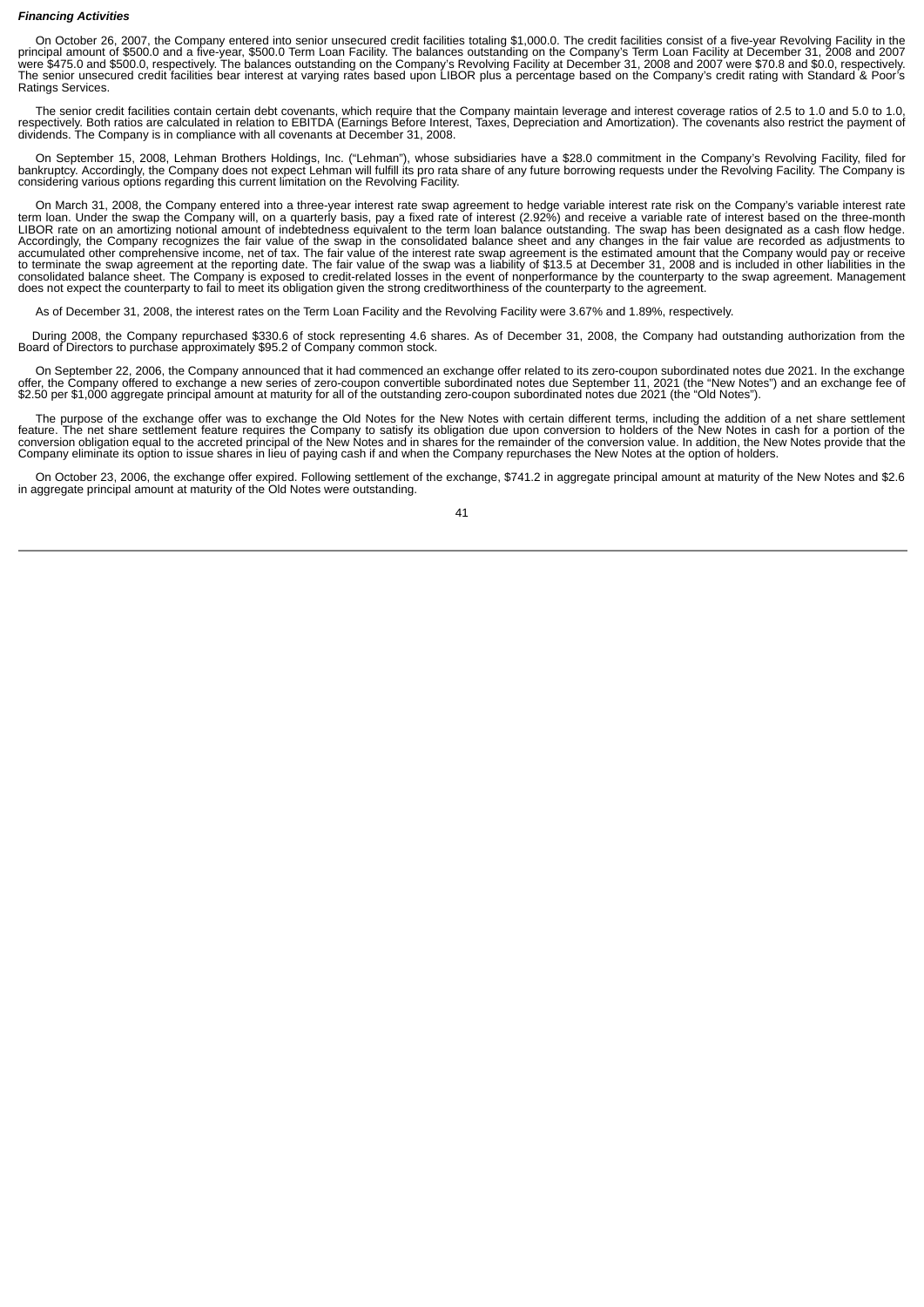# *Credit Ratings*

The Company's debt ratings of Baa3 from Moody's and BBB from Standard and Poor's contribute to its ability to access capital markets.

## *Contractual Cash Obligations*

| r ayments buc by r criou |                          |                  |               |                               |  |  |  |
|--------------------------|--------------------------|------------------|---------------|-------------------------------|--|--|--|
| <b>Total</b>             | 2009                     | $2010 -$<br>2011 | 2012-<br>2013 | <b>2014 and</b><br>thereafter |  |  |  |
| 376.6<br>\$              | \$<br>100.8              | 136.2<br>\$      | \$<br>71.4    | \$<br>68.2                    |  |  |  |
| 52.0                     | 2.7                      | 7.6              | 13.9          | 27.8                          |  |  |  |
| 24.1                     | 6.8                      | 8.0              | 5.8           | 3.5                           |  |  |  |
| 20.0                     | 10.0                     | 10.0             |               | --                            |  |  |  |
| 573.5                    | $\overline{\phantom{m}}$ | 573.5            |               |                               |  |  |  |
|                          |                          |                  |               |                               |  |  |  |
| 185.1                    | 33.3                     | 66.7             | 57.0          | 28.1                          |  |  |  |
| 545.8                    | 120.8                    | 125.0            | 300.0         |                               |  |  |  |
|                          |                          |                  |               |                               |  |  |  |
| 602.0                    | 0.5                      | 1.0              | 350.5         | 250.0                         |  |  |  |
| 2,379.1                  | 274.9                    | 928.0            | 798.6         | 377.6                         |  |  |  |
|                          |                          |                  |               |                               |  |  |  |

**Payments Due by Period**

- (a) Contingent future licensing payments will be made if certain events take place, such as the launch of a specific test, the transfer of certain technology, and when specified revenue milestones are met.
- (b) Holders of the zero-coupon subordinated notes may require the Company to purchase in cash all or a portion of their notes on September 11, 2011 at \$819.54 per note (\$604.7 in the aggregate). Should the holders put the notes to the Company on that date, the Company believes that it will be able to satisfy this contingent obligation with cash on hand, borrowings on the revolving credit facility, and additional financing if necessary. As announced by the Company on January 6, 2009, the zero-coupon subordinated notes may not be converted during the period of January 1, 2009 through March 31, 2009 because the common stock trading price conversion feature of the zero-coupon subordinated notes was not triggered by fourth quarter 2008 trading prices. See "Note 12 to Consolidated Financial Statements" for further information regarding the Company's zero-coupon subordinated notes.
- (c) The table does not include obligations under the Company's pension and postretirement benefit plans, which are included in "Note 17 to Consolidated Financial Statements." Benefits under the Company's postretirement medical plan are made when claims are submitted for payment, the timing of which are not practicable to estimate. The Company plans to contribute \$54.8 to the defined benefit pension plan during 2009.
- (d) The table does not include the Company's contingent obligation to reimburse up to \$200.0 in transition costs during the first three years of the UnitedHealthcare contract. The Company anticipates that it has approximately \$51.2 remaining to be paid out on this contingent obligation.
- (e) The table does not include the Company's reserves for unrecognized tax benefits. The Company had an \$86.7 and \$66.5 reserve for unrecognized tax benefits, including interest and penalties, at December 31, 2008 and 2007, respectively, which is included in "Note 14 to Consolidated Financial Statements." Substantially all of these tax reserves are classified in other long-term liabilities in the Company's Consolidated Balance Sheets at December 31, 2008 and 2007.

#### *Off-Balance Sheet Arrangements*

The Company does not have transactions or relationships with "special purpose" entities, and the Company does not have any off balance sheet financing other than normal operating leases.

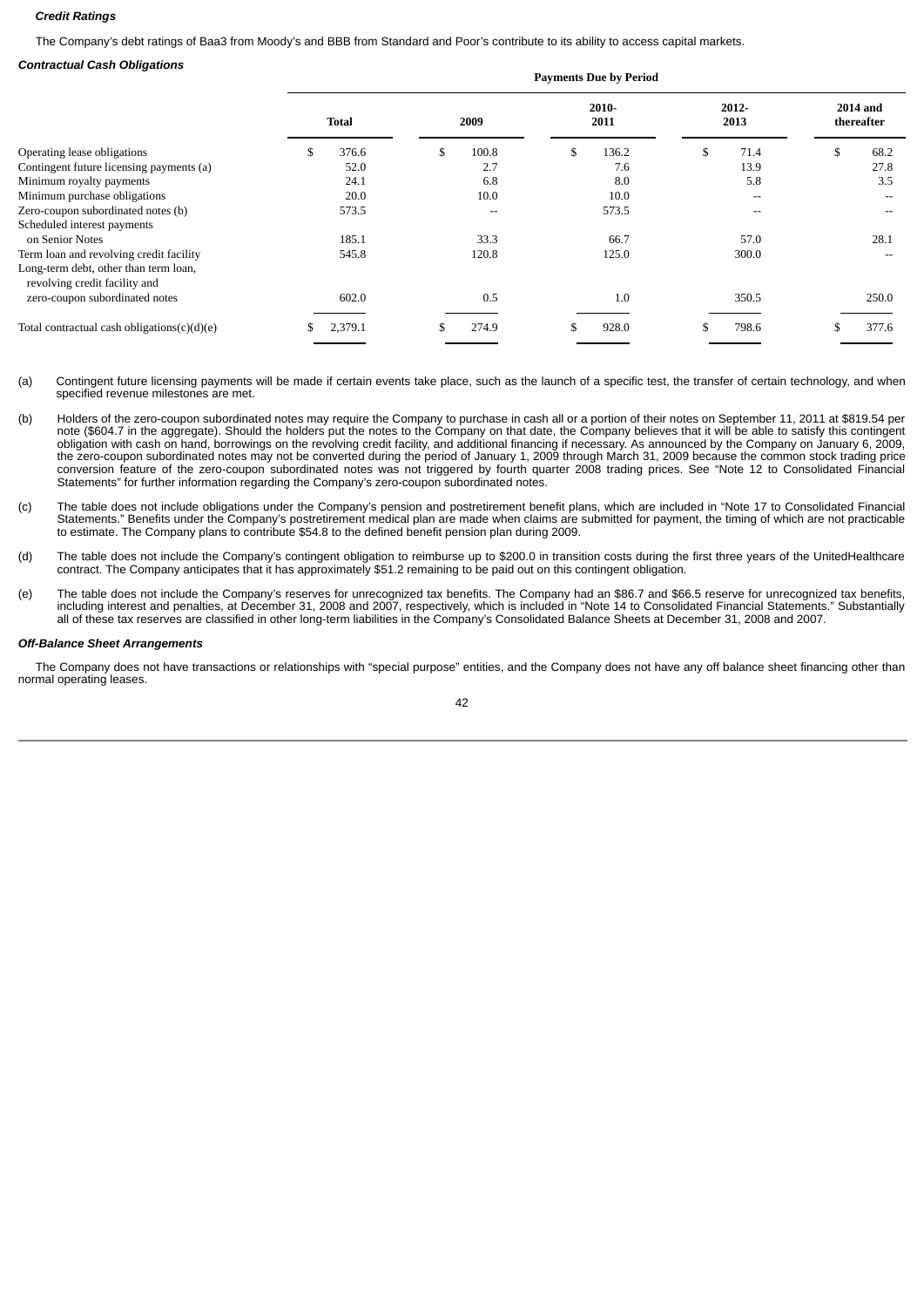#### *Other Commercial Commitments*

At December 31, 2008, the Company provided letters of credit aggregating approximately \$97.4, primarily in connection with certain insurance programs and<br>Contractual guarantees on obligations under the Company's contract w letter of credit, as security for the Company's contingent obligation to reimburse up to \$200.0 in transition costs during the first three years of the contract. Letters of credit provided by the Company are secured by the Company's senior credit facilities and are renewed annually, around mid-year.

Effective January 1, 2008 the Company acquired additional partnership units in its Ontario, Canada ("Ontario") joint venture for approximately \$140.9 in cash (net of<br>cash acquistion, the terms of the joint venture's partne holders of the minority interest to put the remaining partnership units to the Company in defined future periods, at an initial amount equal to the consideration paid by the Company in 2008, and subject to adjustment based on market value formulas contained in the agreement. The initial difference of \$123.0 between the value of the put<br>and the underlying minority interest was recorded as addit

At December 31, 2008, the Company was a guarantor on approximately \$6.4 of equipment leases. These leases were entered into by a joint venture in which the Company owns a fifty percent interest and have a remaining term of approximately three years.

Based on current and projected levels of operations, coupled with availability under its senior credit facilities, the Company believes it has sufficient liquidity to meet<br>both its anticipated short-term and long-term cash relevant factors.

### *New Accounting Pronouncements*

In February 2007, the FASB issued SFAS No. 159 "The Fair Value Option for Financial Assets and Financial Liabilities – Including an Amendment of FASB Statement No. 115." ("SFAS 159"). SFAS 159 permits an entity to measure many financial instruments and certain other items at fair value that are not currently required to be<br>measured at fair value. The Company adopted this Statemen

In December 2007, the FASB issued SFAS No. 160, "Noncontrolling Interests in Consolidated Financial Statements – an amendment of ARB No. 51." SFAS No. 160<br>requires all entities to report noncontrolling (minority) interests SFAS No. 160.

In December 2007, the FASB issued SFAS No. 141(R), a revised version of SFAS No. 141, "Business Combinations." The revision is intended to simplify existing guidance and converge rulemaking under U.S. generally accepted accounting principles (GAAP) with international accounting rules. This statement applies prospectively<br>to business combinations where the acquisition date is o may not apply it before that date. Beginning in 2009, the Company will record acquisitions in accordance with SFAS 141(R).

"In March 2008, the FASB issued SFAS No. 161, "Disclosures about Derivative Instruments and Hedging Activities - an amendment of FASB Statement No. 133.<br>SFAS 161 requires additional disclosures about the objectives of usin are accounted for under FASB Statement No. 133 and its related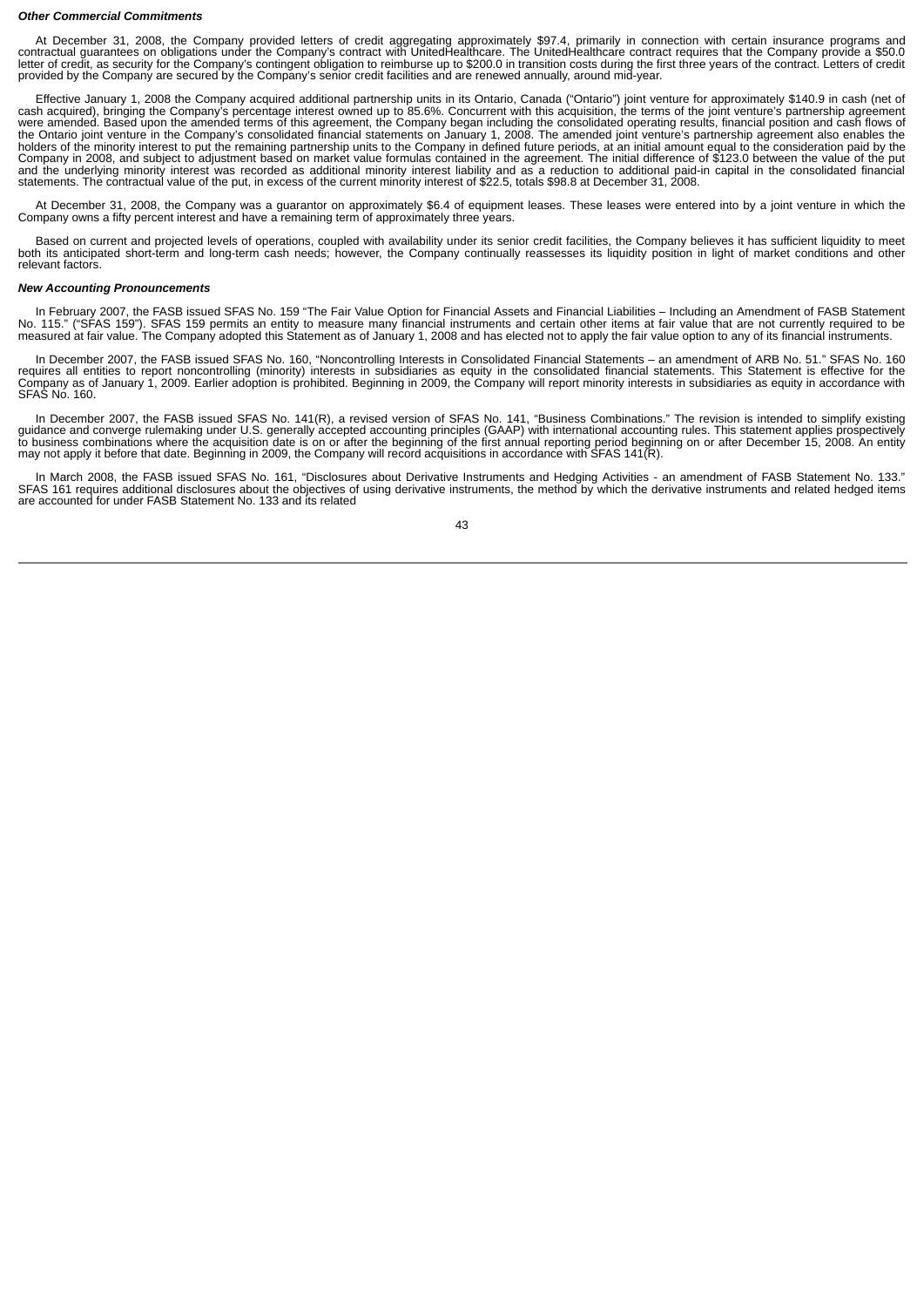interpretations, and the effect of derivative instruments and related hedged items on financial position, financial performance, and cash flows. SFAS 161 also requires<br>disclosure of the fair values of derivative instrument

In April 2008, the FASB issued FASB Staff Position No. FAS 142-3, "Determination of the Useful Life of Intangible Assets," which amends the factors that should be considered in developing renewal or extension assumptions used to determine the useful life of a recognized intangible asset under FASB Statement No. 142, "Goodwill and Other Intangible Assets." This pronouncement requires enhanced disclosures concerning a company's treatment of costs incurred to renew or extend the term of a<br>recognized intangible asset. FSP 142-3 is effective for fis have a material impact on its consolidated financial statements

In May 2008, the FASB issued SFAS 162, "The Hierarchy of Generally Accepted Accounting Principles." SFAS 162 identifies the sources of accounting principles and the framework for selecting the accounting principles to be used. Any effect of applying the provisions of this statement will be reported as a change in accounting<br>principle in accordance with SFAS No. 154, "Accounting Ch The Company does not expect the adoption of this statement will have a material impact on its consolidated financial statements.

In May 2008, the FASB issued Staff Position No. APB 14-1, "Accounting for Convertible Debt Instruments that May be Settled in Cash Upon Conversion." APB 14-1 requires that the liability and equity components of convertible debt instruments that may be settled in cash upon conversion (including partial cash settlement) be separately accounted for in a manner that reflects an issuer's nonconvertible debt borrowing rate. The resulting debt discount is amortized over the period the convertible debt is expected to be outstanding as additional non-cash interest expense. APB 14-1 is effective for financial statements issued for fiscal years beginning after December 15, 2008, and interim periods within those fiscal years. Retrospective application to all periods presented is required except for instruments that were not<br>outstanding during any of the periods that will be prese APB 14-1 impacts the Company's zero-coupon subordinated notes, and will require that additional interest expense essentially equivalent to the portion of issuance<br>proceeds retroactively allocated to the instrument's equity September 2004 (the first date holders of these notes had the ability to put them back to the Company). The Company has evaluated the impact of APB 14-1 and<br>anticipates that its retrospective application will have no impac

"In October 2008, the FASB issued FASB Staff Position No. FAS 157-3, "Determining the Fair Value of a Financial Asset When the Market for That Asset Is Not Active<br>FSP 157-3 clarified the application of SFAS No. 157 in an i implementation of this standard did not have a material impact on our consolidated financial position and results of operations.

.("In December 2008, the FASB issued FASB Staff Position No. FAS 132(R)-1, "Employers' Disclosures about Postretirement Benefit Plan Assets" ("FSP 132(R)-1").<br>FSP 132(R)-1 applies to an employer that is subject to the disc employers' defined benefit pension or other postretirement plan are to provide users of financial statements with an understanding of: (1) how investment allocation<br>decisions are made, including the factors that are pertin inputs and valuation techniques used to measure the fair value of plan assets, (4) the effect of fair value measurements using significant unobservable inputs (Level 3) on changes in plan assets for the period, and (5) significant concentrations of risk within

 $\overline{A}$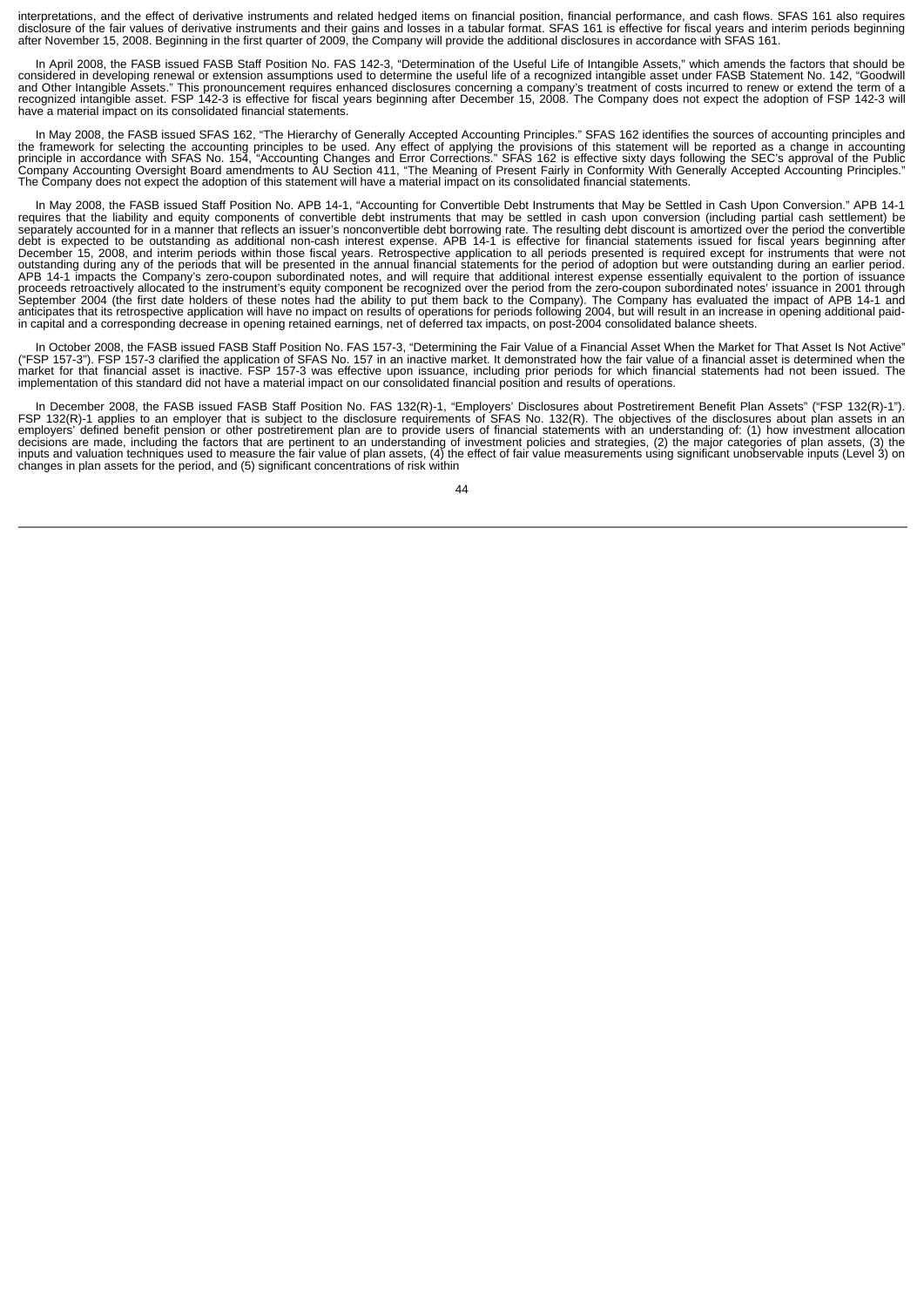plan assets. An employer should consider those overall objectives in providing detailed disclosures about plan assets. FSP 132(R)-1 is effective for years ending after<br>December 15, 2009. Early application is permitted. Upo

### **Critical Accounting Policies**

The preparation of financial statements in conformity with generally accepted accounting principles requires management to make estimates and assumptions that affect the reported amounts of assets and liabilities and discl

- **•** Revenue recognition and allowances for doubtful accounts;
- **•** Pension expense;
- **•** Accruals for self insurance reserves; and
- **•** Income taxes

## *Revenue recognition and allowance for doubtful accounts*

Revenue is recognized for services rendered when the testing process is complete and test results are reported to the ordering physician. The Company's sales are generally billed to three types of payers – clients, patients and third parties, such as managed care companies, Medicare and Medicaid. For clients, sales are recorded on<br>difec-for-service basis at the Company's client lis recorded at the transaction level at the time of sale based on a fee schedule that is maintained for each third-party payer. The majority of the Company's third-party sales are recorded using an actual or contracted fee schedule at the time of sale. For the remaining third-party sales, estimated fee schedules are maintained for each payer.<br>Adjustments to the estimated payment amounts are reco adjustments are not material to the Company's results of operations in any period presented. The Company periodically adjusts these estimated fee schedules based upon historical payment trends. Under capitated agreements with managed care companies, the Company recognizes revenue based on a negotiated monthly<br>contractual rateffor each member of the managed care plan regardless of t

The Company has a formal process to estimate and review the collectibility of its receivables based on the period of time they have been outstanding. Bad debt<br>expense is recorded within selling, general and administrative factors as the age of the underlying receivables, historical and projected collection experience, and other external factors that could affect the collectibility of its<br>receivables. Accounts are written off against the all to their respective aging categories within the Company's receivables. These collection and reserve processes, along with the close monitoring of the billing process, help reduce the risks of material revisions to reserve estimates resulting from adverse changes in collection or reimbursement experience. The following table presents the<br>percentage of the Company's net accounts receivable out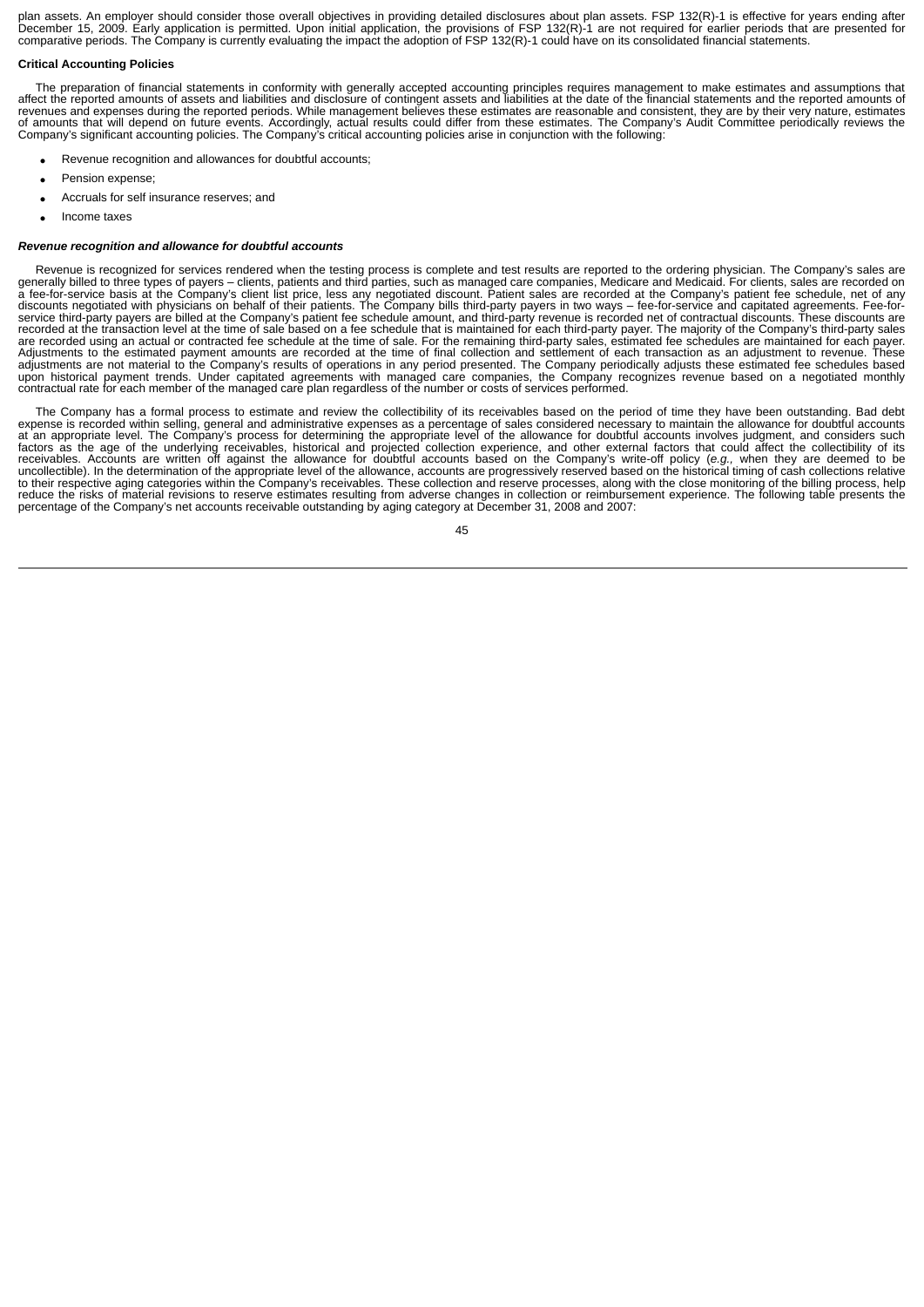| 2008  | 2007  |
|-------|-------|
| 43.6% | 42.5% |
| 19.2% | 22.2% |
| 11.3% | 10.6% |
| 7.4%  | 7.6%  |
| 4.4%  | 4.7%  |
| 4.1%  | 3.7%  |
| 8.2%  | 7.3%  |
| 1.5%  | 1.2%  |
| 0.3%  | 0.2%  |
|       |       |

The above table excludes the Ontario operation's percentage of net accounts receivable outstanding by aging category. The provincial government is the primary customer of the Ontario operation. The Company believes that including the aging for Ontario would not be representative of the majority of the accounts receivable by aging category for the Company.

#### *Pension Expense*

Substantially all employees of the Company are covered by a defined benefit retirement plan (the "Company Plan"). The benefits to be paid under the Company Plan are based on years of credited service and compensation earned while an employee of LabCorp. The Company also has a nonqualified supplemental retirement plan which covers its senior management group and provides for additional benefits, due in part to limitations on benefits and pay imposed on the Company Plan under the Employee Retirement Income Security Act of 1974.

The Company's net pension cost is developed from actuarial valuations. Inherent in these valuations are key assumptions, including discount rates and expected<br>return on plan assets, which are updated on an annual basis at used in accounting for the defined benefit retirement plans were a 6.5% discount rate and an 8.5% expected long-term rate of return on plan assets as of December 31, 2008.

#### *Discount Rate*

The Company uses a laddered bond portfolio model to develop a discount rate assumption used to value the benefit obligations of its retirement plans. The Company<br>follows paragraph 186 of Financial Accounting Standard 106 i bonds from a nationally recognized credit rating agency with maturities that match the anticipated cash outflows of each plan. These bonds are then reviewed and outliers are discarded. The results of this analysis form the basis for the discount rate assumption used by the Company. A one percentage point reduction in the discount rate<br>would have resulted in an increase in 2008 retirement p

#### *Return on Plan Assets*

In establishing its expected return on plan assets assumption, the Company reviews its asset allocation and develops return assumptions based on different asset classes adjusting for plan operating expenses. Actual asset over/under performance compared to expected returns will respectively decrease/increase unrecognized loss. The change in the unrecognized loss will change amortization cost in upcoming periods. A one percentage point increase or decrease in the expected return on plan<br>assets would have resulted in a corresponding change in 2008

Net pension cost for 2008 was \$19.5, including the impact of the \$1.7 non-recurring executive retirement charge, as compared with \$14.5 in 2007. Due to the stock<br>market's performance in 2008, the fair value of assets in th 2009.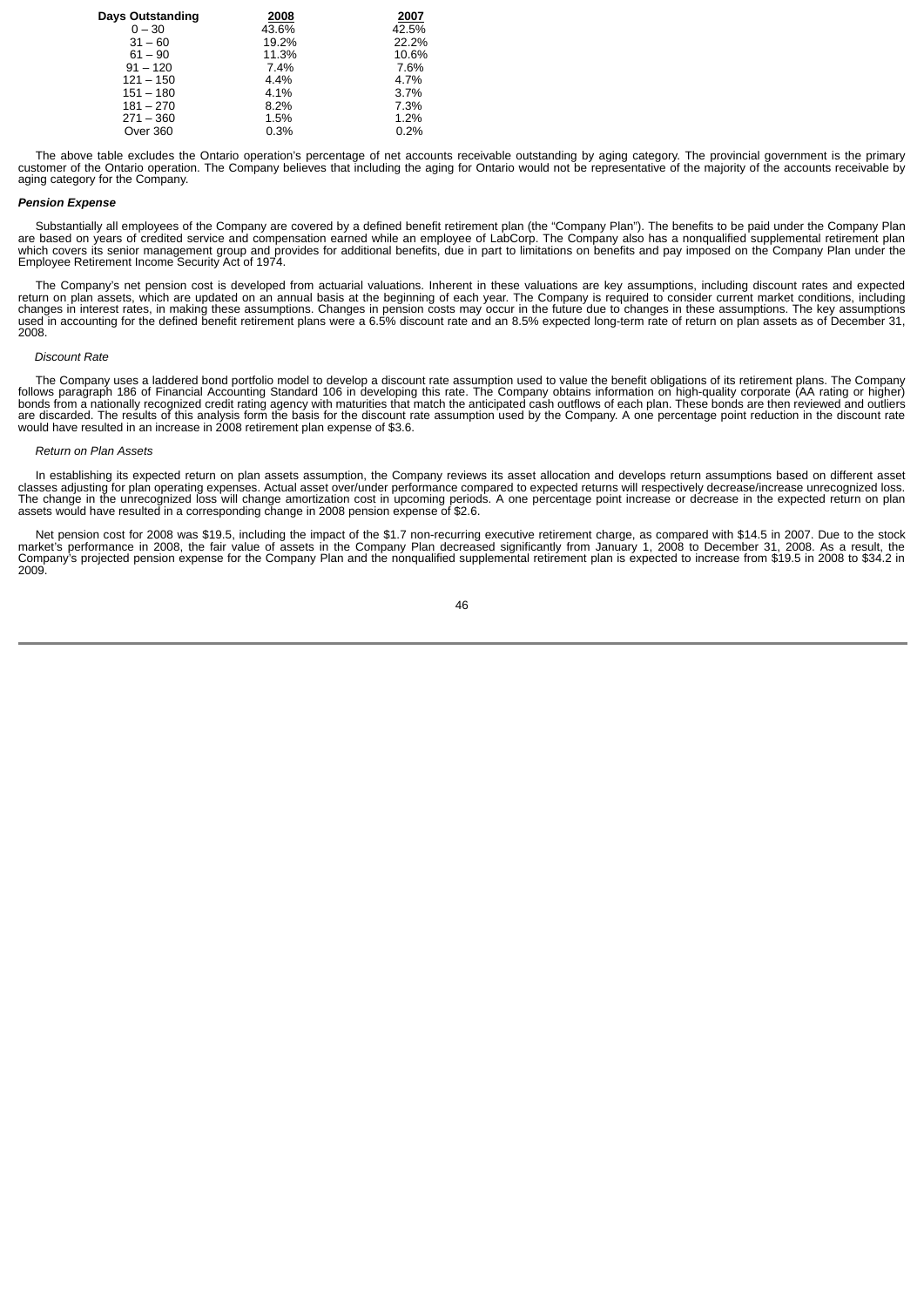Further information on the Company's defined benefit retirement plan is provided in Note 17 to the consolidated financial statements.

## *Accruals for Self-insurance Reserves*

Accruals for self-insurance reserves (including workers' compensation, auto and employee medical) are determined based on historical payment trends and claims<br>history, along with current and estimated future economic condi

The Company is self-insured for professional liability claims arising in the normal course of business, generally related to the testing and reporting of laboratory test<br>results. The Company records an accrual for known an

## *Income Taxes*

The Company accounts for income taxes utilizing the asset and liability method. Under this method deferred tax assets and liabilities are recognized for the future tax consequences attributable to differences between the f a tax benefit measured at the largest amount of the tax benefit that the Company believes is greater than 50 percent likely to be realized. The Company records interest and penalties in income tax expense.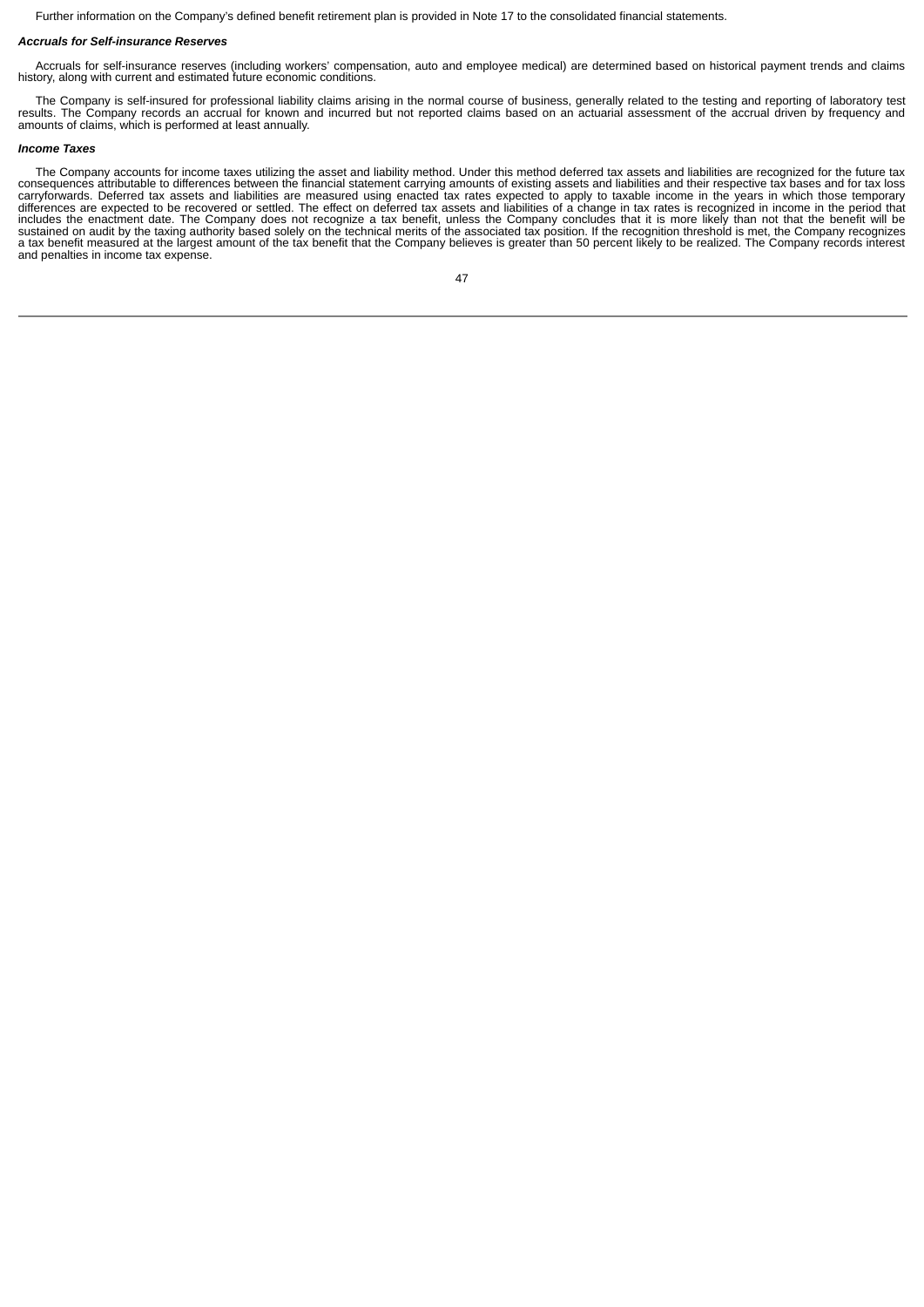#### **FORWARD-LOOKING STATEMENTS**

The Company has made in this report, and from time to time may otherwise make in its public filings, press releases and discussions by Company management, forward-looking statements concerning the Company's operations, performance and financial condition, as well as its strategic objectives. Some of these forward-looking statements can be identified by the use of forward-looking words such as "believes", "expects", "may", "will", "should", "seeks", "approximately", "intends", "plans",<br>"estimates", or "anticipates" or the negative of those

- 1. changes in federal, state, local and third-party payer regulations or policies (or in the interpretation of current regulations) affecting governmental and third-party coverage or reimbursement for clinical laboratory testing;
- 2. adverse results from investigations of clinical laboratories by the government, which may include significant monetary damages and/or exclusion from the Medicare and Medicaid programs;
- 3. loss or suspension of a license or imposition of a fine or penalties under, or future changes in, or interpretations of, the law or regulations of the Clinical Laboratory Improvement Act of 1967, and the Clinical Laboratory Improvement Amendments of 1988, or those of Medicare, Medicaid, the False Claims Act or other federal, state or local agencies;
- 4. failure to comply with the Federal Occupational Safety and Health Administration requirements and the Needlestick Safety and Prevention Act, which may result in penalties and loss of licensure;
- 5. failure to comply with HIPAA, including changes to federal and state privacy and security obligations and changes to HIPAA, which could result in increased costs, denial of claims and/or significant fines;
- 6. failure of third-party payers to complete testing with the Company, or accept or remit transactions in HIPAA-required standard transaction and code set format, (including NPI), which could result in an interruption in the Company's cash flow;
- 7. increased competition, including competition from companies that do not comply with existing laws or regulations or otherwise disregard compliance standards in the industry;
- 8. increased price competition, competitive bidding for laboratory tests and/or changes or reductions to fee schedules;
- 9. changes in payer mix, including an increase in capitated managed-cost health care or the impact of a shift to consumer-driven health plans;
- 10. failure to obtain and retain new customers and alliance partners, or a reduction in tests ordered or specimens submitted by existing customers;
- 11. failure to retain or attract managed care business as a result of changes in business models, including new risk based or network approaches, or other changes in strategy or business models by managed care companies;
- 12. failure to effectively integrate and/or manage newly acquired businesses and the cost related to such integration;
- 13. adverse results in litigation matters;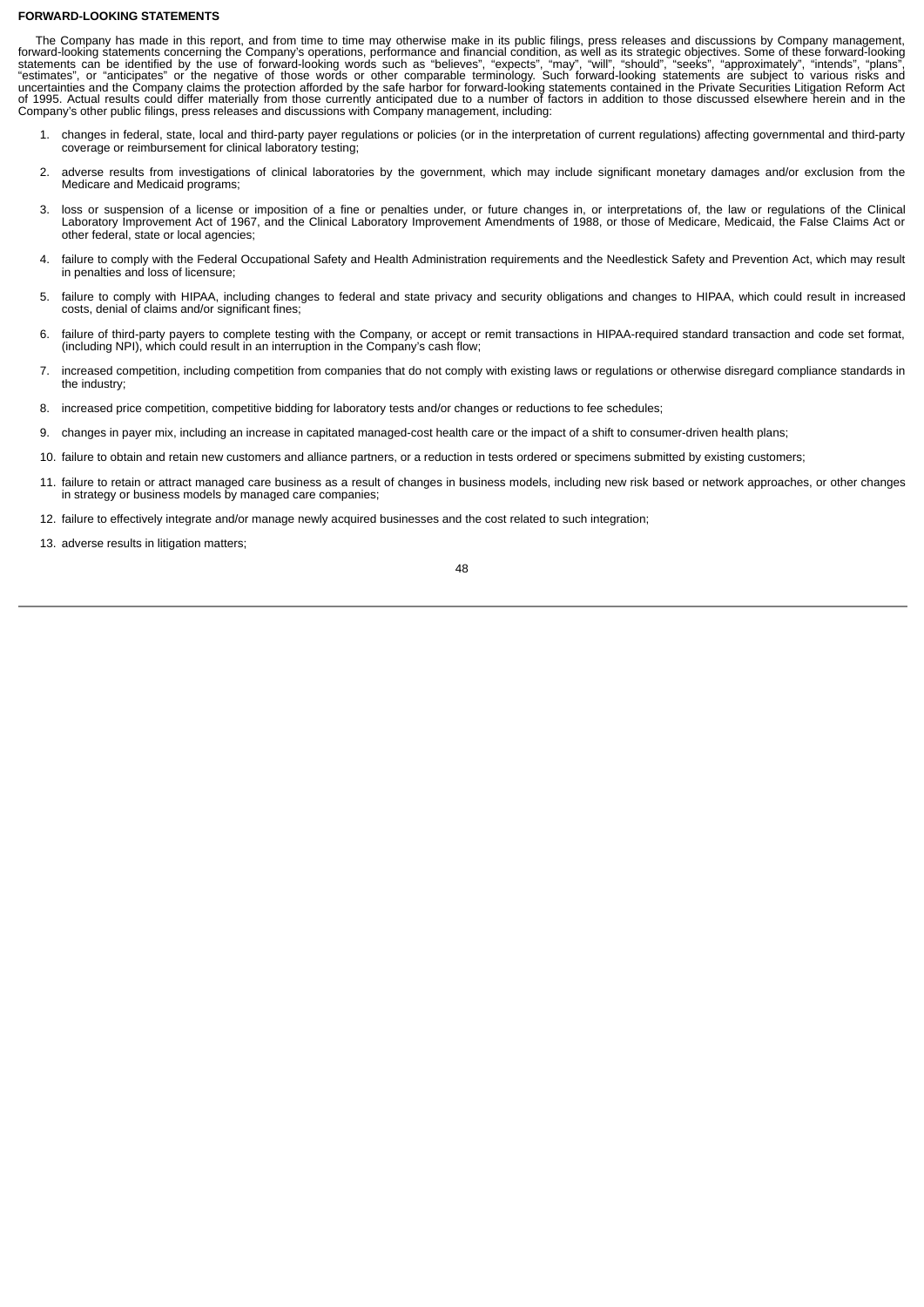- 14. inability to attract and retain experienced and qualified personnel;
- 15. failure to maintain the Company's days sales outstanding and/or bad debt expense levels;
- 16. decrease in the Company's credit ratings by Standard & Poor's and/or Moody's;
- 17. discontinuation or recalls of existing testing products;
- 18. failure to develop or acquire licenses for new or improved technologies, or if customers use new technologies to perform their own tests;
- 19. inability to commercialize newly licensed tests or technologies or to obtain appropriate coverage or reimbursement for such tests, which could result in impairment in the value of certain capitalized licensing costs;
- 20. changes in government regulations or policies affecting the approval, availability of, and the selling and marketing of diagnostic tests;
- 21. inability to obtain and maintain adequate patent and other proprietary rights for protection of the Company's products and services and successfully enforce the Company's proprietary rights;
- 22. the scope, validity and enforceability of patents and other proprietary rights held by third parties which might have an impact on the Company's ability to develop, perform, or market the Company's tests or operate its business;
- 23. failure in the Company's information technology systems resulting in an increase in testing turnaround time or billing processes or the failure to meet future regulatory or customer information technology and connectivity requirements;
- 24. failure of the Company's financial information systems resulting in failure to meet required financial reporting deadlines;
- 25. failure of the Company's disaster recovery plans to provide adequate protection against the interruption of business and/or to permit the recovery of business operations;
- 26. business interruption or other impact on the business due to adverse weather (including hurricanes), fires and/or other natural disasters and terrorism or other criminal acts;
- 27. liabilities that result from the inability to comply with corporate governance requirements;
- 28. significant deterioration in the economy or financial markets could negatively impact the Company's testing volumes, cash collections and the availability of credit for general liquidity or other financing needs; and
- 29. changes in reimbursement by foreign governments and foreign currency fluctuations.
	- 49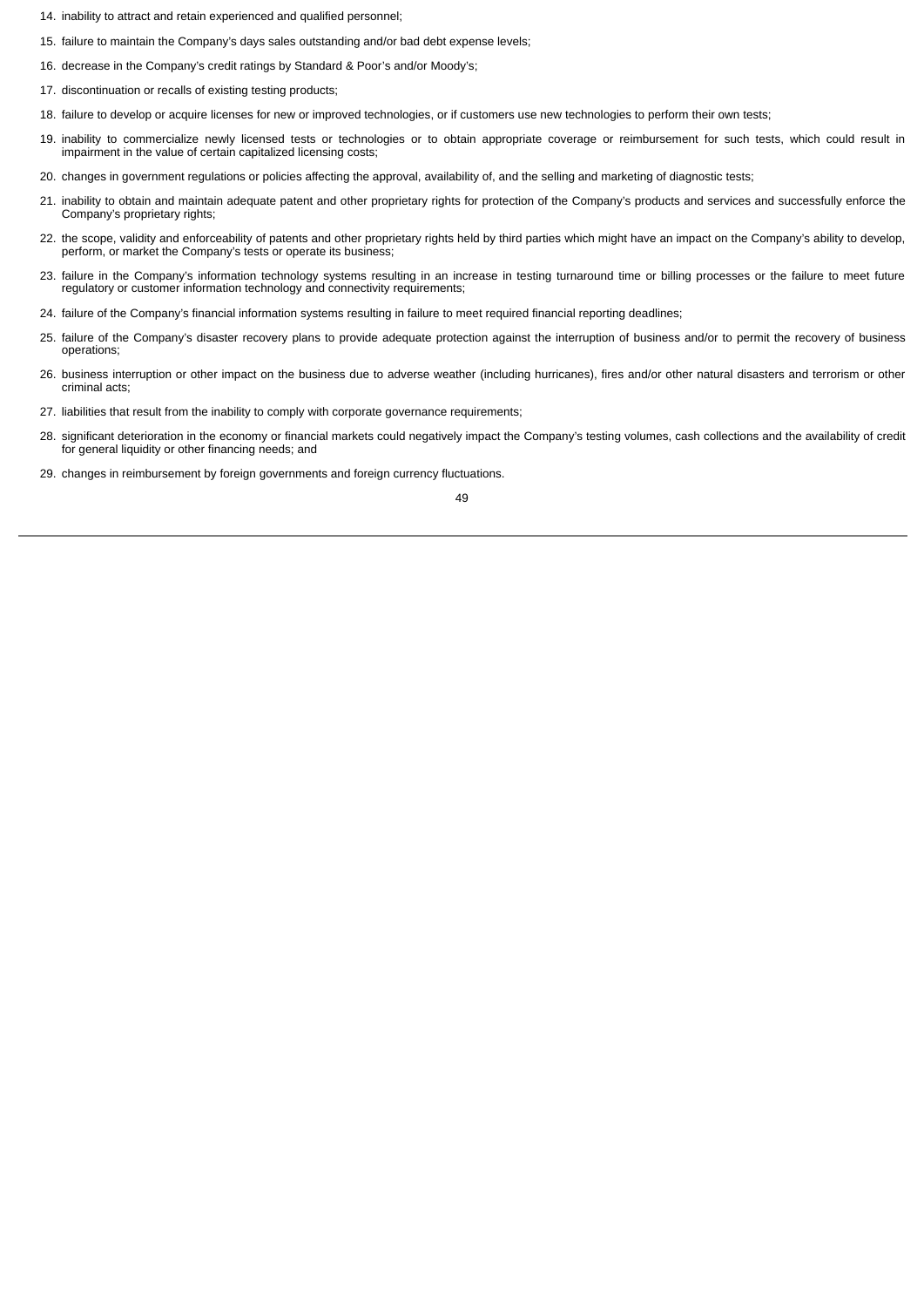## **Item 7A. QUANTITATIVE AND QUALITATIVE DISCLOSURE ABOUT MARKET RISK**

The Company addresses its exposure to market risks, principally the market risk associated with changes in interest rates, through a controlled program of risk<br>management that includes from time to time, the use of derivat financial instruments for trading purposes. The Company does not believe that its exposure to market risk is material to the Company's financial position or results of operations.

The Company's zero-coupon subordinated notes contain the following two features that are considered to be embedded derivative instruments under SFAS No. 133 "Accouting for Derivative Instruments and Hedging Activities":

- 1) The Company will pay contingent cash interest on the zero-coupon subordinated notes after September 11, 2006, if the average market price of the notes equals 120% or more of the sum of the issue price, accrued original issue discount and contingent additional principal, if any, for a specified measurement period.
- 2) Holders may surrender zero-coupon subordinated notes for conversion during any period in which the rating assigned to the zero-coupon subordinated notes by Standard & Poor's Ratings Services is BB- or lower.

Borrowings under the Company's revolving credit facility are subject to variable interest rates, unless fixed through interest rate swaps or other agreements.

The Company's Ontario, Canada consolidated joint venture operates in Canada and, accordingly, the earnings and cash flow generated from the Ontario operation are subject to a certain amount of foreign currency exchange risk.

The Alberta, Canada joint venture partnership operates in Canada and remits the Company's share of partnership income in Canadian Dollars. Accordingly, the cash<br>flow received from this affiliate is subject to a certain amo

### **Item 8. FINANCIAL STATEMENTS AND SUPPLEMENTARY DATA**

Reference is made to the Index on Page F-1 of the Financial Report included herein.

# **Item 9. CHANGES IN AND DISAGREEMENTS WITH ACCOUNTANTS ON ACCOUNTING AND FINANCIAL DISCLOSURE**

Not Applicable.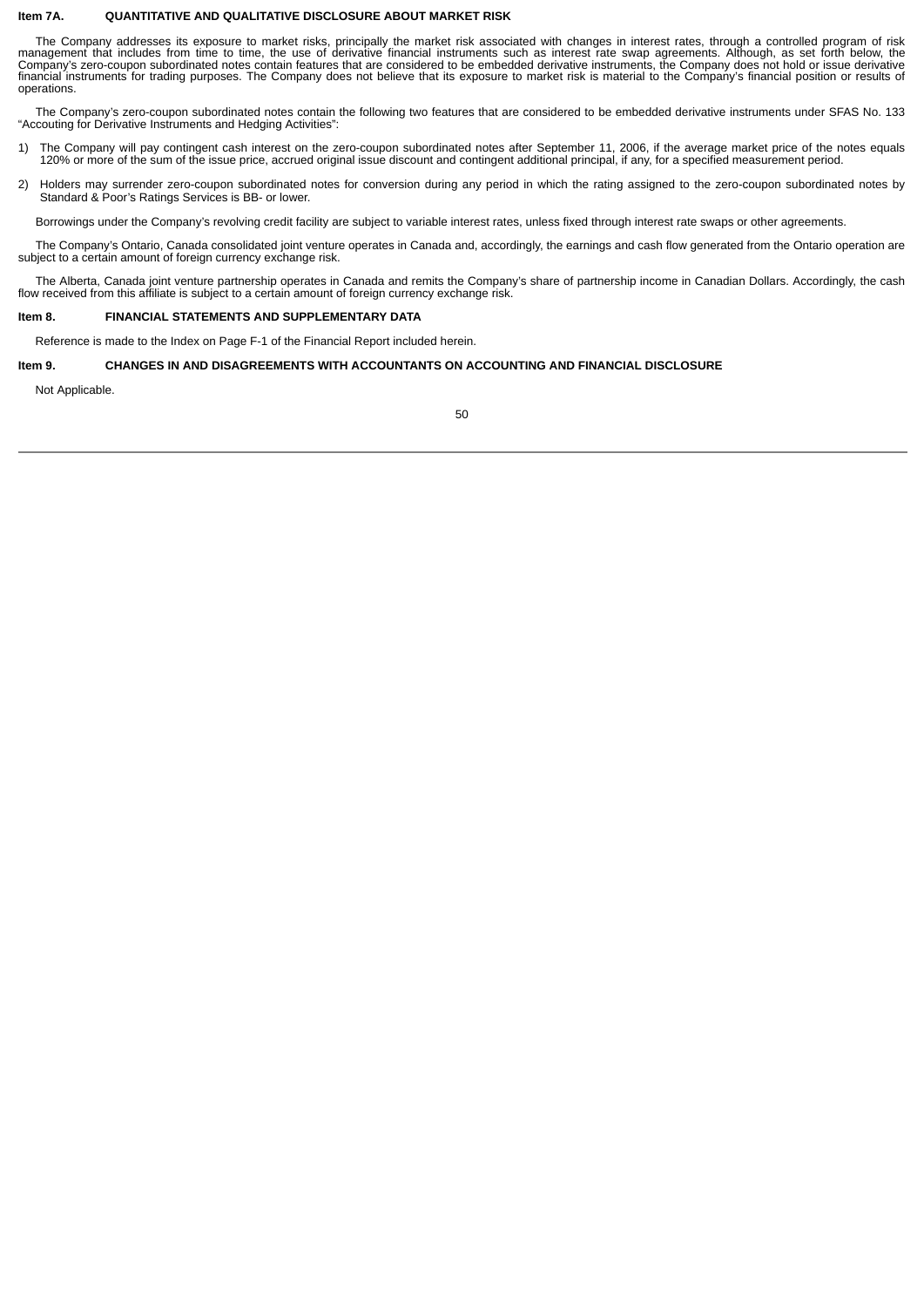### **Item 9A**. **CONTROLS AND PROCEDURES**

#### **Disclosure Controls and Procedures**

As of the end of the period covered by this report, the Company carried out an evaluation under the supervision and with the participation of the Company's<br>management, including the Company's Chief Executive Officer and Ch

The Company excluded its Ontario, Canada operations from its assessment of internal control over financial reporting as of December 31, 2008 because our control<br>over this operation was acquired by the Company in a purchase represent 3.4% and 5.5%, respectively, of the related consolidated financial statement amounts as of and for the year ended December 31, 2008.

#### **Changes in Internal Control Over Financial Reporting**

There was no change in the Company's internal control over financial reporting (as defined in Rules 13a-15(f) and 15d-15(f) under the Securities Exchange Act of<br>1934, as amended) during the most recently completed fiscal q control over financial reporting.

#### **Report of Management on Internal Control Over Financial Reporting**

The Company's management is responsible for establishing and maintaining adequate internal control over financial reporting reporting (as defined in Rules 13a-15(f) and 15d-15(f) under the Securities Exchange Act of 1934).

The internal control over financial reporting at the Company was designed to provide reasonable assurance regarding the reliability of financial reporting and the preparation of financial statements for external purposes in accordance with accounting principles generally accepted in the United States of America. Internal control over financial reporting include those policies and procedures that:

- pertain to the maintenance of records that, in reasonable detail, accurately and fairly reflect the transactions and dispositions of the assets of the Company;
- **•** provide reasonable assurance that transactions are recorded as necessary to permit preparation of financial statements in accordance with accounting principles generally accepted in the United States of America;
- **•** provide reasonable assurance that receipts and expenditures of the Company are being made only in accordance with authorization of management and directors of the Company; and
- **•** provide reasonable assurance regarding prevention or timely detection of unauthorized acquisition, use or disposition of assets that could have a material effect on the consolidated financial statements.

Because of its inherent limitations, internal control over financial reporting may not prevent or detect misstatements.

The Company's management assessed the effectiveness of the Company's internal control over financial reporting as of December 31, 2008. Management based this<br>assessment on criteria for effective internal control over finan maintained effective internal control over financial reporting. Management reviewed the results of its assessment with the Audit Committee of the Company's Board of Directors.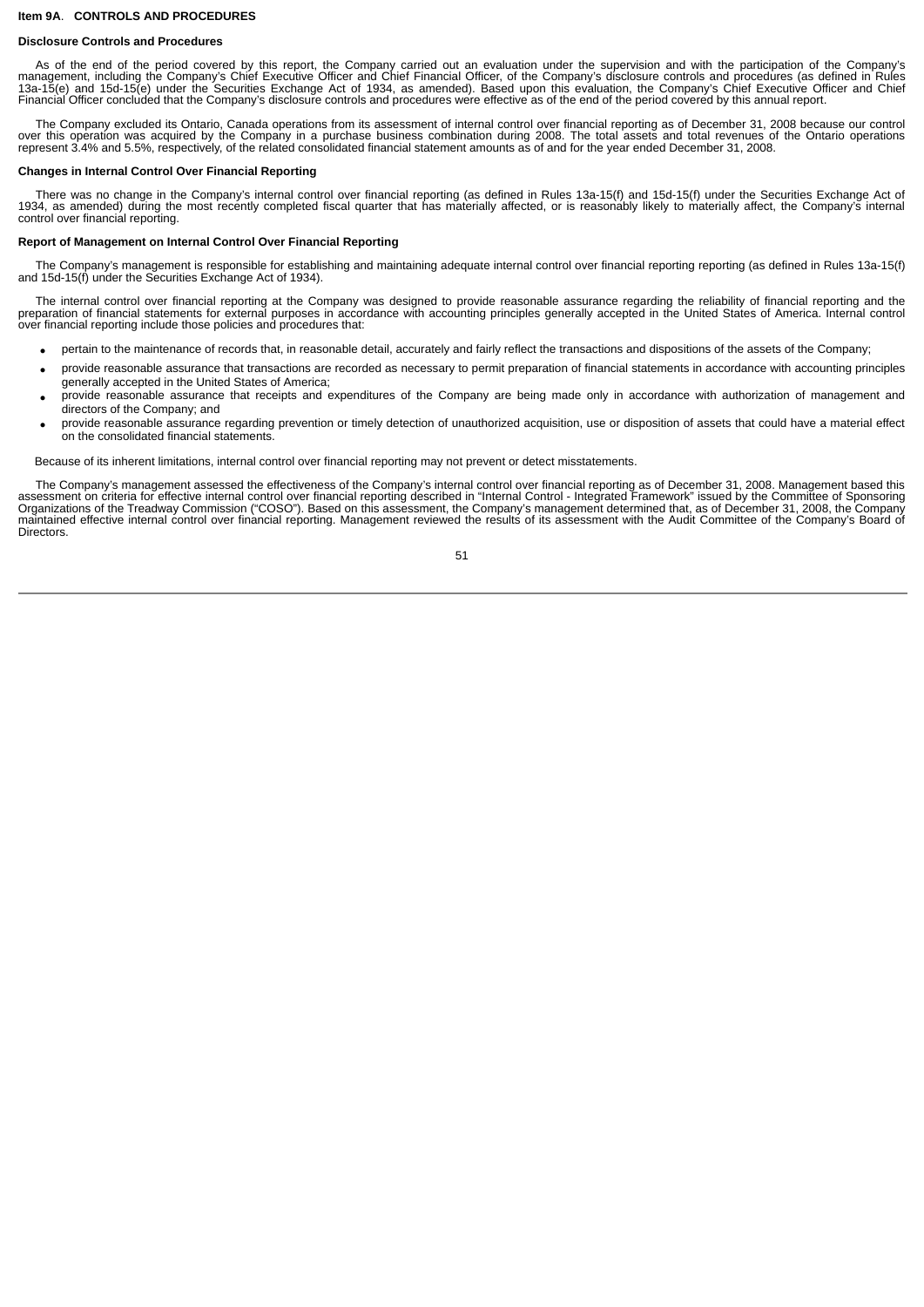PricewaterhouseCoopers LLP, an independent registered public accounting firm, who audited and reported on the consolidated financial statements of the Company included in this annual report, has also audited the effectiveness of the Company's internal control over financial reporting as of December 31, 2008 as stated in its report,<br>which is included herein immediately preceding

#### **Item 9B. OTHER INFORMATION**

Not Applicable.

#### **PART III**

#### **Item 10. DIRECTORS, EXECUTIVE OFFICERS and CORPORATE GOVERNANCE**

The information required by the item regarding directors is incorporated by reference to the Company's Definitive Proxy Statement to be filed with the Securities and<br>"Exchange Commission in connection with the Annual Meeti Information regarding executive officers is set forth in Item 1 of the 2009 Proxy Statement under the caption "Executive Officers."

Information concerning the Company's Audit Committee and regarding compliance with Section 16(a) of the Exchange Act responsive to this item is incorporated by<br>reference to the Company's 2009 Proxy Statement under the capt

#### **Code of Ethics, Experts on Audit Committee**

In October 2002, the Board of Directors adopted an updated set of Corporate Governance Guidelines (the "Guidelines"). The Guidelines address a number of topics, including director independence, Board and Committee self-assessment, retirement, evaluation of the Chief Executive Officer, composition of the Board and succession<br>planning. The Nominating and Corporate Governance Committ are submitted to the Board for its consideration.

In December 2003, the Board adopted the Company's updated Code of Business Conduct and Ethics (the "Code"). The Code is a code of business conduct and<br>ethics applicable to all directors, officers and employees of the Compa proposed additions or amendments to the Code are considered and subject to approval by the Board.

In order to provide stockholders with greater knowledge regarding the Board's processes, the Guidelines and the Code adopted by the Board of Directors are posted<br>.on the Company's website at www.labcorp.com. In addition, a

The Company has carefully reviewed its Guidelines and Code and believes that they comply with the provisions of the Sarbanes-Oxley Act of 2002, the rules of the<br>Commission, and the NYSE's corporate governance listing stand

The Audit Committee of the Board of Directors further concluded that Wendy E. Lane has been identified as an "audit committee financial expert" as defined by<br>Commission rules and has the "accounting or related financial ma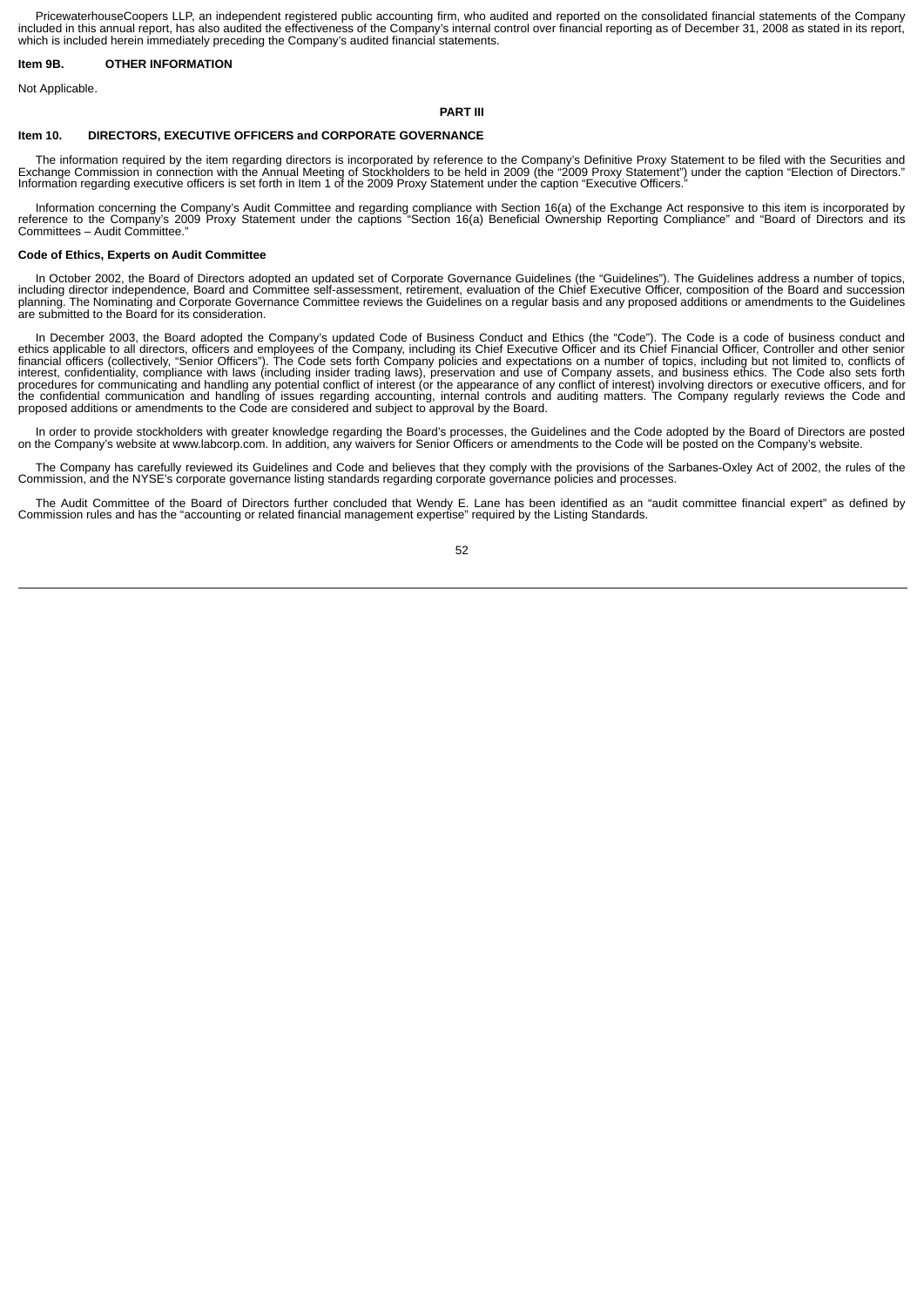## **Item 11. EXECUTIVE COMPENSATION**

The information required by this item is incorporated by reference to the 2009 Proxy Statement under the captions "Executive Compensation" and "Director Compensation".

## **Item 12. SECURITY OWNERSHIP OF CERTAIN BENEFICIAL OWNERS AND MANAGEMENT AND RELATED STOCKHOLDER MATTERS**

See "Note 15 to the Consolidated Financial Statements" for a discussion of the Company's Stock Compensation Plans. Except for the above referenced footnote, the information called for by this Item is incorporated by reference to information in the 2009 Proxy Statement under the captions "Security Ownership of Certain Beneficial Owners and Management" and "Equity Compensation Plan Information".

## **Item 13. CERTAIN RELATIONSHIPS, RELATED TRANSACTIONS AND DIRECTOR INDEPENDENCE**

The information required by this item is incorporated by reference to information in the 2009 Proxy Statement under the captions "Election of Directors" and "Related Party Transactions".

## **Item 14 PRINCIPAL ACCOUNTANT FEES AND SERVICES**

The information required by this item is incorporated by reference to the 2009 Proxy Statement under the caption "Principal Accountant Fees and Services."

**PART IV**

## **Item 15. EXHIBITS AND FINANCIAL STATEMENT SCHEDULES**

(a) List of documents filed as part of this Report:

- (1) Consolidated Financial Statements and Report of Independent Registered Public Accounting Firm included herein:
	- See Index on page F-1

(2) Financial Statement Schedules:

See Index on page F-1

All other schedules are omitted as they are inapplicable or the required information is furnished in the Consolidated Financial Statements or notes thereto.

(3) Index to and List of Exhibits

Exhibits:

Exhibits 10.1 through 10.4, 10.7 through 10.8, 10.22 through 10.23, and 10.25 through 10.29 are management contracts or compensatory plans or arrangements.

- 3.1 Amended and Restated Certificate of Incorporation of the Company dated May 24, 2001 (incorporated herein by reference to the Company's Registration Statement on Form S-3, filed with the Commission on October 19, 2001, File No. 333-71896).
- 3.2 Amended and Restated By-Laws of the Company dated March 25, 2008 (incorporated herein by reference to the Company's current report on Form 8- K, filed with the Commission on March 31, 2008).
- 4.1 Specimen of the Company's Common Stock Certificate (incorporated herein by reference to the Company's Annual Report on Form 10-K for the fiscal year ended December 31, 2001).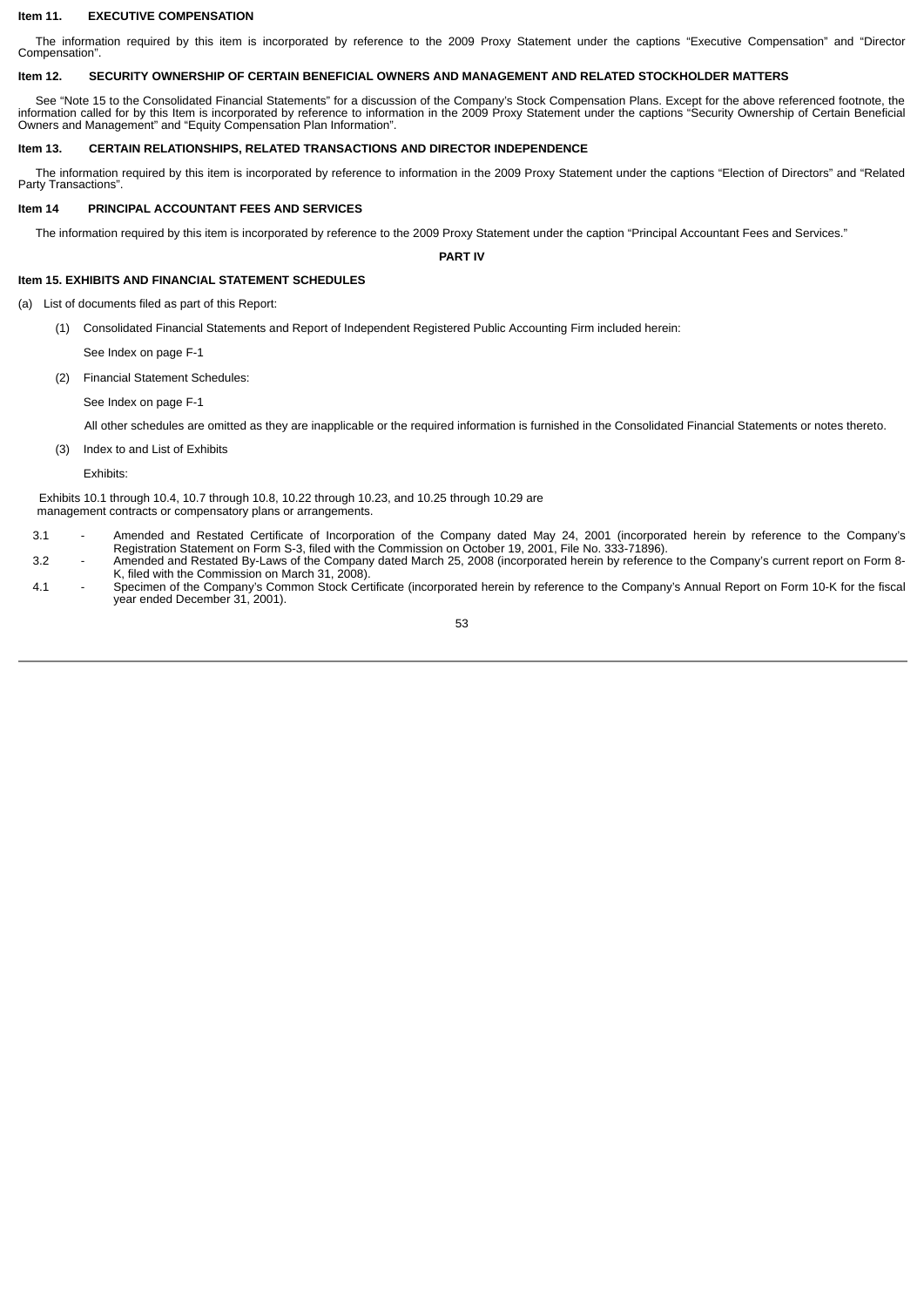- 4.2 Indenture dated September 11, 2001 between the Company and Bank of New York, as trustee (incorporated herein by reference to the Company's Registration Statement on Form S-3, filed with the Commission on October 19, 2001, File No. 333-71896).
- 4.3 Registration Rights Agreement dated September 11, 2001 between the Company and Merrill Lynch, Pierce, Fenner & Smith Incorporated (incorporated herein by reference to the Company's Registration Statement on Form S-3, filed with the Commission on October 19, 2001, File No. 333-71896).
- 4.4 Rights Agreement dated December 13, 2001 between the Company and American Stock Transfer & Trust Company, as rights Agent (incorporated herein by reference to the Company's Registration Statement on Form 8-A, filed with the Commission on December 21, 2001, File No. 001-11353). 4.5 - Indenture dated as of January 31, 2003 between the Company and Wachovia Bank, National Association, as trustee (incorporated herein by reference
- to the January 31, 2003 Form 8-K, filed with the Commission on February 3, 2003). 4.6 - Registration Rights Agreement, dated as of January 28, 2003 between the Company and the Initial Purchasers (incorporated herein by reference to the
- January 31, 2003 Form 8-K, filed with the Commission on February 3, 2003). 4.7 - Indenture dated as of December 5, 2005, between the Company and The Bank of New York, as trustee (Senior Debt Securities) (incorporated by
- reference to Exhibit 4.1 to the Company's Current Report on Form 8-K dated December 14, 2005). 4.8 - Indenture, dated as of October 23, 2006, between the Company and The Bank of New York, as trustee, including the Form of Global Note attached as
- Exhibit A thereto (incorporated by reference to Exhibit 4.1 to the Company's Current Report on Form 8-K filed on October 24, 2006). 10.1 - National Health Laboratories Incorporated Pension Equalization Plan (incorporated herein by reference to the Company's Annual Report on Form 10-K
- for the fiscal year ended December 31, 1992). 10.2 - Laboratory Corporation of America Holdings amended and restated new Pension Equalization Plan (incorporated herein by reference to the Company's
- Quarterly Report for the period ended September 30, 2004).
- 10.3 First Amendment to the Laboratory Corporation of America Holdings amended and restated new Pension Equalization Plan (incorporated herein by reference to the Company's Quarterly Report for the period ended September 30, 2004).
- 10.4 Second Amendment to the Laboratory Corporation of America Holdings amended and restated new Pension Equalization Plan. (incorporated herein by reference to the Company's Annual Report on Form 10-K for the fiscal year ended December 31, 2004). 10.5 - National Health Laboratories 1988 Stock Option Plan, as amended (incorporated herein by reference to the Company's Registration Statement on Form
- S-1, filed with the Commission on July 9, 1990, File No. 33-35782). 10.6 - National Health Laboratories 1994 Stock Option Plan (incorporated herein by reference to the Company's Registration Statement on Form S-8, filed
- with the Commission on August 12, 1994, File No. 33-55065). 10.7 - Laboratory Corporation of America Holdings Master Senior Executive Severance Plan (incorporated herein by reference to the Company's Annual
- Report on Form 10-K for the fiscal year ended December 31, 2002). 10.8 - Laboratory Corporation of America Holdings Senior Executive Transition Policy (incorporated herein by reference to the Company's Quarterly Report for the period ended June 30, 2004).
- 10.9 Exchange Agent Agreement dated as of April 28, 1995 between the Company and American Stock Transfer & Trust Company (incorporated herein by reference to the May 12, 1995 Form 8-K).
- 10.10 \$350 Million Credit Agreement dated January 13, 2005 among the Company, the lenders named therein and Credit Suisse First Boston and UBS Securities LLC, as Co-Lead Arrangers (incorporated herein by reference to the Company's Annual Report on Form 10-K for the fiscal year ended December 31, 2004).
- 10.11 Laboratory Corporation of America Holdings 1995 Stock Plan for Non-Employee Directors dated September 26, 1995 (incorporated herein by reference to the Company's Registration Statement on Form S-8, filed with the Commission on September 26, 1995, File No. 33-62913).
- 10.12 Amendment to the 1995 Stock Plan for Non-Employee Directors (incorporated herein by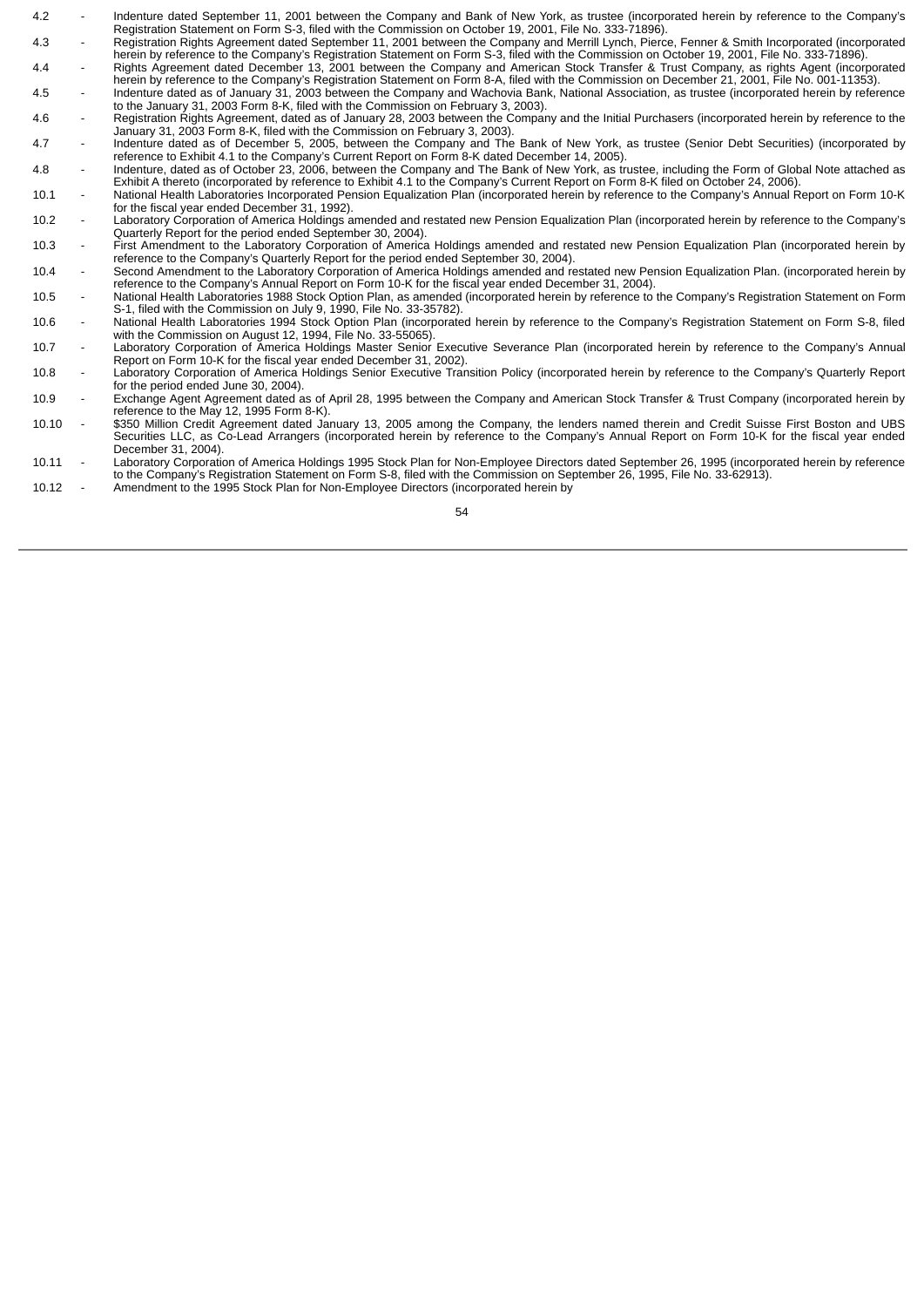reference to the Company's 1997 Annual Proxy Statement, filed with the Commission on June 6, 1997). 10.13 - Amendment to the 1995 Stock Plan for Non-Employee Directors (incorporated herein by reference to Annex I of the Company's 2001 Annual Proxy Statement, filed with the Commission on April 25, 2001). 10.14 - Laboratory Corporation of America Holdings 1997 Employee Stock Purchase Plan (incorporated herein by reference to Annex I of the Company's Registration Statement on Form S-8 filed with the Commission on December 13, 1996, File No. 333-17793). 10.15 - Amendments to the Laboratory Corporation of America Holdings 1997 Employee Stock Purchase Plan (incorporated herein by reference to the Company's Registration Statement on Form S-8, filed with the Commission on January 10, 2000, File No. 333-94331). 10.16 - Amendments to the Laboratory Corporation of America Holdings 1997 Employee Stock Purchase Plan (incorporated herein by reference to the Company's Registration Statement on Form S-8, filed with the Commission on May 26, 2004, File No. 333-115905). 10.17 - Laboratory Corporation of America Holdings Amended and Restated 1999 Stock Incentive Plan (incorporated herein by reference to Annex I of the Company's 1999 Annual Proxy Statement filed with the Commission of May 3, 1999). 10.18 - Laboratory Corporation of America Holdings 2000 Stock Incentive Plan (incorporated herein by reference to the Company's Registration Statement on Form S-8, filed with the Commission on June 5, 2000, File No. 333-38608). 10.19 - Amendments to the 2000 Stock Incentive Plan (incorporated herein by reference to the Company's Registration Statement on Form S-8, filed with the Commission on June 19, 2002, File No. 333-90764). 10.20 - Dynacare Inc., Amended and Restated Employee Stock Option Plan (incorporated herein by reference to the Company's Registration Statement on Form S-8, filed with the Commission on August 7, 2002, File No. 333-97745). 10.21 - DIANON Systems, Inc. 1996 Stock Incentive Plan, DIANON Systems, Inc. 1999 Stock Incentive Plan, DIANON Systems, Inc. 2000 Stock Incentive Plan, DIANON Systems, Inc. 2001 Stock Incentive Plan, and UroCor, Inc. Second Amended and Restated 1992 Stock Option Plan (incorporated herein by reference to the Company's Registration Statement on Form S-8, filed with the Commission on January 21, 2003, File No. 333-102602). 10.22 - Laboratory Corporation of America Holdings Deferred Compensation Plan (incorporated herein by reference to the Company's Annual Report on Form 10-K for the fiscal year ended December 31, 2004). 10.23 - First Amendment to the Laboratory Corporation of America Holdings Deferred Compensation Plan (incorporated herein by reference to the Company's Annual Report on Form 10-K for the fiscal year ended December 31, 2004). 10.24 - Laboratory Corporation of America Holdings Shelf Registration for the sale of senior or subordinated debt securities, preferred stock, common stock or warrants to purchase our debt securities, preferred stock and common stock (incorporated herein by reference to the Company's Registration Statement on Form S-3, filed with the Commission on December 5, 2005, File No. 333-130141). 10.25 - Third Amendment to the Laboratory Corporation of America Amended and Restated New Pension Equalization Plan (incorporated herein by reference to the Company's Quarterly Report for the period ended June 30, 2005).

- 10.26 Second Amendment to the Laboratory Corporation of America Holdings Deferred Compensation Plan (incorporated herein by reference to the Company's Quarterly Report for the period ended June 30, 2005).
- 10.27 First Amendment to the Performance Award Agreement dated March 1, 2005 (incorporated herein by reference to the Company's Annual Report on Form 10-K for the fiscal year ended December 31, 2006).
- 10.28 Third Amendment to the Laboratory Corporation of America Holdings Deferred Compensation Plan (incorporated herein by reference to the Company's Annual Report on Form 10-K for the fiscal year ended December 31, 2006).
- 10.29 Consulting Agreement between Thomas P. Mac Mahon and the Company dated July 20, 2006 (incorporated by reference to Exhibit 10.1 to the Company's Current Report on Form 8-K filed on July 21, 2006).
- 10.30 Amendment No. 1, dated as of September 21, 2006, to the Company's Credit Agreement dated January 13, 2005 among the Company, the Lenders, and Credit Suisse, as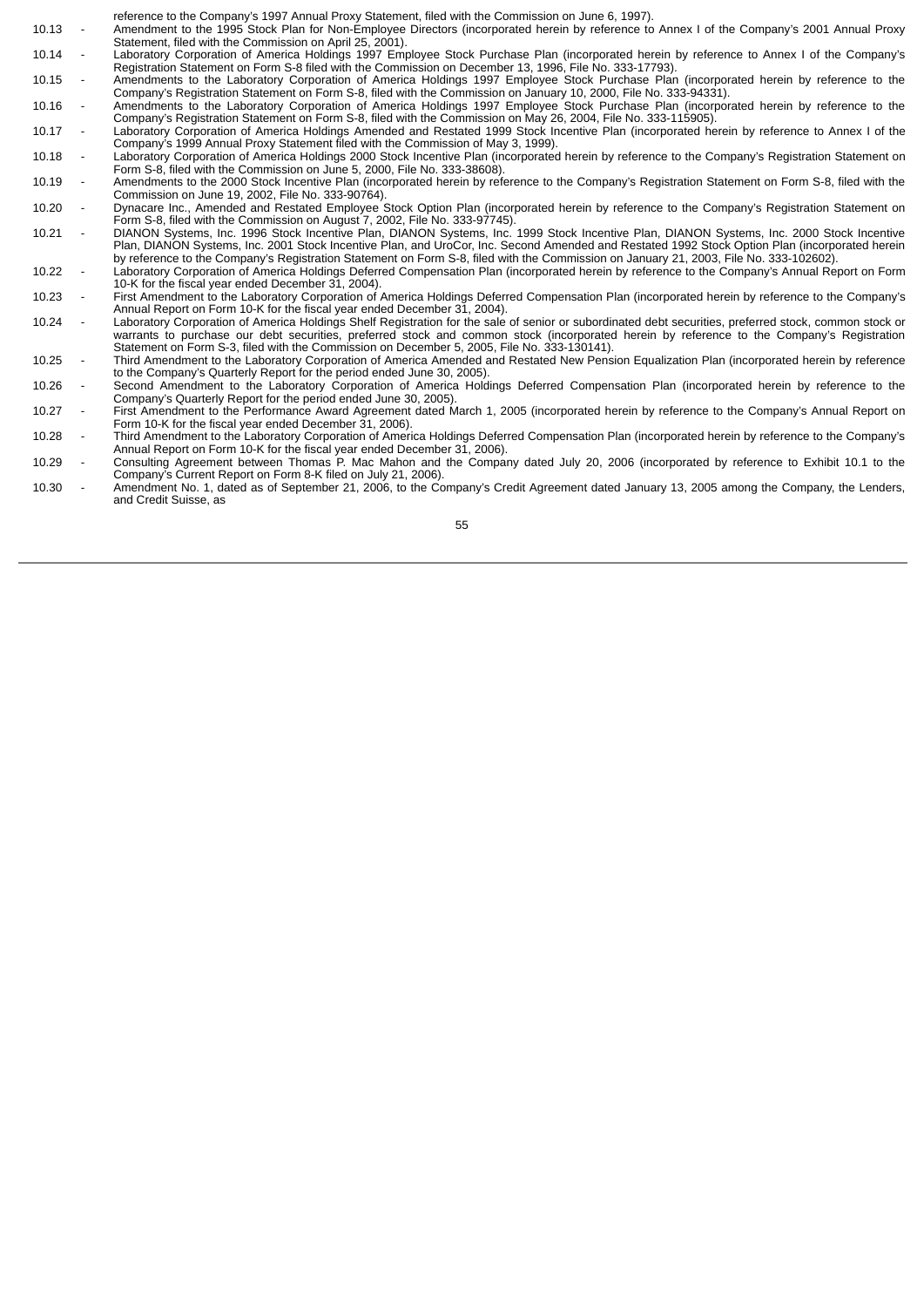administrative agent (incorporated by reference to Exhibit 10.2 to the Company's Quarterly Report on Form 10-Q for the period ended September 30, 2006). 10.31 - \$1 Billion Credit Agreement dated as of October 26, 2007, among the Company, the lenders named therein and Credit Suisse, as Administrative Agent, and Credit Suisse Securities (USA) LLC, as Bookrunner and Lead Arranger (incorporated by reference to Exhibit 10.31 to the Company's Quarterly Report on Form 10-Q for the period ended September 30, 2007). 10.32 - Employment Separation Agreement between the Company and Woodrow L. Cook effective as of October 31, 2007 (incorporated by reference to Exhibit 10.32 to the Company's Quarterly Report on Form 10-Q for the period ended September 30, 2007). 10.33 - Employment Separation Agreement between the Company and Allen W. Troub effective as of October 31, 2007 (incorporated by reference to Exhibit 10.33 to the Company's Quarterly Report on Form 10-Q for the period ended September 30, 2007). 10.34 - Fourth Amendment to the Laboratory Corporation of America Holdings Deferred Compensation Plan (incorporated herein by reference to the Company's Annual Report on Form 10-K for the fiscal year ended December 31, 2007). 10.35 - Laboratory Corporation of America Holdings Amendment to Master Senior Executive Severance Plan Plan (incorporated herein by reference to the Company's Annual Report on Form 10-K for the fiscal year ended December 31, 2007). 10.36 - Laboratory Corporation of America Holdings 2008 Stock Incentive Plan (incorporated by reference to Exhibit 10.2 to the Company's Current Report on Form 8-K filed on May 7, 2008). 10.37 - Consulting Agreement between Bradford T. Smith and the Company dated October 15, 2008 (incorporated by reference to Exhibit 10.1 to the Company's Current Report on Form 8-K filed on October 16, 2008). 10.38 - Consulting Agreement between Myla P. Lai-Goldman, M.D. and the Company dated December 31, 2008 (incorporated by reference to Exhibit 10.1 to the Company's Current Report on Form 8-K filed on January 7, 2009). 12.1<sup>\*</sup> - Ratio of earnings to fixed charges 21\* - List of Subsidiaries of the Company<br>23.1\* - Consent of PricewaterhouseCooper 23.1\* - Consent of PricewaterhouseCoopers LLP<br>24.1\* - Power of Attorney of Thomas P. Mac Mah 24.1\* - Power of Attorney of Thomas P. Mac Mahon<br>24.2\* - Power of Attorney of Kerrii B. Anderson<br>24.3\* - Power of Attorney of Jean-Luc Bélingard Power of Attorney of Kerrii B. Anderson 24.3\* - Power of Attorney of Jean-Luc Bélingard<br>24.4\* - Power of Attorney of Wendy E. Lane 24.4\* - Power of Attorney of Wendy E. Lane<br>24.5\* - Power of Attorney of Robert E. Mittel 24.5\* - Power of Attorney of Robert E. Mittelstaedt, Jr.<br>24.6\* - Power of Attorney of Arthur H. Rubenstein 24.6\* - Power of Attorney of Arthur H. Rubenstein<br>24.7\* - Power of Attorney of M. Keith Weikel 24.7\* - Power of Attorney of M. Keith Weikel<br>24.8\* - Power of Attorney of R. Sanders Willi 24.8\* - Power of Attorney of R. Sanders Williams, M.D.<br>24.9\* - Power of Attorney of Bradford T. Smith  $24.9*$  - Power of Attorney of Bradford T. Smith  $31.1*$  - Certification by the Chief Executive Offi

- $31.1*$  Certification by the Chief Executive Officer pursuant to Rule  $13a-14(a)$  or Rule  $15d-14(a)$ <br> $31.2*$  Certification by the Chief Financial Officer pursuant to Rule  $13a-14(a)$  or Rule 15d-14(a)
- $31.2^*$  Certification by the Chief Financial Officer pursuant to Rule  $13a-14(a)$  or Rule  $15d-14(a)$ <br> $32^*$  Written Statement of Chief Executive Officer and Chief Financial Officer pursuant to See Written Statement of Chief Executive Officer and Chief Financial Officer pursuant to Section 906 of the Sarbanes-Oxley Act of 2002 (18 U.S.C. Section 1350)

Filed herewith.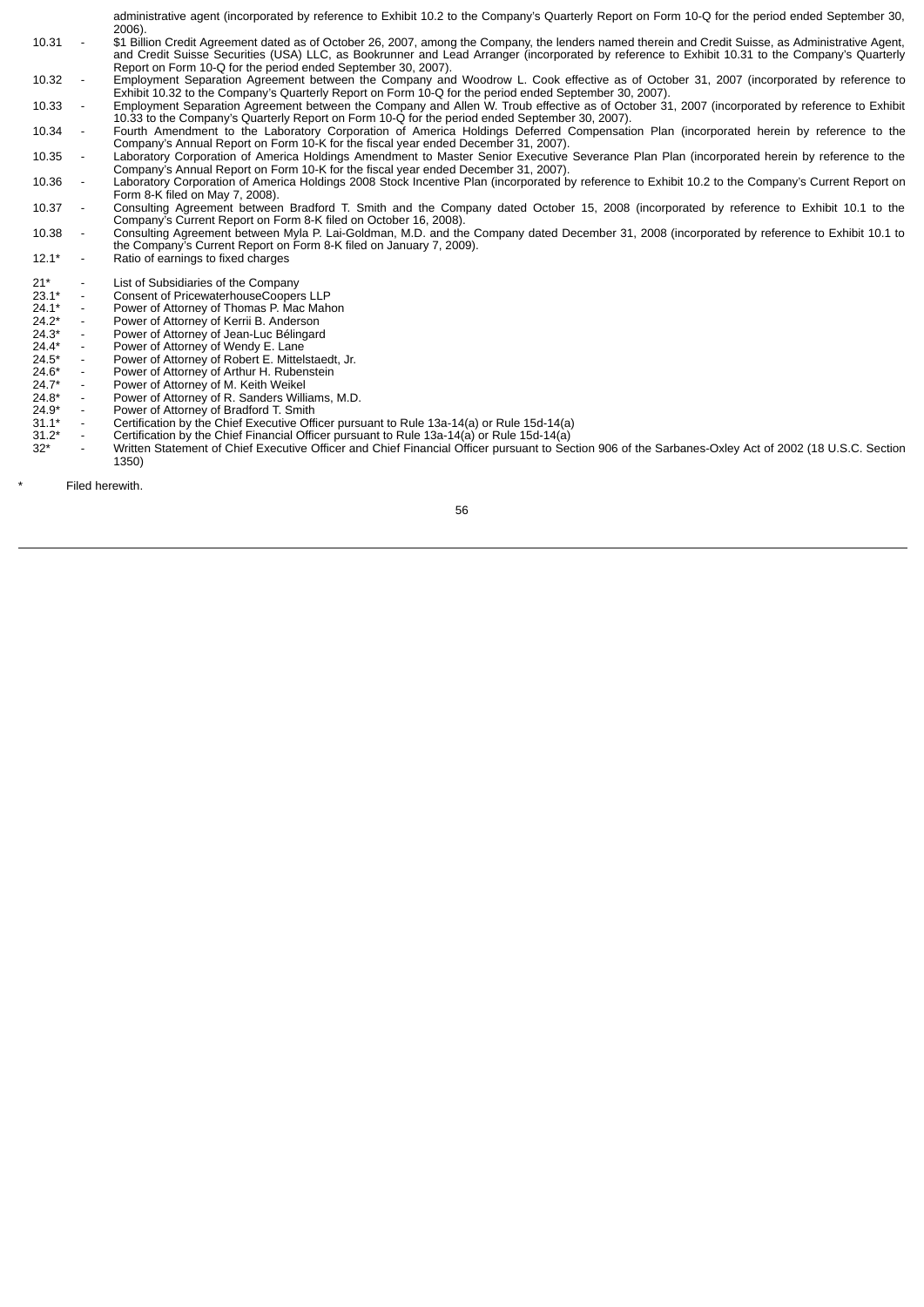## **SIGNATURES**

Pursuant to the requirements of Section 13 or 15(d) of the Securities Exchange Act of 1934, the registrant has duly caused this report to be signed on its behalf by the undersigned, thereunto duly authorized.

LABORATORY CORPORATION OF AMERICA HOLDINGS

Registrant

By<u>:/s/ DAVID P. KING</u><br>David P. King President and Chief Executive Officer

Dated: February 24, 2009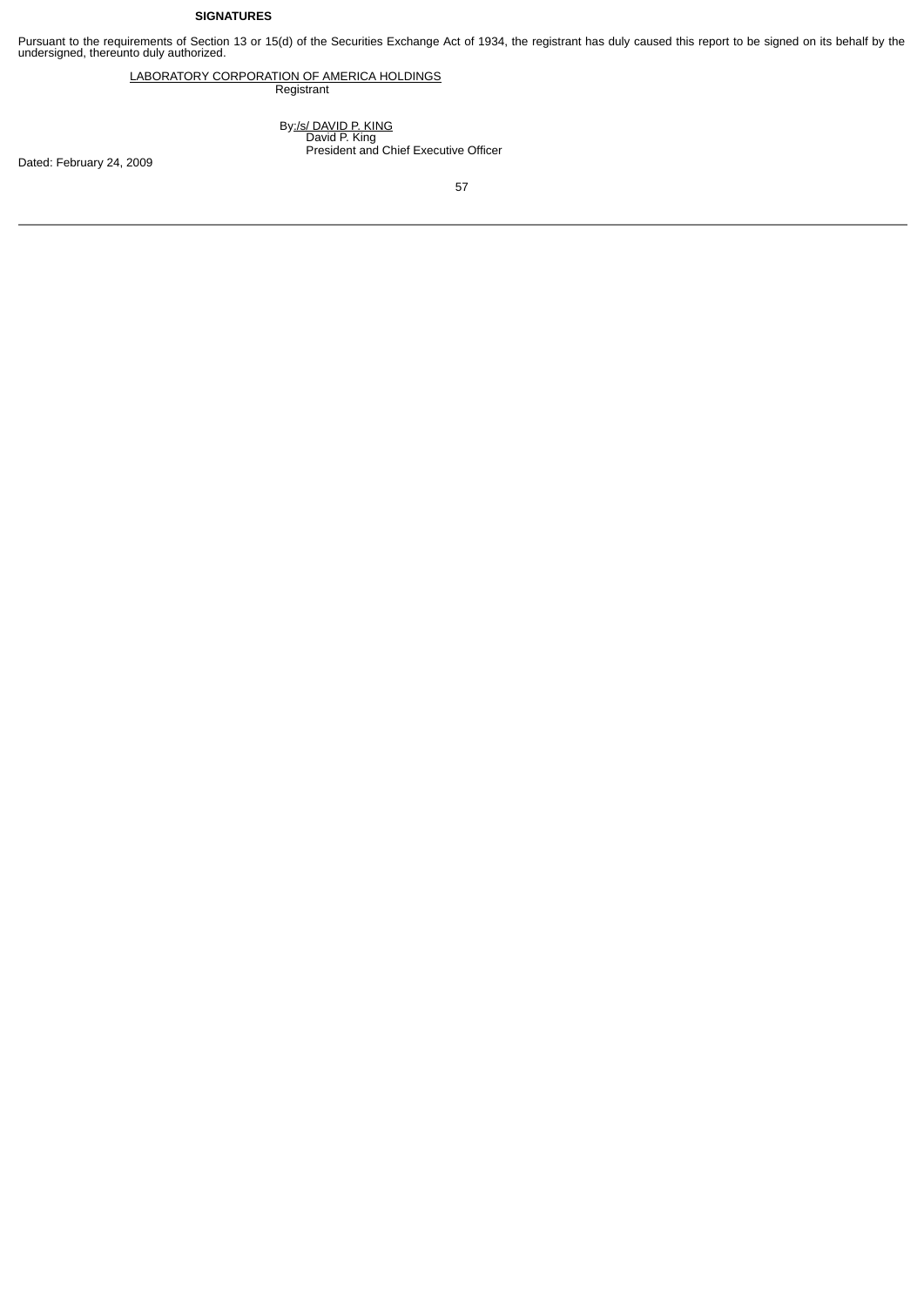Pursuant to the requirements of the Securities Exchange Act of 1934, this report has been signed below by the following persons on behalf of the registrant on February 24, 2009 in the capacities indicated.

| Signature                                                       | Title                                                                                                                                       |
|-----------------------------------------------------------------|---------------------------------------------------------------------------------------------------------------------------------------------|
| /s/ DAVID P. KING<br>David P. King                              | President and Chief Executive Officer (Principal<br>Executive Officer)                                                                      |
| /s/ WILLIAM B. HAYES<br>William B. Hayes                        | <b>Executive Vice President,</b><br>Chief Financial Officer and Treasurer<br>(Principal Financial Officer and Principal Accounting Officer) |
| /s/ THOMAS P. MAC MAHON*<br>Thomas P. Mac Mahon                 | Chairman of the Board of Directors                                                                                                          |
| /s/ BRADFORD T. SMITH*<br>Bradford T. Smith                     | <b>Director</b>                                                                                                                             |
| /s/ KERRII B. ANDERSON*<br>Kerrii B. Anderson                   | <b>Director</b>                                                                                                                             |
| <u>/s/ JEAN-LUC BÉLINGARD*</u><br>Jean-Luc Bélingard            | <b>Director</b>                                                                                                                             |
| /s/ WENDY E. LANE*<br>Wendy E. Lane                             | Director                                                                                                                                    |
| /s/ ROBERT E. MITTELSTAEDT, JR.*<br>Robert E. Mittelstaedt. Jr. | <b>Director</b>                                                                                                                             |
| /s/ ARTHUR H. RUBENSTEIN.*<br>Arthur H. Rubenstein              | <b>Director</b>                                                                                                                             |
| /s/ M. KEITH WEIKEL*<br>M. Keith Weikel                         | <b>Director</b>                                                                                                                             |
| /s/ R. SANDERS WILLIAMS, M.D.*<br>R. Sanders Williams, M.D.     | <b>Director</b>                                                                                                                             |

\* F. Samuel Eberts III, by his signing his name hereto, does hereby sign this report on behalf of the directors of the Registrant after whose typed names asterisks appear,<br>pursuant to powers of attorney duly executed by su

By: <u>/s/ F. SAMUEL EBERTS III</u> F. Samuel Eberts III Attorney-in-fact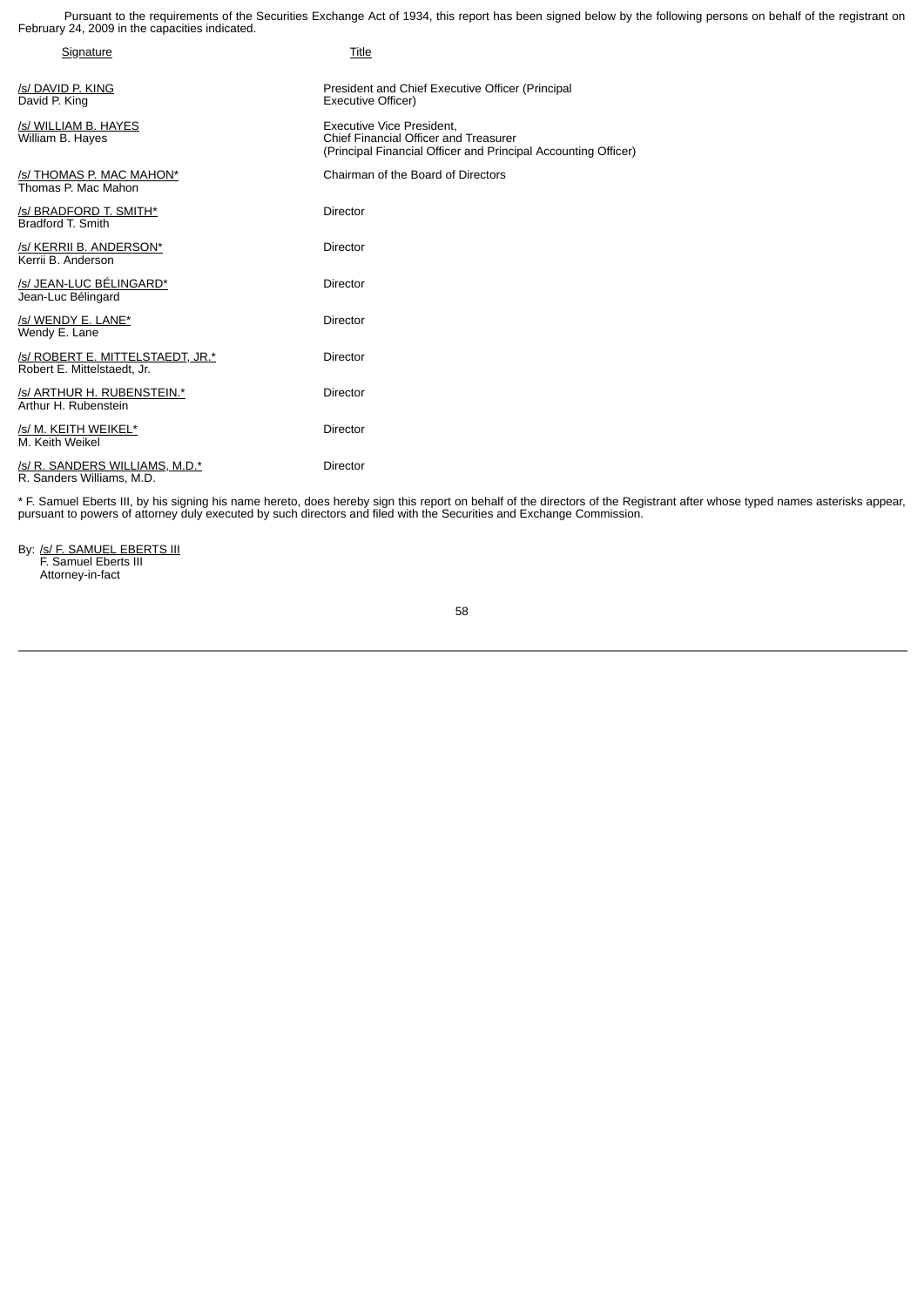# **LABORATORY CORPORATION OF AMERICA HOLDINGS AND SUBSIDIARIES INDEX TO CONSOLIDATED FINANCIAL STATEMENTS AND SCHEDULE**

|                                                            | Page   |
|------------------------------------------------------------|--------|
| Report of Independent Registered Public Accounting Firm    | $F-2$  |
| Consolidated Financial Statements:                         |        |
| <b>Consolidated Balance Sheets</b>                         | $F-4$  |
| <b>Consolidated Statements of Operations</b>               | $F-5$  |
| Consolidated Statements of Changes in Shareholders' Equity | $F-6$  |
| <b>Consolidated Statements of Cash Flows</b>               | $F-7$  |
| Notes to Consolidated Financial Statements                 | $F-8$  |
| Financial Statement Schedule:                              |        |
| II - Valuation and Qualifying Accounts and Reserves        | $F-34$ |
|                                                            |        |
| $F-1$                                                      |        |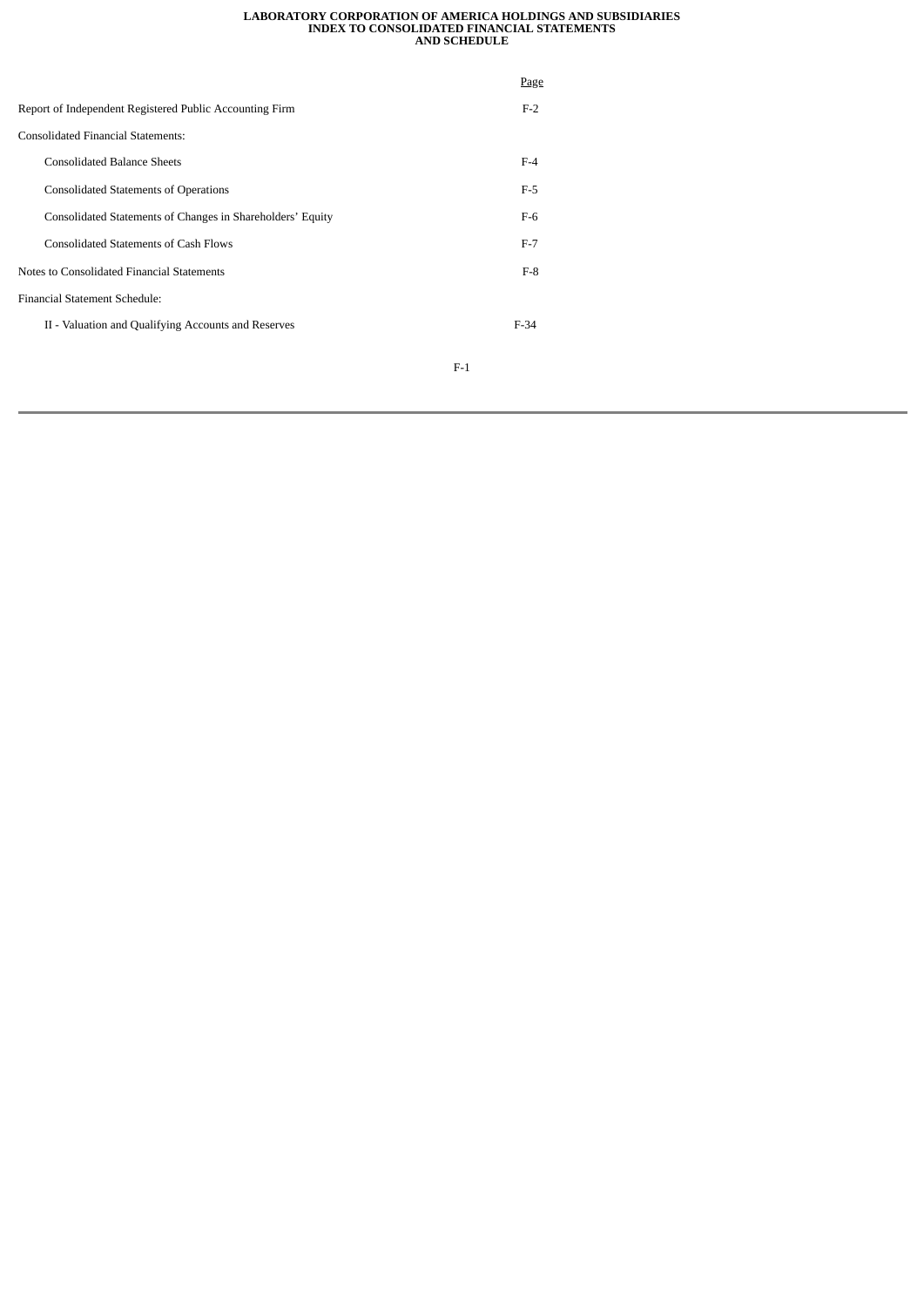#### **Report of Independent Registered Public Accounting Firm**

To the Board of Directors and Shareholders of Laboratory Corporation of America Holdings:

In our opinion, the consolidated financial statements listed in the accompanying index present fairly, in all material respects, the financial position of Laboratory Corporation of America Holdings and its subsidiaries at December 31, 2008 and 2007, and the results of their operations and their cash flows for each of the three years in the period ended December 31, 2008 in conformity with accounting principles generally accepted in the United States of America. In addition, in our opinion, the financial statement schedule listed in the accompanying<br>index presents fairly, in all mater Company maintained, in all material respects, effective internal control over financial reporting as of December 31, 2008, based on criteria established in *Internal Control–Integrated*<br>Framework issued by the Committee of included in the Report of Management on Internal Control Over Financial Reporting appearing under Item 9A. Our responsibility is to express opinions on these financial statements and financial statement schedule and on the Company's internal control over financial reporting based on our integrated audits. We conducted our audits in accordance with the standards of the<br>Public Company Accounting Oversigh included examining, on a test basis, evidence supporting the amounts and disclosures in the financial statements, assessing the accounting principles used and significant estimates made<br>by management, and evaluating the ov over financial reporting, assessing the risk that a material weakness exists, and testing and evaluating the design and operating effectiveness of internal control based on the assessed risk. Our audits also included performing such other procedures as we considered necessary in the circumstances. We believe that our audits provide a reasonable basis for our opinions.

As discussed in Note 14 to the consolidated financial statements, the Company changed the manner in which it accounts for uncertain tax positions in 2007.

As discussed in Note 17 to the consolidated financial statements, the Company changed the manner in which it accounts for defined benefit and other postretirement plans as of December 31, 2006.

A company's internal control over financial reporting is a process designed to provide reasonable assurance regarding the reliability of financial reporting and the preparation of financial statements for external purposes reasonable assurance that transactions are recorded as necessary to permit preparation of financial statements in accordance with generally accepted accounting principles, and that receipts and expenditures of the company are being made only in accordance with authorizations of management and directors of the company; and (iii) provide reasonable assurance regarding<br>prevention or timely detection of unauthori

Because of its inherent limitations, internal control over financial reporting may not prevent or detect misstatements. Also, projections of any evaluation of effectiveness to future periods are subject to the risk that controls may become inadequate because of changes in conditions, or that the degree of compliance with the policies or procedures may deteriorate.

As described in the Report of Management on Internal Controls Over Financial Reporting appearing under Item 9A, management has excluded its Ontario, Canada operations from its assessment of internal control over financial reporting as of December 31, 2008 because control over this operation was acquired by the Company in a purchase business combination<br>during 2008. We have also excluded the Onta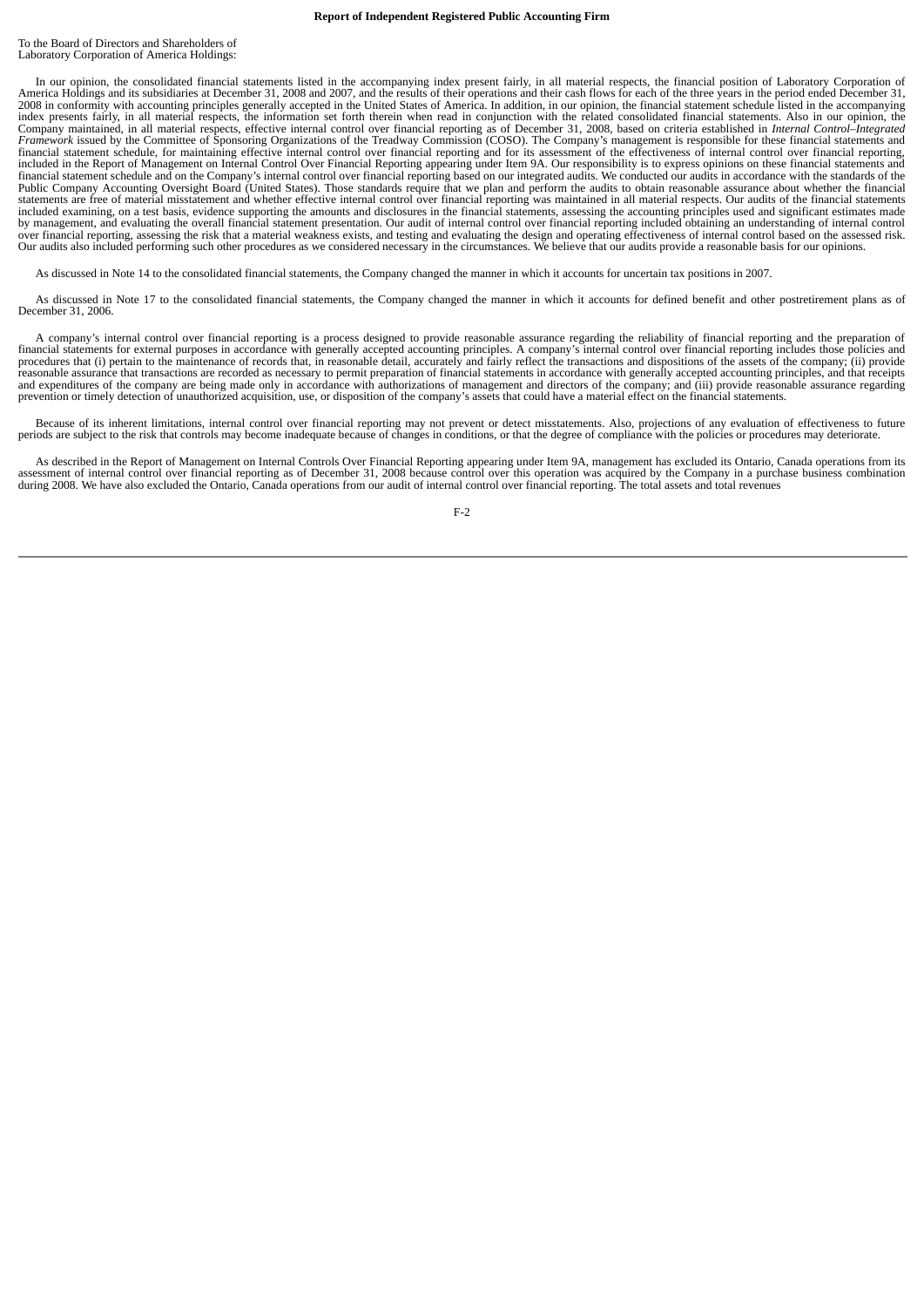of the Ontario operations represent 3.4% and 5.5%, respectively, of the related consolidated financial statement amounts as of and for the year ended December 31, 2008.

PricewaterhouseCoopers LLP Greensboro, North Carolina February 25, 2009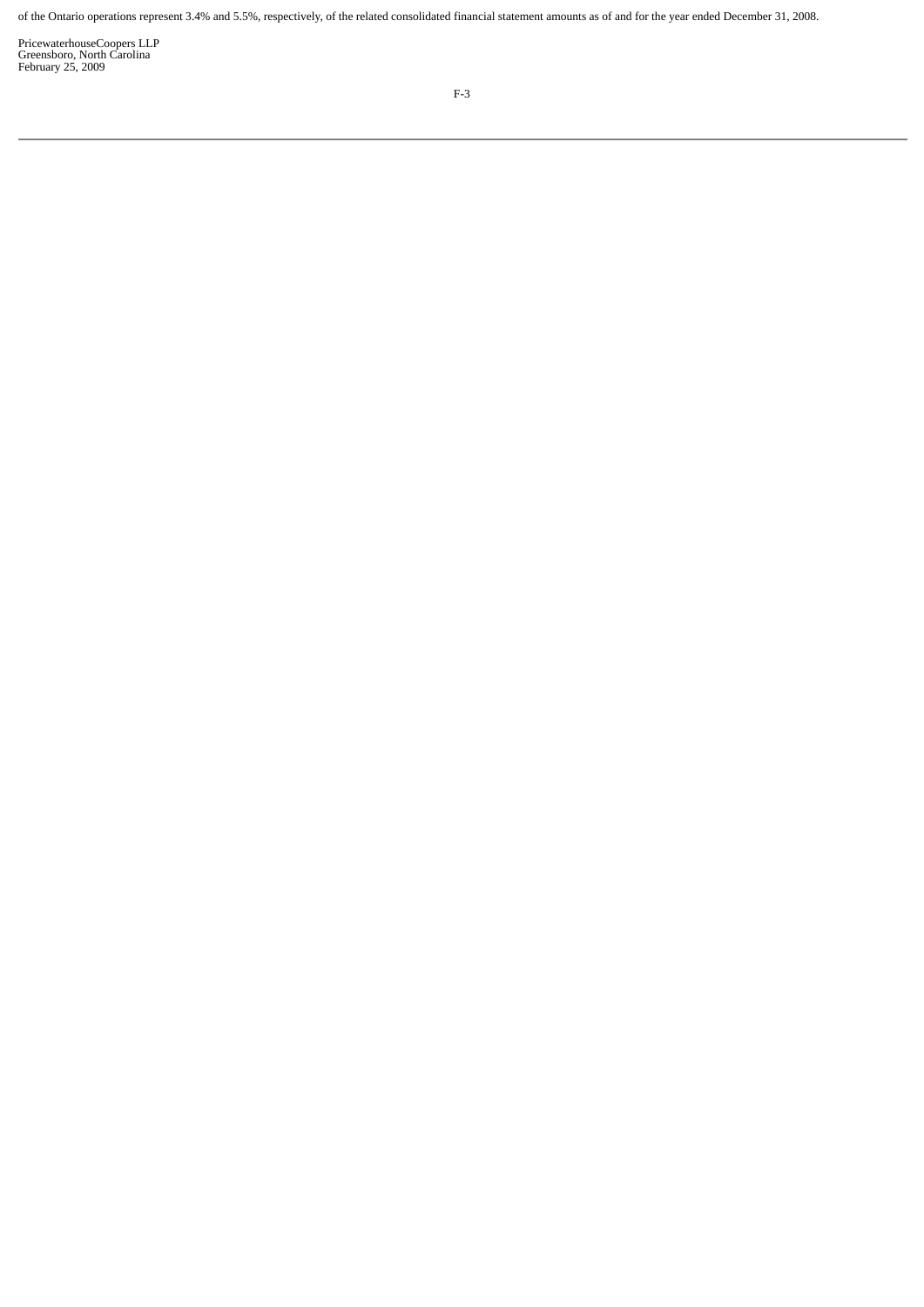Item 1. Financial Information

#### **LABORATORY CORPORATION OF AMERICA HOLDINGS AND SUBSIDIARIES CONSOLIDATED BALANCE SHEETS (In Millions)**

|                                                       | December 31,<br>2008 | December 31,<br>2007     |
|-------------------------------------------------------|----------------------|--------------------------|
| <b>ASSETS</b>                                         |                      |                          |
| Current assets:                                       |                      |                          |
| Cash and cash equivalents                             | \$<br>219.7          | \$<br>56.4               |
| Short-term investments                                |                      | 109.9                    |
| Accounts receivable, net of allowance for doubtful    |                      |                          |
| accounts of \$161.0 and \$92.5 at December 31,        |                      |                          |
| 2008 and 2007, respectively                           | 631.6                | 623.2                    |
| Supplies inventories                                  | 91.0                 | 80.4                     |
| Prepaid expenses and other                            | 83.8                 | 67.6                     |
| Deferred income taxes                                 | 6.7                  |                          |
| Total current assets                                  | 1,032.8              | 937.5                    |
| Property, plant and equipment, net                    | 496.4                | 439.2                    |
| Goodwill, net                                         | 1,772.2              | 1,639.5                  |
| Intangible assets, net                                | 1,222.6              | 613.4                    |
| Investments in joint venture partnerships             | 72.0                 | 683.0                    |
| Other assets, net                                     | 73.5                 | 55.6                     |
|                                                       |                      |                          |
| Total assets                                          | \$<br>4,669.5        | \$<br>4,368.2            |
| <b>LIABILITIES AND SHAREHOLDERS' EQUITY</b>           |                      |                          |
| Current liabilities:                                  |                      |                          |
| Accounts payable                                      | \$<br>159.7          | \$<br>134.2              |
| Accrued expenses and other                            | 266.4                | 239.6                    |
| Deferred income taxes                                 | --                   | 4.6                      |
| Short-term borrowings and current                     |                      |                          |
| portion of long-term debt                             | 120.8                | 589.5                    |
| Total current liabilities                             | 546.9                | 967.9                    |
| Long-term debt, less current portion                  | 1,600.5              | 1,077.5                  |
| Deferred income taxes and other tax liabilities       | 522.9                | 506.8                    |
| Other liabilities                                     | 189.6                | 90.7                     |
|                                                       |                      |                          |
| <b>Total liabilities</b>                              | 2,859.9              | 2,642.9                  |
|                                                       |                      |                          |
|                                                       |                      |                          |
| Commitments and contingent liabilities                |                      |                          |
| Minority interest                                     | 121.3                | $\overline{\phantom{a}}$ |
| Shareholders' equity:                                 |                      |                          |
| Common stock, 108.2 and 111.0 shares outstanding at   |                      |                          |
| December 31, 2008 and December 31, 2007, respectively | 12.8                 | 13.2                     |
| Additional paid-in capital                            | 22.0                 | 245.5                    |
| Retained earnings                                     | 2,600.0              | 2,243.7                  |
| Less common stock held in treasury                    | (929.8)              | (897.1)                  |
| Accumulated other comprehensive (loss) earnings       | (16.7)               | 120.0                    |
|                                                       |                      |                          |
| Total shareholders' equity                            | 1,688.3              | 1,725.3                  |
| Total liabilities and shareholders' equity            | \$<br>4,669.5        | \$<br>4,368.2            |
|                                                       |                      |                          |
|                                                       |                      |                          |

The accompanying notes are an integral part of these consolidated financial statements.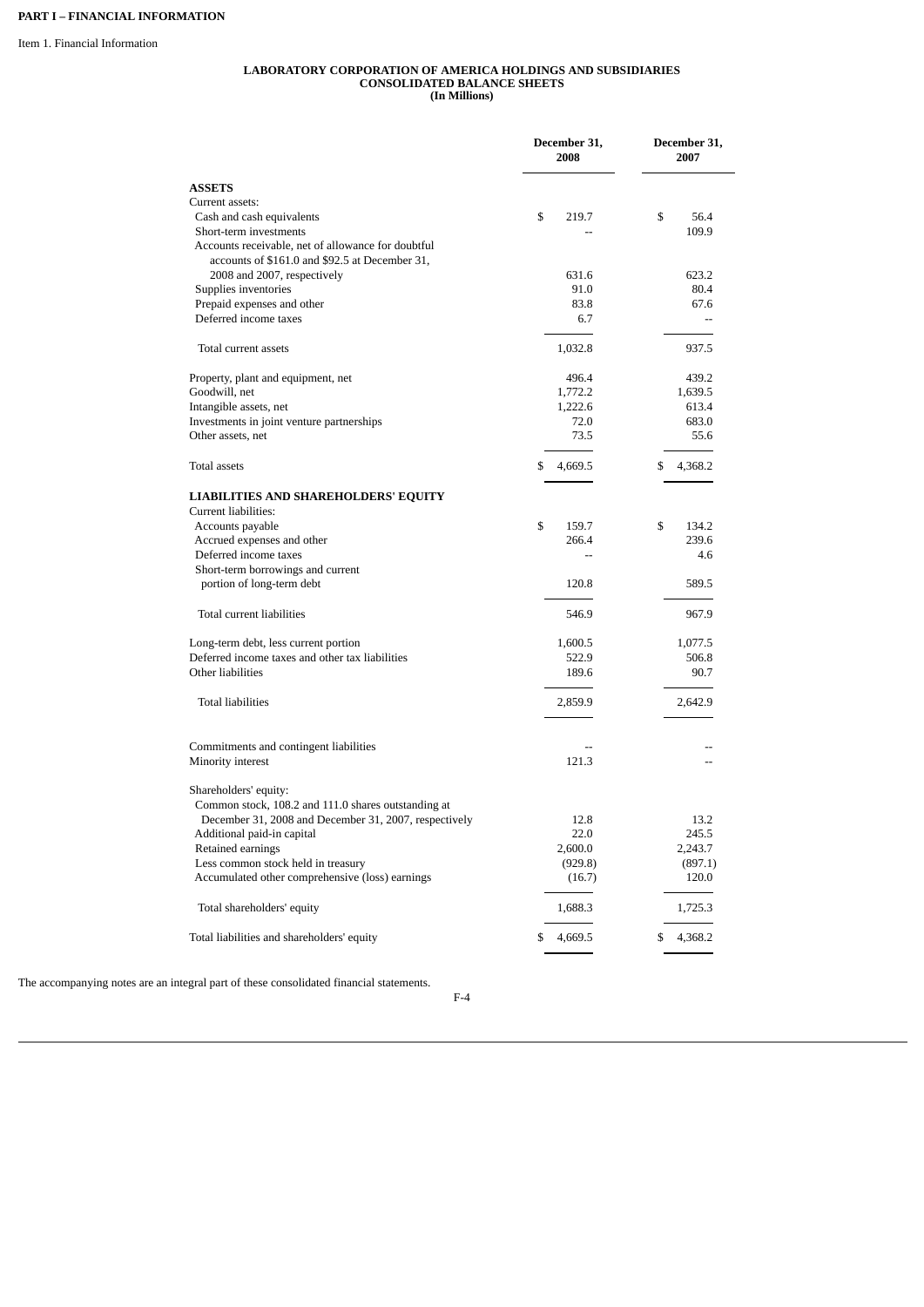# **LABORATORY CORPORATION OF AMERICA HOLDINGS AND SUBSIDIARIES CONSOLIDATED STATEMENTS OF OPERATIONS (In Millions, Except Per Share Data)**

|                                                    | <b>Years Ended December 31,</b> |             |            |  |  |  |
|----------------------------------------------------|---------------------------------|-------------|------------|--|--|--|
|                                                    | 2008                            | 2007        | 2006       |  |  |  |
| Net sales                                          | \$4,505.2                       | \$4,068.2   | \$3,590.8  |  |  |  |
| Cost of sales                                      | 2,631.4                         | 2,377.0     | 2,061.4    |  |  |  |
| Gross profit                                       | 1,873.8                         | 1,691.2     | 1,529.4    |  |  |  |
| Selling, general and administrative expenses       | 935.1                           | 808.7       | 779.1      |  |  |  |
| Amortization of intangibles and other assets       | 57.9                            | 54.9        | 52.2       |  |  |  |
| Restructuring and other special charges            | 37.9                            | 50.6        | 1.0        |  |  |  |
| Operating income                                   | 842.9                           | 777.0       | 697.1      |  |  |  |
| Other income (expenses):                           |                                 |             |            |  |  |  |
| Interest expense                                   | (72.0)                          | (56.6)      | (47.8)     |  |  |  |
| Income from joint venture partnerships, net        | 14.4                            | 77.9        | 66.7       |  |  |  |
| Investment income                                  | 2.5                             | 5.4         | 7.7        |  |  |  |
| Other, net                                         | (2.1)                           | (1.4)       | (2.8)      |  |  |  |
| Earnings before minority interest and income taxes | 785.7                           | 802.3       | 720.9      |  |  |  |
| Minority interest                                  | (13.3)                          |             |            |  |  |  |
| Earnings before income taxes                       | 772.4                           | 802.3       | 720.9      |  |  |  |
| Provision for income taxes                         | 307.9                           | 325.5       | 289.3      |  |  |  |
| Net earnings                                       | 464.5<br>S                      | 476.8<br>\$ | 431.6<br>S |  |  |  |
| Basic earnings per common share                    | \$<br>4.23                      | \$<br>4.08  | \$<br>3.48 |  |  |  |
| Diluted earnings per common share                  | 4.16<br>\$                      | 3.93<br>\$  | 3.24<br>S  |  |  |  |
|                                                    |                                 |             |            |  |  |  |

The accompanying notes are an integral part of these consolidated financial statements.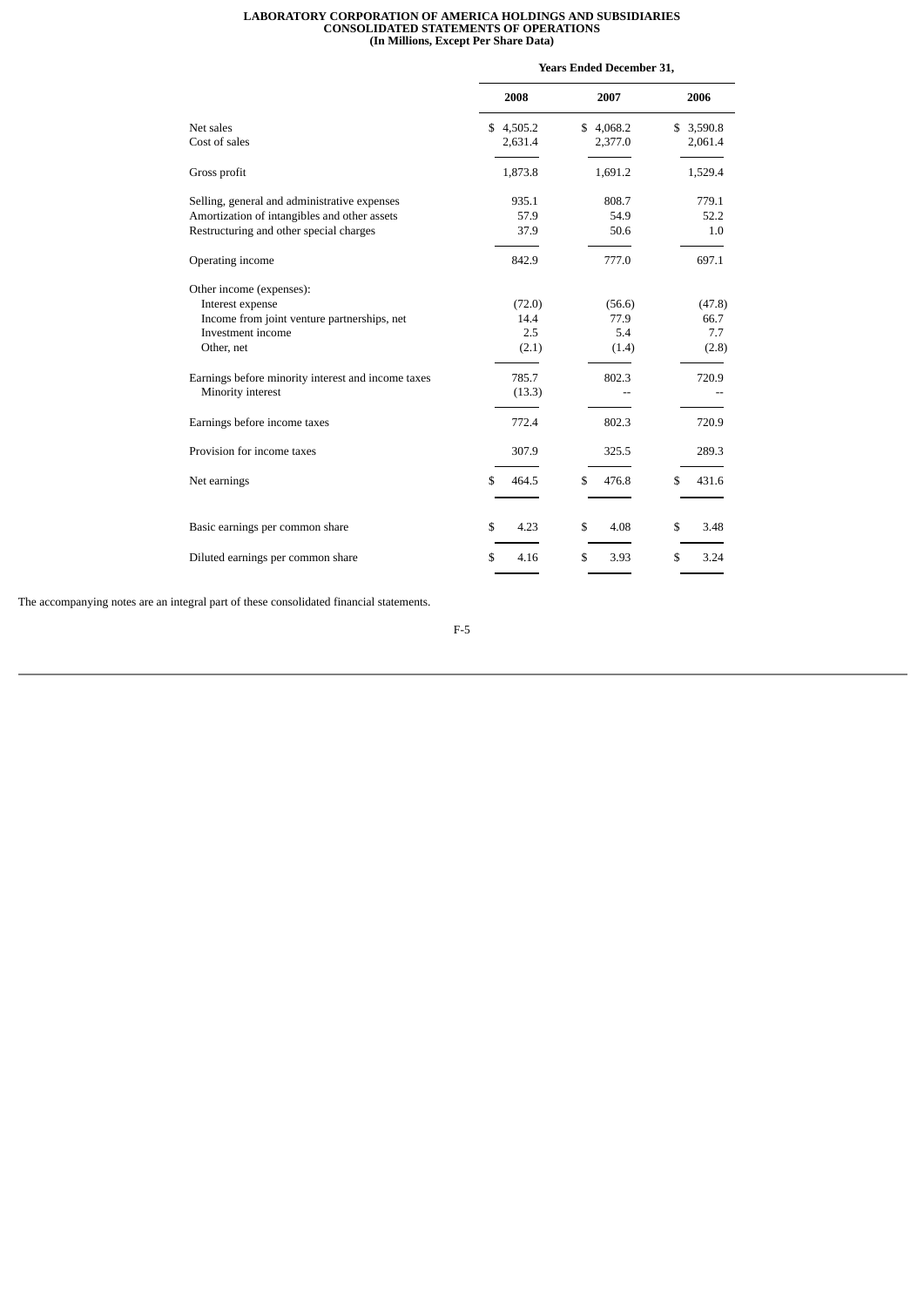# **LABORATORY CORPORATION OF AMERICA HOLDINGS AND SUBSIDIARIES CONSOLIDATED STATEMENTS OF CHANGES IN SHAREHOLDERS' EQUITY (In Millions)**

| <b>BALANCE AT DECEMBER 31, 2005</b><br>\$<br>1,339.7<br>\$<br>1,336.3<br>\$<br>$(888.5)$ \$<br>$(6.9)$ \$<br>90.3<br>\$<br>1,885.7<br>\$<br>14.8<br>Comprehensive earnings:<br>Net earnings<br>431.6<br>431.6<br>Ξ.<br>Other comprehensive earnings:<br>Foreign currency translation<br>adjustments<br>(1.1)<br>(1.1)<br>Tax effect of other comprehensive<br>loss adjustments<br>0.4<br>0.4<br>--<br>--<br>Comprehensive earnings<br>430.9<br>Adoption of FASB Statement No. 158,<br>net of tax<br>(30.9)<br>(30.9)<br>--<br>Issuance of common stock under<br>employee stock plans<br>92.0<br>0.2<br>91.8<br>--<br>Surrender of restricted stock awards<br>(3.1)<br>(3.1)<br>--<br>$\overline{\phantom{a}}$<br><br>$\overline{a}$<br>Reversal of unamortized deferred<br>compensation balance<br>(6.9)<br>6.9<br>$\overline{\phantom{a}}$<br>Stock compensation<br>52.7<br>52.7<br>Ξ.<br>Income tax benefit from stock<br>options exercised<br>11.3<br>11.3<br>$\overline{\phantom{a}}$<br>--<br>$\overline{a}$<br>Purchase of common stock<br>(0.6)<br>(460.9)<br>(461.5)<br>--<br>--<br><b>BALANCE AT DECEMBER 31, 2006</b><br>\$<br>\$<br>\$<br>\$<br>\$<br>1,977.1<br>1,027.7<br>\$<br>1,767.9<br>$(891.6)$ \$<br>58.7<br>14.4<br>--<br>Comprehensive earnings:<br>Net earnings<br>476.8<br>476.8<br>Other comprehensive earnings:<br>Foreign currency translation<br>adjustments<br>96.9<br>96.9<br>Net benefit plan adjustments<br>4.0<br>4.0<br>--<br>$\overline{\phantom{a}}$<br>۰.<br>Tax effect of other comprehensive<br>earnings adjustments<br>(39.6)<br>(39.6)<br>--<br>Comprehensive earnings<br>538.1<br>Issuance of common stock under<br>employee stock plans<br>77.5<br>77.6<br>0.1<br>Surrender of restricted stock awards<br>(5.5)<br>(5.5)<br>$\overline{\phantom{a}}$<br>$\overline{\phantom{a}}$<br>$\overline{\phantom{a}}$<br>--<br>$\overline{a}$<br>Adoption of FIN 48<br>(1.0)<br>(0.5)<br>0.5<br>$\overline{\phantom{a}}$<br>$\overline{\phantom{a}}$<br>--<br>Conversion of zero-coupon convertible<br>debt<br>0.7<br>0.7<br>Stock compensation<br>35.4<br>35.4<br>$\overline{a}$<br>Income tax benefit from stock<br>options exercised<br>26.6<br>26.6<br>--<br>Purchase of common stock<br>(922.9)<br>(924.2)<br>(1.3)<br>--<br>--<br>\$<br>$\mathfrak{s}$<br>\$<br>\$<br>\$<br>\$<br>245.5<br>2,243.7<br>$(897.1)$ \$<br>120.0<br>1,725.3<br><b>BALANCE AT DECEMBER 31, 2007</b><br>13.2<br>--<br>Comprehensive earnings:<br>Net earnings<br>464.5<br>464.5<br>Other comprehensive earnings:<br>Foreign currency translation<br>adjustments<br>(129.6)<br>(129.6)<br>--<br>$\overline{\phantom{a}}$<br>Interest rate swap adjustments<br>(13.5)<br>(13.5)<br>$\overline{\phantom{a}}$<br>$\overline{a}$<br>$\overline{a}$<br>Net benefit plan adjustments<br>(81.0)<br>(81.0)<br>Tax effect of other comprehensive<br>earnings adjustments<br>87.4<br>87.4<br>$\overline{a}$<br>Comprehensive earnings<br>327.8<br>Issuance of common stock under<br>employee stock plans<br>0.1<br>64.3<br>64.4<br>۰.<br>--<br>Surrender of restricted stock awards<br>and performance shares<br>(32.7)<br>(32.7)<br>$\overline{\phantom{a}}$<br>--<br>--<br>--<br>Conversion of zero-coupon convertible<br>debt<br>0.1<br>0.1<br>--<br>Stock compensation<br>36.2<br>36.2<br>--<br>Ξ.<br>$\overline{a}$<br>$\overline{\phantom{a}}$<br>Value of minority interest put<br>(123.0)<br>(123.0)<br>Income tax benefit from stock<br>options exercised<br>20.8<br>20.8<br>$\overline{\phantom{a}}$<br>--<br>$\overline{a}$<br>--<br>Purchase of common stock<br>(0.5)<br>(221.9)<br>(108.2)<br>(330.6)<br>Ξ.<br>$(16.7)$ \$ |                                     | <b>Common Stock</b> | <b>Additional Paid-in</b><br>Capital | <b>Retained Earnings</b> | <b>Treasury Stock</b> | Unearned<br><b>Restricted Stock</b><br>Compensation | <b>Accumulated Other</b><br>Comprehensive<br><b>Earnings</b> | <b>Total</b><br>Shareholders'<br><b>Equity</b> |
|----------------------------------------------------------------------------------------------------------------------------------------------------------------------------------------------------------------------------------------------------------------------------------------------------------------------------------------------------------------------------------------------------------------------------------------------------------------------------------------------------------------------------------------------------------------------------------------------------------------------------------------------------------------------------------------------------------------------------------------------------------------------------------------------------------------------------------------------------------------------------------------------------------------------------------------------------------------------------------------------------------------------------------------------------------------------------------------------------------------------------------------------------------------------------------------------------------------------------------------------------------------------------------------------------------------------------------------------------------------------------------------------------------------------------------------------------------------------------------------------------------------------------------------------------------------------------------------------------------------------------------------------------------------------------------------------------------------------------------------------------------------------------------------------------------------------------------------------------------------------------------------------------------------------------------------------------------------------------------------------------------------------------------------------------------------------------------------------------------------------------------------------------------------------------------------------------------------------------------------------------------------------------------------------------------------------------------------------------------------------------------------------------------------------------------------------------------------------------------------------------------------------------------------------------------------------------------------------------------------------------------------------------------------------------------------------------------------------------------------------------------------------------------------------------------------------------------------------------------------------------------------------------------------------------------------------------------------------------------------------------------------------------------------------------------------------------------------------------------------------------------------------------------------------------------------------------------------------------------------------------------------------------------------------------------------------------------------------------------------------------------------------------------------------------------------------------------------------------------------------------------------------------------------------------------------------------------------------------------------------------------------------|-------------------------------------|---------------------|--------------------------------------|--------------------------|-----------------------|-----------------------------------------------------|--------------------------------------------------------------|------------------------------------------------|
|                                                                                                                                                                                                                                                                                                                                                                                                                                                                                                                                                                                                                                                                                                                                                                                                                                                                                                                                                                                                                                                                                                                                                                                                                                                                                                                                                                                                                                                                                                                                                                                                                                                                                                                                                                                                                                                                                                                                                                                                                                                                                                                                                                                                                                                                                                                                                                                                                                                                                                                                                                                                                                                                                                                                                                                                                                                                                                                                                                                                                                                                                                                                                                                                                                                                                                                                                                                                                                                                                                                                                                                                                                              |                                     |                     |                                      |                          |                       |                                                     |                                                              |                                                |
|                                                                                                                                                                                                                                                                                                                                                                                                                                                                                                                                                                                                                                                                                                                                                                                                                                                                                                                                                                                                                                                                                                                                                                                                                                                                                                                                                                                                                                                                                                                                                                                                                                                                                                                                                                                                                                                                                                                                                                                                                                                                                                                                                                                                                                                                                                                                                                                                                                                                                                                                                                                                                                                                                                                                                                                                                                                                                                                                                                                                                                                                                                                                                                                                                                                                                                                                                                                                                                                                                                                                                                                                                                              |                                     |                     |                                      |                          |                       |                                                     |                                                              |                                                |
|                                                                                                                                                                                                                                                                                                                                                                                                                                                                                                                                                                                                                                                                                                                                                                                                                                                                                                                                                                                                                                                                                                                                                                                                                                                                                                                                                                                                                                                                                                                                                                                                                                                                                                                                                                                                                                                                                                                                                                                                                                                                                                                                                                                                                                                                                                                                                                                                                                                                                                                                                                                                                                                                                                                                                                                                                                                                                                                                                                                                                                                                                                                                                                                                                                                                                                                                                                                                                                                                                                                                                                                                                                              |                                     |                     |                                      |                          |                       |                                                     |                                                              |                                                |
|                                                                                                                                                                                                                                                                                                                                                                                                                                                                                                                                                                                                                                                                                                                                                                                                                                                                                                                                                                                                                                                                                                                                                                                                                                                                                                                                                                                                                                                                                                                                                                                                                                                                                                                                                                                                                                                                                                                                                                                                                                                                                                                                                                                                                                                                                                                                                                                                                                                                                                                                                                                                                                                                                                                                                                                                                                                                                                                                                                                                                                                                                                                                                                                                                                                                                                                                                                                                                                                                                                                                                                                                                                              |                                     |                     |                                      |                          |                       |                                                     |                                                              |                                                |
|                                                                                                                                                                                                                                                                                                                                                                                                                                                                                                                                                                                                                                                                                                                                                                                                                                                                                                                                                                                                                                                                                                                                                                                                                                                                                                                                                                                                                                                                                                                                                                                                                                                                                                                                                                                                                                                                                                                                                                                                                                                                                                                                                                                                                                                                                                                                                                                                                                                                                                                                                                                                                                                                                                                                                                                                                                                                                                                                                                                                                                                                                                                                                                                                                                                                                                                                                                                                                                                                                                                                                                                                                                              |                                     |                     |                                      |                          |                       |                                                     |                                                              |                                                |
|                                                                                                                                                                                                                                                                                                                                                                                                                                                                                                                                                                                                                                                                                                                                                                                                                                                                                                                                                                                                                                                                                                                                                                                                                                                                                                                                                                                                                                                                                                                                                                                                                                                                                                                                                                                                                                                                                                                                                                                                                                                                                                                                                                                                                                                                                                                                                                                                                                                                                                                                                                                                                                                                                                                                                                                                                                                                                                                                                                                                                                                                                                                                                                                                                                                                                                                                                                                                                                                                                                                                                                                                                                              |                                     |                     |                                      |                          |                       |                                                     |                                                              |                                                |
|                                                                                                                                                                                                                                                                                                                                                                                                                                                                                                                                                                                                                                                                                                                                                                                                                                                                                                                                                                                                                                                                                                                                                                                                                                                                                                                                                                                                                                                                                                                                                                                                                                                                                                                                                                                                                                                                                                                                                                                                                                                                                                                                                                                                                                                                                                                                                                                                                                                                                                                                                                                                                                                                                                                                                                                                                                                                                                                                                                                                                                                                                                                                                                                                                                                                                                                                                                                                                                                                                                                                                                                                                                              |                                     |                     |                                      |                          |                       |                                                     |                                                              |                                                |
|                                                                                                                                                                                                                                                                                                                                                                                                                                                                                                                                                                                                                                                                                                                                                                                                                                                                                                                                                                                                                                                                                                                                                                                                                                                                                                                                                                                                                                                                                                                                                                                                                                                                                                                                                                                                                                                                                                                                                                                                                                                                                                                                                                                                                                                                                                                                                                                                                                                                                                                                                                                                                                                                                                                                                                                                                                                                                                                                                                                                                                                                                                                                                                                                                                                                                                                                                                                                                                                                                                                                                                                                                                              |                                     |                     |                                      |                          |                       |                                                     |                                                              |                                                |
|                                                                                                                                                                                                                                                                                                                                                                                                                                                                                                                                                                                                                                                                                                                                                                                                                                                                                                                                                                                                                                                                                                                                                                                                                                                                                                                                                                                                                                                                                                                                                                                                                                                                                                                                                                                                                                                                                                                                                                                                                                                                                                                                                                                                                                                                                                                                                                                                                                                                                                                                                                                                                                                                                                                                                                                                                                                                                                                                                                                                                                                                                                                                                                                                                                                                                                                                                                                                                                                                                                                                                                                                                                              |                                     |                     |                                      |                          |                       |                                                     |                                                              |                                                |
|                                                                                                                                                                                                                                                                                                                                                                                                                                                                                                                                                                                                                                                                                                                                                                                                                                                                                                                                                                                                                                                                                                                                                                                                                                                                                                                                                                                                                                                                                                                                                                                                                                                                                                                                                                                                                                                                                                                                                                                                                                                                                                                                                                                                                                                                                                                                                                                                                                                                                                                                                                                                                                                                                                                                                                                                                                                                                                                                                                                                                                                                                                                                                                                                                                                                                                                                                                                                                                                                                                                                                                                                                                              |                                     |                     |                                      |                          |                       |                                                     |                                                              |                                                |
|                                                                                                                                                                                                                                                                                                                                                                                                                                                                                                                                                                                                                                                                                                                                                                                                                                                                                                                                                                                                                                                                                                                                                                                                                                                                                                                                                                                                                                                                                                                                                                                                                                                                                                                                                                                                                                                                                                                                                                                                                                                                                                                                                                                                                                                                                                                                                                                                                                                                                                                                                                                                                                                                                                                                                                                                                                                                                                                                                                                                                                                                                                                                                                                                                                                                                                                                                                                                                                                                                                                                                                                                                                              |                                     |                     |                                      |                          |                       |                                                     |                                                              |                                                |
|                                                                                                                                                                                                                                                                                                                                                                                                                                                                                                                                                                                                                                                                                                                                                                                                                                                                                                                                                                                                                                                                                                                                                                                                                                                                                                                                                                                                                                                                                                                                                                                                                                                                                                                                                                                                                                                                                                                                                                                                                                                                                                                                                                                                                                                                                                                                                                                                                                                                                                                                                                                                                                                                                                                                                                                                                                                                                                                                                                                                                                                                                                                                                                                                                                                                                                                                                                                                                                                                                                                                                                                                                                              |                                     |                     |                                      |                          |                       |                                                     |                                                              |                                                |
|                                                                                                                                                                                                                                                                                                                                                                                                                                                                                                                                                                                                                                                                                                                                                                                                                                                                                                                                                                                                                                                                                                                                                                                                                                                                                                                                                                                                                                                                                                                                                                                                                                                                                                                                                                                                                                                                                                                                                                                                                                                                                                                                                                                                                                                                                                                                                                                                                                                                                                                                                                                                                                                                                                                                                                                                                                                                                                                                                                                                                                                                                                                                                                                                                                                                                                                                                                                                                                                                                                                                                                                                                                              |                                     |                     |                                      |                          |                       |                                                     |                                                              |                                                |
|                                                                                                                                                                                                                                                                                                                                                                                                                                                                                                                                                                                                                                                                                                                                                                                                                                                                                                                                                                                                                                                                                                                                                                                                                                                                                                                                                                                                                                                                                                                                                                                                                                                                                                                                                                                                                                                                                                                                                                                                                                                                                                                                                                                                                                                                                                                                                                                                                                                                                                                                                                                                                                                                                                                                                                                                                                                                                                                                                                                                                                                                                                                                                                                                                                                                                                                                                                                                                                                                                                                                                                                                                                              |                                     |                     |                                      |                          |                       |                                                     |                                                              |                                                |
|                                                                                                                                                                                                                                                                                                                                                                                                                                                                                                                                                                                                                                                                                                                                                                                                                                                                                                                                                                                                                                                                                                                                                                                                                                                                                                                                                                                                                                                                                                                                                                                                                                                                                                                                                                                                                                                                                                                                                                                                                                                                                                                                                                                                                                                                                                                                                                                                                                                                                                                                                                                                                                                                                                                                                                                                                                                                                                                                                                                                                                                                                                                                                                                                                                                                                                                                                                                                                                                                                                                                                                                                                                              |                                     |                     |                                      |                          |                       |                                                     |                                                              |                                                |
|                                                                                                                                                                                                                                                                                                                                                                                                                                                                                                                                                                                                                                                                                                                                                                                                                                                                                                                                                                                                                                                                                                                                                                                                                                                                                                                                                                                                                                                                                                                                                                                                                                                                                                                                                                                                                                                                                                                                                                                                                                                                                                                                                                                                                                                                                                                                                                                                                                                                                                                                                                                                                                                                                                                                                                                                                                                                                                                                                                                                                                                                                                                                                                                                                                                                                                                                                                                                                                                                                                                                                                                                                                              |                                     |                     |                                      |                          |                       |                                                     |                                                              |                                                |
|                                                                                                                                                                                                                                                                                                                                                                                                                                                                                                                                                                                                                                                                                                                                                                                                                                                                                                                                                                                                                                                                                                                                                                                                                                                                                                                                                                                                                                                                                                                                                                                                                                                                                                                                                                                                                                                                                                                                                                                                                                                                                                                                                                                                                                                                                                                                                                                                                                                                                                                                                                                                                                                                                                                                                                                                                                                                                                                                                                                                                                                                                                                                                                                                                                                                                                                                                                                                                                                                                                                                                                                                                                              |                                     |                     |                                      |                          |                       |                                                     |                                                              |                                                |
|                                                                                                                                                                                                                                                                                                                                                                                                                                                                                                                                                                                                                                                                                                                                                                                                                                                                                                                                                                                                                                                                                                                                                                                                                                                                                                                                                                                                                                                                                                                                                                                                                                                                                                                                                                                                                                                                                                                                                                                                                                                                                                                                                                                                                                                                                                                                                                                                                                                                                                                                                                                                                                                                                                                                                                                                                                                                                                                                                                                                                                                                                                                                                                                                                                                                                                                                                                                                                                                                                                                                                                                                                                              |                                     |                     |                                      |                          |                       |                                                     |                                                              |                                                |
|                                                                                                                                                                                                                                                                                                                                                                                                                                                                                                                                                                                                                                                                                                                                                                                                                                                                                                                                                                                                                                                                                                                                                                                                                                                                                                                                                                                                                                                                                                                                                                                                                                                                                                                                                                                                                                                                                                                                                                                                                                                                                                                                                                                                                                                                                                                                                                                                                                                                                                                                                                                                                                                                                                                                                                                                                                                                                                                                                                                                                                                                                                                                                                                                                                                                                                                                                                                                                                                                                                                                                                                                                                              |                                     |                     |                                      |                          |                       |                                                     |                                                              |                                                |
|                                                                                                                                                                                                                                                                                                                                                                                                                                                                                                                                                                                                                                                                                                                                                                                                                                                                                                                                                                                                                                                                                                                                                                                                                                                                                                                                                                                                                                                                                                                                                                                                                                                                                                                                                                                                                                                                                                                                                                                                                                                                                                                                                                                                                                                                                                                                                                                                                                                                                                                                                                                                                                                                                                                                                                                                                                                                                                                                                                                                                                                                                                                                                                                                                                                                                                                                                                                                                                                                                                                                                                                                                                              |                                     |                     |                                      |                          |                       |                                                     |                                                              |                                                |
|                                                                                                                                                                                                                                                                                                                                                                                                                                                                                                                                                                                                                                                                                                                                                                                                                                                                                                                                                                                                                                                                                                                                                                                                                                                                                                                                                                                                                                                                                                                                                                                                                                                                                                                                                                                                                                                                                                                                                                                                                                                                                                                                                                                                                                                                                                                                                                                                                                                                                                                                                                                                                                                                                                                                                                                                                                                                                                                                                                                                                                                                                                                                                                                                                                                                                                                                                                                                                                                                                                                                                                                                                                              |                                     |                     |                                      |                          |                       |                                                     |                                                              |                                                |
|                                                                                                                                                                                                                                                                                                                                                                                                                                                                                                                                                                                                                                                                                                                                                                                                                                                                                                                                                                                                                                                                                                                                                                                                                                                                                                                                                                                                                                                                                                                                                                                                                                                                                                                                                                                                                                                                                                                                                                                                                                                                                                                                                                                                                                                                                                                                                                                                                                                                                                                                                                                                                                                                                                                                                                                                                                                                                                                                                                                                                                                                                                                                                                                                                                                                                                                                                                                                                                                                                                                                                                                                                                              |                                     |                     |                                      |                          |                       |                                                     |                                                              |                                                |
|                                                                                                                                                                                                                                                                                                                                                                                                                                                                                                                                                                                                                                                                                                                                                                                                                                                                                                                                                                                                                                                                                                                                                                                                                                                                                                                                                                                                                                                                                                                                                                                                                                                                                                                                                                                                                                                                                                                                                                                                                                                                                                                                                                                                                                                                                                                                                                                                                                                                                                                                                                                                                                                                                                                                                                                                                                                                                                                                                                                                                                                                                                                                                                                                                                                                                                                                                                                                                                                                                                                                                                                                                                              |                                     |                     |                                      |                          |                       |                                                     |                                                              |                                                |
|                                                                                                                                                                                                                                                                                                                                                                                                                                                                                                                                                                                                                                                                                                                                                                                                                                                                                                                                                                                                                                                                                                                                                                                                                                                                                                                                                                                                                                                                                                                                                                                                                                                                                                                                                                                                                                                                                                                                                                                                                                                                                                                                                                                                                                                                                                                                                                                                                                                                                                                                                                                                                                                                                                                                                                                                                                                                                                                                                                                                                                                                                                                                                                                                                                                                                                                                                                                                                                                                                                                                                                                                                                              |                                     |                     |                                      |                          |                       |                                                     |                                                              |                                                |
|                                                                                                                                                                                                                                                                                                                                                                                                                                                                                                                                                                                                                                                                                                                                                                                                                                                                                                                                                                                                                                                                                                                                                                                                                                                                                                                                                                                                                                                                                                                                                                                                                                                                                                                                                                                                                                                                                                                                                                                                                                                                                                                                                                                                                                                                                                                                                                                                                                                                                                                                                                                                                                                                                                                                                                                                                                                                                                                                                                                                                                                                                                                                                                                                                                                                                                                                                                                                                                                                                                                                                                                                                                              |                                     |                     |                                      |                          |                       |                                                     |                                                              |                                                |
|                                                                                                                                                                                                                                                                                                                                                                                                                                                                                                                                                                                                                                                                                                                                                                                                                                                                                                                                                                                                                                                                                                                                                                                                                                                                                                                                                                                                                                                                                                                                                                                                                                                                                                                                                                                                                                                                                                                                                                                                                                                                                                                                                                                                                                                                                                                                                                                                                                                                                                                                                                                                                                                                                                                                                                                                                                                                                                                                                                                                                                                                                                                                                                                                                                                                                                                                                                                                                                                                                                                                                                                                                                              |                                     |                     |                                      |                          |                       |                                                     |                                                              |                                                |
|                                                                                                                                                                                                                                                                                                                                                                                                                                                                                                                                                                                                                                                                                                                                                                                                                                                                                                                                                                                                                                                                                                                                                                                                                                                                                                                                                                                                                                                                                                                                                                                                                                                                                                                                                                                                                                                                                                                                                                                                                                                                                                                                                                                                                                                                                                                                                                                                                                                                                                                                                                                                                                                                                                                                                                                                                                                                                                                                                                                                                                                                                                                                                                                                                                                                                                                                                                                                                                                                                                                                                                                                                                              |                                     |                     |                                      |                          |                       |                                                     |                                                              |                                                |
|                                                                                                                                                                                                                                                                                                                                                                                                                                                                                                                                                                                                                                                                                                                                                                                                                                                                                                                                                                                                                                                                                                                                                                                                                                                                                                                                                                                                                                                                                                                                                                                                                                                                                                                                                                                                                                                                                                                                                                                                                                                                                                                                                                                                                                                                                                                                                                                                                                                                                                                                                                                                                                                                                                                                                                                                                                                                                                                                                                                                                                                                                                                                                                                                                                                                                                                                                                                                                                                                                                                                                                                                                                              |                                     |                     |                                      |                          |                       |                                                     |                                                              |                                                |
|                                                                                                                                                                                                                                                                                                                                                                                                                                                                                                                                                                                                                                                                                                                                                                                                                                                                                                                                                                                                                                                                                                                                                                                                                                                                                                                                                                                                                                                                                                                                                                                                                                                                                                                                                                                                                                                                                                                                                                                                                                                                                                                                                                                                                                                                                                                                                                                                                                                                                                                                                                                                                                                                                                                                                                                                                                                                                                                                                                                                                                                                                                                                                                                                                                                                                                                                                                                                                                                                                                                                                                                                                                              |                                     |                     |                                      |                          |                       |                                                     |                                                              |                                                |
|                                                                                                                                                                                                                                                                                                                                                                                                                                                                                                                                                                                                                                                                                                                                                                                                                                                                                                                                                                                                                                                                                                                                                                                                                                                                                                                                                                                                                                                                                                                                                                                                                                                                                                                                                                                                                                                                                                                                                                                                                                                                                                                                                                                                                                                                                                                                                                                                                                                                                                                                                                                                                                                                                                                                                                                                                                                                                                                                                                                                                                                                                                                                                                                                                                                                                                                                                                                                                                                                                                                                                                                                                                              |                                     |                     |                                      |                          |                       |                                                     |                                                              |                                                |
|                                                                                                                                                                                                                                                                                                                                                                                                                                                                                                                                                                                                                                                                                                                                                                                                                                                                                                                                                                                                                                                                                                                                                                                                                                                                                                                                                                                                                                                                                                                                                                                                                                                                                                                                                                                                                                                                                                                                                                                                                                                                                                                                                                                                                                                                                                                                                                                                                                                                                                                                                                                                                                                                                                                                                                                                                                                                                                                                                                                                                                                                                                                                                                                                                                                                                                                                                                                                                                                                                                                                                                                                                                              |                                     |                     |                                      |                          |                       |                                                     |                                                              |                                                |
|                                                                                                                                                                                                                                                                                                                                                                                                                                                                                                                                                                                                                                                                                                                                                                                                                                                                                                                                                                                                                                                                                                                                                                                                                                                                                                                                                                                                                                                                                                                                                                                                                                                                                                                                                                                                                                                                                                                                                                                                                                                                                                                                                                                                                                                                                                                                                                                                                                                                                                                                                                                                                                                                                                                                                                                                                                                                                                                                                                                                                                                                                                                                                                                                                                                                                                                                                                                                                                                                                                                                                                                                                                              |                                     |                     |                                      |                          |                       |                                                     |                                                              |                                                |
|                                                                                                                                                                                                                                                                                                                                                                                                                                                                                                                                                                                                                                                                                                                                                                                                                                                                                                                                                                                                                                                                                                                                                                                                                                                                                                                                                                                                                                                                                                                                                                                                                                                                                                                                                                                                                                                                                                                                                                                                                                                                                                                                                                                                                                                                                                                                                                                                                                                                                                                                                                                                                                                                                                                                                                                                                                                                                                                                                                                                                                                                                                                                                                                                                                                                                                                                                                                                                                                                                                                                                                                                                                              |                                     |                     |                                      |                          |                       |                                                     |                                                              |                                                |
|                                                                                                                                                                                                                                                                                                                                                                                                                                                                                                                                                                                                                                                                                                                                                                                                                                                                                                                                                                                                                                                                                                                                                                                                                                                                                                                                                                                                                                                                                                                                                                                                                                                                                                                                                                                                                                                                                                                                                                                                                                                                                                                                                                                                                                                                                                                                                                                                                                                                                                                                                                                                                                                                                                                                                                                                                                                                                                                                                                                                                                                                                                                                                                                                                                                                                                                                                                                                                                                                                                                                                                                                                                              |                                     |                     |                                      |                          |                       |                                                     |                                                              |                                                |
|                                                                                                                                                                                                                                                                                                                                                                                                                                                                                                                                                                                                                                                                                                                                                                                                                                                                                                                                                                                                                                                                                                                                                                                                                                                                                                                                                                                                                                                                                                                                                                                                                                                                                                                                                                                                                                                                                                                                                                                                                                                                                                                                                                                                                                                                                                                                                                                                                                                                                                                                                                                                                                                                                                                                                                                                                                                                                                                                                                                                                                                                                                                                                                                                                                                                                                                                                                                                                                                                                                                                                                                                                                              |                                     |                     |                                      |                          |                       |                                                     |                                                              |                                                |
|                                                                                                                                                                                                                                                                                                                                                                                                                                                                                                                                                                                                                                                                                                                                                                                                                                                                                                                                                                                                                                                                                                                                                                                                                                                                                                                                                                                                                                                                                                                                                                                                                                                                                                                                                                                                                                                                                                                                                                                                                                                                                                                                                                                                                                                                                                                                                                                                                                                                                                                                                                                                                                                                                                                                                                                                                                                                                                                                                                                                                                                                                                                                                                                                                                                                                                                                                                                                                                                                                                                                                                                                                                              | <b>BALANCE AT DECEMBER 31, 2008</b> | \$<br>12.8          | \$<br>22.0                           | \$<br>2,600.0            | \$<br>$(929.8)$ \$    | $\sim$                                              | \$                                                           | 1,688.3                                        |

The accompanying notes are an integral part of these consolidated financial statements.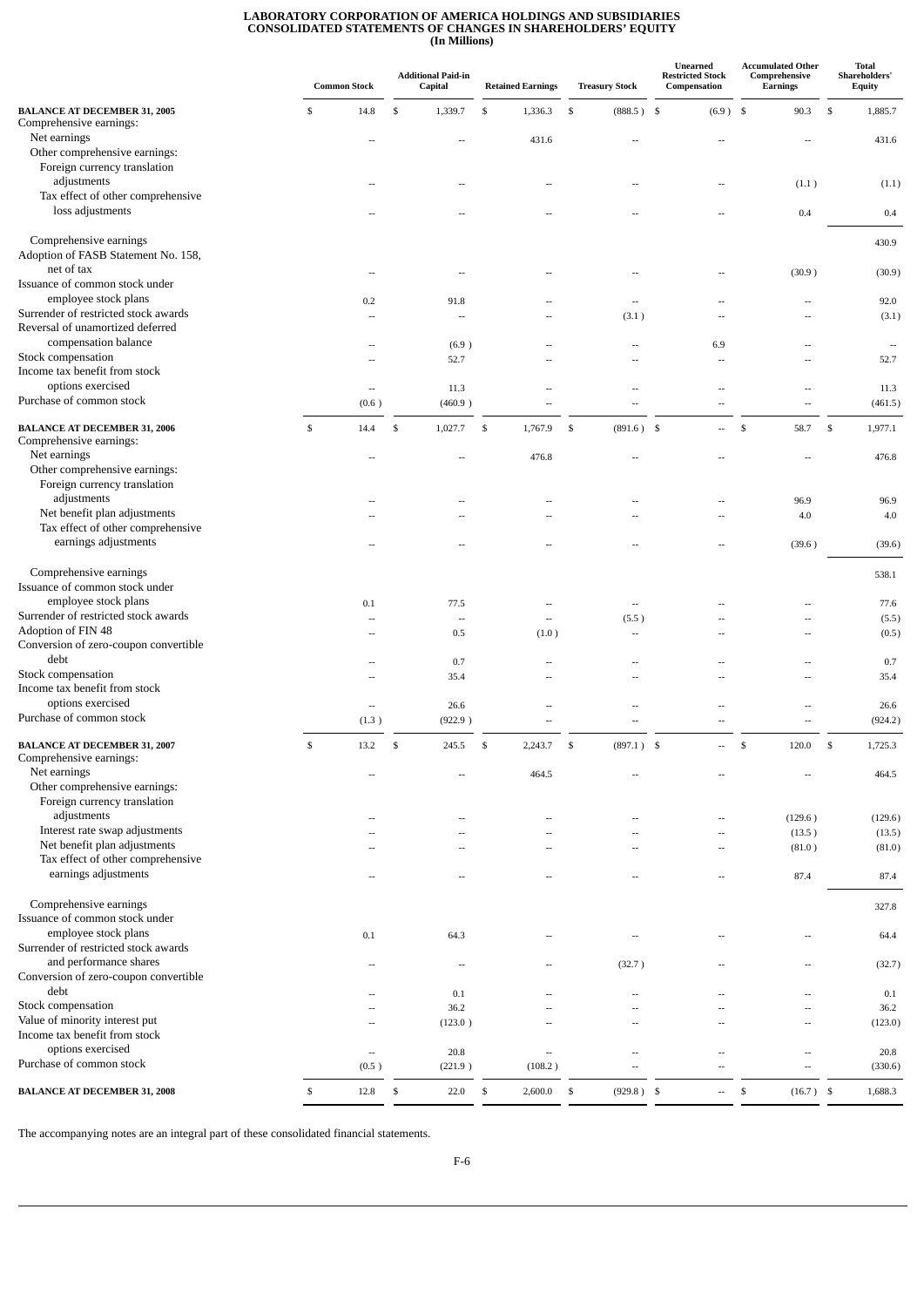# **LABORATORY CORPORATION OF AMERICA HOLDINGS AND SUBSIDIARIES CONSOLIDATED STATEMENTS OF CASH FLOWS (In Millions)**

**Years Ended December 31,**

|                                                                       | 2008        | 2007                     | 2006        |  |
|-----------------------------------------------------------------------|-------------|--------------------------|-------------|--|
| <b>CASH FLOWS FROM OPERATING ACTIVITIES:</b>                          |             |                          |             |  |
| Net earnings                                                          | 464.5<br>\$ | \$<br>476.8              | \$<br>431.6 |  |
| Adjustments to reconcile net earnings to                              |             |                          |             |  |
| net cash provided by operating activities:                            |             |                          |             |  |
| Depreciation and amortization                                         | 179.7       | 162.8                    | 155.0       |  |
| Stock compensation                                                    | 36.2        | 35.4                     | 52.7        |  |
| Loss on sale of assets                                                | 1.1         | 0.2                      | 0.8         |  |
| Accreted interest on zero-coupon                                      |             |                          |             |  |
| subordinated notes                                                    | 11.3        | 11.1                     | 10.9        |  |
| Cumulative earnings in excess of                                      |             |                          |             |  |
| distribution from joint venture partnerships                          | (0.6)       | (8.6)                    | (1.0)       |  |
| Deferred income taxes                                                 | 69.6        | 26.5                     | 36.7        |  |
| Minority interest                                                     | 13.3        | $\overline{\phantom{a}}$ |             |  |
| Change in assets and liabilities (net of<br>effects of acquisitions): |             |                          |             |  |
| (Increase) decrease in accounts receivable, net                       | 28.0        | (78.7)                   | (47.9)      |  |
| (Increase) decrease in inventories                                    | (8.6)       | 4.8                      | (18.8)      |  |
| Increase in prepaid expenses and other                                | (15.1)      | (16.3)                   | (16.0)      |  |
| Increase (decrease) in accounts payable                               | 15.9        | 33.9                     | (17.6)      |  |
| Increase (decrease) in accrued expenses and other                     | (14.4)      | 61.8                     | 45.9        |  |
| Net cash provided by operating activities                             | 780.9       | 709.7                    | 632.3       |  |
| <b>CASH FLOWS FROM INVESTING ACTIVITIES:</b>                          |             |                          |             |  |
| Capital expenditures                                                  | (156.7)     | (142.6)                  | (115.9)     |  |
| Proceeds from sale of assets                                          | 0.5         | 1.4                      | 0.9         |  |
| Deferred payments on acquisitions                                     | (4.1)       | (2.8)                    | (4.0)       |  |
| Purchases of short-term investments                                   | (72.8)      | (1,777.9)                | (1,589.7)   |  |
| Proceeds from sale of short-term investments                          | 182.7       | 1,803.4                  | 1,472.0     |  |
| Acquisition of licensing technology                                   | (0.8)       | (0.7)                    | (0.6)       |  |
| Acquisition of businesses, net of cash acquired                       | (344.8)     | (222.3)                  | (36.0)      |  |
| Net cash used for investing activities                                | (396.0)     | (341.5)                  | (273.3)     |  |
| <b>CASH FLOWS FROM FINANCING ACTIVITIES:</b>                          |             |                          |             |  |
| Proceeds from term loan                                               | --          | 500.0                    |             |  |
| Proceeds from credit facilities                                       | 145.2       | 240.0                    | 95.0        |  |
| Payments on credit facilities                                         | (74.4)      | (240.0)                  | (95.0)      |  |
| Payments on term loan                                                 | (25.0)      | --                       |             |  |
| Payments on zero-coupon subordinated notes                            | (2.1)       | $\overline{\phantom{0}}$ | $-$         |  |
| Bank overdraft                                                        | 5.0         | (34.9)                   | 34.9        |  |
| Payments on other long-term debt                                      | (0.1)       | (0.1)                    | (1.2)       |  |
| Payment of debt issuance costs                                        | (0.1)       | (5.8)                    | $-$         |  |
| Payments on long-term lease obligations                               | ÷           | --                       | (1.8)       |  |
| Minority interest distributions                                       | (14.0)      | --                       | --          |  |
| Excess tax benefits from stock based compensation                     | 16.2        | 20.7                     | 9.1         |  |
| Purchase of common stock                                              | (333.6)     | (921.2)                  | (476.5)     |  |
| Net proceeds from issuance of stock to employees                      | 64.4        | 77.6                     | 82.0        |  |
| Net cash used for financing activities                                | (218.5)     | (363.7)                  | (353.5)     |  |
| Effect of exchange rate changes on cash and cash equivalents          | (3.1)       | 0.4                      | 0.6         |  |
| Net increase in cash and cash equivalents                             | 163.3       | 4.9                      | 6.1         |  |
| Cash and cash equivalents at beginning of year                        | 56.4        | 51.5                     | 45.4        |  |
| Cash and cash equivalents at end of year                              | 219.7<br>\$ | \$<br>56.4               | \$<br>51.5  |  |

The accompanying notes are an integral part of these consolidated financial statements.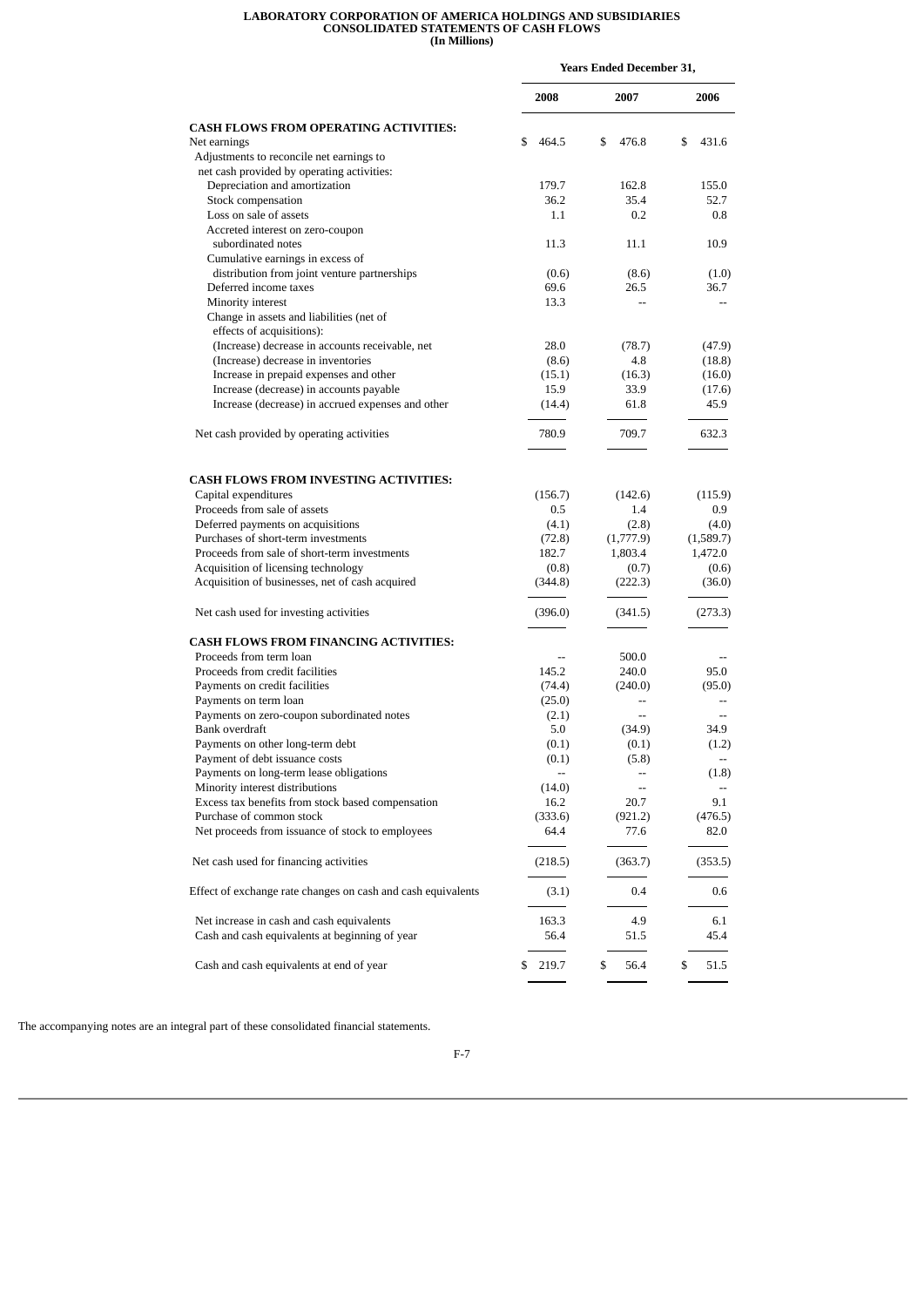# **1. SUMMARY OF SIGNIFICANT ACCOUNTING POLICIES**

# **Basis of Financial Statement Presentation:**

Laboratory Corporation of America Holdings with its subsidiaries (the "Company") is the second largest independent clinical laboratory company in the United States based on 2008 net revenues. Through a national network of laboratories, the Company offers a broad range of testing services used by the medical profession in routine testing, patient diagnosis, and in<br>the monitoring and treatment of di requirements, such as oncology testing, HIV genotyping and phenotyping, diagnostic genetics and clinical research trials.

Since its founding in 1971, the Company has grown into a network of 36 primary laboratories and over 1,600 patient service centers along with a network of branches and STAT laboratories. With over 28,000 employees, the Com District of Columbia, Puerto Rico, Belgium and three provinces in Canada. The Company operates in one business segment.

The consolidated financial statements include the accounts of the Company and its majority-owned subsidiaries for which it exercises control. Long-term investments in affiliated company exercises significant influence, but method. All significant inter-company transactions and accounts have been eliminated. The Company does not have any variable interest entities or special purpose entities whose<br>financial results are not included in the con

The financial statements of the Company's foreign subsidiaries are measured using the local currency as the functional currency. Assets and liabilities are translated at exchange rates as of the balance sheet date. Revenue "Accumulated other comprehensive earnings".

## **Revenue Recognition:**

Sales are recognized on the accrual basis at the time test results are reported, which approximates when services are provided. Services are provided to certain patients covered by various third-party payer programs including various managed care organizations, as well as the Medicare and Medicaid programs. Billings for services under third-party payer programs<br>are included in sales net of allowances and 19.9%, respectively, of the Company's revenues were derived directly from the Medicare and Medicaid programs. The Company has capitated agreements with certain managed care customers and recognizes related revenue based on a predetermined monthly contractual rate for each member of the managed care plan regardless of the number or cost of services provided by the Company. In 2008, 2007 and 2006, approximately 4% of the Company's revenues were derived from such capitated agreements.

#### **Use of Estimates:**

The preparation of financial statements in conformity with generally accepted accounting principles requires management to make estimates and assumptions that affect the reported amounts of assets and liabilities and discl reported periods. Significant estimates include the allowances for doubtful accounts, deferred tax assets, fair values and amortization lives for intangible assets and accruals for selfinsurance reserves and pensions. The allowance for doubtful accounts is determined based on historical collections trends, the aging of accounts, current economic conditions and regulatory changes. Actual results could dif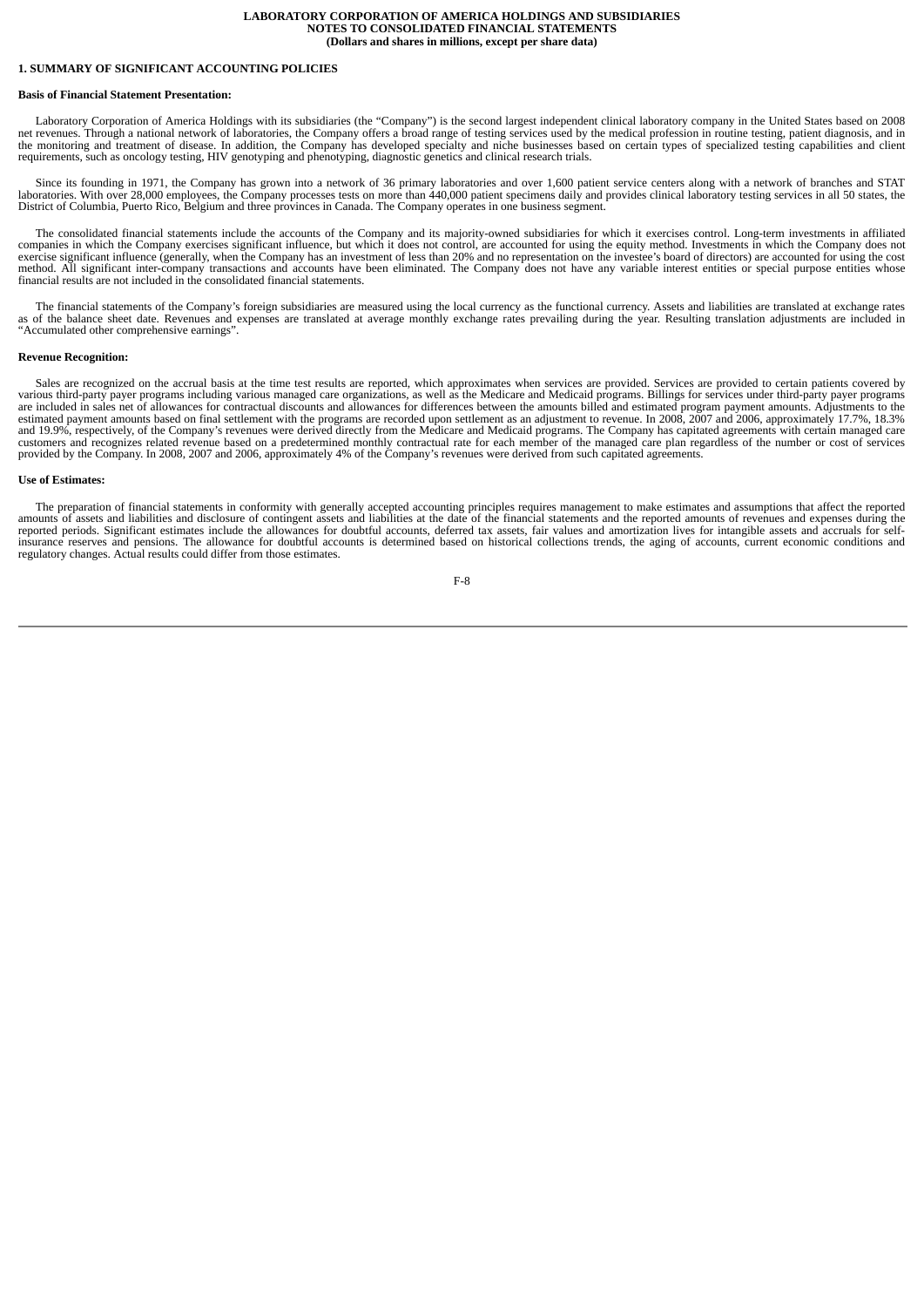#### **Concentration of Credit Risk:**

Financial instruments that potentially subject the Company to concentrations of credit risk consist primarily of cash and cash equivalents and accounts receivable.

The Company maintains cash and cash equivalents with various major financial institutions. The total cash balances on deposit that exceeded the balances insured by the F.D.I.C., were approximately \$15.8 at December 31, 2008. Cash equivalents at December 31, 2008, totaled \$216.4, which includes amounts invested in treasury bills and short-term bonds.

Substantially all of the Company's accounts receivable are with companies in the health care industry and individuals. However, concentrations of credit risk are limited due to the number of the Company's clients as well a

Accounts receivable balances (gross) from Medicare and Medicaid were \$115.7 and \$104.0 at December 31, 2008 and 2007, respectively.

#### **Earnings per Share:**

Basic earnings per share is computed by dividing net earnings, less preferred stock dividends and accretion, by the weighted average number of common shares outstanding. Diluted earnings per share is computed by dividing n

The following represents a reconciliation of basic earnings per share to diluted earnings per share:

| 2008                     |               |                            | 2007                                  |               | 2006                       |                          |               |                     |
|--------------------------|---------------|----------------------------|---------------------------------------|---------------|----------------------------|--------------------------|---------------|---------------------|
| Income                   | <b>Shares</b> | <b>Per Share</b><br>Amount | Income                                | <b>Shares</b> | <b>Per Share</b><br>Amount | Income                   | <b>Shares</b> | Per Share<br>Amount |
|                          |               |                            |                                       |               |                            |                          |               | \$<br>3.48          |
|                          |               |                            |                                       |               |                            |                          |               |                     |
| $- -$                    | 0.7           |                            | $\overline{\phantom{a}}$              | 1.2           |                            | $\overline{\phantom{m}}$ | 1.3           |                     |
| $\hspace{0.05cm}$        | 0.3           |                            | $\hspace{0.05cm}$ – $\hspace{0.05cm}$ | 0.8           |                            | $\overline{\phantom{m}}$ | 0.7           |                     |
| $\overline{\phantom{a}}$ | 1.1           |                            | $\hspace{0.05cm}$ – $\hspace{0.05cm}$ | 2.5           |                            | 5.3                      | 8.6           |                     |
|                          |               |                            |                                       |               |                            |                          |               |                     |
| \$464.5                  | 111.8         | \$4.16                     | \$476.8                               | 121.3         | \$3.93                     | \$436.9                  | 134.7         | \$3.24              |
|                          | \$464.5       | 109.7                      | \$4.23                                | \$476.8       | 116.8                      | \$4.08                   | \$431.6       | 124.1               |

The following table summarizes the potential common shares not included in the computation of diluted earnings per share because their impact would have been antidilutive:

|               |      | Years Ended December 31. |      |
|---------------|------|--------------------------|------|
|               | 2008 | 2007                     | 2006 |
| Stock options | 1 ה  |                          |      |

#### **Stock Compensation Plans:**

The Company accounts for stock compensation expense in accordance with Statement of Financial Accounting Standards No. 123 (revised 2004), Share-Based Payment ("SFAS 123(R)"), which requires measurement of compensation cos expected to vest. The fair value of restricted stock awards and performance shares is determined based on the number of shares granted and the quoted price of the Company's common stock. Such value is recognized as expense over the service period, net of estimated forfeitures. The estimation of equity awards that will ultimately vest requires judgment, and to the<br>extent actual results or updated est Company considers many factors when estimating expected forfeitures, including types of awards, employee class, and historical experience. Actual results and future estimates may differ substantially from the Company's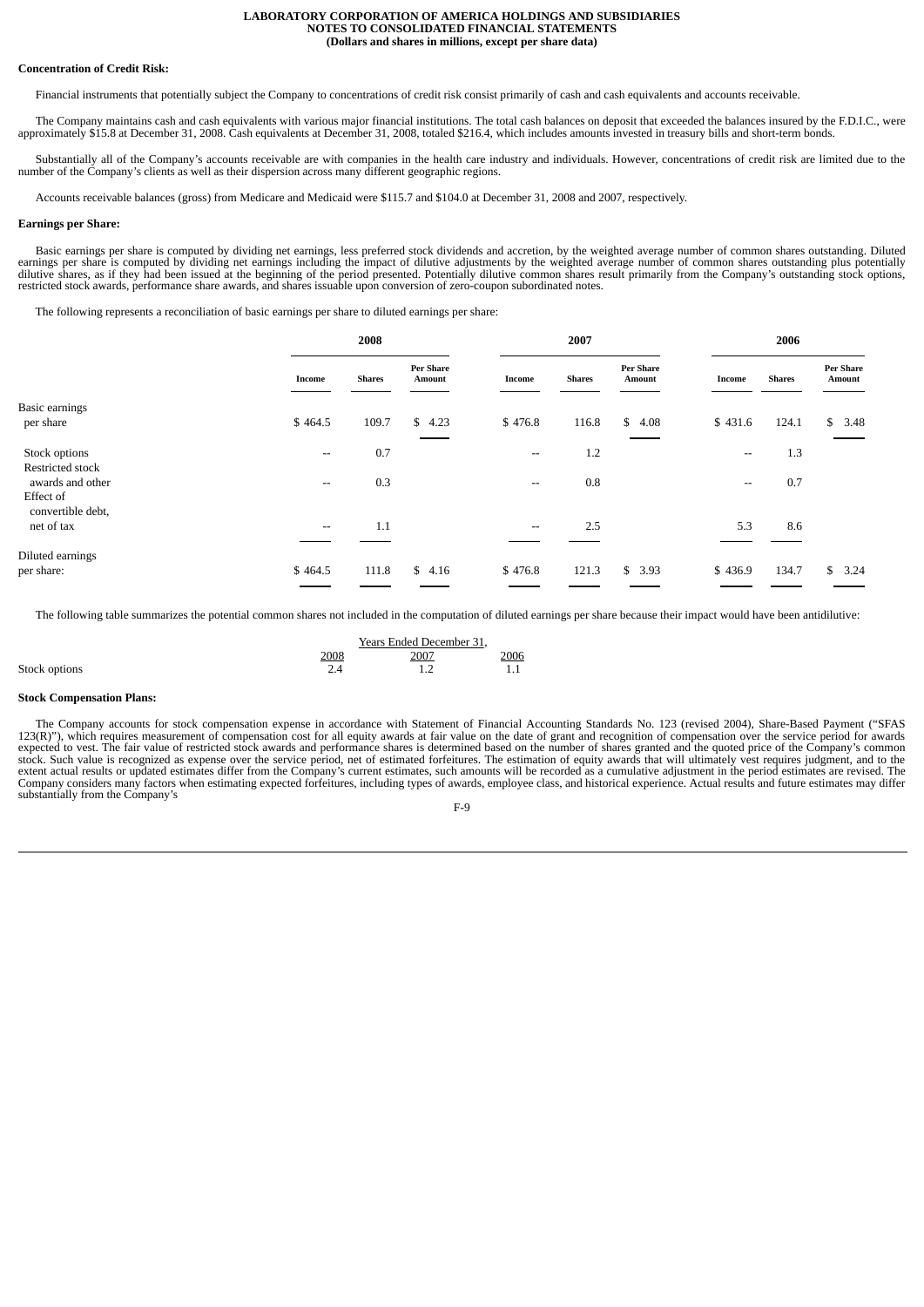#### current estimates.

The following table summarizes the components of the Company's stock-based compensation expense for the years ended December 31, 2008, 2007, and 2006:

|                             |                           | 2008                  |            | 2007                      |                       |            | 2006               |                |            |  |
|-----------------------------|---------------------------|-----------------------|------------|---------------------------|-----------------------|------------|--------------------|----------------|------------|--|
|                             | Pre-tax<br><b>Expense</b> | Tax<br><b>Benefit</b> | <b>Net</b> | Pre-tax<br><b>Expense</b> | Tax<br><b>Benefit</b> | <b>Net</b> | Pre-tax<br>Expense | Tax<br>Benefit | Net        |  |
| Stock option and stock      |                           |                       |            |                           |                       |            |                    |                |            |  |
| purchase plans              | \$20.0                    | \$ (8.0)              | \$12.0     | \$18.0                    | (7.2)<br>\$           | 10.8<br>\$ | \$23.3             | (9.4)<br>\$    | \$<br>13.9 |  |
| Restricted stock and        |                           |                       |            |                           |                       |            |                    |                |            |  |
| performance share awards    | 14.2                      | (5.7)                 | 8.5        | 17.4                      | (7.0)                 | 10.4       | 17.7               | (7.1)          | 10.6       |  |
| Executive retirement charge | 2.0                       | (0.8)                 | 1.2        | --                        | --                    | $- -$      | 11.6               | (4.6)          | 7.0        |  |
| Total share based           |                           |                       |            |                           |                       |            |                    |                |            |  |
| compensation                | \$36.2                    | \$(14.5)              | \$21.7     | \$35.4                    | \$(14.2)              | \$<br>21.2 | \$<br>52.6         | (21.1)         | 31.5<br>\$ |  |
|                             |                           |                       |            |                           |                       |            |                    |                |            |  |

During the fourth quarter of 2008, the Company recorded charges of approximately \$2.0, related to the acceleration of the recognition of stock compensation due to the retirement of the Company's Executive Vice President of Corporate Affairs, effective December 31, 2008.

During the second half of 2006, the Company recorded charges of approximately \$11.6, related to the acceleration of the recognition of stock compensation due to the retirement of the Company's Chief Executive Officer, effective December 31, 2006.

See note 15 for assumptions used in calculating compensation expense for the Company's stock compensation plans.

# **Cash Equivalents:**

Cash equivalents (primarily investments in money market funds, time deposits, municipal, treasury and government funds which have original maturities of three months or less at the date of purchase) are carried at cost which approximates market.

## **Short-Term Investments:**

At December 31, 2007, the items classified as short-term investments were principally Auction Rate Securities ("ARS") and Variable Rate Demand Notes ("VRDN"). The Company classified the ARS and VRDN as available-for-sale. Securities accounted for as available-for-sale are required to be reported at fair value with unrealized gains and losses, net of taxes, excluded from net income and shown separately as a component of accumulated other comprehensive income within shareholders' equity. The securities that the Company had classified as available-for-sale generally traded at par and as a result typically did not have any realized or unrealized gains or losses. No gains or losses were realized on sales of ARS and VRDN for the years ended December 31, 2008, 2007, and 2006. The Company had \$0.0 and \$109.9 of ARS and VRDN classified as short-term investments as of December 31, 2008 and 2007, respectively. All of the Company's investments in ARS and VRDN were liquidated at cost as of January 2, 2008.

## **Inventories:**

Inventories, consisting primarily of purchased laboratory supplies, are stated at the lower of cost (first-in, first-out) or market.

#### **Property, Plant and Equipment:**

Property, plant and equipment are recorded at cost. The cost of properties held under capital leases is equal to the lower of the net present value of the minimum lease payments or the fair value of the leased property at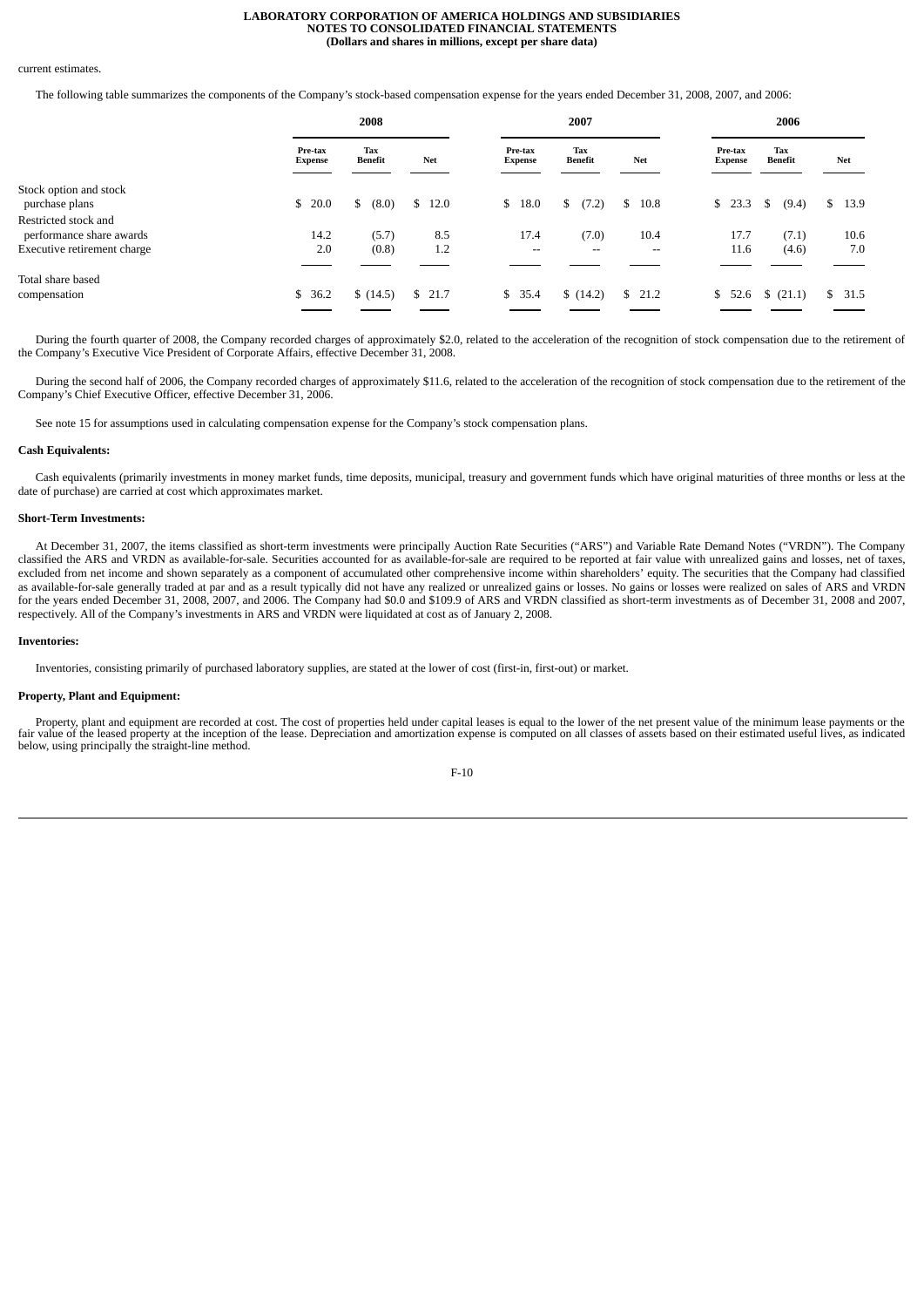|                                     | Years  |
|-------------------------------------|--------|
| Buildings and building improvements | 35     |
| Machinery and equipment             | $3-10$ |
| Furniture and fixtures              | $5-10$ |

Leasehold improvements and assets held under capital leases are amortized over the shorter of their estimated useful lives or the term of the related leases. Expenditures for repairs and maintenance are charged to operations as incurred. Retirements, sales and other disposals of assets are recorded by removing the cost and accumulated depreciation from the related accounts with any resulting gain or loss reflected in the consolidated statements of operations.

#### **Capitalized Software Costs:**

The Company capitalizes purchased software which is ready for service and capitalizes software development costs incurred on significant projects starting from the time that the preliminary project stage is completed and management commits to funding a project until the project is substantially complete and the software is ready for its intended use. Capitalized<br>costs include direct material and s development are expensed as incurred. Capitalized software costs are amortized using the straight-line method over the estimated useful life of the underlying system, generally five years.

#### **Long-Lived Assets:**

Goodwill is evaluated for impairment by applying a fair value based test on an annual basis and more frequently if events or changes in circumstances indicate that the asset might be impaired.

Long-lived assets, other than goodwill, are reviewed for impairment whenever events or changes in circumstances indicate that the carrying amounts may not be recoverable.<br>Recoverability of assets to be held and used is det future undiscounted net cash flows before interest expense and income taxes expected to be generated by the assets. Impairment, if any, is measured by the amount by which the carrying amount of the assets exceeds the fair value of the assets (based on market prices in an active market or on discounted cash flows). Assets to be disposed of are reported at the lower of the carrying amount or fair value.

The Company completed an annual impairment analysis of its indefinite lived assets, including goodwill, and has found no instances of impairment as of December 31, 2008.

#### **Intangible Assets:**

Intangible assets (patents and technology, customer lists and non-compete agreements), are amortized on a straight-line basis over the expected periods to be benefited, such as legal<br>life for patents and technology, 10 to

### **Debt Issuance Costs:**

The costs related to the issuance of debt are capitalized and amortized to interest expense using the effective interest method over the terms of the related debt.

#### **Professional Liability:**

The Company is self-insured for professional liability claims arising in the normal course of business, generally related to the testing and reporting of laboratory test results. The Company records a reserve for such asse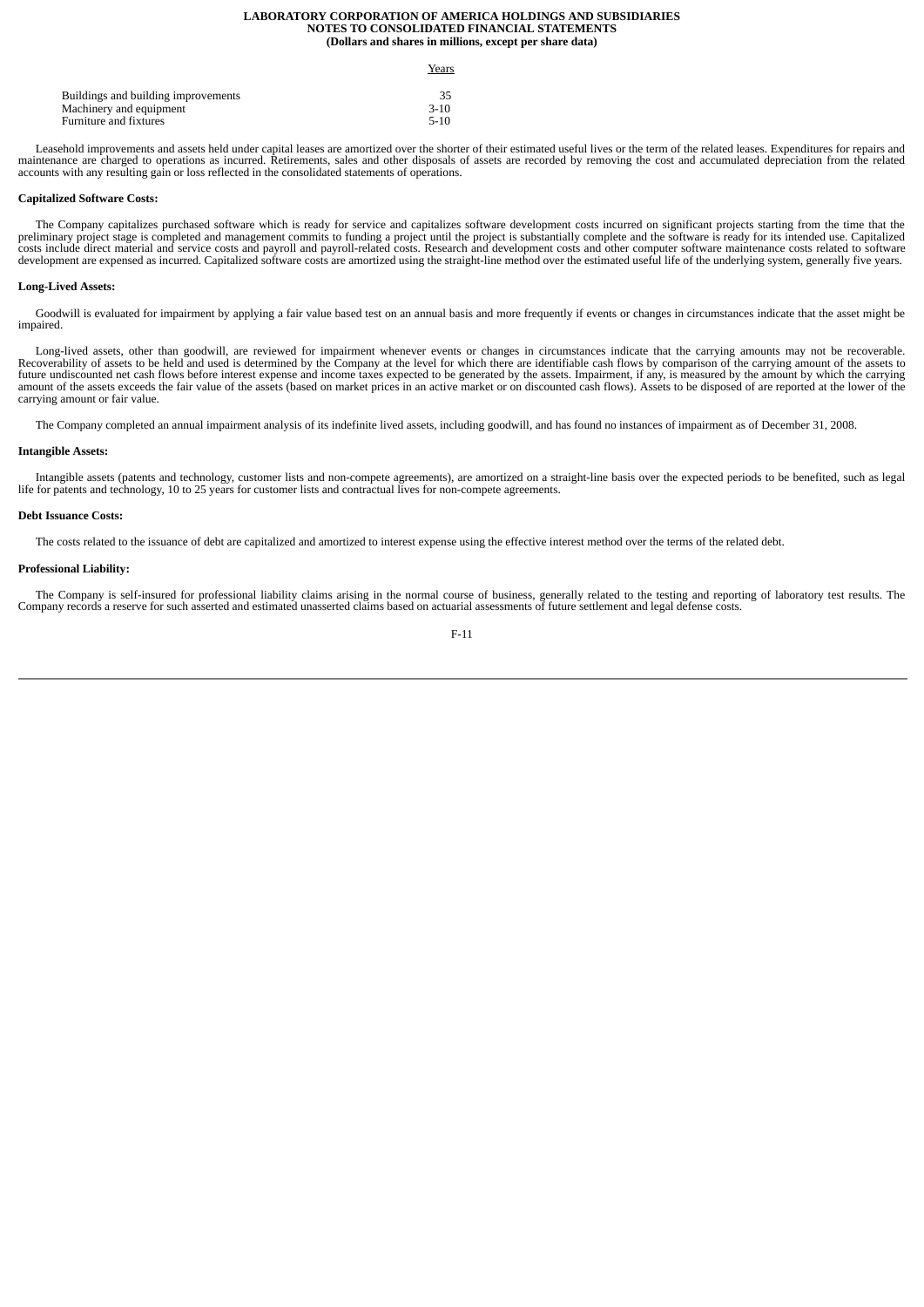#### **Income Taxes:**

The Company accounts for income taxes utilizing the asset and liability method. Under this method deferred tax assets and liabilities are recognized for the future tax consequences attributable to differences between the financial statement carrying amounts of existing assets and liabilities and heir respective tax bases and for tax loss carryforwards. Deferred tax<br>assets and liabilities are measured The effect on deferred tax assets and liabilities of a change in tax rates is recognized in income in the period that includes the enactment date. The Company does not recognize a tax benefit, unless the Company concludes that it is more likely than not that the benefit will be sustained on audit by the taxing authority based solely on the technical merits of the associated tax position. If the recognition threshold is met, the Company recognizes a tax benefit measured at the largest amount of the tax benefit that the Company believes is greater than 50 percent likely to be realized. The Comp

#### **Derivative Financial Instruments:**

Interest rate swap agreements, which are currently being used by the Company in the management of interest rate exposure, are accounted for at fair value.

The Company's zero-coupon subordinated notes contain the following two features that are considered to be embedded derivative instruments under Statement of Financial Accounting for Derivative Instruments and Hedging Activ

1) The Company will pay contingent cash interest on the zero-coupon subordinated notes after September 11, 2006, if the average market price of the notes equals 120% or more of the sum

of the issue price, accrued original issue discount and contingent additional principal, if any, for a specified measurement period.

2) Holders may surrender zero-coupon subordinated notes for conversion during any period in which the rating assigned to the zero-coupon subordinated notes by Standard & Poor's Ratings Services is BB- or lower.

The Company believes these embedded derivatives had no value at December 31, 2008 and 2007.

## **Fair Value of Financial Instruments:**

The carrying amounts of cash and cash equivalents, short-term investments, accounts receivable, income taxes receivable, and accounts payable are considered to be representative of their respective fair values due to their short-term nature. The fair market value of the zero-coupon subordinated notes, based on market pricing, was approximately \$650.7 and \$758.8 as<br>of December 31, 2008 and 2007, respe

Effective January 1, 2008, the Company adopted SFAS No. 157, "Fair Value Measurements" for financial assets and liabilities. SFAS No. 157 clarifies the definition of fair value, establishes a fair value hierarchy based on three-tier fair value hierarchy, which prioritizes the inputs used in the valuation methodologies, is:

**Level 1** – Valuations based on quoted prices for identical assets and liabilities in active markets.

Level 2 – Valuations based on observable inputs other than quoted prices included in Level 1, such as quoted prices for similar assets and liabilities in active markets, quoted prices for identical or similar assets and liabilities in markets that are not active, or other inputs that are observable or can be corroborated by observable market data.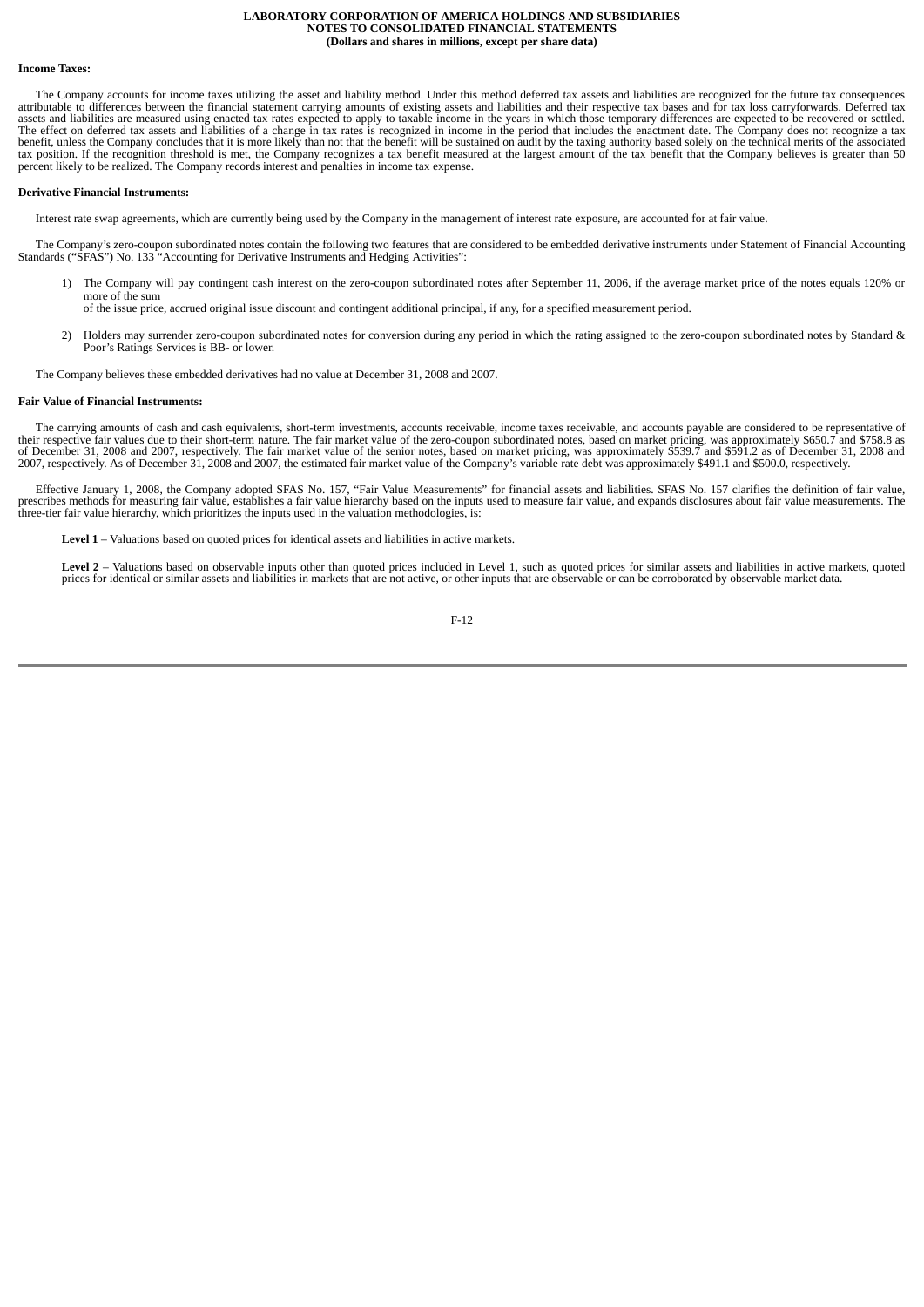**Level 3** – Valuations based on unobservable inputs reflecting the Company's own assumptions, consistent with reasonably available assumptions made by other market participants. These valuations require significant judgment.

## **2. BUSINESS ACQUISITIONS**

During the year ended December 31, 2008, the Company acquired various laboratories and related assets for approximately \$203.9 in cash (net of cash acquired). These acquisitions were made primarily to extend the Company's

Effective January 1, 2008 the Company acquired additional partnership units in its Ontario, Canada ("Ontario") joint venture for approximately \$140.9 in cash (net of cash acquired), bringing the Company's percentage intere units to the Company in defined future periods, at an initial amount equal to the consideration paid by the Company in 2008, and subject to adjustment based on market value formulas contained in the agreement. The initial difference of \$123.0 between the value of the put and the underlying minority interest was recorded as additional minority interest liability and as a reduction to additional paid-in capital in the consolidated financial statements. The contractual value of the put, in excess of the current minority interest of \$22.5, totals \$98.8 at December 31, 2008.

Net sales of the Ontario joint venture were \$249.0 for the twelve months ended December 31, 2008.

During the year ended December 31, 2007, the Company acquired various medical reference laboratories and related assets for approximately \$222.3 in cash. These acquisitions were primarily done to extend the Company's geogr

#### **3. EXECUTIVE RETIREMENTS**

In October 2008, the Company announced the retirement of its Executive Vice President, Corporate Affairs ("EVP"), Bradford T. Smith, effective December 31, 2008. During the fourth quarter of 2008, the Company recorded char the acceleration of certain defined benefit plan obligations.

Following the announcement of his retirement as EVP, Mr. Smith entered into a consulting agreement with the Company effective January 1, 2009. The agreement provides for additional services to be provided by Mr. Smith following the termination of his employment as EVP to assist the Company during a transition period. Mr. Smith will remain as Vice<br>Chairman of the Board for a period expected unreduced pension benefit, starting at age 55.

In July 2006, the Company announced the retirement of its Chief Executive Officer ("CEO"), Thomas P. Mac Mahon, effective December 31, 2006. During the second half of 2006, the Company recorded charges of approximately \$12.3, which included \$11.6 related to the acceleration of the recognition of stock compensation and \$0.7 related to the acceleration of certain defined benefit plan obligations.

In July 2006, Mr. Mac Mahon entered into a consulting agreement with the Company effective January 1, 2007, following the announcement of his retirement as CEO on December<br>31, 2006. The agreement provides for additional se term until the annual meeting of shareholders in 2009.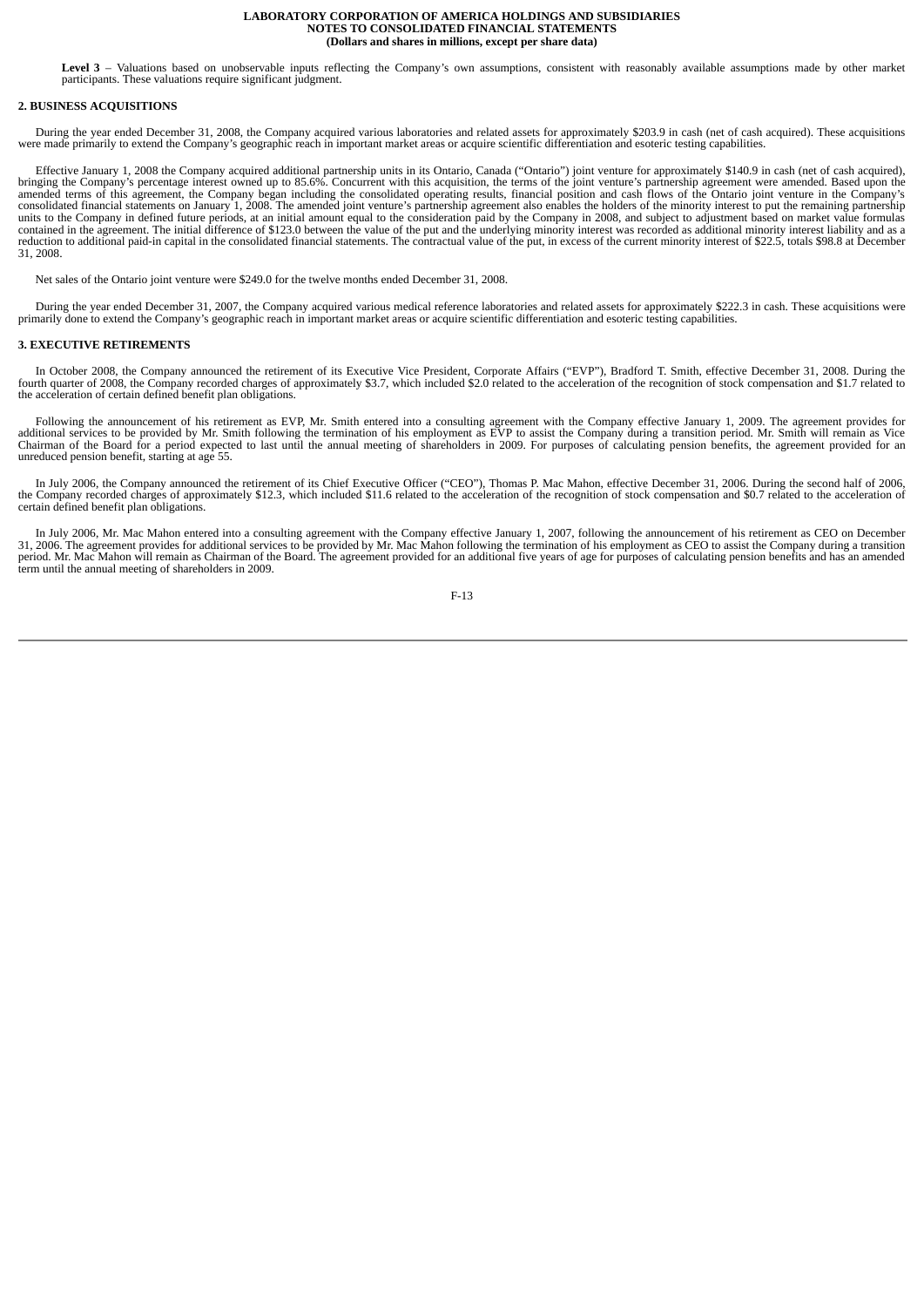## **4. RESTRUCTURING AND OTHER SPECIAL CHARGES**

During 2008, the Company recorded charges primarily related to work force reductions and the closing of redundant and underutilized facilities. For 2008, the Company recorded net restructuring charges of \$32.4. Of this amo severance benefits relating to changes in cost estimates accrued in prior periods.

During the third quarter of 2008, the Company also recorded a special charge of \$5.5 related to estimated uncollectible amounts primarily owed by patients in the areas of the Gulf Coast severely impacted by hurricanes similar to losses incurred during the 2005 hurricane season.

During 2007, the Company recorded charges related to reductions in work force and consolidation of redundant and underutilized facilities. For 2007, the Company recorded net restructuring charges of \$50.6. Of this amount, receivable balances remaining on a subsidiary's billing system that was abandoned during the year and \$0.9 related to settlement of a preacquisition employment liability. The Company also recorded a credit of \$1.0, comprised of \$0.7 of previously recorded facility costs and \$0.3 of employee severance benefits.

During the third quarter of 2006, the Company recorded net restructuring charges of \$1.0 related to certain expense-reduction initiatives undertaken across the Company's corporate and divisional operations. This net charge credit of \$1.4 related to occupying a testing facility that had previously been shut down.

## **5. RESTRUCTURING RESERVES**

The following represents the Company's restructuring activities for the period indicated:

|                                     | <b>Severance</b><br>and Other<br><b>Employee</b><br>Costs | <b>Lease and</b><br>Other<br><b>Facility</b><br>Costs | Total      |
|-------------------------------------|-----------------------------------------------------------|-------------------------------------------------------|------------|
| Balance as of January 1, 2008       | \$<br>9.1                                                 | 18.5<br>\$                                            | 27.6<br>\$ |
| Net restructuring charges           | 20.2                                                      | 12.2                                                  | 32.4       |
| Cash payments and other adjustments | (18.0)                                                    | (8.3)                                                 | (26.3)     |
| Balance as of December 31, 2008     | \$<br>11.3                                                | 22.4<br>S.                                            | 33.7<br>\$ |
| Current                             |                                                           |                                                       | \$<br>24.3 |
| Non-current                         |                                                           |                                                       | 9.4        |
|                                     |                                                           |                                                       | \$<br>33.7 |

## **6. INVESTMENTS IN JOINT VENTURE PARTNERSHIPS**

As disclosed in note 2 (Business Acquisitions), effective January 1, 2008 the Company acquired additional partnership units in its Ontario, Canada joint venture bringing the Company's percentage interest owned up to 85.6%. Concurrent with this acquisition, the terms of the joint venture's partnership agreement were amended. Based upon the amended terms of this agreement, the Company's consolid ended December 31, 2008.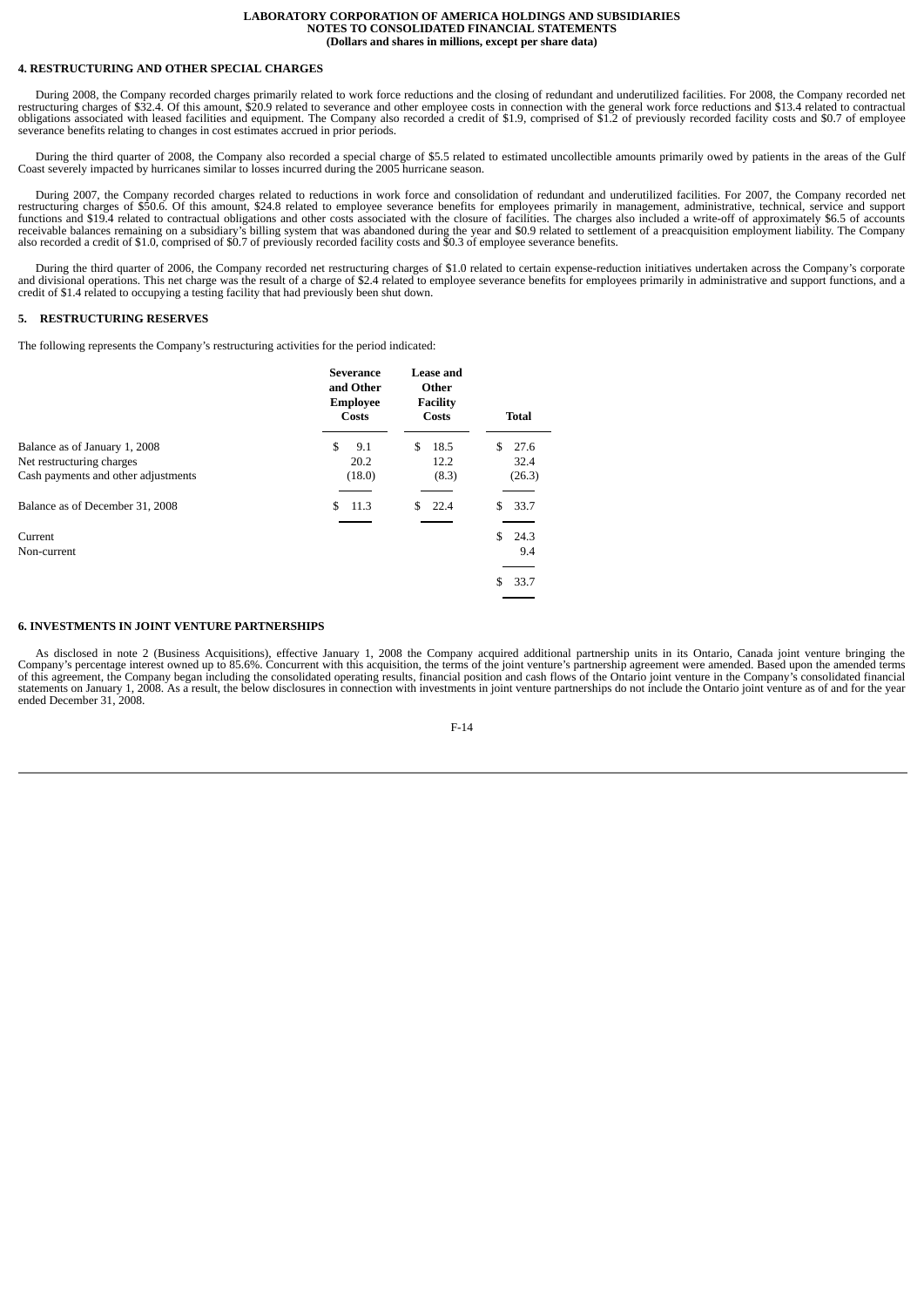At December 31, 2008 the Company had investments in the following unconsolidated joint venture partnerships:

|                      | Net        | Percentage     |
|----------------------|------------|----------------|
| Location             | Investment | Interest Owned |
| Milwaukee, Wisconsin | 10.7       | 50.00%         |
| Alberta. Canada      | 61.3       | 43.37%         |

Each of the joint venture agreements that govern the conduct of business of these partnerships mandates unanimous agreement between partners on all major business decisions as well<br>as providing other participating rights t

Condensed unconsolidated financial information for joint venture partnerships is shown in the following table (the Ontario, Canada joint venture information included for the 2007 and 2006 information only).

|                                                      | 2008                        | 2007                          |                               |
|------------------------------------------------------|-----------------------------|-------------------------------|-------------------------------|
| As of December 31:<br>Current assets<br>Other assets | \$<br>28.5<br>31.4          | \$<br>65.9<br>169.9           |                               |
| <b>Total assets</b>                                  | \$<br>59.9                  | \$<br>235.8                   |                               |
| <b>Current liabilities</b><br>Other liabilities      | \$<br>18.7<br>2.5           | \$<br>29.5<br>0.1             |                               |
| <b>Total liabilities</b><br>Partners' equity         | 21.2<br>38.7                | 29.6<br>206.2                 |                               |
| Total liabilities and                                | \$<br>59.9                  | \$                            |                               |
| partners' equity                                     | 2008                        | 235.8<br>2007                 | 2006                          |
| For the period January<br>1 - December 31:           |                             |                               |                               |
| Net sales<br>Gross profit<br>Net earnings            | \$<br>182.0<br>69.0<br>34.3 | \$<br>403.4<br>190.9<br>120.9 | \$<br>361.7<br>165.3<br>102.0 |

The Company's recorded investment in the Alberta joint venture partnership at December 31, 2008 includes \$52.8 of value assigned to the partnership's Canadian licenses (with an indefinite life and deductible for tax) to conduct diagnostic testing services in the province.

### **7. ACCOUNTS RECEIVABLE, NET**

|                                                                   | December 31,<br>2008  | December 31,<br>2007 |  |  |
|-------------------------------------------------------------------|-----------------------|----------------------|--|--|
| Gross accounts receivable<br>Less allowance for doubtful accounts | 792.6<br>S<br>(161.0) | 715.7<br>S<br>(92.5) |  |  |
|                                                                   | 631.6<br>S.           | 623.2<br>S           |  |  |

The provision for doubtful accounts was \$232.8, \$196.2 and \$176.5 in 2008, 2007 and 2006 respectively. In addition, in the second quarter of 2008 the Company recorded a \$45.0 increase in its provision for doubtful accounts. The Company's estimate of the allowance for doubtful accounts was increased due to the impact of the economy, higher patient deductibles<br>and copayments, and recent acquisiti the collectibility of its patient receivable portfolio.

During the third quarter of 2008, the Company also recorded a special charge of \$5.5 related to estimated uncollectible amounts primarily owed by patients in the areas of the Gulf Coast severely impacted by hurricanes simi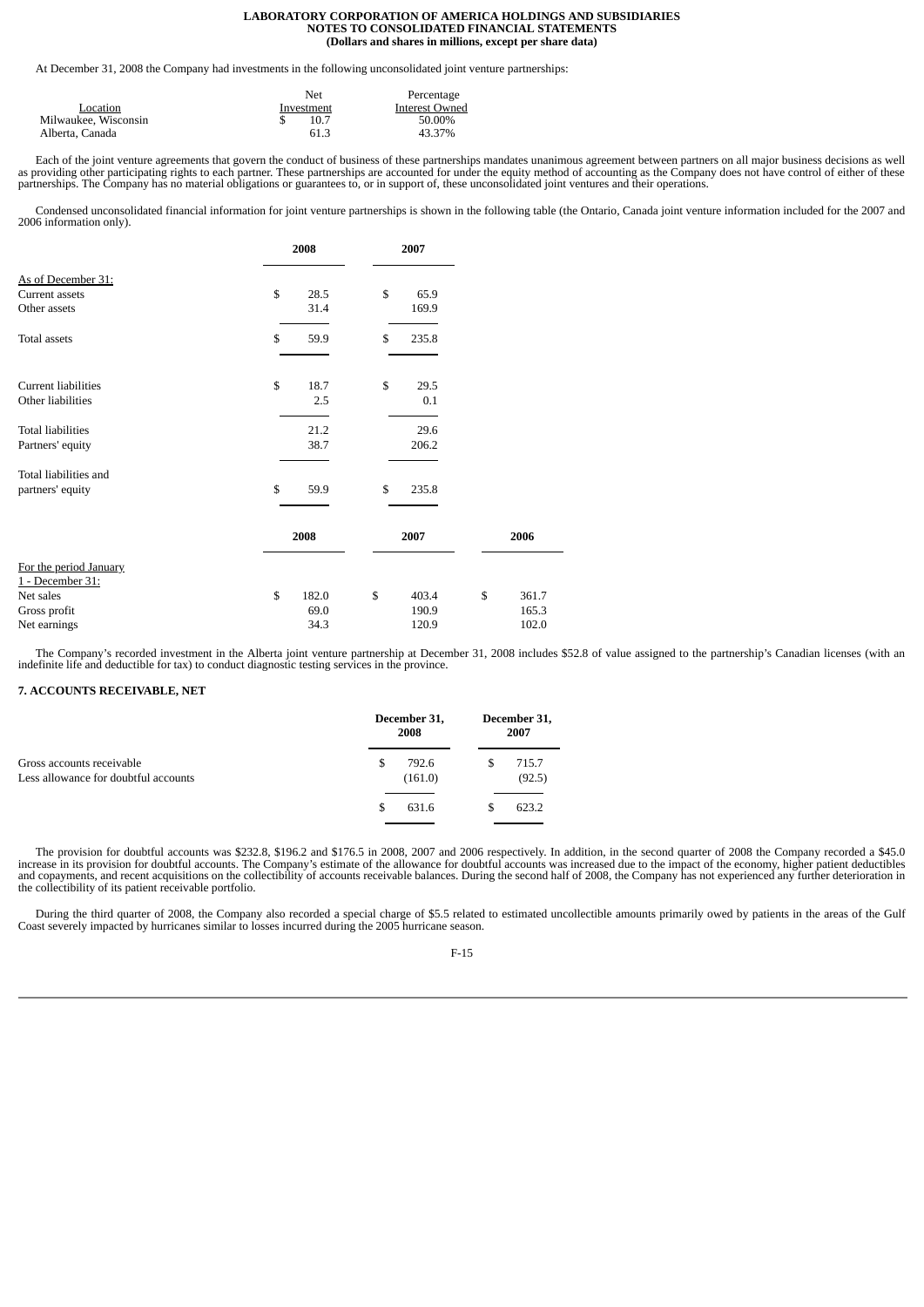## **8. PROPERTY, PLANT AND EQUIPMENT, NET**

|                                          | December 31,<br>2008 | December 31,<br>2007 |  |  |
|------------------------------------------|----------------------|----------------------|--|--|
| Land                                     | \$<br>20.6           | \$<br>19.6           |  |  |
| Buildings and building improvements      | 115.2                | 95.9                 |  |  |
| Machinery and equipment                  | 558.9                | 484.4                |  |  |
| Software                                 | 278.9                | 256.4                |  |  |
| Leasehold improvements                   | 127.9                | 111.8                |  |  |
| Furniture and fixtures                   | 44.6                 | 30.0                 |  |  |
| Construction in progress                 | 57.1                 | 59.9                 |  |  |
| Equipment under capital leases           | 3.5                  | 3.5                  |  |  |
|                                          | 1,206.7              | 1,061.5              |  |  |
| Less accumulated depreciation            |                      |                      |  |  |
| and amortization of capital lease assets | (710.3)              | (622.3)              |  |  |
|                                          | \$<br>496.4          | \$<br>439.2          |  |  |

Depreciation expense and amortization of capital lease assets was \$120.1, \$106.5 and \$102.2 for 2008, 2007 and 2006, respectively. Depreciation of software was \$33.7, \$34.8, and \$33.8 for 2008, 2007 and 2006, respectively.

### **9. GOODWILL AND INTANGIBLE ASSETS**

The changes in the carrying amount of goodwill (net of accumulated amortization) for the years ended December 31, 2008 and 2007 are as follows:

|                                                                                         | 2008                      | 2007                      |
|-----------------------------------------------------------------------------------------|---------------------------|---------------------------|
| Balance as of January 1<br>Goodwill acquired during the year<br>Adjustments to goodwill | 1,639.5<br>135.4<br>(2.7) | 1,484.0<br>157.7<br>(2.2) |
| Goodwill, net                                                                           | 1,772.2<br>S.             | 1,639.5                   |

The components of identifiable intangible assets are as follows:

|                                     |                                    | <b>December 31, 2008</b>                  |                                    | <b>December 31, 2007</b>           |
|-------------------------------------|------------------------------------|-------------------------------------------|------------------------------------|------------------------------------|
|                                     | Gross<br>Carrying<br><b>Amount</b> | <b>Accumulated</b><br><b>Amortization</b> | Gross<br>Carrying<br><b>Amount</b> | Accumulated<br><b>Amortization</b> |
| Customer lists                      | \$<br>793.2                        | \$<br>(294.1)                             | \$<br>734.9                        | (253.0)<br>\$                      |
| Patents, licenses<br>and technology | 94.7                               | (54.2)                                    | 94.0                               | (47.1)                             |
| Non-compete                         |                                    |                                           |                                    |                                    |
| agreements                          | 37.0                               | (28.2)                                    | 34.4                               | (25.9)                             |
| Trade name                          | 115.3                              | (33.4)                                    | 102.1                              | (26.0)                             |
| Canadian licenses                   | 592.3                              | --                                        | --                                 |                                    |
|                                     |                                    |                                           |                                    |                                    |
|                                     | 1,632.5<br>\$                      | \$<br>(409.9)                             | \$<br>965.4                        | (352.0)<br>\$                      |
|                                     |                                    |                                           |                                    |                                    |

A summary of amortizable intangible assets acquired during 2008, and their respective weighted average amortization periods are as follows:

|                                  | <b>Amount</b> | Weighted<br>Average<br><b>Amortization</b><br>Period |
|----------------------------------|---------------|------------------------------------------------------|
| Customer lists                   | \$<br>58.3    | 11.6                                                 |
| Patents, licenses and technology | 0.8           | 0.1                                                  |
| Non-compete agreements           | 2.6           | 0.2                                                  |
| Trade name                       | 13.2          | 2.4                                                  |
|                                  | \$<br>74.9    | 14.3                                                 |

Amortization of intangible assets was \$57.9, \$54.9 and \$52.2 in 2008, 2007 and 2006, respectively. Amortization expense of intangible assets is estimated to be \$59.1 in fiscal 2009,<br>\$58.1 in fiscal 2010, \$53.4 in fiscal 20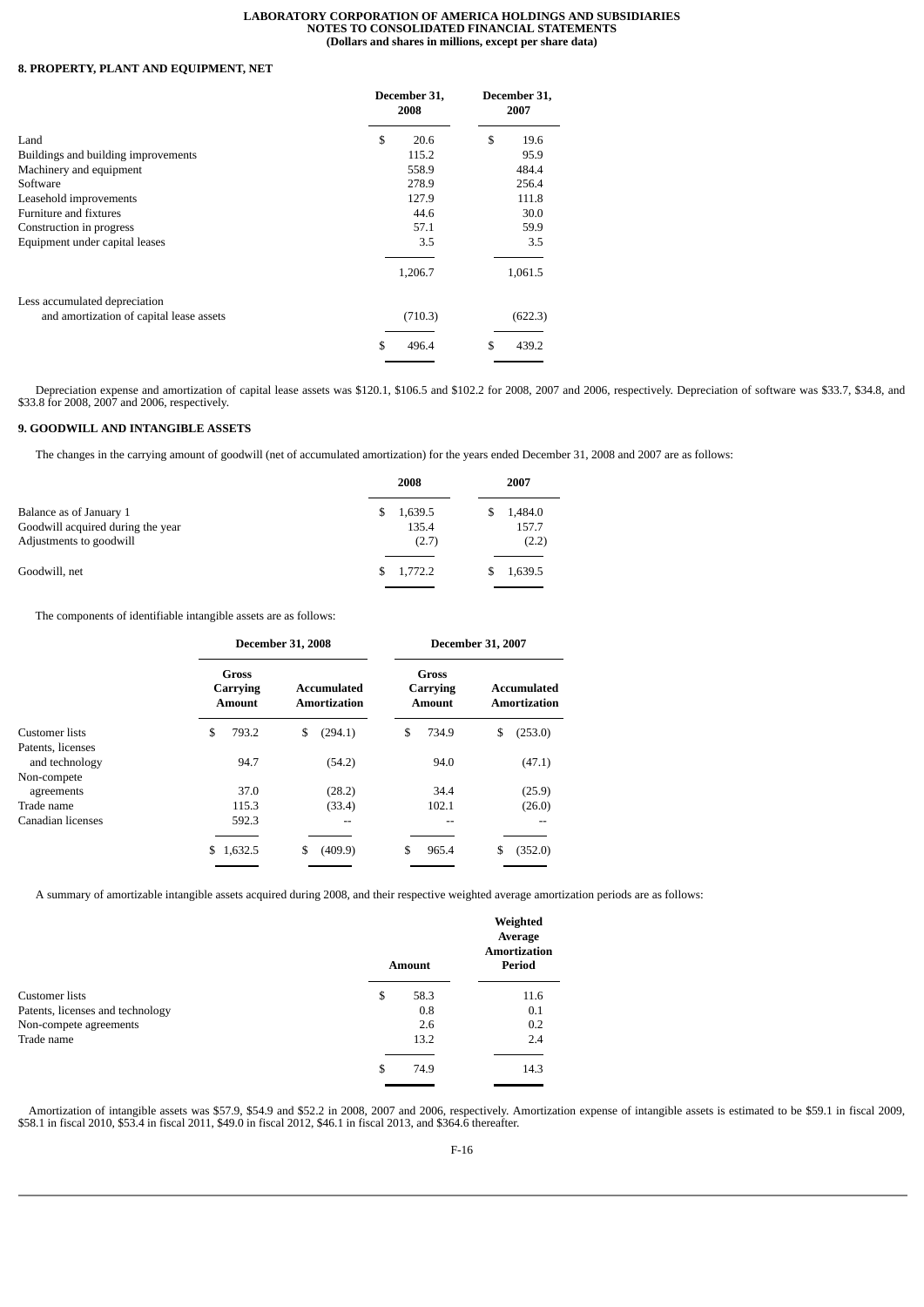The Company paid approximately \$0.8 in 2008 and \$0.7 in 2007 for certain exclusive and non-exclusive licensing rights to diagnostic testing technology. These amounts are being amortized over the life of the licensing agreements.

As of December 31, 2008, the Ontario operation has \$592.3 of value assigned to the partnership's indefinite lived Canadian licenses to conduct diagnostic testing services in the province.

# **10. ACCRUED EXPENSES AND OTHER**

|                                     | December 31.<br>2008 |    |       |
|-------------------------------------|----------------------|----|-------|
| Employee compensation and benefits  | \$<br>140.7          | \$ | 124.5 |
| Self-insurance reserves             | 48.0                 |    | 48.7  |
| Accrued taxes payable               | 10.5                 |    | 13.4  |
| Royalty and license fees payable    | 7.7                  |    | 14.2  |
| Accrued repurchases of common stock |                      |    | 3.0   |
| Restructuring reserves              | 24.3                 |    | 15.8  |
| Acquisition related reserves        | 8.1                  |    | 6.1   |
| Interest payable                    | 8.6                  |    | 8.6   |
| Other                               | 18.5                 |    | 5.3   |
|                                     |                      |    |       |
|                                     | \$<br>266.4          | S  | 239.6 |

# **11. OTHER LIABILITIES**

|                                    |    | December 31,<br>2008 | December 31,<br>2007 |
|------------------------------------|----|----------------------|----------------------|
| Post-retirement benefit obligation | \$ | 36.7                 | \$<br>42.8           |
| Defined benefit plan obligation    |    | 94.8                 |                      |
| Restructuring reserves             |    | 9.4                  | 11.8                 |
| Self-insurance reserves            |    | 12.1                 | 12.1                 |
| Interest rate swap liability       |    | 13.5                 | --                   |
| Acquisition related reserves       |    | 1.2                  | 2.8                  |
| Other                              |    | 21.9                 | 21.2                 |
|                                    | S  | 189.6                | \$<br>90.7           |

## **12. DEBT**

Short-term borrowings and current portion of long-term debt at December 31, 2008 and 2007 consisted of the following:

|                                      | December 31,<br>2008 |    | December 31,<br>2007 |  |
|--------------------------------------|----------------------|----|----------------------|--|
| Zero-coupon convertible subordinated |                      |    |                      |  |
| notes                                | \$<br>$-$            | \$ | 564.4                |  |
| Term loan, current                   | 50.0                 |    | 25.0                 |  |
| Revolving credit facility            | 70.8                 |    |                      |  |
| Current portion of long-term debt    |                      |    | 0.1                  |  |
|                                      |                      |    |                      |  |
| Total short-term borrowings and      |                      |    |                      |  |
| current portion of long term debt    | \$<br>120.8          | S  | 589.5                |  |
|                                      |                      |    |                      |  |

Long-term debt at December 31, 2008 and 2007 consisted of the following:

|                                      | December 31,<br>2008 | December 31,<br>2007 |
|--------------------------------------|----------------------|----------------------|
| Senior notes due 2013                | 351.7                | 352.2                |
| Senior notes due 2015                | 250.0                | 250.0                |
| Term loan, non-current               | 425.0                | 475.0                |
| Zero-coupon convertible subordinated |                      |                      |
| notes                                | 573.5                | --                   |
| Other long-term debt                 | 0.3                  | 0.3                  |
| Total long-term debt                 | 1,600.5<br>S         | 1,077.5              |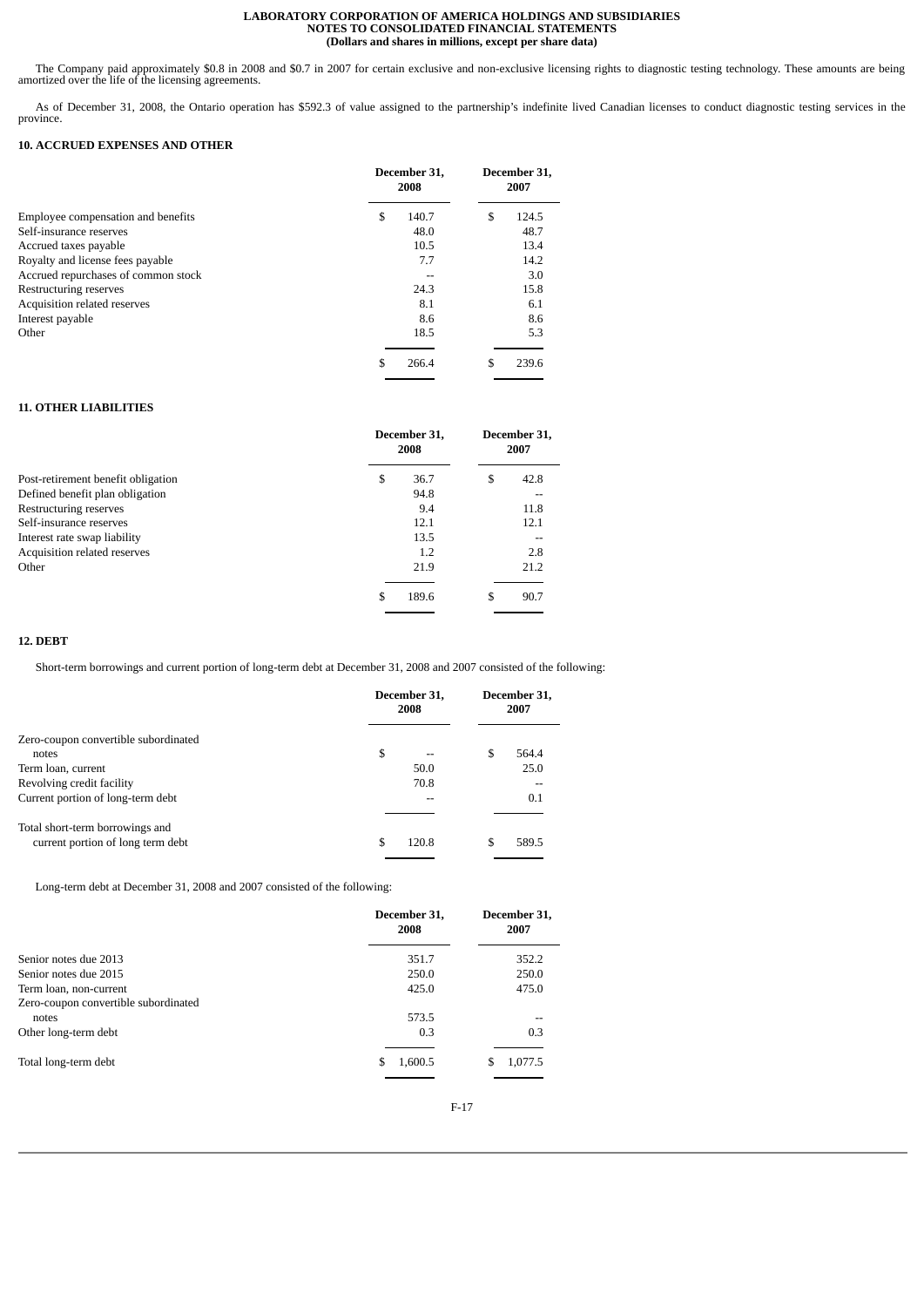#### **Credit Facilities**

On October 26, 2007, the Company entered into senior unsecured credit facilities with Credit Suisse, acting as Administrative Agent, and a group of financial institutions totaling \$1,000.0. The credit facilities consist of 2008 and 2007 were \$70.8 and \$0.0, respectively. The senior unsecured credit facilities bear interest at varying rates based upon LIBOR plus a percentage based on the Company's credit<br>rating with Standard & Poor's Ratings \$50.0, 2011 - \$75.0 and 2012 - \$300.0.

The senior credit facilities are available for general corporate purposes, including working capital, capital expenditures, acquisitions, funding of share repurchases and other payments. The agreement contains certain debt covenants which require that the Company maintain leverage and interest coverage ratios of 2.5 to 1.0 and 5.0 to 1.0, respectively. Both ratios are<br>calculated in relation to EBITDA (Earn with all covenants at December 31, 2008.

On September 15, 2008, Lehman Brothers Holdings, Inc. ("Lehman"), whose subsidiaries have a \$28.0 commitment in the Company's Revolving Facility, filed for bankruptcy.<br>Accordingly, the Company does not expect Lehman will f options regarding this current limitation on the Revolving Facility.

On March 31, 2008, the Company entered into a three-year interest rate swap agreement to hedge variable interest rate risk on the Company's variable interest rate term loan. Under the swap the Company will, on a quarterly basis, pay a fixed rate of interest (2.92%) and receive a variable rate of interest based on the three-month LIBOR rate on an amortizing notional amount of indebtedness equivalent to t rate swap agreement is the estimated amount that the Company would pay or receive to terminate the swap agreement at the reporting date. The fair value of the swap was a liability of<br>\$13.5 at December 31, 2008 and is inclu counterparty to the swap agreement. Management does not expect the counterparty to fail to meet its obligation given the strong creditworthiness of the counterparty to the agreement.

As of December 31, 2008, the interest rates on the Term Loan Facility and Revolving Facility were 3.67% and 1.89%, respectively.

#### **Zero-Coupon Convertible Subordinated Notes**

In 2001, the Company sold \$744.0 aggregate principal amount at maturity of its zero-coupon convertible subordinated notes (the "notes") due 2021. The notes, which are subordinate to the Company's bank debt, were sold at an issue price of \$671.65 per \$1,000 principal amount at maturity (representing a yield to maturity of 2.0% per year). Each one thousand dollar<br>principal amount at maturity of the n conditions occurs:

1) If the sales price of the Company's common stock for at least 20 trading days in a period of 30 consecutive trading days ending on the last trading day of the preceding quarter reaches specified thresholds (beginning at 120% and declining 0.1282% per quarter until it reaches approximately 110% for the quarter beginning July 1, 2021 of the accreted conversion price per share of common stock on the last day of the preceding quarter). The accreted conversion price per share will equal the issue price of a note plus the accrued original issue discount and any accrued contingent additional principal, divided by the number of shares of common stock issuable upon conversion of a note on that day. The conversion trigger price for the fourth quarter of 2008 was approximately \$67.16.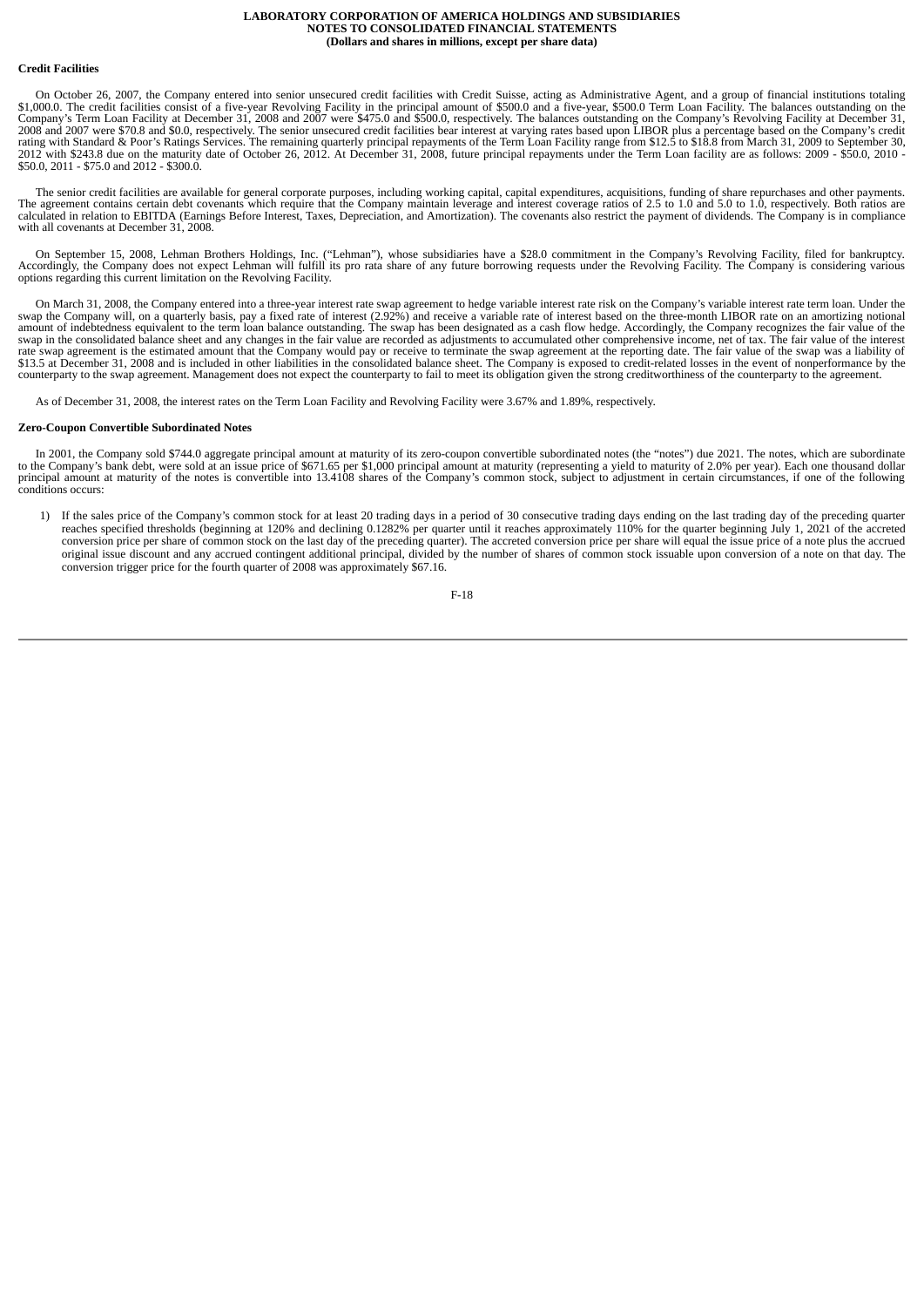- 2) If the credit rating assigned to the notes by Standard & Poor's Ratings Services is at or below BB-.
- 3) If the notes are called for redemption.<br>4) If specified corporate transactions have
- If specified corporate transactions have occurred (such as if the Company is party to a consolidation, merger or binding share exchange or a transfer of all or substantially all of its assets).

On September 22, 2006, the Company announced that it had commenced an exchange offer related to its zero-coupon subordinated notes due 2021. In the exchange offer, the Company offered to exchange a new series of zero-coupo

The purpose of the exchange offer was to exchange the Old Notes for the New Notes with certain different terms, including the addition of a net share settlement feature. The net share settlement feature. The net share sett principal of the New Notes and in shares for the remainder of the conversion value. In addition, the New Notes provide that the Company eliminate its option to issue shares in lieu of paying cash if and when the Company repurchases the New Notes at the option of holders.

On October 23, 2006, the exchange offer expired. Following settlement of the exchange, \$741.2 in aggregate principal amount at maturity of the New Notes and \$2.6 in aggregate principal amount at maturity of the Old Notes w

Holders of the notes may require the Company to purchase in cash all or a portion of their notes on September 11, 2011 at \$819.54 per note, plus any accrued contingent additional principal and any accrued contingent interest thereon.

The Company may redeem for cash all or a portion of the notes at any time on or after September 11, 2006 at specified redemption prices per one thousand dollar principal amount at maturity of the notes.

The Company has registered the notes and the shares of common stock issuable upon conversion of the notes with the Securities and Exchange Commission.

On September 12, 2008, the Company announced that for the period of September 12, 2008 to March 11, 2009, the zero-coupon subordinated notes will accrue contingent cash interest at a rate of no less than 0.125% of the average market price of a zero-coupon subordinated note for the five trading days ended September 9, 2008, in addition to the continued accrual of the original issue discount.

On October 1, 2008, the Company announced that its zero-coupon subordinated notes could be converted into Common Stock at the conversion rate of 13.4108 per \$1,000 principal amount at maturity of the notes, subject to the terms of the zero-coupon subordinated notes and the Indenture, dated as of September 11, 2001 between the Company and The Bank of New York, as trustee and conversion agent. In order to exercise the option to convert all or a portion of the zero-coupon subordinated notes, holders were required to validly surrender their<br>zero-coupon subordinated notes at a \$2.6 and 0.035 shares of the Company's common stock.

On January 6, 2009, the Company announced that because the common stock trading price conversion feature of its zero-coupon subordinated notes was not triggered by fourth quarter 2008 trading prices, the zero-coupon subordinated notes may not be converted during the period of January 1, 2009 through March 31, 2009 based on this conversion feature.

#### **Senior Notes**

The Senior Notes due January 31, 2013 bear interest at the rate of 5 1/2% per annum from February 1, 2003, payable semi-annually on February 1 and August 1. The Senior Notes due 2015 bear interest at the rate of 5 5/8% per annum from December 14, 2005, payable semi-annually on June 15 and December 15.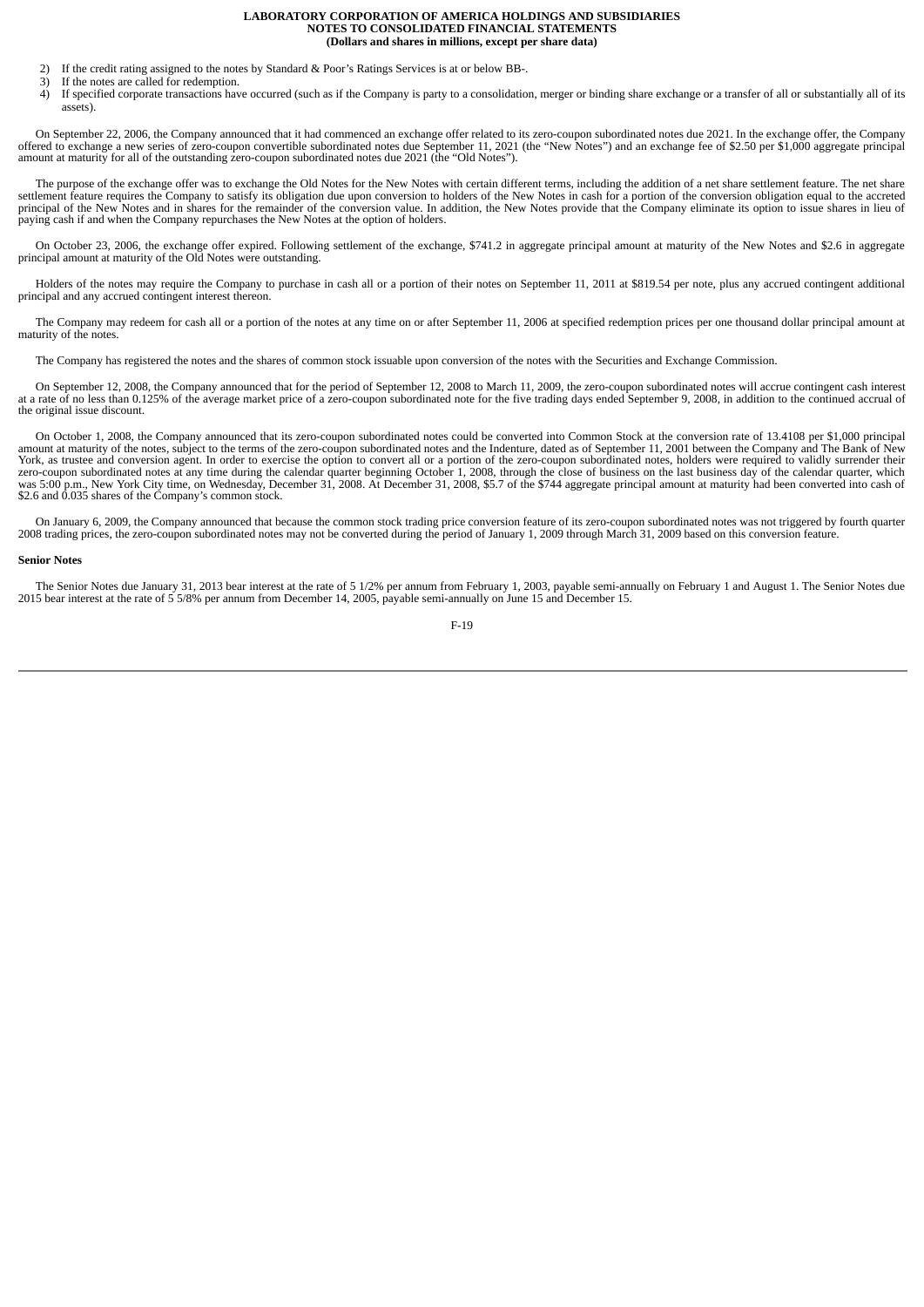### **13. PREFERRED STOCK AND COMMON SHAREHOLDERS' EQUITY**

The Company is authorized to issue up to 265.0 shares of common stock, par value \$0.10 per share. The Company's treasury shares are recorded at aggregate cost. Common shares issued and outstanding are summarized in the following table:

|                       | 2008              | 2007              |
|-----------------------|-------------------|-------------------|
| Issued<br>In treasury | 130.3<br>(22.1)   | 132.7<br>(21.7)   |
| Outstanding           | 108.2<br>________ | 111.0<br>________ |

The Company is authorized to issue up to 30.0 shares of preferred stock, par value \$0.10 per share. There were no preferred shares outstanding as of December 31, 2008.

The changes in common shares issued and held in treasury are summarized below:

### **Common shares issued**

|                                                                                  | 2008  | 2007   | 2006  |
|----------------------------------------------------------------------------------|-------|--------|-------|
| Common stock issued at January 1<br>Common stock issued under                    | 132.7 | 143.8  | 148.0 |
| employee stock plans                                                             | 2.2   | 2.0    | 2.5   |
| Retirement of common stock                                                       | (4.6) | (13.1) | (6.7) |
| Common stock issued at December 31                                               | 130.3 | 132.7  | 143.8 |
| Common shares held in treasury                                                   |       |        |       |
|                                                                                  | 2008  | 2007   | 2006  |
| Common shares held in treasury at January 1<br>Surrender of restricted stock and | 21.7  | 21.6   | 21.5  |
| performance share awards                                                         | 0.4   | 0.1    | 0.1   |
| Common shares held in treasury<br>at December 31                                 | 22.1  | 21.7   | 21.6  |

### **Share Repurchase Program**

During fiscal 2008, the Company purchased 4.6 shares of its common stock at a total cost of \$330.6. As of December 31, 2008, the Company had outstanding authorization from the Board of Directors to purchase approximately \$95.2 of Company common stock.

On November 6, 2006, the Company executed an accelerated share repurchase transaction with a bank for the acquisition of 3.4 shares of the Company's outstanding common stock for an initial purchase price of \$73.40 per share. The Company used cash on hand to pay for the shares. The purchase price for these shares was subject to an adjustment based on the<br>volume weighted average price of the Com Financial Instruments Indexed to, and Potentially Settled in, a Company's Own Stock," ("EITF 00-19") as an equity instrument. The purchase price adjustment was settled in the first<br>quarter of 2007 and resulted in the recei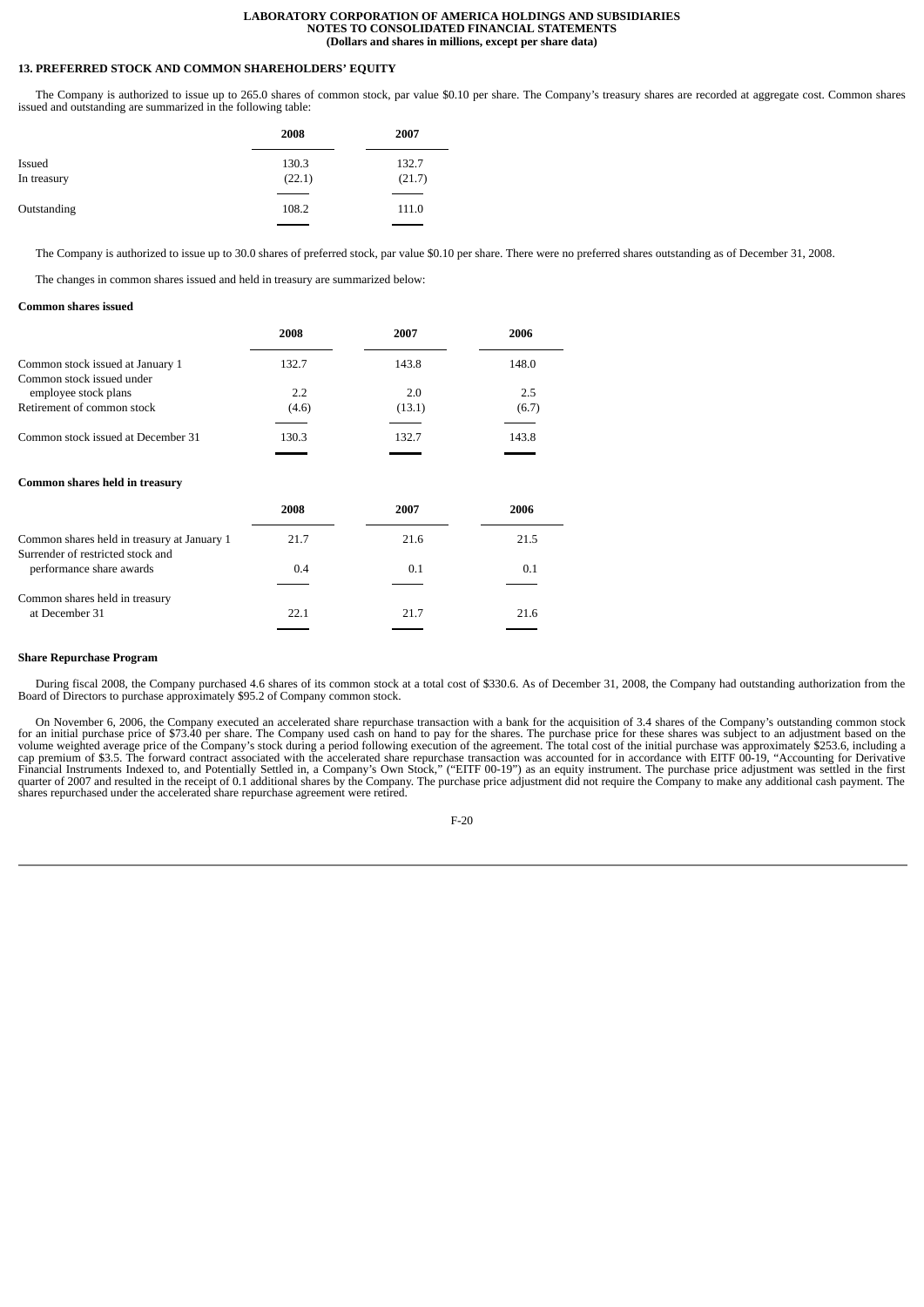On December 7, 2005, the Company executed an overnight share repurchase transaction with a bank for the acquisition of 4.8 shares of the Company's outstanding common stock for an initial purchase price of \$52.04 per share. The transaction was financed with borrowings under the Company's revolving line of credit. The Company used cash on hand and the proceeds of the Senior Notes due 2015 to repay initial purchase price. The forward contract associated with the overnight share repurchase transaction was accounted for in accordance with EITF 00-19 as an equity instrument. The<br>\$22.9 paid in connection with the price a

### **Stockholder Rights Plan**

The Company adopted a stockholder rights plan effective as of December 13, 2001 that provides that each common stockholder of record on December 21, 2001 received a dividend of one right for each share of common stock held or more of the Company's common stock. In that event, each right will entitle the holder, other than the acquiring person, to purchase, for the initial purchase price, shares of the<br>Company's common stock having a value of

### **Accumulated Other Comprehensive Earnings**

The components of accumulated other comprehensive earnings are as follows:

|                              | Foreign<br>Currency<br><b>Translation</b><br><b>Adjustments</b> | <b>Net</b><br>Benefit<br>Plan<br><b>Adjustments</b> | <b>Adoption of</b><br><b>FASB</b><br><b>Statement</b><br>No. 158 | <b>Interest</b><br>Rate<br>Swap<br><b>Adjustments</b> | <b>Accumulated</b><br>Other<br>Comprehensive<br><b>Earnings</b> |
|------------------------------|-----------------------------------------------------------------|-----------------------------------------------------|------------------------------------------------------------------|-------------------------------------------------------|-----------------------------------------------------------------|
| Balance at December 31, 2005 | \$<br>89.9                                                      | \$<br>0.4                                           | \$                                                               | \$                                                    | \$<br>90.3                                                      |
| Current year adjustments     | (1.1)                                                           |                                                     | (51.2)                                                           |                                                       | (52.3)                                                          |
| Tax effect of adjustments    | 0.4                                                             |                                                     | 20.3                                                             |                                                       | 20.7                                                            |
| Balance at December 31, 2006 | 89.2                                                            | 0.4                                                 | (30.9)                                                           |                                                       | 58.7                                                            |
| Current year adjustments     | 96.9                                                            | 4.0                                                 |                                                                  |                                                       | 100.9                                                           |
| Tax effect of adjustments    | (38.0)                                                          | (1.6)                                               |                                                                  |                                                       | (39.6)                                                          |
| Balance at December 31, 2007 | 148.1                                                           | 2.8                                                 | (30.9)                                                           |                                                       | 120.0                                                           |
| Current year adjustments     | (129.6)                                                         | (81.0)                                              |                                                                  | (13.5)                                                | (224.1)                                                         |
| Tax effect of adjustments    | 50.1                                                            | 32.0                                                |                                                                  | 5.3                                                   | 87.4                                                            |
| Balance at December 31, 2008 | 68.6<br>\$                                                      | \$<br>(46.2)                                        | (30.9)<br>S                                                      | (8.2)<br>\$                                           | (16.7)                                                          |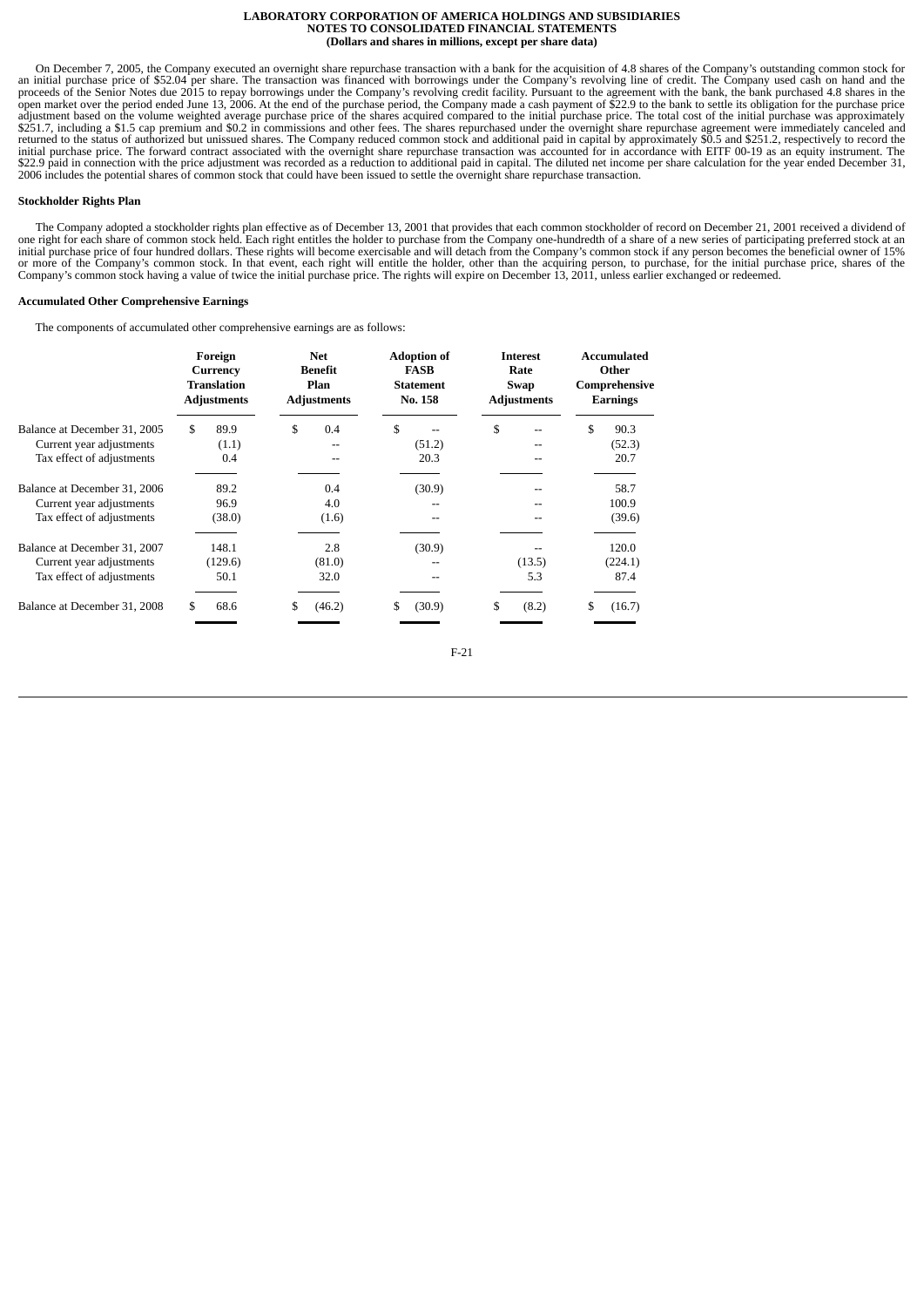## **14. INCOME TAXES**

The sources of income before taxes, classified between domestic and foreign entities are as follows:

Pre-tax income

|                      | 2008    | 2007    | 2006    |
|----------------------|---------|---------|---------|
| Domestic             | \$747.8 | \$786.5 | \$717.4 |
| Foreign              | 24.6    | 15.8    | 3.5     |
|                      |         |         |         |
| Total pre-tax income | \$772.4 | \$802.3 | \$720.9 |
|                      | _____   |         |         |

The provisions for income taxes in the accompanying consolidated statements of operations consist of the following:

| <b>Years Ended December 31,</b> |            |            |  |
|---------------------------------|------------|------------|--|
| 2008                            | 2007       | 2006       |  |
|                                 |            |            |  |
| \$188.1                         | \$238.9    | \$204.0    |  |
| 39.8                            | 49.9       | 43.2       |  |
| 10.4                            | 10.2       | 5.4        |  |
| \$ 238.3                        | \$299.0    | \$252.6    |  |
|                                 |            |            |  |
| \$<br>54.0                      | \$<br>18.8 | \$<br>26.3 |  |
| 12.8                            | 4.2        | 7.5        |  |
| 2.8                             | 3.5        | 2.9        |  |
|                                 |            |            |  |
| 69.6                            | 26.5       | 36.7       |  |
| \$ 307.9                        | \$ 325.5   | \$ 289.3   |  |
|                                 |            |            |  |

The tax benefit associated with option exercises from stock plans reduced taxes currently payable by approximately \$20.9, \$26.2 and \$20.4 in 2008, 2007 and 2006, respectively. Such benefits are recorded as additional paid-in-capital.

The effective tax rates on earnings before income taxes is reconciled to statutory federal income tax rates as follows:

|                                                         | <b>Years Ended December 31,</b> |       |       |  |
|---------------------------------------------------------|---------------------------------|-------|-------|--|
|                                                         | 2008                            | 2007  | 2006  |  |
| Statutory federal rate<br>State and local income taxes, | 35.0%                           | 35.0% | 35.0% |  |
| net of federal income tax effect                        | 4.0                             | 4.0   | 4.3   |  |
| Other                                                   | 0.9                             | 1.6   | 0.8   |  |
| Effective rate                                          | 39.9%                           | 40.6% | 40.1% |  |

The tax effects of temporary differences that give rise to significant portions of the deferred tax assets and deferred tax liabilities are as follows:

|                                        | December 31,<br>2008 | December 31,<br>2007 |
|----------------------------------------|----------------------|----------------------|
| Deferred tax assets:                   |                      |                      |
| Employee compensation and benefits     | \$<br>66.9           | \$<br>55.0           |
| Self-insurance reserves                | 21.7                 | 23.0                 |
| Postretirement benefit obligation      | 14.5                 | 16.9                 |
| Acquisition and restructuring reserves | 15.7                 | 13.6                 |
| Tax loss carryforwards                 | 5.3                  | 9.7                  |
| Other                                  | 7.8                  | 13.0                 |
|                                        | 131.9                | 131.2                |
| Less valuation allowance               | (3.9)                | (3.9)                |
| Net deferred tax assets                | 128.0                | 127.3                |
|                                        |                      |                      |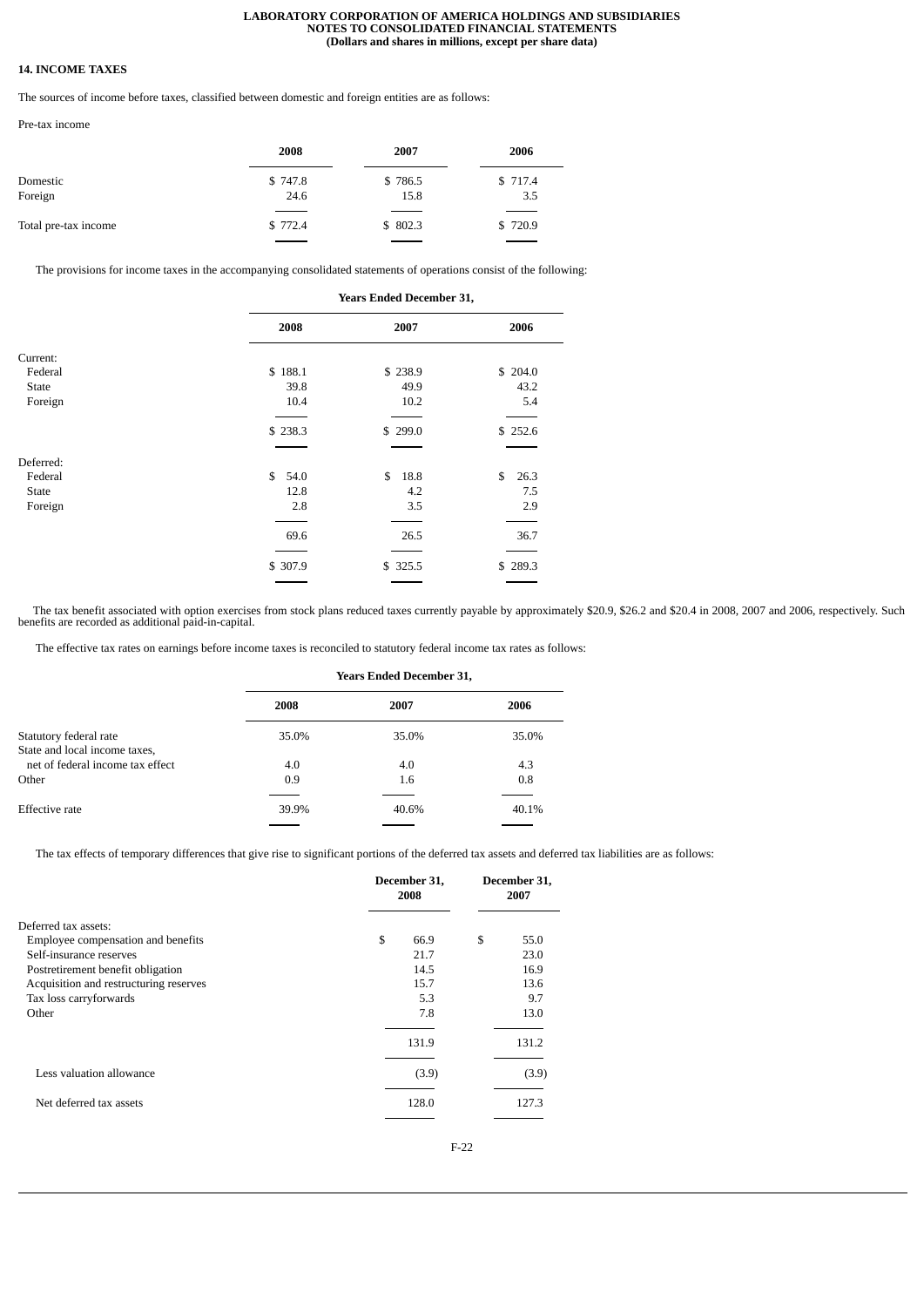| Deferred tax liabilities:            |               |   |         |
|--------------------------------------|---------------|---|---------|
| Accounts receivable                  | (1.7)         |   | (28.3)  |
| Deferred earnings                    | (23.6)        |   | (21.6)  |
| Intangible assets                    | (304.0)       |   | (285.5) |
| Property, plant and equipment        | (51.1)        |   | (27.2)  |
| Zero-coupon subordinated notes       | (137.7)       |   | (113.9) |
| Currency translation adjustment      | (39.7)        |   | (96.1)  |
| Total gross deferred tax liabilities | (557.8)       |   | (572.6) |
| Net deferred tax liabilities         | \$<br>(429.8) | S | (445.3) |

The Company has state tax loss carryovers of approximately \$0.7, which expire in 2009 through 2024. In addition, the Company has federal tax loss carryovers of approximately \$4.6 expiring periodically through 2024. The utilization of these tax loss carryovers is limited due to change of ownership rules. However, at this time the Company expects to fully utilize<br>substantially all federal tax loss ca

The Company adopted the provisions of Financial Standards Accounting Board Interpretation No. 48 Accounting for Uncertainty in Income Taxes ("FIN 48") an interpretation of FASB Statement No. 109 ("SFAS 109") on January 1,

At the adoption date of January 1, 2007 the Company had approximately \$56.8 of total gross unrecognized income tax benefits, which included interest and penalties of \$7.5.

The gross unrecognized income tax benefits were \$72.5 and \$55.7 at December 31, 2008 and 2007, respectively. It is anticipated that the amount of the unrecognized income tax benefits will change within the next twelve mont the Company.

The Company recognizes interest and penalties related to unrecognized income tax benefits in income tax expense. Accrued interest and penalties related to uncertain tax positions totaled \$14.2 and \$10.8 as of December 31,

The following table shows a reconciliation of the unrecognized income tax benefits from uncertain tax positions for the years ended December 31, 2008 and 2007:

|                                                                  | 2008       |    | 2007  |
|------------------------------------------------------------------|------------|----|-------|
| Balance as of January 1                                          | \$<br>55.7 | \$ | 49.3  |
| Increase in reserve for tax positions taken in                   |            |    |       |
| the current year                                                 | 13.4       |    | 11.2  |
| Increase in reserve for tax positions taken in<br>a prior period | 5.2        |    |       |
| Decrease in reserve as a result of settlements                   |            |    |       |
| reached with tax authorities                                     | (0.6)      |    | (2.1) |
| Decrease in reserve as a result of lapses in                     |            |    |       |
| the statute of limitations                                       | (1.2)      |    | (2.7) |
| <b>Balance as of December 31</b>                                 | \$<br>72.5 | S  | 55.7  |

As of December 31, 2008 and 2007, \$70.2 and \$52.5, respectively, is the approximate amount of unrecognized income tax benefits that, if recognized, would favorably affect the effective income tax rate in any future periods.

The Company has substantially concluded all U.S. federal income tax matters for years through 2004. Substantially all material state and local, and foreign income tax matters have been concluded through 2002 and 2001, respectively.

The Company's 2006 U.S. federal income tax return is currently under examination by the Internal Revenue Service. In addition, the Company has various state income tax examinations ongoing throughout the year. Management believes adequate provisions have been recorded related to all open tax years.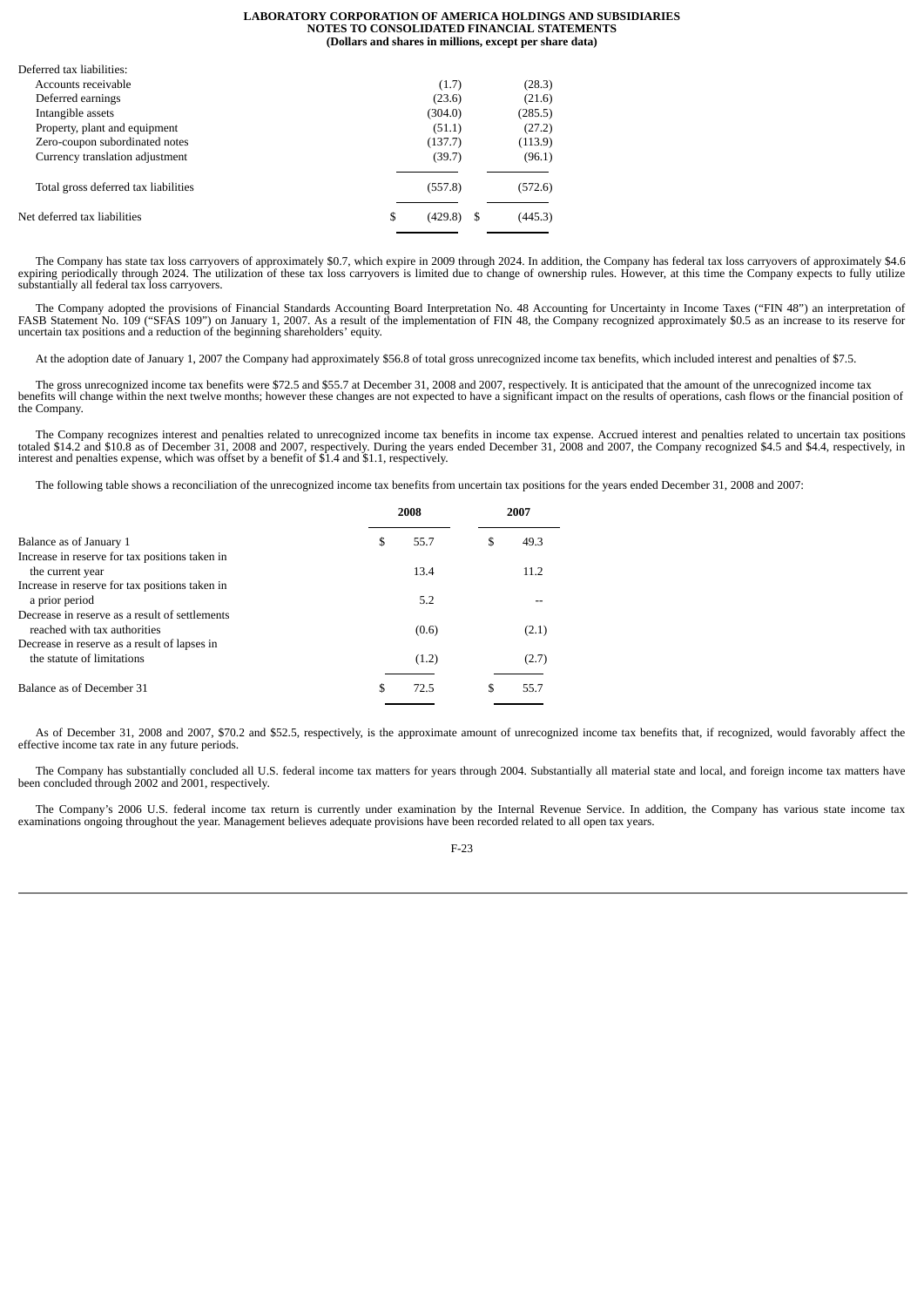The Company provided for taxes on undistributed earnings of foreign subsidiaries.

## **15. STOCK COMPENSATION PLANS**

### **Stock Incentive Plans**

There are currently 23.8 million shares authorized for issuance under the 2008 Stock Incentive Plan and the 2000 Stock Incentive Plan. Each of these plans was approved by shareholders. At December 31, 2008, there were 7.8 million additional shares available for grant under the Company's stock option plans.

### *Stock Options*

The following table summarizes grants of non-qualified options made by the Company to officers, key employees, and non-employee directors under all plans. Stock options are generally granted at an exercise price equal to o

Changes in options outstanding under the plans for the periods indicated were as follows:

|                                  | Number<br>of Options | Weighted-<br>Average<br><b>Exercise Price</b><br>per Option | Weighted-<br>Average<br>Remaining<br>Contractual<br>Term | Aggregate<br>Intrinsic<br>Value |
|----------------------------------|----------------------|-------------------------------------------------------------|----------------------------------------------------------|---------------------------------|
| Outstanding at December 31, 2007 | 4.7                  | \$<br>56.71                                                 |                                                          |                                 |
| Granted                          | 1.8                  | 75.65                                                       |                                                          |                                 |
| Exercised                        | (1.2)                | 43.41                                                       |                                                          |                                 |
| Cancelled                        | (0.4)                | 75.68                                                       |                                                          |                                 |
| Outstanding at December 31, 2008 | 4.9                  | \$<br>65.59                                                 | 7.6                                                      | \$<br>31.7                      |
| Vested and expected to vest      |                      |                                                             |                                                          |                                 |
| at December 31, 2008             | 4.7                  | \$<br>65.06                                                 | 7.5                                                      | \$<br>31.7                      |
| Exercisable at December 31, 2008 | 2.1                  | \$<br>53.06                                                 | 6.0                                                      | \$<br>29.8                      |

The aggregate intrinsic value in the table above represents the total pre-tax intrinsic value (the difference between the Company's closing stock price on the last trading day of 2008 and the exercise price, multiplied by

Cash received by the Company from option exercises, the actual tax benefit realized for the tax deductions and the aggregate intrinsic value of options exercised from option exercises under all share-based payment arrangem

|                              | 2008   | 2007   | 2006 |
|------------------------------|--------|--------|------|
| Cash received by the Company | \$53.6 | \$67.4 | 72.9 |
| Tax benefits realized        | 14.3   | 25.7   | 19.0 |
| Aggregate intrinsic value    | \$35.5 | 63.6   | 48.0 |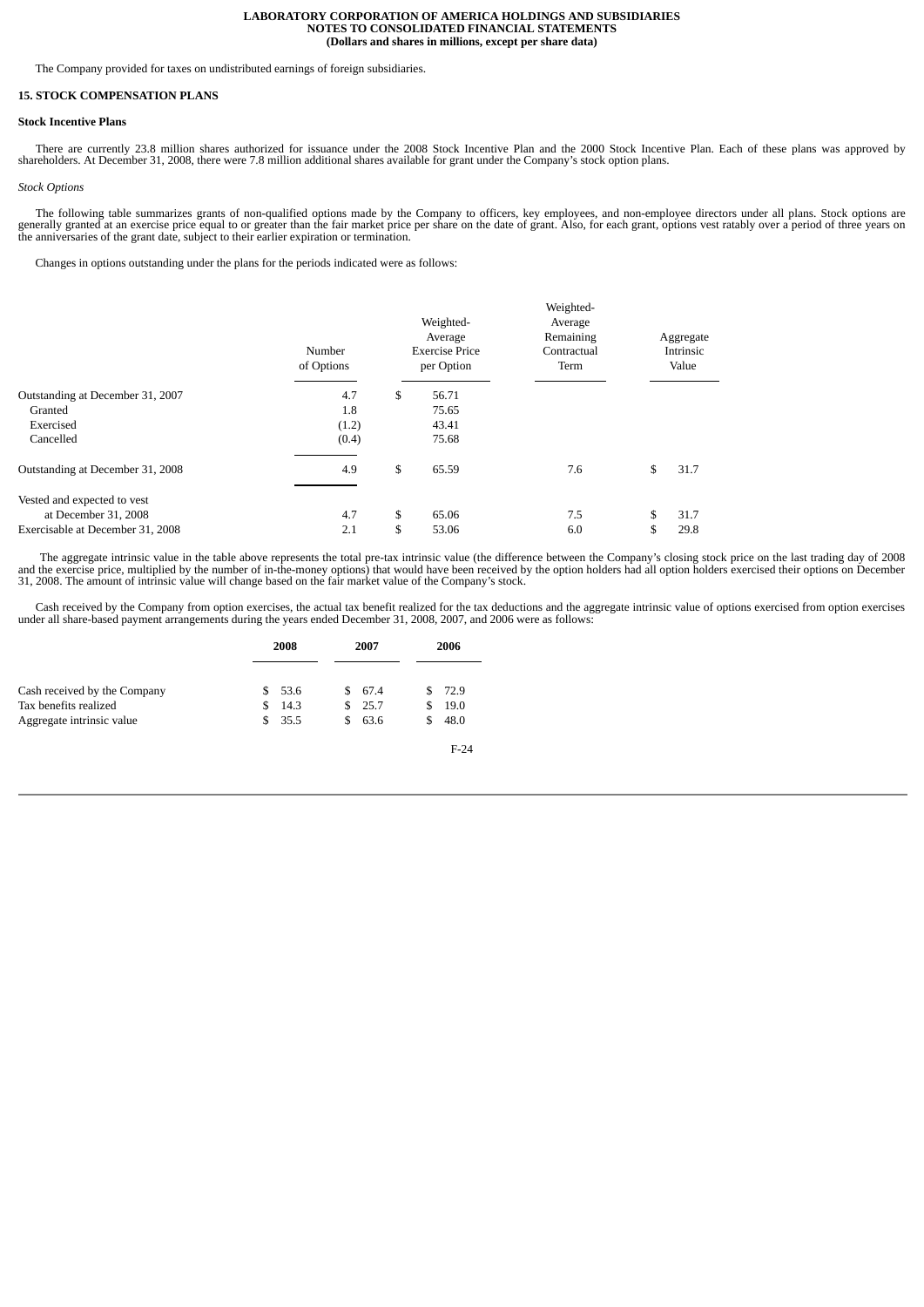The following table summarizes information concerning currently outstanding and exercisable options.

| <b>Options Outstanding</b>         |                              |                                         |                                     | <b>Options Exercisable</b> |                                                 |
|------------------------------------|------------------------------|-----------------------------------------|-------------------------------------|----------------------------|-------------------------------------------------|
|                                    |                              | <b>Weighted Average</b>                 |                                     |                            |                                                 |
| Range of<br><b>Exercise Prices</b> | <b>Number</b><br>Outstanding | <b>Remaining</b><br>Contractual<br>Life | Average<br><b>Exercise</b><br>Price | Number<br>Exercisable      | Weighted<br>Average<br><b>Exercise</b><br>Price |
| $$6.80-$<br>47.89<br>$$48.02 -$    | 1.2                          | 4.9                                     | \$41.74                             | 1.2                        | 41.74<br>\$                                     |
| 59.37<br>$$75.63 -$                | 0.8                          | 7.1                                     | \$58.39                             | 0.5                        | 58.27<br>\$                                     |
| 75.63<br>$$77.58 -$                | 1.7                          | 9.4                                     | \$75.63                             | --                         | \$                                              |
| 80.37                              | 1.2                          | 8.2                                     | \$80.31                             | 0.4                        | \$<br>80.34                                     |
|                                    | 4.9                          | 7.6                                     | \$65.59                             | 2.1                        | 53.06<br>\$                                     |
|                                    |                              |                                         |                                     |                            |                                                 |

The following table shows the weighted average grant-date fair values of options and the weighted average assumptions that the Company used to develop the fair value estimates:

| 2008       |         | 2006    |  |
|------------|---------|---------|--|
| 13.25<br>S | 14.84   | 12.24   |  |
|            |         |         |  |
| 3.2        | 3.1     | 3.1     |  |
| 2.7%       | 4.7%    | 4.3%    |  |
| 0.2        | 0.2     | 0.2     |  |
| $0.0\%$    | $0.0\%$ | $0.0\%$ |  |
|            |         | 2007    |  |

The Black Scholes model incorporates assumptions to value stock-based awards. The risk-free interest rate for periods within the contractual life of the option is based on a zerocoupon U.S. government instrument over the contractual term of the equity instrument. Expected volatility of the Company's stock is based on historical volatility of the Company's stock. The Company uses historical data to calculate the expected life of the option. Groups of employees and non-employee directors that have similar exercise behavior with regard to option<br>exercise timing and forfeiture rates a

### *Restricted Stock and Performance Shares*

The Company grants restricted stock and performance shares ("nonvested shares") to officers, key employees, and non-employee directors under all plans. Restricted stock becomes vested annually in equal one third increments beginning on the first anniversary of the grant. The performance share awards represented a three year award opportunity for the period 2005-2007 and became vested in 2008. A n

Prior to May 2008, the fair value of restricted stock and performance share awards was determined based on the closing price of the Company's common stock on the day immediately preceding the grant date. For restricted sto common stock on the day of the grant.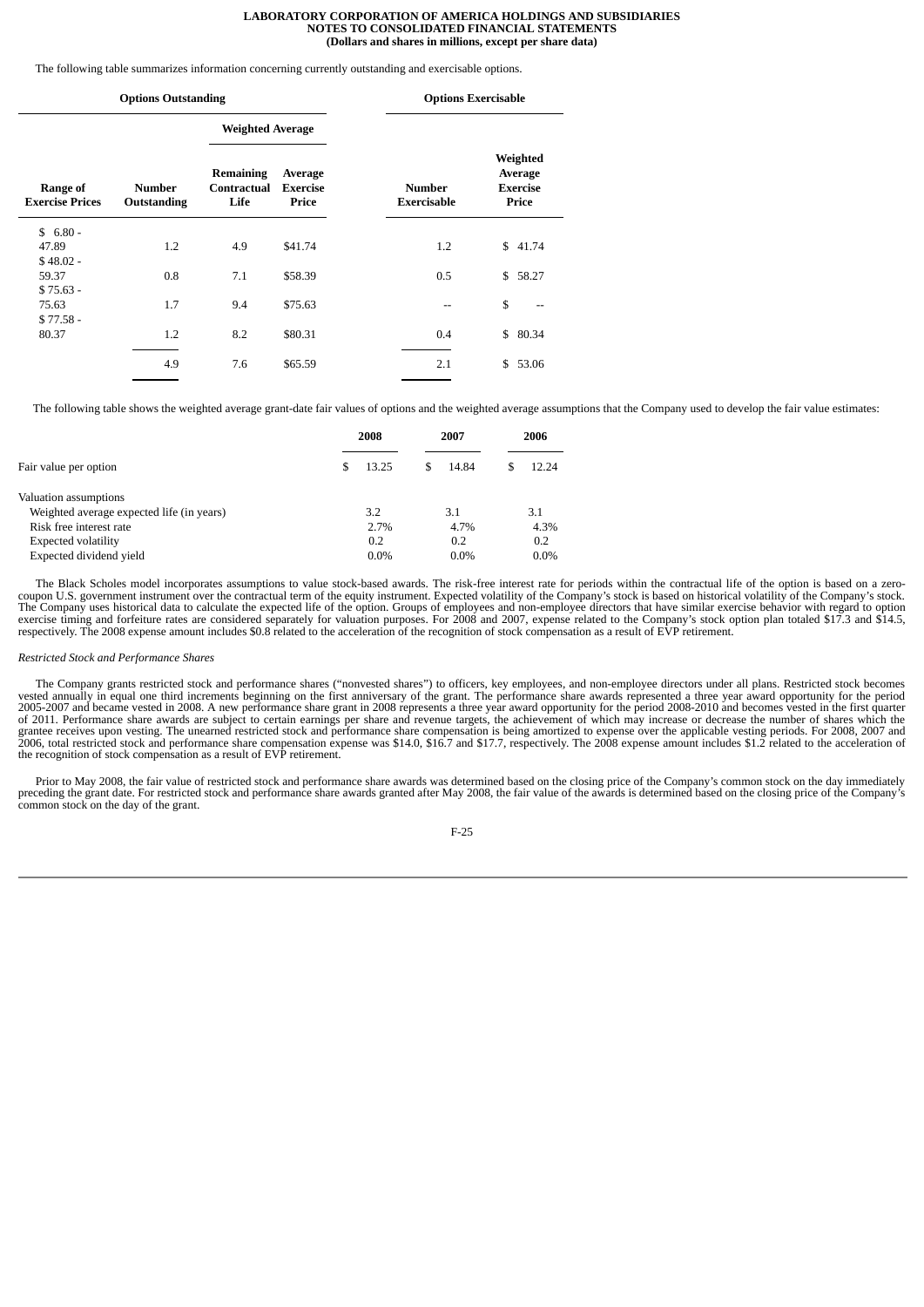The following table shows a summary of nonvested shares for the year ended December 31, 2008:

|                                | <b>Number of</b><br><b>Shares</b> | Weighted-<br>Average<br><b>Grant Date</b><br><b>Fair Value</b> |  |  |
|--------------------------------|-----------------------------------|----------------------------------------------------------------|--|--|
| Nonvested at January 1, 2008   | 1.2                               | \$<br>52.16                                                    |  |  |
| Granted                        | 0.3                               | 79.18                                                          |  |  |
| Vested                         | (1.1)                             | 49.14                                                          |  |  |
| Nonvested at December 31, 2008 | 0.4                               | 76.04                                                          |  |  |

As of December 31, 2008, there was \$15.7 of total unrecognized compensation cost related to nonvested restricted stock and performance share-based compensation arrangements granted under the stock incentive plans. That cost is expected to be recognized over a weighted average period of 1.9 years.

### **Employee Stock Purchase Plan**

The Company has an employee stock purchase plan, begun in 1997 and amended in 1999, 2004 and 2008, with 4.5 million shares of common stock authorized for issuance. The plan<br>permits substantially all employees to purchase a 2007, expense related to the Company's employee stock purchase plan was \$2.9 and \$2.8, respectively.

The Company uses the Black-Scholes model to calculate the fair value of the employee's purchase right. The fair value of the employee's purchase right and the assumptions used in its calculation are as follows:

|                                             |   | 2008    |   |         |  | 2007    | 2006 |  |
|---------------------------------------------|---|---------|---|---------|--|---------|------|--|
| Fair value of the employee's purchase right | S | 16.10   | S | 16.98   |  | 11.48   |      |  |
| Valuation assumptions                       |   |         |   |         |  |         |      |  |
| Risk free interest rate                     |   | 1.2%    |   | 4.1%    |  | 5.0%    |      |  |
| <b>Expected volatility</b>                  |   | 0.3     |   | 0.3     |  | 0.1     |      |  |
| Expected dividend vield                     |   | $0.0\%$ |   | $0.0\%$ |  | $0.0\%$ |      |  |
|                                             |   |         |   |         |  |         |      |  |

## **16. COMMITMENTS AND CONTINGENT LIABILITIES**

The Company was an appellant in a patent case originally filed by Competitive Technologies, Inc. and Metabolite Laboratories, Inc. in the United States District Court for the District of Colorado. After a jury trial, the district court entered judgment against the Company for patent infringement, with total damages and attorney's fees payable by the Company of approximately \$7.8. The underlying judgment effect on its financial position, results of operations or liquidity.

The Company is also involved in various claims and legal actions arising in the ordinary course of business. These matters include, but are not limited to, intellectual property disputes, professional liability, employee related matters, and inquiries, including subpoenas and other civil investigative demands, from governmental agencies and Medicare or Medicaid payers<br>and managed care payers reviewing billi The Company receives civil investigative demands or other inquiries from various governmental bodies in the ordinary course of its business. Such inquiries can relate to the Company or<br>subpoena from the California Attorney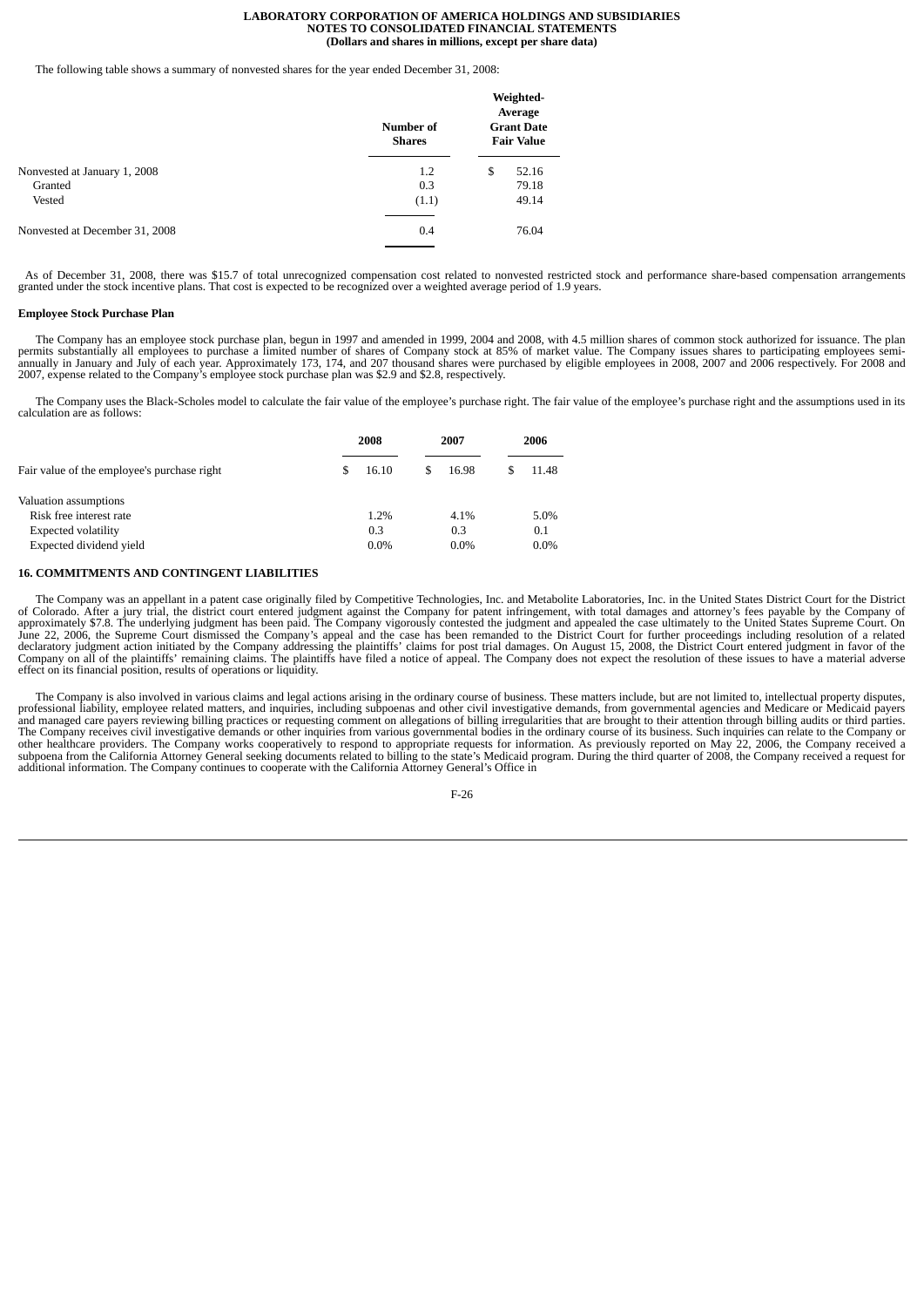responding to the subpoena. In the opinion of management, based upon the advice of counsel and consideration of all facts available at this time, the ultimate disposition of these matters is not expected to have a material adverse effect on the financial position, results of operations or liquidity of the Company.

The Company is also named from time to time in suits brought under the qui tam provisions of the False Claims Act and comparable state laws. These suits typically allege that the Company has made false statements and/or ce Company) for some time while the government decides whether to intervene on behalf of the qui tam plaintiff. Such claims are an inevitable part of doing business in the health care field today and, in the opinion of management, based upon the advice of counsel and consideration of all facts available at this time, the ultimate disposition of those qui tam matters presently known to the Company is not expected to have a material adverse effect on the financial position, results of operations or liquidity of the Company.

The Company believes that it is in compliance in all material respects with all statutes, regulations and other requirements applicable to its clinical laboratory operations. The clinical laboratory operations. There can b those applicable statutes and regulations might not be interpreted or applied by a prosecutorial, regulatory or judicial authority in a manner that would adversely affect the Company. Potential sanctions for violation of these statutes and regulations include significant fines and the loss of various licenses, certificates and authorizations.

During the fourth quarter of 2008, the Company recorded a \$7.5 cumulative revenue adjustment relating to certain historic overpayments made by Medicare for claims submitted by a subsidiary of the Company. The Company has initiated communication with the Medicare carrier to resolve the overpayments.

Under the Company's present insurance programs, coverage is obtained for catastrophic exposure as well as those risks required to be insured by law or contract. The Company is responsible for the uninsured portion of losses related primarily to general, professional and vehicle liability, certain medical costs and workers' compensation. The self-insured retentions are on a per occurrence basis without any aggregate annual limit. Provisions for losses expected under these programs are recorded based upon the Company's estimates of the aggregated<br>liability of claims incurred. At Decem

Effective January 1, 2007, the Company commenced its successful implementation of its ten-year agreement with United Healthcare Insurance Company ("UnitedHealthcare") and became its exclusive national laboratory provider. During the first three years of the ten-year agreement, the Company has committed to reimburse UnitedHealthcare up to \$200.0 for<br>Company by UnitedHealthcare and approximat transition costs over the life of the contract.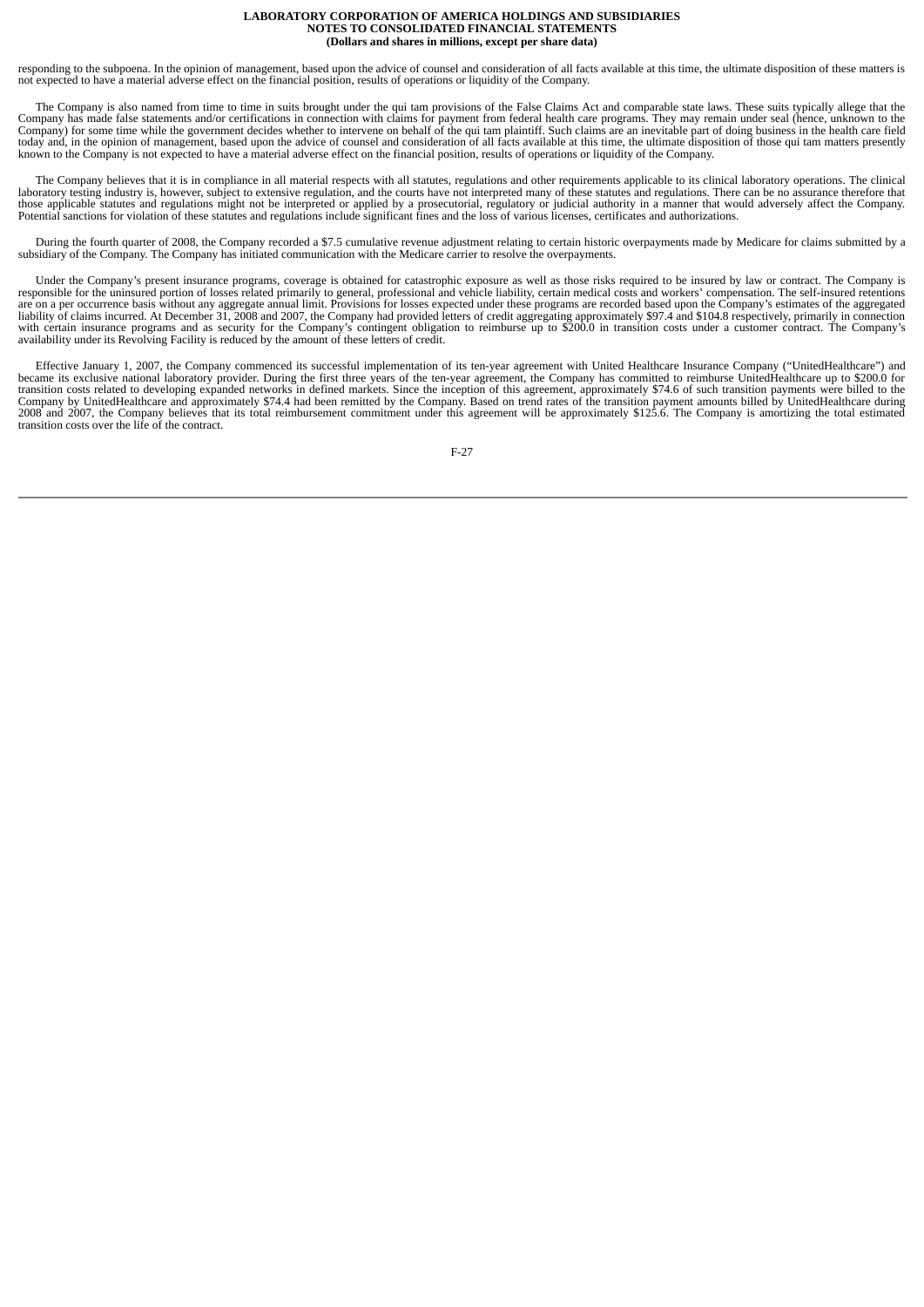The Company leases various facilities and equipment under non-cancelable lease arrangements. Future minimum rental commitments for leases with non-cancelable terms of one year or more at December 31, 2008 are as follows:

|                                   | <b>Operating</b> |
|-----------------------------------|------------------|
| 2009                              | \$108.1          |
| 2010                              | 79.8             |
| 2011                              | 63.1             |
| 2012                              | 43.0             |
| 2013                              | 29.0             |
| Thereafter                        | 68.2             |
|                                   |                  |
| Total minimum lease payments      | 391.2            |
| Less:                             |                  |
| Amounts included in restructuring |                  |
| and acquisition related accruals  | (13.8)           |
| Non-cancelable sub-lease income   | (0.8)            |
|                                   |                  |
| Total minimum operating lease     |                  |
| payments                          | \$ 376.6         |
|                                   |                  |

Rental expense, which includes rent for real estate, equipment and automobiles under operating leases, amounted to \$175.1, \$158.9 and \$130.9 for the years ended December 31, 2008, 2007 and 2006, respectively.

At December 31, 2008, the Company was a guarantor on approximately \$6.4 of equipment leases. These leases were entered into by a joint venture in which the Company owns a fifty percent interest and have a remaining term of approximately three years.

## **17. PENSION AND POSTRETIREMENT PLANS**

Effective December 31, 2006, the Company adopted SFAS No. 158, "Employers' Accounting for Defined Benefit Pension and Other Postretirement Plans" (SFAS No. 158). SFAS No. 158). SFAS No. 158, SFAS No. 158, equires that empl of net periodic benefit cost. SFAS No. 158 also requires additional disclosures in the notes to financial statements. The impact of SFAS No. 158 as of December 31, 2006, was a decrease<br>of the Company's other assets by \$26.

### **Pension Plans**

The Company maintains a defined contribution retirement plan for substantially all employees. Company contributions to the plan are based on a percentage of employee contributions.<br>The cost of this plan was \$15.5, \$14.8 an

In addition, substantially all employees of the Company are covered by a defined benefit retirement plan (the "Company Plan"). The benefits to be paid under the Company Plan are based on years of credited service and average final compensation. The Company's policy is to fund the Company Plan with at least the minimum amount required by applicable<br>regulations. The Company did not make any contribu

Due to the stock market's performance in 2008, the fair value of assets in the Company Plan decreased significantly from January 1, 2008 to December 31, 2008. As a result, the Company's projected pension expense for the Company Plan and the nonqualified supplemental retirement plan is expected to increase from \$19.5 in 2008 to \$34.2 in 2009.

The Company's nonqualified supplemental retirement plan covers its senior management group and provides for the payment of the difference, if any, between the amount of any maximum limitation on annual benefit payments und for such limitation. This plan is an unfunded plan.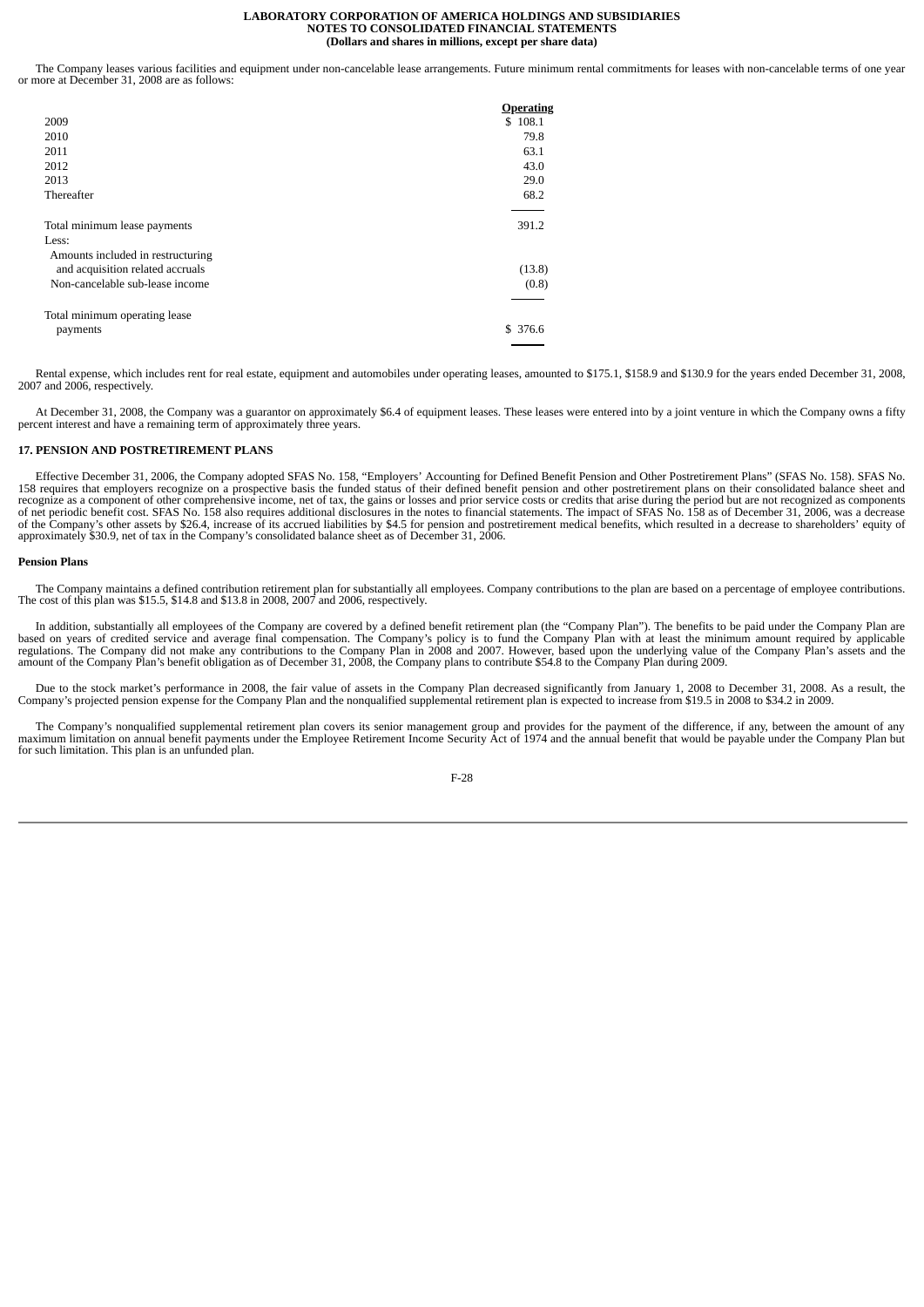The effect on operations for both the defined benefit retirement plan and the nonqualified supplemental retirement plan are summarized as follows:

| Year end December 31, |           |  |  |
|-----------------------|-----------|--|--|
| 2007                  | 2006      |  |  |
| 19.1<br>S.            | 17.1<br>S |  |  |
| 16.0                  | 14.5      |  |  |
| (22.7)                | (21.4)    |  |  |
| 2.1                   | 4.4       |  |  |
|                       | 0.7       |  |  |
| 14.5                  | 15.3      |  |  |
|                       |           |  |  |

Amounts included in accumulated other comprehensive earnings consist of unamortized net loss of \$130.1 and unrecognized prior service cost of \$7.2. The accumulated other comprehensive earnings that are expected to be recognized as components of the defined benefit plan costs during 2009 are \$11.6 related to amortization of net loss and \$1.0 related to amortization of net loss and \$1.0 rela recognition of prior service costs.

A summary of the changes in the projected benefit obligations of the defined benefit retirement plan and the nonqualified supplemental retirement plan are summarized as follows:

|                                           | 2008 |        | 2007 |    |        |
|-------------------------------------------|------|--------|------|----|--------|
| Balance at January 1                      | \$   | 287.2  |      | \$ | 278.5  |
| Service cost                              |      | 20.0   |      |    | 19.1   |
| Interest cost                             |      | 17.2   |      |    | 16.0   |
| Actuarial gain                            |      | (11.8) |      |    | (2.2)  |
| Amendments                                |      | 4.6    |      |    | --     |
| Benefits and administrative expenses paid |      | (26.2) |      |    | (24.2) |
| Executive retirement charge               |      | 1.7    |      |    |        |
| <b>Balance at December 31</b>             | S    | 292.7  |      | \$ | 287.2  |

The Accumulated Benefit Obligation was \$288.6 and \$283.0 at December 31, 2008 and 2007, respectively.

A summary of the changes in the fair value of plan assets follows:

|                                                | 2008 |        | 2007 |        |
|------------------------------------------------|------|--------|------|--------|
| Fair value of plan assets at beginning of year |      | 270.7  |      | 274.7  |
| Actual return on plan assets                   |      | (75.1) |      | 19.5   |
| <b>Employer contributions</b>                  |      | 0.7    |      | 0.7    |
| Benefits and administrative expenses paid      |      | (26.2) |      | (24.2) |
| Fair value of plan assets at end of year       |      | 170.1  |      | 270.7  |

Weighted average assumptions used in the accounting for the defined benefit retirement plan and the nonqualified supplemental retirement plan are summarized as follows:

|                                   | 2008 | 2007 | 2006 |
|-----------------------------------|------|------|------|
| Discount rate                     | 6.5% | 6.1% | 6.0% |
| Compensation increases            | 3.5% | 3.5% | 3.0% |
| Expected long term rate of return | 8.5% | 8.5% | 8.5% |

The Company maintains an investment policy for the management of the Company Plan's assets. The objective of this policy is to build a portfolio designed to achieve a balance a balance between investment return and asset p summarized as follows, target allocation for 2009, and expected long-term rate of return by asset category are as follows: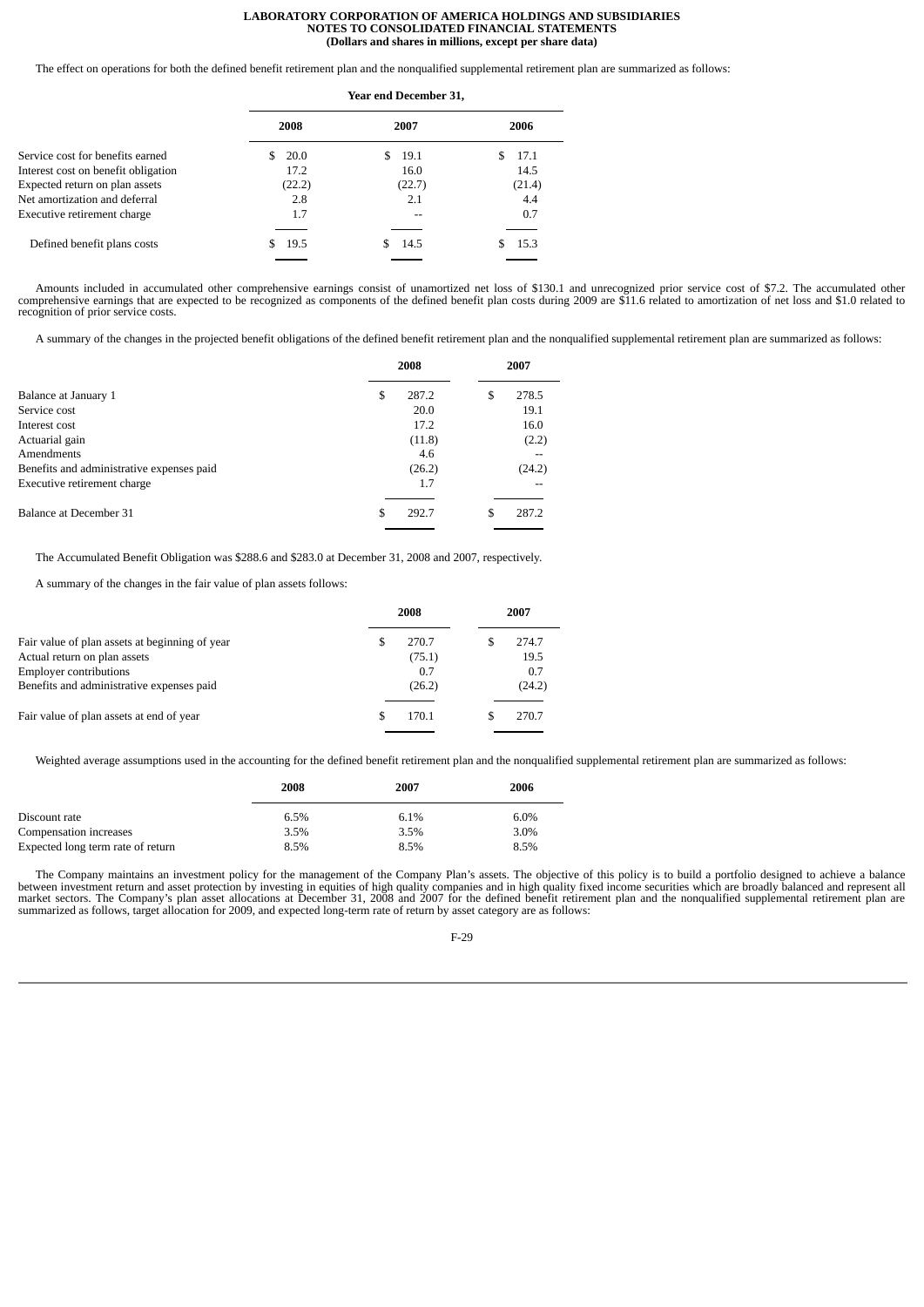|                          | <b>Target</b><br><b>Allocation</b><br>2009 | Percentage of<br><b>Plan Assets</b><br>at December 31,<br>2008<br>2007 | Weighted-<br>Average<br><b>Expected</b><br><b>Long-Term</b><br>Rate<br>of Return -<br>2008 |
|--------------------------|--------------------------------------------|------------------------------------------------------------------------|--------------------------------------------------------------------------------------------|
| <b>Equity securities</b> | 70.0%                                      | 69.5%<br>53.5%                                                         | 6.8%                                                                                       |
| Debt securities          | 30.0%                                      | 46.5%<br>29.6%                                                         | 1.7%                                                                                       |
| Other                    | $0.0\%$                                    | $0.9\%$<br>$0.0\%$                                                     | $0.0\%$                                                                                    |

The following assumed benefit payments under the Company's defined benefit and nonqualified supplemental retirement plans, which reflect expected future service, and were used in the calculation of projected benefit obligations, are expected to be paid as follows:

| 2009<br>2010    | S | 22.0<br>24.0 |
|-----------------|---|--------------|
| 2011            |   | 23.4         |
| 2012<br>2013    |   | 27.0<br>29.1 |
| Years 2014-2018 |   | 162.7        |

### **Post-retirement Medical Plan**

The Company assumed obligations under a subsidiary's post-retirement medical plan. Coverage under this plan is restricted to a limited number of existing employees of the subsidiary. This plan is unfunded and the Company's following table:

|                                     | Year end December 31, |          |       |  |
|-------------------------------------|-----------------------|----------|-------|--|
|                                     | 2008                  | 2007     | 2006  |  |
| Service cost for benefits earned    | 0.4                   | 0.5<br>S | 0.6   |  |
| Interest cost on benefit obligation | 2.7                   | 2.7      | 2.2   |  |
| Net amortization and deferral       | (1.7)                 | (2.1)    | (2.1) |  |
| Post-retirement medical plan costs  | 1.4                   | 1.1      | 0.7   |  |

Amounts included in accumulated other comprehensive earnings consist of unamortized net gain of \$7.1 and unrecognized prior service credit of \$2.0. The accumulated other comprehensive earnings that are expected to be recog related to recognition of prior service credits.

A summary of the changes in the accumulated post-retirement benefit obligation follows:

|                                     | 2008 |       | 2007 |       |
|-------------------------------------|------|-------|------|-------|
| Balance at January 1                | \$   | 42.8  | S    | 45.8  |
| Service cost for benefits earned    |      | 0.4   |      | 0.5   |
| Interest cost on benefit obligation |      | 2.7   |      | 2.7   |
| Participants contributions          |      | 0.3   |      | 0.3   |
| Actuarial gain                      |      | (7.9) |      | (5.0) |
| Benefits paid                       |      | (1.6) |      | (1.5) |
| Balance at December 31              | \$   | 36.7  | S    | 42.8  |

The weighted-average discount rates used in the calculation of the accumulated post-retirement benefit obligation was 6.5% and 6.2% as of December 31, 2008 and 2007, respectively.<br>The health care cost trend rate was assume effect on the amounts reported. Increasing the assumed health care cost trend rates by a percentage point in each year would increase the accumulated post-retirement benefit obligation as<br>of December 31, 2008 by \$5.4. The in an increase of \$0.5 or decrease of \$0.4.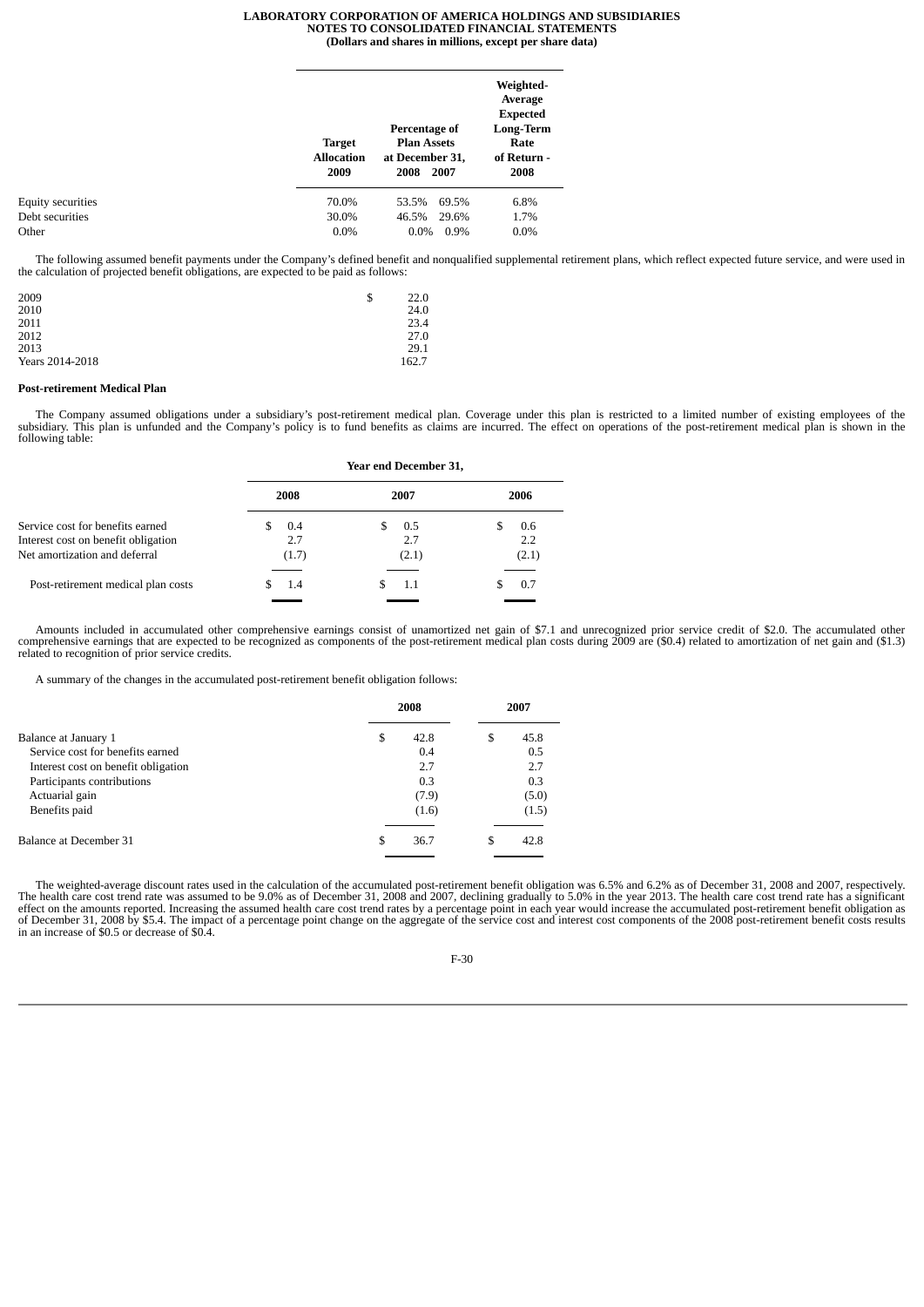The following assumed benefit payments under the Company's post-retirement benefit plan, which reflect expected future service, as appropriate, and were used in the calculation of projected benefit obligations, are expected to be paid as follows:

| 2009<br>2010<br>2011<br>2012<br>2013 | S | 1.5<br>1.6<br>1.7<br>1.8<br>2.0 |
|--------------------------------------|---|---------------------------------|
|                                      |   |                                 |
| Years 2014-2018                      |   | 11.9                            |

## **18. SUPPLEMENTAL CASH FLOW INFORMATION**

|                                                                                                                                        |      | <b>Years Ended December 31,</b> |      |            |      |               |
|----------------------------------------------------------------------------------------------------------------------------------------|------|---------------------------------|------|------------|------|---------------|
|                                                                                                                                        | 2008 |                                 | 2007 |            | 2006 |               |
| Supplemental schedule of cash flow information:<br>Cash paid during the period for:<br><b>Interest</b><br>Income taxes, net of refunds | \$.  | 56.1<br>211.8                   | \$.  | 272.4      |      | 33.3<br>223.2 |
| Disclosure of non-cash financing and investing activities:<br>Issuance of restricted stock awards                                      |      |                                 |      |            |      |               |
| and performance shares<br>Surrender of restricted stock awards                                                                         |      | 20.3                            |      | 11.9       |      | 8.9           |
| and performance shares<br>Accrued repurchases of common stock                                                                          |      | 32.7<br>(3.0)                   |      | 5.5<br>3.0 |      | 3.1           |

### **19. QUARTERLY DATA (UNAUDITED)**

The following is a summary of unaudited quarterly data:

|                      |                       | Year ended December 31, 2008 |                |                       |              |  |  |  |  |  |  |
|----------------------|-----------------------|------------------------------|----------------|-----------------------|--------------|--|--|--|--|--|--|
|                      | 1st<br><b>Quarter</b> | 2nd<br><b>Quarter</b>        | 3rd<br>Quarter | 4th<br><b>Quarter</b> | Full<br>Year |  |  |  |  |  |  |
| Net sales            | \$1,103.2             | \$1,147.8                    | \$1,135.1      | \$1,119.1             | \$4,505.2    |  |  |  |  |  |  |
| Gross profit         | 470.5                 | 491.8                        | 461.6          | 449.9                 | 1,873.8      |  |  |  |  |  |  |
| Net earnings         | 130.3                 | 104.2                        | 111.9          | 118.1                 | 464.5        |  |  |  |  |  |  |
| Basic earnings per   |                       |                              |                |                       |              |  |  |  |  |  |  |
| common share         | 1.18                  | 0.94                         | 1.02           | 1.09                  | 4.23         |  |  |  |  |  |  |
| Diluted earnings per |                       |                              |                |                       |              |  |  |  |  |  |  |
| common share         | 1.14                  | 0.92                         | 1.00           | 1.08                  | 4.16         |  |  |  |  |  |  |
|                      |                       |                              |                |                       |              |  |  |  |  |  |  |

|                                      |                       | Year ended December 31, 2007 |                       |                |              |  |  |  |  |  |  |
|--------------------------------------|-----------------------|------------------------------|-----------------------|----------------|--------------|--|--|--|--|--|--|
|                                      | 1st<br><b>Quarter</b> | 2nd<br><b>Quarter</b>        | 3rd<br><b>Quarter</b> | 4th<br>Ouarter | Full<br>Year |  |  |  |  |  |  |
| Net sales                            | \$998.7               | \$1,043.1                    | \$1,020.6             | \$1,005.8      | \$4,068.2    |  |  |  |  |  |  |
| Gross profit                         | 421.7                 | 442.0                        | 422.1                 | 405.4          | 1,691.2      |  |  |  |  |  |  |
| Net earnings                         | 122.5                 | 128.7                        | 111.2                 | 114.4          | 476.8        |  |  |  |  |  |  |
| Basic earnings per<br>common share   | 1.01                  | 1.10                         | 0.95                  | 1.01           | 4.08         |  |  |  |  |  |  |
| Diluted earnings per<br>common share | 0.98                  | 1.05                         | 0.92                  | 0.98           | 3.93         |  |  |  |  |  |  |

### **20. NEW ACCOUNTING PRONOUNCEMENTS**

"In February 2007, the FASB issued SFAS No. 159 "The Fair Value Option for Financial Assets and Financial Liabilities – Including an Amendment of FASB Statement No. 115."<br>("SFAS 159"). SFAS 159 permits an entity to measure Company adopted this Statement as of January 1, 2008 and has elected not to apply the fair value option to any of its financial instruments.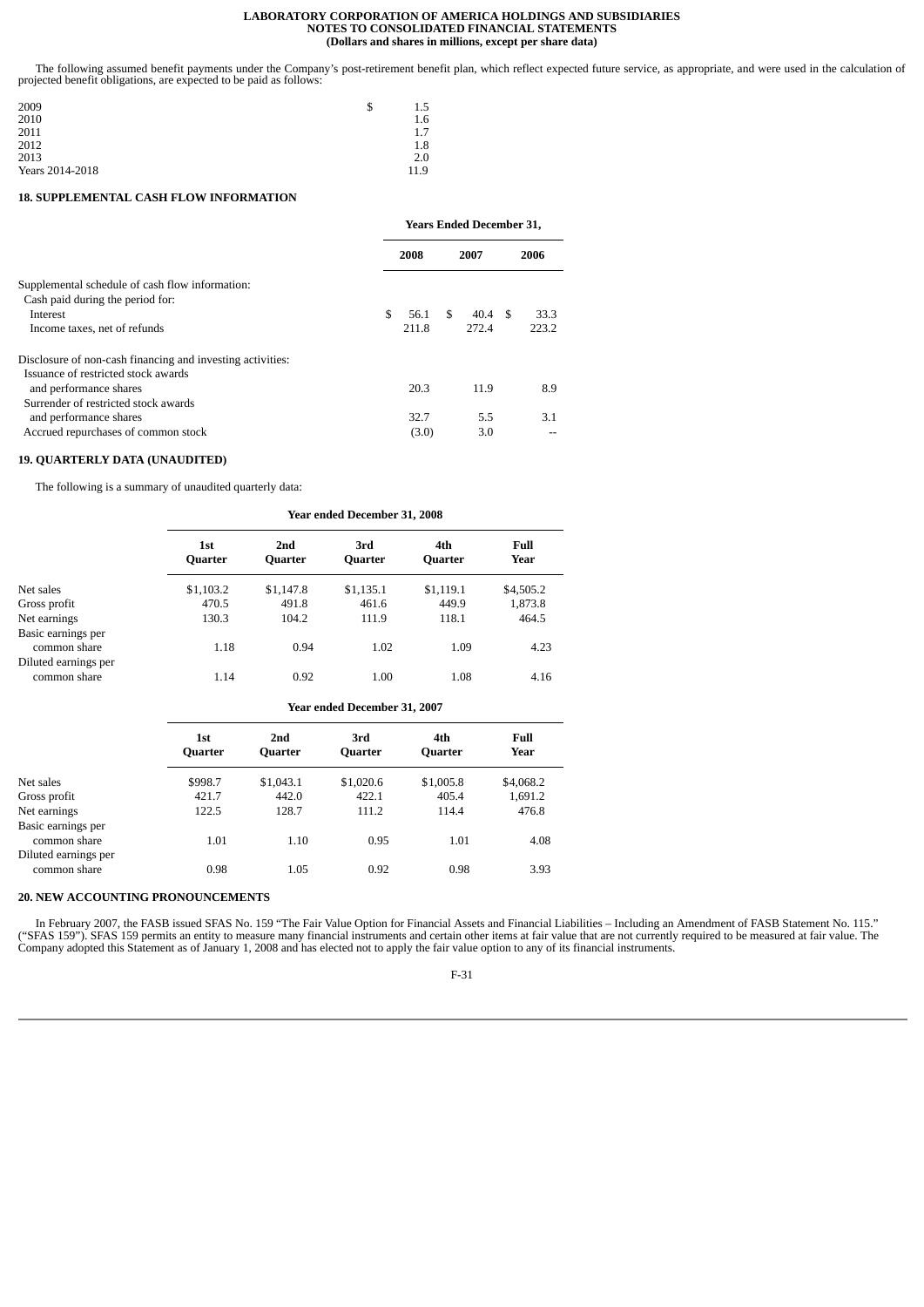In December 2007, the FASB issued SFAS No. 160, "Noncontrolling Interests in Consolidated Financial Statements – an amendment of ARB No. 51." SFAS No. 160 requires all entities to report noncontrolling (minority) interests in subsidiaries as equity in the consolidated financial statements. This Statement is effective for the Company as of January 1, 2009.<br>Earlier adoption is prohibited.

In December 2007, the FASB issued SFAS No. 141(R), a revised version of SFAS No. 141, "Business Combinations." The revision is intended to simplify existing guidance and converge rulemaking under U.S. generally accepted accounting principles (GAAP) with international accounting rules. This statement applies prospectively to business combinations<br>where the acquisition date is on or after th in 2009, the Company will record acquisitions in accordance with SFAS 141(R).

In March 2008, the FASB issued SFAS No. 161, "Disclosures about Derivative Instruments and Hedging Activities - an amendment of FASB Statement No. 133." SFAS 161 requires additional disclosures about the objectives of usin also requires disclosure of the fair values of derivative instruments and their gains and losses in a tabular format. SFAS 161 is effective for fiscal years and interim periods beginning after<br>November 15, 2008. Beginning

In April 2008, the FASB issued FASB Staff Position No. FAS 142-3, "Determination of the Useful Life of Intangible Assets," which amends the factors that should be considered in developing renewal or extension assumptions u This pronouncement requires enhanced disclosures concerning a company's treatment of costs incurred to renew or extend the term of a recognized intangible asset. FSP 142-3 is effective for fiscal years beginning after December 15, 2008. The Company does not expect the adoption of FSP 142-3 will have a material impact on its consolidated financial statements.

In May 2008, the FASB issued SFAS 162, "The Hierarchy of Generally Accepted Accounting Principles." SFAS 162 identifies the sources of accounting principles and the framework<br>for selecting the accounting principles to be u material impact on its consolidated financial statements.

In May 2008, the FASB issued Staff Position No. APB 14-1, "Accounting for Convertible Debt Instruments that May be Settled in Cash Upon Conversion." APB 14-1 requires that the liability and equity components of convertible reflects an issuer's nonconvertible debt borrowing rate. The resulting debt discount is amortized over the period the convertible debt is expected to be outstanding as additional non-cash interest expense. APB 14-1 is effective for financial statements issued for fiscal years beginning after December 15, 2008, and interim periods within those fiscal years. Retrospective<br>application to all periods presented essentially equivalent to the portion of issuance proceeds retroactively allocated to the instrument's equity component be recognized over the period from the zero-coupon subordinated<br>notes' issuance in 2001 through Septem and a corresponding decrease in opening retained earnings, net of deferred tax impacts, on post-2004 consolidated balance sheets.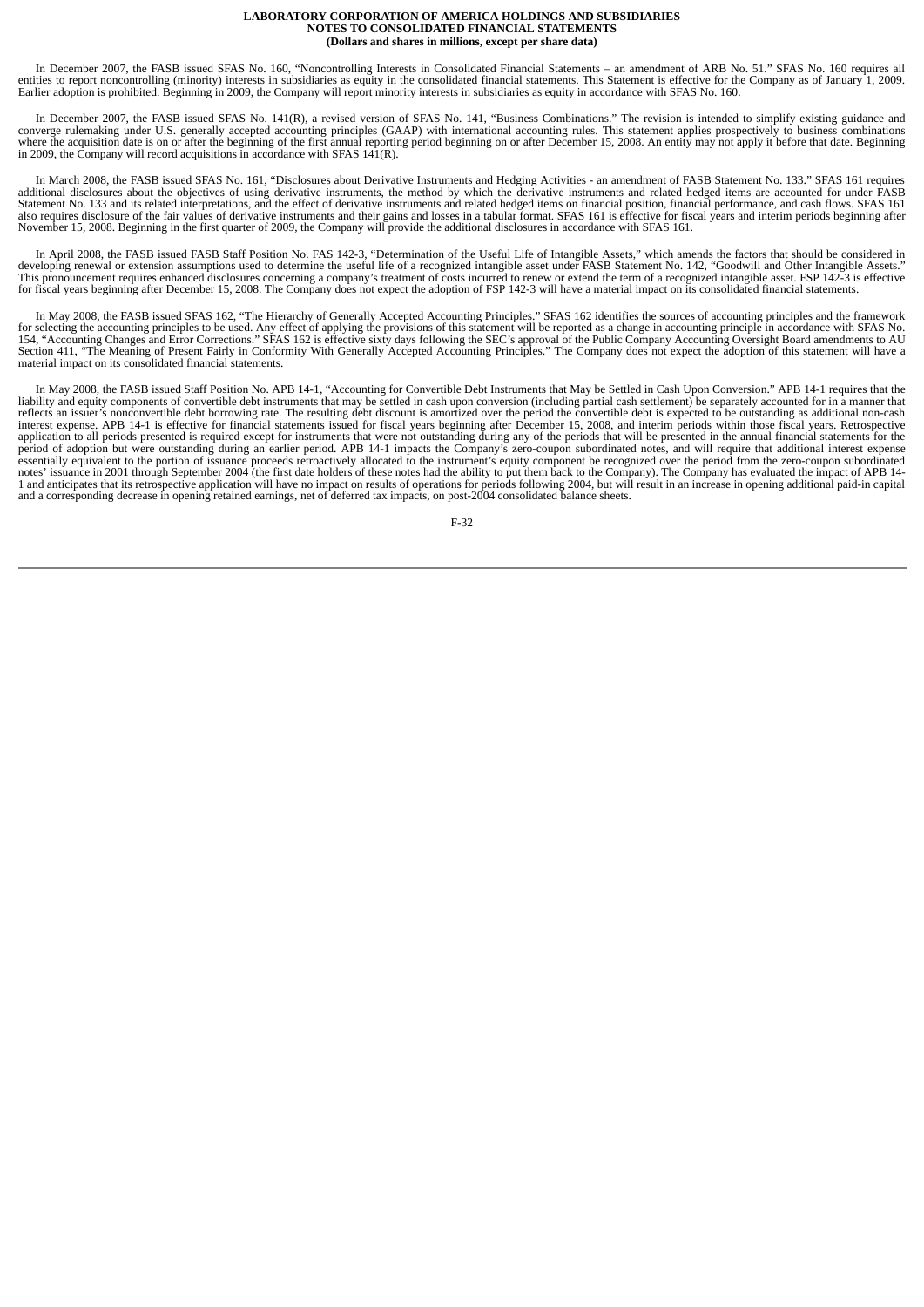In October 2008, the FASB issued FASB Staff Position No. FAS 157-3, "Determining the Fair Value of a Financial Asset When the Market for That Asset Is Not Active" ("FSP 157- 3"). FSP 157-3 clarified the application of SFAS No. 157 in an inactive market. It demonstrated how the fair value of a financial asset is determined when the market for that financial asset is inactive. FSP 157-3 was effe

In December 2008, the FASB issued FASB Staff Position No. FAS 132(R)-1, "Employers' Disclosures about Postretirement Benefit Plan Assets" ("FSP 132(R)-1"). FSP 132(R)-1<br>applies to an employer that is subject to the disclos other postretirement plan are to provide users of financial statements with an understanding of: (1) how investment allocation decisions are made, including the factors that are pertinent to an understanding of investment policies and strategies, (2) the major categories of plan assets, (3) the inputs and valuation techniques used to measure the fair value of plan assets, (4) the effect of fair value measureme

### **21. FAIR VALUE MEASUREMENTS**

The Company's population of financial assets and liabilities subject to fair value measurements are as follows:

|                                                                   |                                                    | <b>Fair Value Measurements at</b><br><b>December 31, 2008</b><br><b>Using Fair Value Hierarchy</b> |         |         |  |  |
|-------------------------------------------------------------------|----------------------------------------------------|----------------------------------------------------------------------------------------------------|---------|---------|--|--|
|                                                                   | <b>Fair Value</b><br>as of<br>December<br>31, 2008 | Level 1                                                                                            | Level 2 | Level 3 |  |  |
| Minority interest put                                             | \$121.3                                            | \$                                                                                                 | \$121.3 | \$      |  |  |
| Derivatives<br>Embedded derivatives related<br>to the zero-coupon |                                                    |                                                                                                    |         |         |  |  |
| subordinated notes                                                | \$                                                 | \$                                                                                                 | \$      | \$      |  |  |
| Interest rate swap                                                | 13.5                                               |                                                                                                    | 13.5    |         |  |  |
| Total fair value of derivatives                                   | \$13.5                                             | \$                                                                                                 | \$13.5  | \$      |  |  |
|                                                                   |                                                    |                                                                                                    |         |         |  |  |

The minority interest put is valued at its contractually determined value, which approximates fair value. The fair values for the embedded derivatives and interest rate swap are based on observable inputs or quoted market prices from various banks for similar instruments.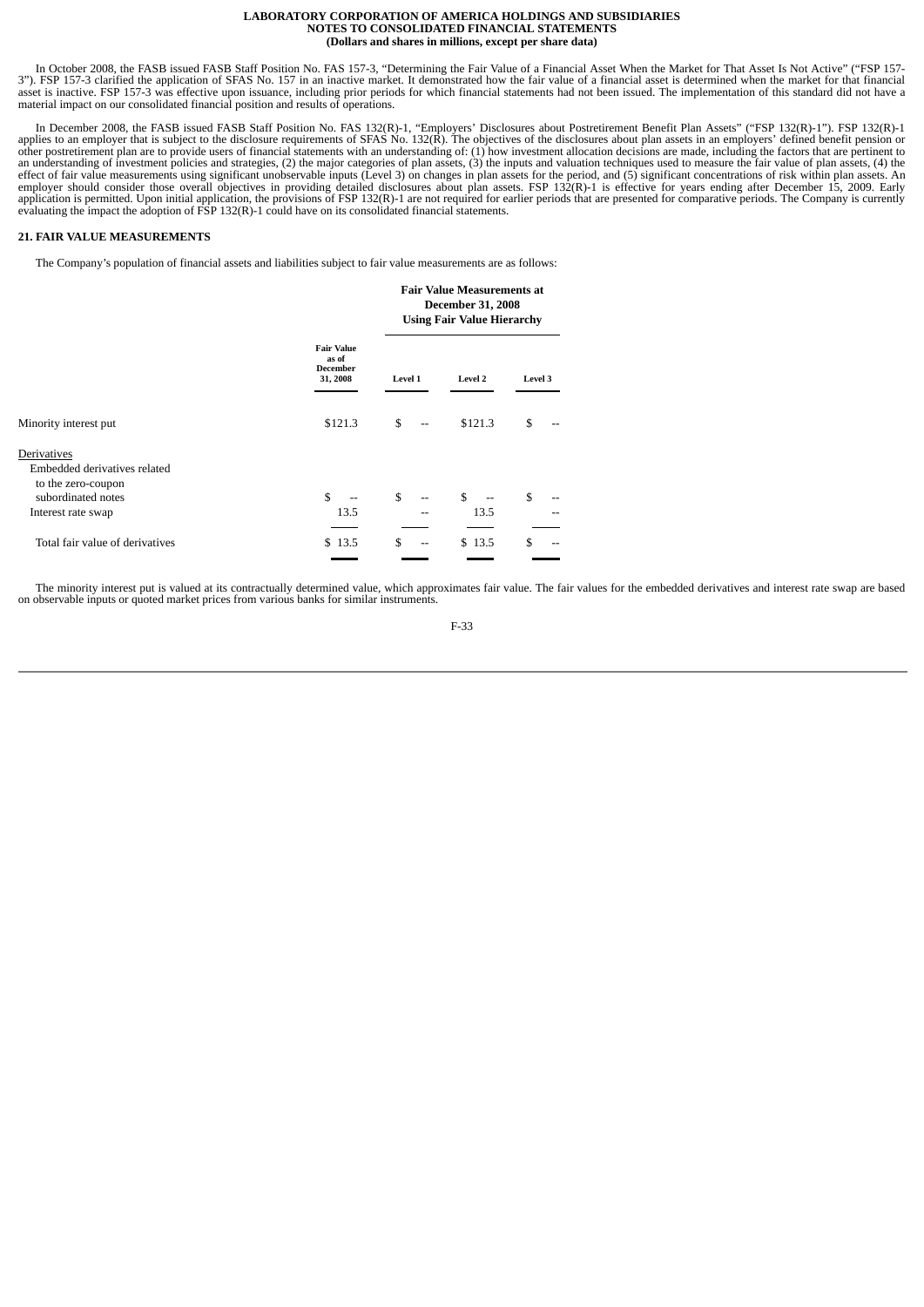# **LABORATORY CORPORATION OF AMERICA HOLDINGS AND SUBSIDIARIES**

#### VALUATION AND QUALIFYING ACCOUNTS AND RESERVES Years Ended December 31, 2008, 2007 and 2006 (Dollars in millions)

|                                                                                                           | <b>Additions</b>                             |                |                                                     |    |                                                                     |    |                                           |    |                                     |
|-----------------------------------------------------------------------------------------------------------|----------------------------------------------|----------------|-----------------------------------------------------|----|---------------------------------------------------------------------|----|-------------------------------------------|----|-------------------------------------|
|                                                                                                           | <b>Balance</b><br>at<br>beginning<br>of year |                | Charged<br>to<br><b>Costs and</b><br><b>Expense</b> |    | <b>Additions</b><br>as a<br><b>Result of</b><br><b>Acquisitions</b> |    | Other<br>(Deduct-<br>ions<br>Additions(1) |    | <b>Balance</b><br>at end<br>of year |
| Year ended December 31, 2008:<br>Applied against asset<br>Accounts:<br>Allowance for<br>doubtful accounts | \$<br>$92.5$ \$                              |                | 283.3                                               | \$ | 5.9                                                                 | \$ | $(220.7)$ \$                              |    | 161.0                               |
|                                                                                                           |                                              |                |                                                     |    |                                                                     |    |                                           |    |                                     |
| Valuation allowance-                                                                                      |                                              |                |                                                     |    |                                                                     |    |                                           |    |                                     |
| deferred tax assets                                                                                       | \$<br>3.9                                    | $\mathfrak{S}$ |                                                     | \$ |                                                                     |    |                                           | \$ | 3.9                                 |
| Year ended December 31, 2007:<br>Applied against asset<br>Accounts:<br>Allowance for<br>doubtful accounts | \$<br>$102.3$ \$                             |                | 196.2                                               | \$ | 0.5                                                                 | \$ | $(206.5)$ \$                              |    | 92.5                                |
|                                                                                                           |                                              |                |                                                     |    |                                                                     |    |                                           |    |                                     |
| Valuation allowance-                                                                                      |                                              |                |                                                     |    |                                                                     |    |                                           |    |                                     |
| deferred tax assets                                                                                       | \$<br>3.9                                    | $\mathfrak{S}$ |                                                     | \$ |                                                                     |    |                                           | \$ | 3.9                                 |
| Year ended December 31, 2006:<br>Applied against asset<br>Accounts:<br>Allowance for                      |                                              |                |                                                     |    |                                                                     |    |                                           |    |                                     |
| doubtful accounts                                                                                         | \$<br>124.6                                  | -S             | 176.5                                               | \$ |                                                                     | \$ | $(198.8)$ \$                              |    | 102.3                               |
| Valuation allowance-<br>deferred tax assets                                                               | \$<br>3.9                                    | \$             |                                                     | \$ |                                                                     |    |                                           | \$ | 3.9                                 |

 $\ddot{\phantom{a}}$ 

(1) Other (Deductions)Additions consists primarily of write-offs of accounts receivable amounts.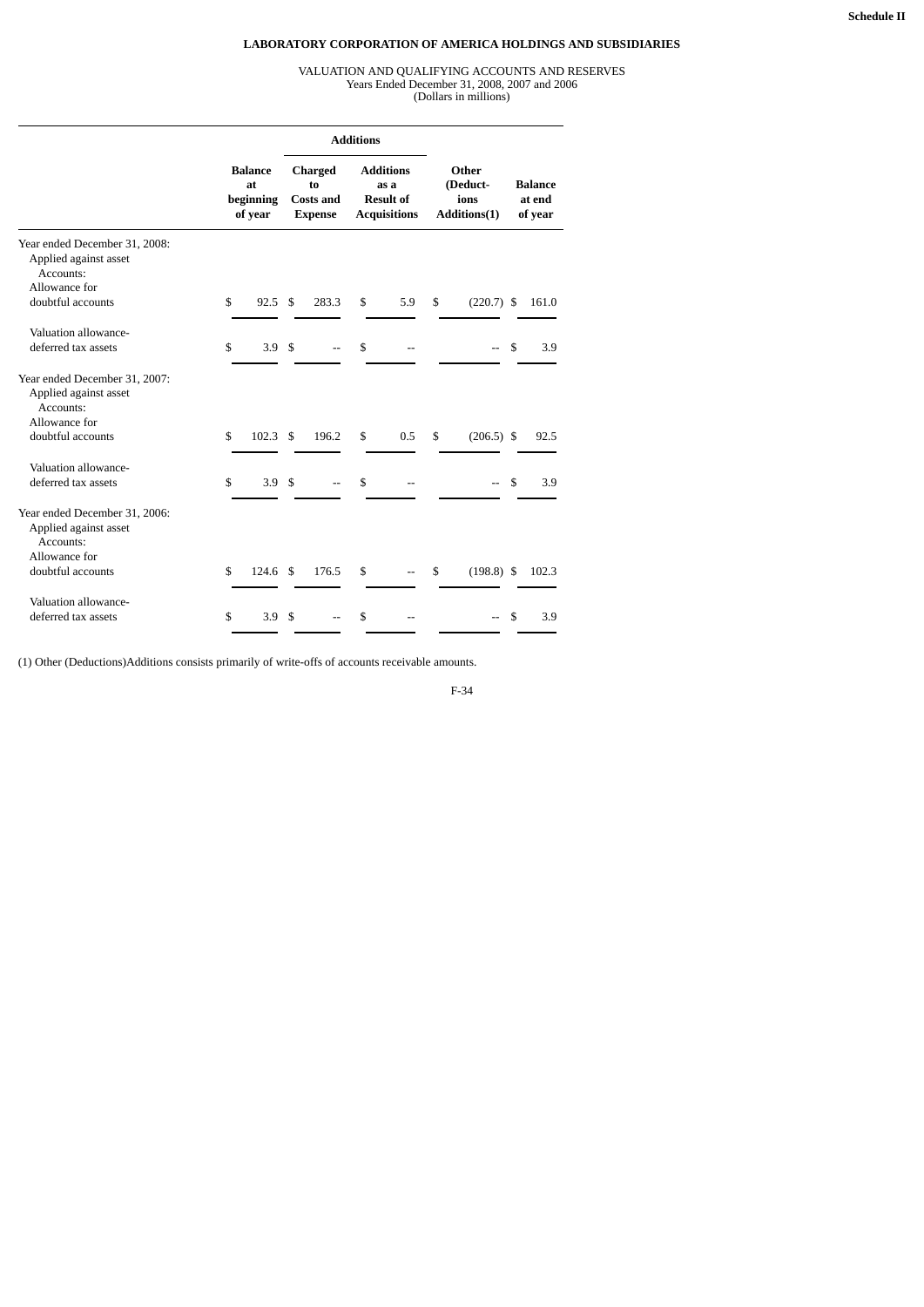### **STATEMENT OF COMPUTATION OF RATIOS OF EARNINGS TO FIXED CHARGES (dollars in millions, except ratio information)**

|                                                                                              |       | <b>Fiscal Years Ended December 31.</b> |       |       |       |  |  |
|----------------------------------------------------------------------------------------------|-------|----------------------------------------|-------|-------|-------|--|--|
|                                                                                              | 2004  | 2005                                   | 2006  | 2007  | 2008  |  |  |
| Income from continuing                                                                       |       |                                        |       |       |       |  |  |
| operations before income taxes                                                               | 615.3 | 640.7                                  | 720.9 | 802.3 | 772.4 |  |  |
|                                                                                              |       |                                        |       |       |       |  |  |
| <b>Fixed Charges:</b>                                                                        |       |                                        |       |       |       |  |  |
| Interest on long-term and short-term debt including amortization of debt expense             | 36.1  | 34.4                                   | 47.8  | 56.6  | 72.0  |  |  |
| Portion of rental expense as can be demonstrated to be representative of the interest factor | 35.5  | 39.9                                   | 43.6  | 53.0  | 58.4  |  |  |
|                                                                                              |       |                                        |       |       |       |  |  |
| Total fixed charges                                                                          | 71.6  | 74.3                                   | 91.4  | 109.6 | 130.4 |  |  |
|                                                                                              |       |                                        |       |       |       |  |  |
| Earnings before income taxes and fixed charges                                               | 686.9 | 715.0                                  | 812.3 | 911.9 | 902.8 |  |  |
|                                                                                              |       |                                        |       |       |       |  |  |
| Ratio of earnings to fixed charges                                                           | 9.59  | 9.62                                   | 8.89  | 8.32  | 6.92  |  |  |
|                                                                                              |       |                                        |       |       |       |  |  |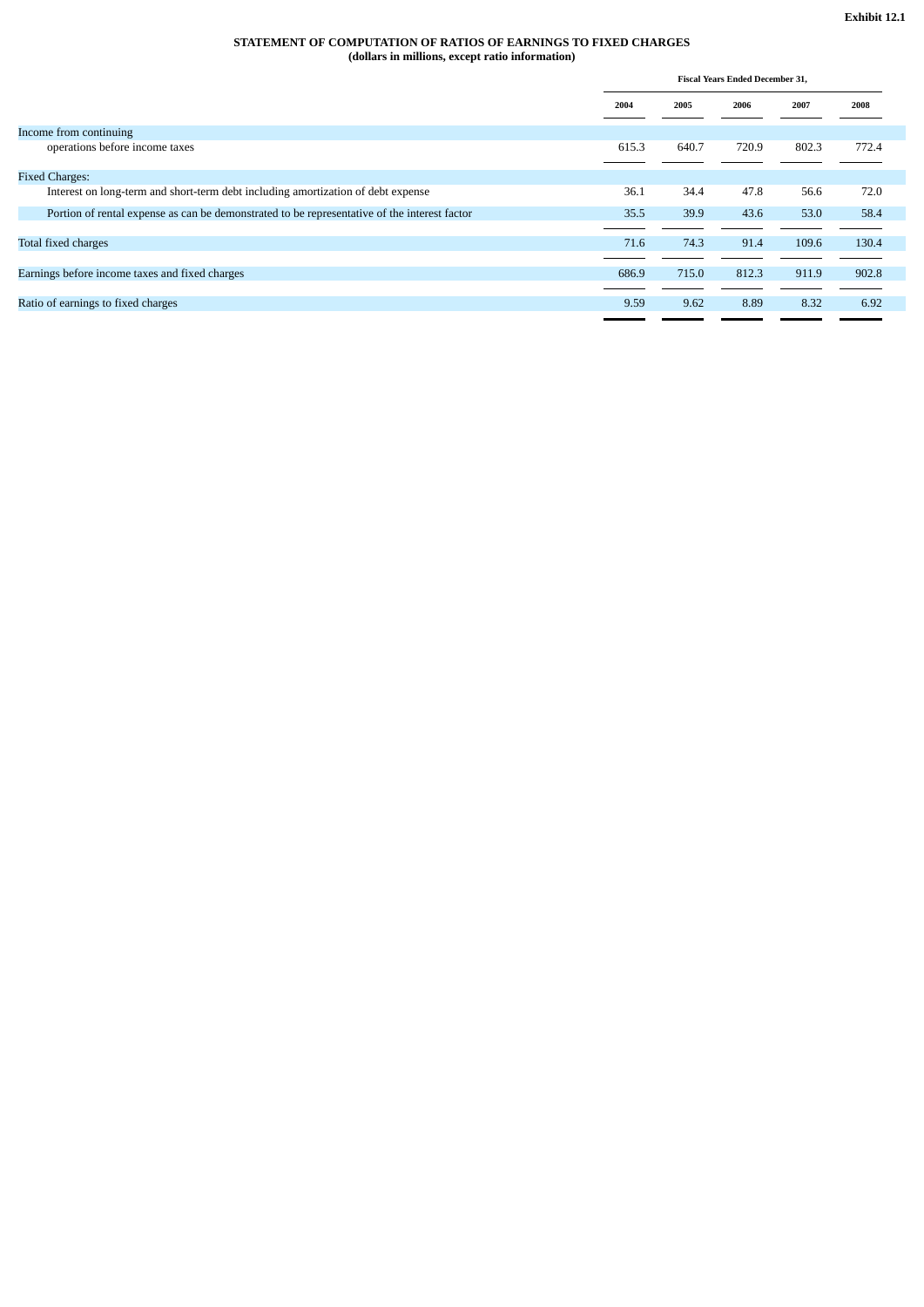# **EXHIBIT 21**

# **LIST OF SUBSIDIARIES OF THE COMPANY**

3065619 Nova Scotia Co. 2089279 Ontario, Inc. 3901858 Canada Inc. 896988 Ontario Inc. Accupath Diagnostics Laboratories, Inc dba US LABS Allergy Testing Laboratories, Inc. Applied Genetics, Inc. Center for Genetic Services, Inc. Clinical Laboratories Cheyenne Clinical Laboratories, Inc. Clipper Holdings Inc. (Clipper) Colorado Coagulation Consultants, Inc. Cytometry Associates, Inc. Decision Diagnostics LLC (aka DaVinici/Medicorp LLC) Diagnostic Services, Inc. DIANON Systems, Inc. DL/UHS, Inc. Dynacare - Gamma Medical Laboratories Dynacare Company Dynacare Gamma Institutional Laboratory Services Limited Dynacare G.P. Inc. Dynacare Holdco LLC Dynacare Kasper Medical Laboratories (Northern Alberta) Inc. Dynacare Kasper Medical Laboratories Inc. Dynacare Kasper Medical Sales Inc. Dynacare Laboratories Limited Partnership Dynacare Laboratories, Inc. Dynacare Northwest Inc. Dynacare Realty Inc. Dynacare Southwest Laboratories, Inc. DynaLifeDX Diagnostic Laboratory Services Endocrine Sciences, Inc. Esoterix BV Esoterix Clinical Trials Services BVBA ("Esoterix BVBA") Esoterix Molecular Genetics, Inc. Esoterix, Inc. Execmed Health Services Inc. GDML Medical Laboratories Inc Glen Ames LLP HH/DL LP HHD Gen Par Inc. HHLA Lab-In-An-Envelope, LLC Home Healthcare Laboratory of America, LLC IDX Pathology, Inc Lab Delivery Service of New York City, Inc. LabCorp Development Company LabCorp Limited Laboratory Corporation of America (LCA) Laboratory Corporation of America Holdings (LCAH) LDS Diagnostic Laboratories Inc Litholink Corporation Long Beach Genetics, Inc. MD Datacor Inc. National Genetics Institute New Imaging Diagnostics LLC New Molecular Diagnostics Ventures LLC NWT Inc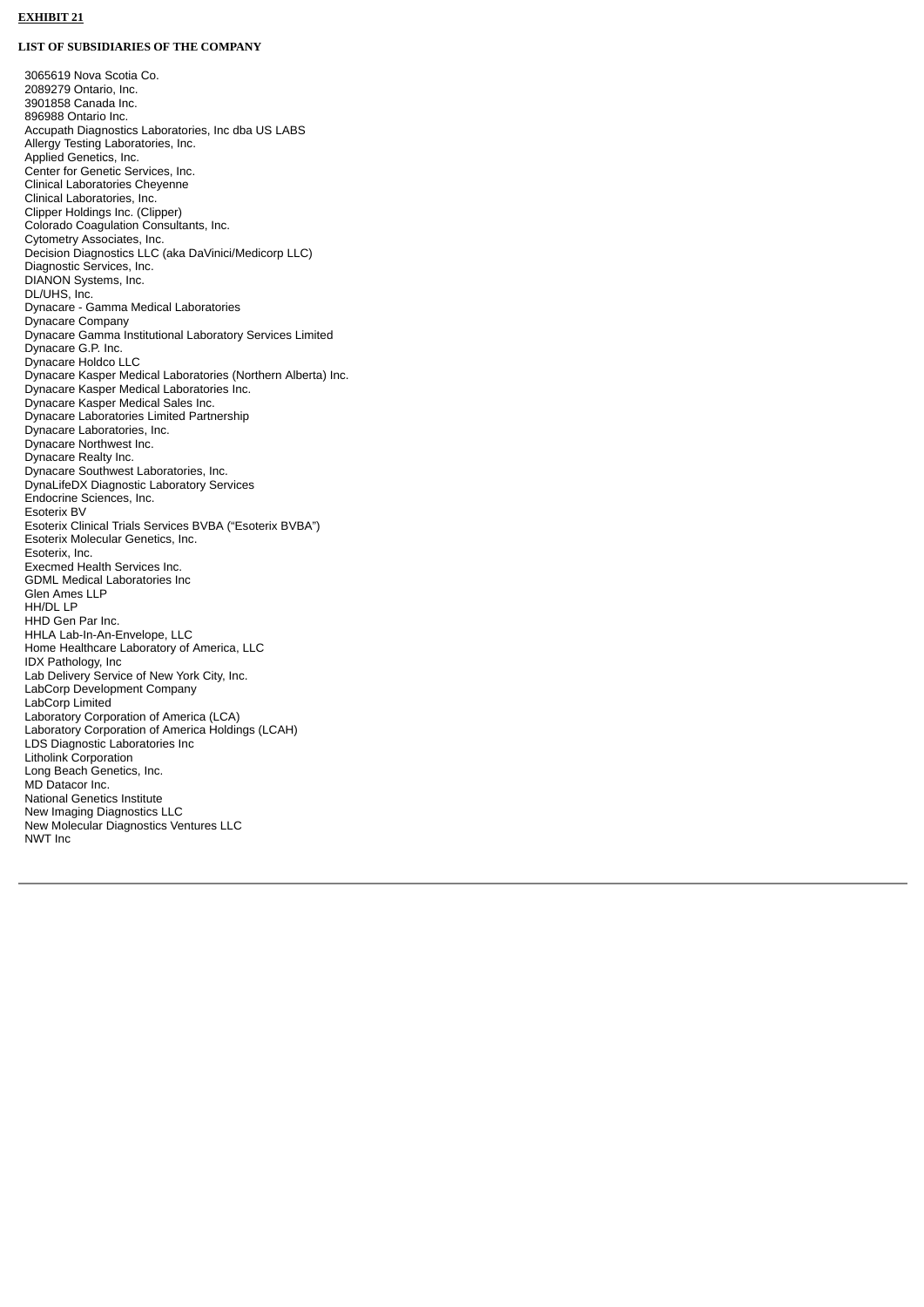PA Labs Inc. Path Lab Holdings, Inc. Path Lab, Inc. d/b/a LabCorp Persys Technology Inc. Protedyne Corporation Protedyne Europe Gmbh Protedyne Ltd. RD Belenger & Associates Ltd. - 70% ownership by Dynacare-Gamma SW/DL LP Tandem Labs The Esoterix Center for Clinical Trials, Inc. The Esoterix Center for Infectious Disease, Inc. UHS/DL, LP United/Dynacare LLC US Labs Fountain Valley Inc. US Labs, Inc. US Pathology Labs, Inc. Viro-Med Laboratories, Inc.

# **Dynacare non-operating entities identified subsequent to the acquisition of Dynacare Inc. on July 25,**

**2002** 1004679 Ontario Limited 3024539 Nova Scotia Company 563911 Ontario Limited 591893 Alberta Ltd. 794475 Ontario Inc. 829318 Ontario Limited 854512 Ontario Limited 879606 Ontario Limited 900747 Ontario Ltd. 925893 Ontario Limited 942487 Ontario Ltd. 942489 Ontario Ltd. 942491 Ontario Limited 942492 Ontario Ltd. 947342 Ontario Ltd. 949235 Ontario Ltd. 958069 Ontario Inc. 977681 Ontario Inc. 978550 Ontario Ltd. 978551 Ontario Ltd. Amherstview Medical Centre Developments Inc. DHG Place Du Centre Clinique Dynacare Canada Inc. Dynacare International Inc. Dynacare US Financing LLC Glen Davis Equities Ltd. L.R.C. Management Service Inc. Lawrence-Curlew Medical Centre Inc. Roselat Developments Limited St. Joseph's Health Centre Stockwin Corporation Ltd. Thistle Place Care Corp. Toronto Argyro Medical Laboratories Ltd. Woodstock Medical Arts Building Inc.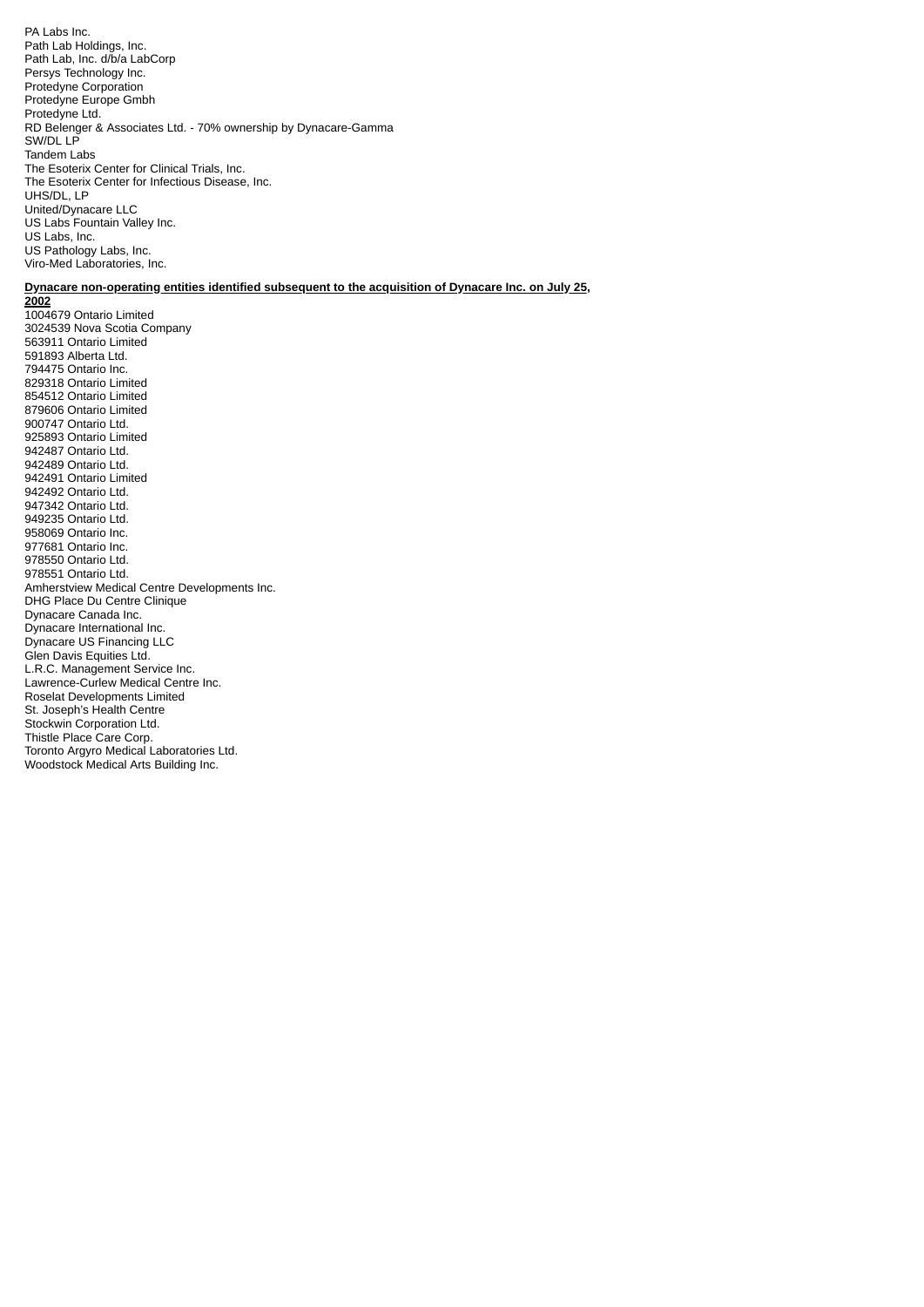# CONSENT OF INDEPENDENT REGISTERED PUBLIC ACCOUNTING FIRM

We hereby consent to the incorporation by reference in the Registration Statements on Form S-3 (No. 333-7 1896), Form S-3ASR (No. 333-155974) and Forms S-8 (No. 33-43006, No. 33-55065, No. 333-39735, No. 333-94329, No. 333- 115905, No. 333-102602, No. 333-90764, No. 333-97745 and No. 333-150704) of Laboratory Corporation of America Holdings of our report dated February 25, 2009, relating to the financial statements, financial statement schedule and the effectiveness of internal control over financial reporting, which appears in this Form 10-K.

PricewaterhouseCoopers LLP

Greensboro, North Carolina February 25, 2009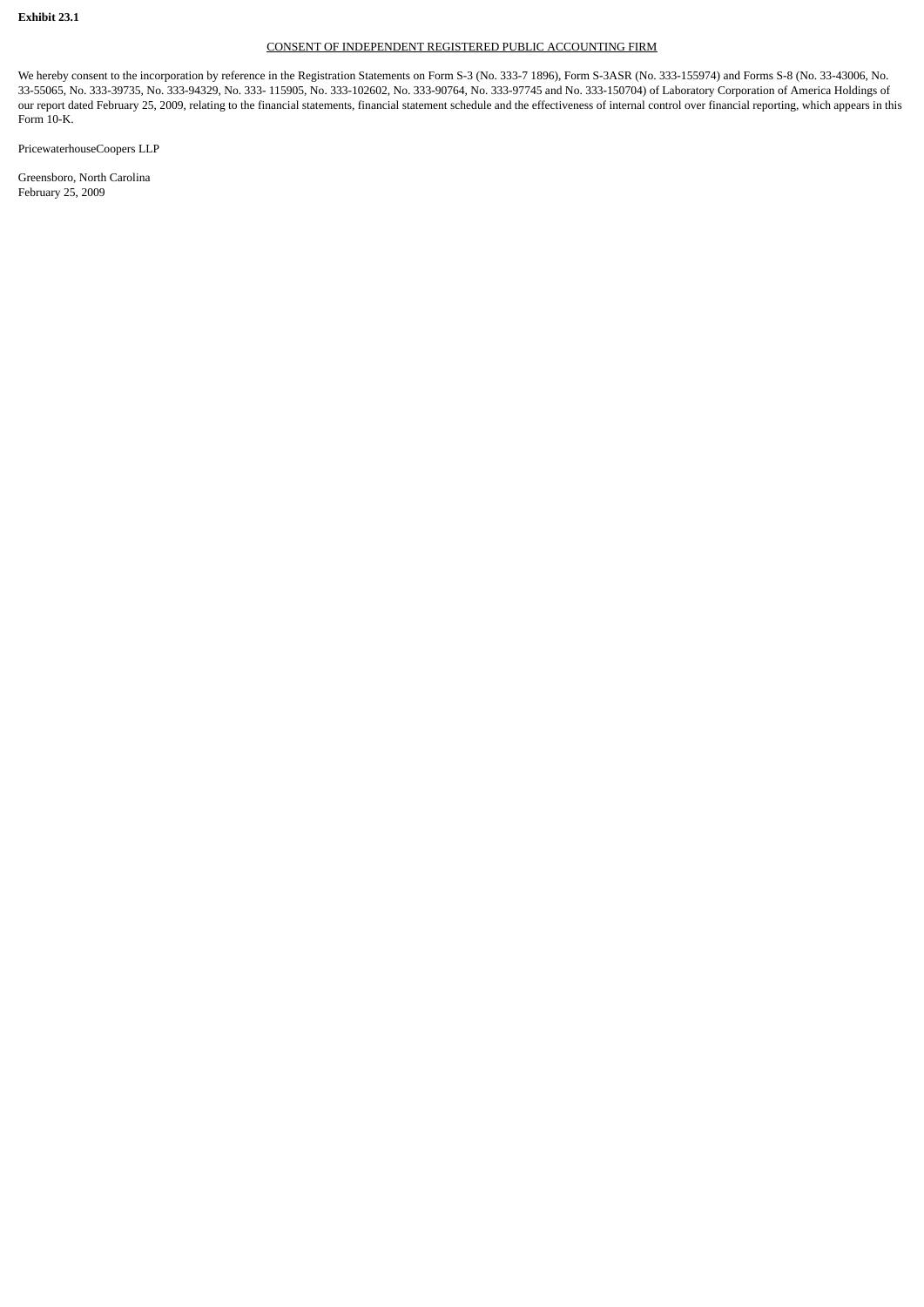#### **Exhibit 24.1**

## POWER OF ATTORNEY

KNOWN ALL MEN BY THESE PRESENTS, that the undersigned hereby constitutes and appoints F. Samuel Eberts III his true and lawful attorney-in-fact and agent, with full power of substitution, for him and in his name, place and stead, in any and all capacities, in connection with the Laboratory Corporation of America Holdings (the "Corporation") Annual Report<br>on Form 10-K for the year ended Dece therewith, including this power of attorney, with the Securities and Exchange Commission and any applicable securities exchange or securities self-regulatory body, granting unto said<br>attorneys-in-fact and agents, each acti

IN WITNESS WHEREOF, the undersigned has signed these presents this 18th day of February, 2009.

By: /s/ THOMAS P. MAC MAHON Thomas P. Mac Mahon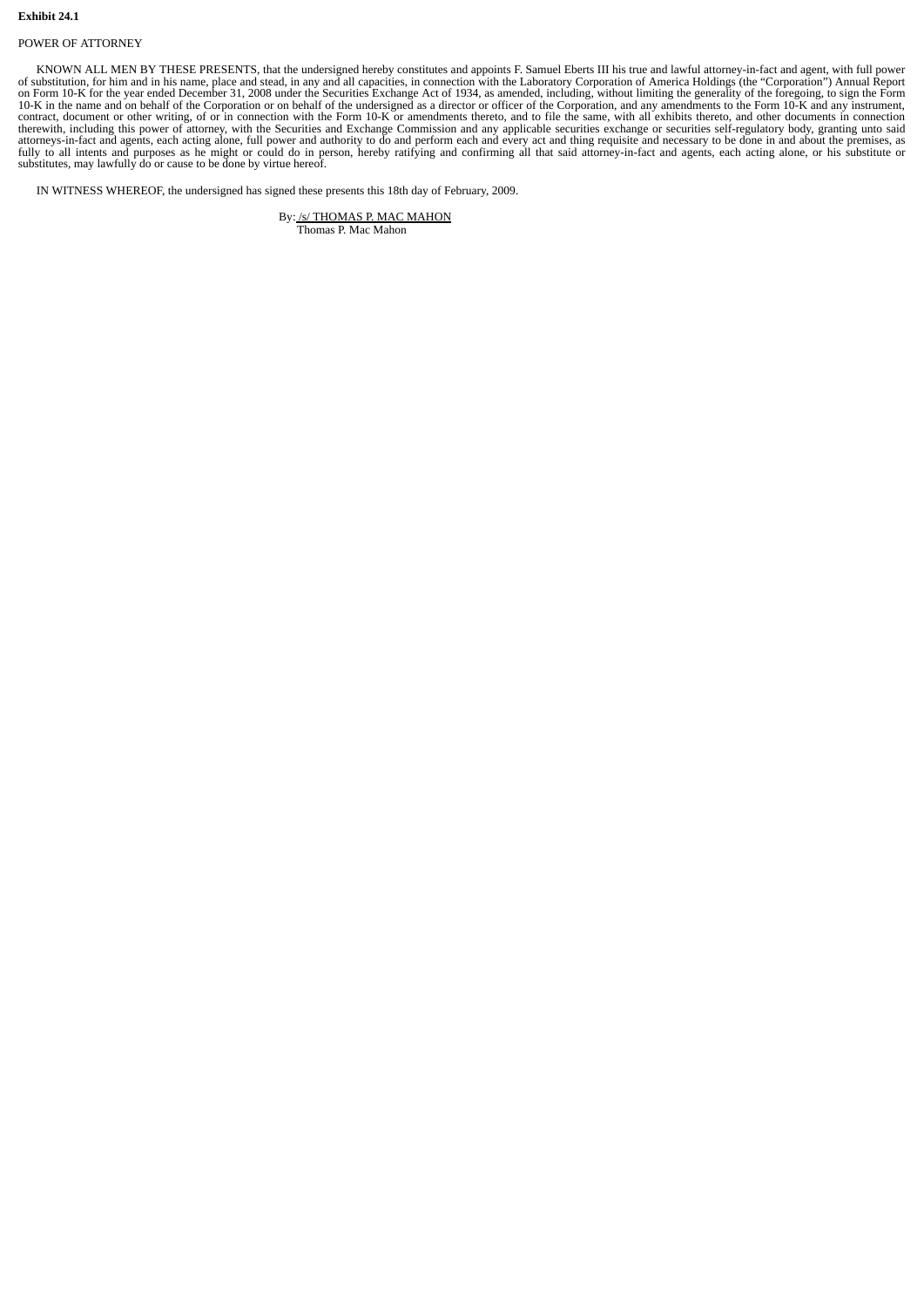KNOWN ALL MEN BY THESE PRESENTS, that the undersigned hereby constitutes and appoints F. Samuel Eberts III her true and lawful attorney-in-fact and agent, with full power of substitution, for her and in her name, place and therewith, including this power of attorney, with the Securities and Exchange Commission and any applicable securities exchange or securities self-regulatory body, granting unto said attorneys-in-fact and agents, each acting alone, full power and authority to do and perform each and every act and thing requisite and necessary to be done in and about the premises, as<br>fully to all intents and purposes as

IN WITNESS WHEREOF, the undersigned has signed these presents this 18th day of February, 2009.

By: /s/ KERRII B. ANDERSON Kerrii B. Anderson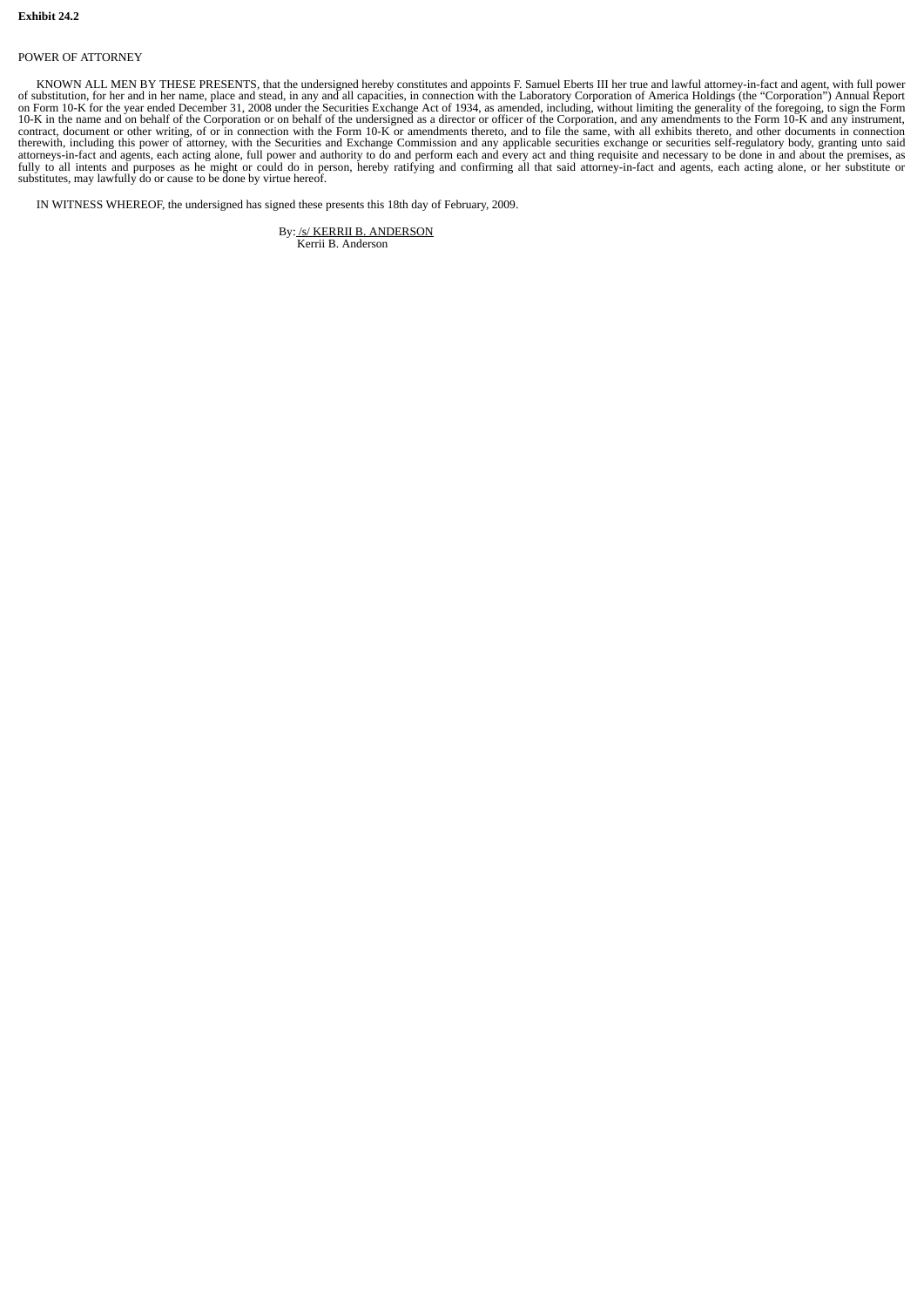KNOWN ALL MEN BY THESE PRESENTS, that the undersigned hereby constitutes and appoints F. Samuel Eberts III his true and lawful attorney-in-fact and agent, with full power of substitution, for him and in his name, place and therewith, including this power of attorney, with the Securities and Exchange Commission and any applicable securities exchange or securities self-regulatory body, granting unto said attorneys-in-fact and agents, each acting alone, full power and authority to do and perform each and every act and thing requisite and necessary to be done in and about the premises, as<br>fully to all intents and purposes as

IN WITNESS WHEREOF, the undersigned has signed these presents this 18th day of February, 2009.

By: /s/ JEAN-LUC BELINGARD Jean-Luc Belingard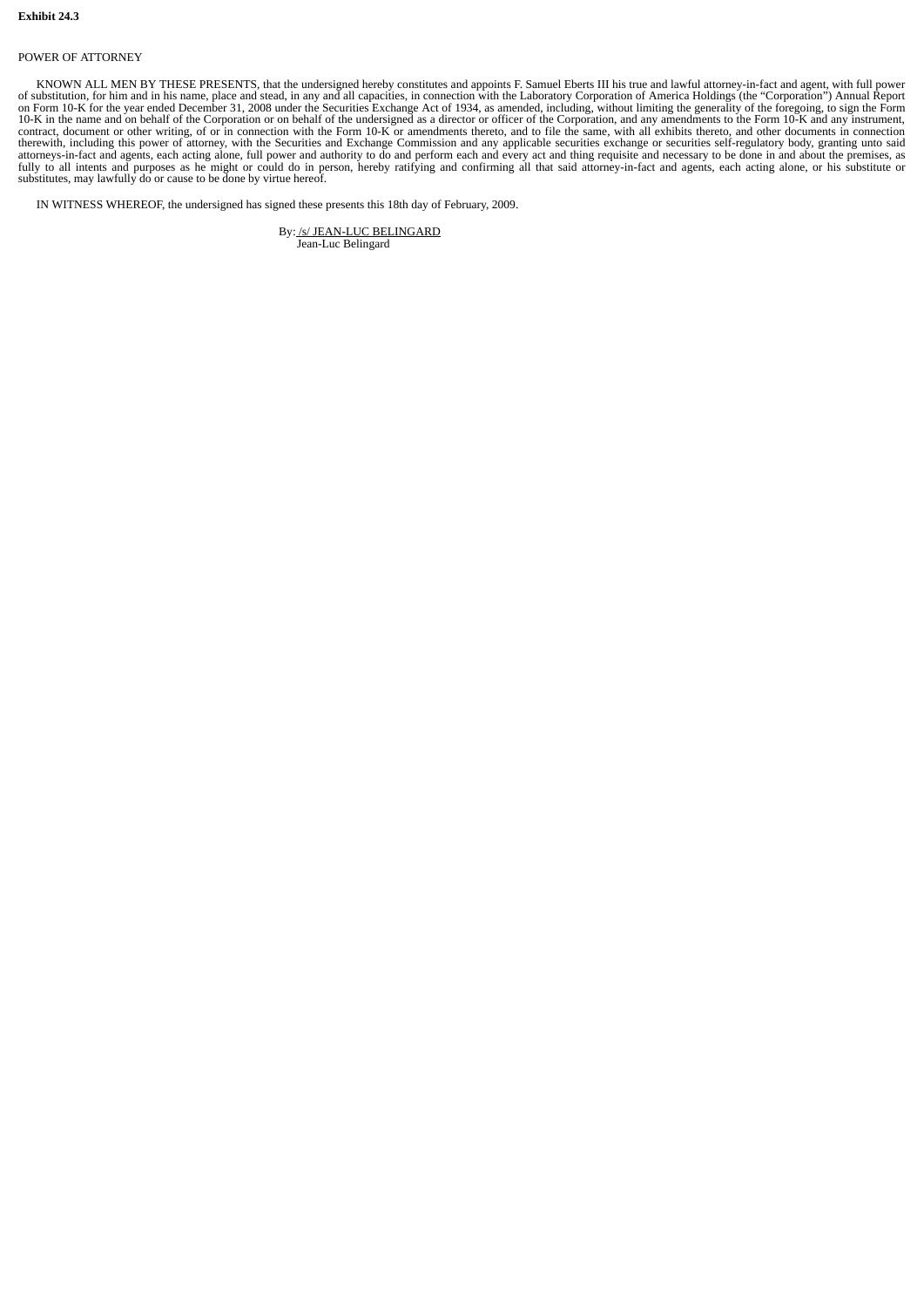KNOWN ALL MEN BY THESE PRESENTS, that the undersigned hereby constitutes and appoints F. Samuel Eberts III her true and lawful attorney-in-fact and agent, with full power of substitution, for her and in her name, place and therewith, including this power of attorney, with the Securities and Exchange Commission and any applicable securities exchange or securities self-regulatory body, granting unto said attorneys-in-fact and agents, each acting alone, full power and authority to do and perform each and every act and thing requisite and necessary to be done in and about the premises, as<br>fully to all intents and purposes as

IN WITNESS WHEREOF, the undersigned has signed these presents this 18th day of February, 2009.

By: /s/ WENDY E. LANE Wendy E. Lane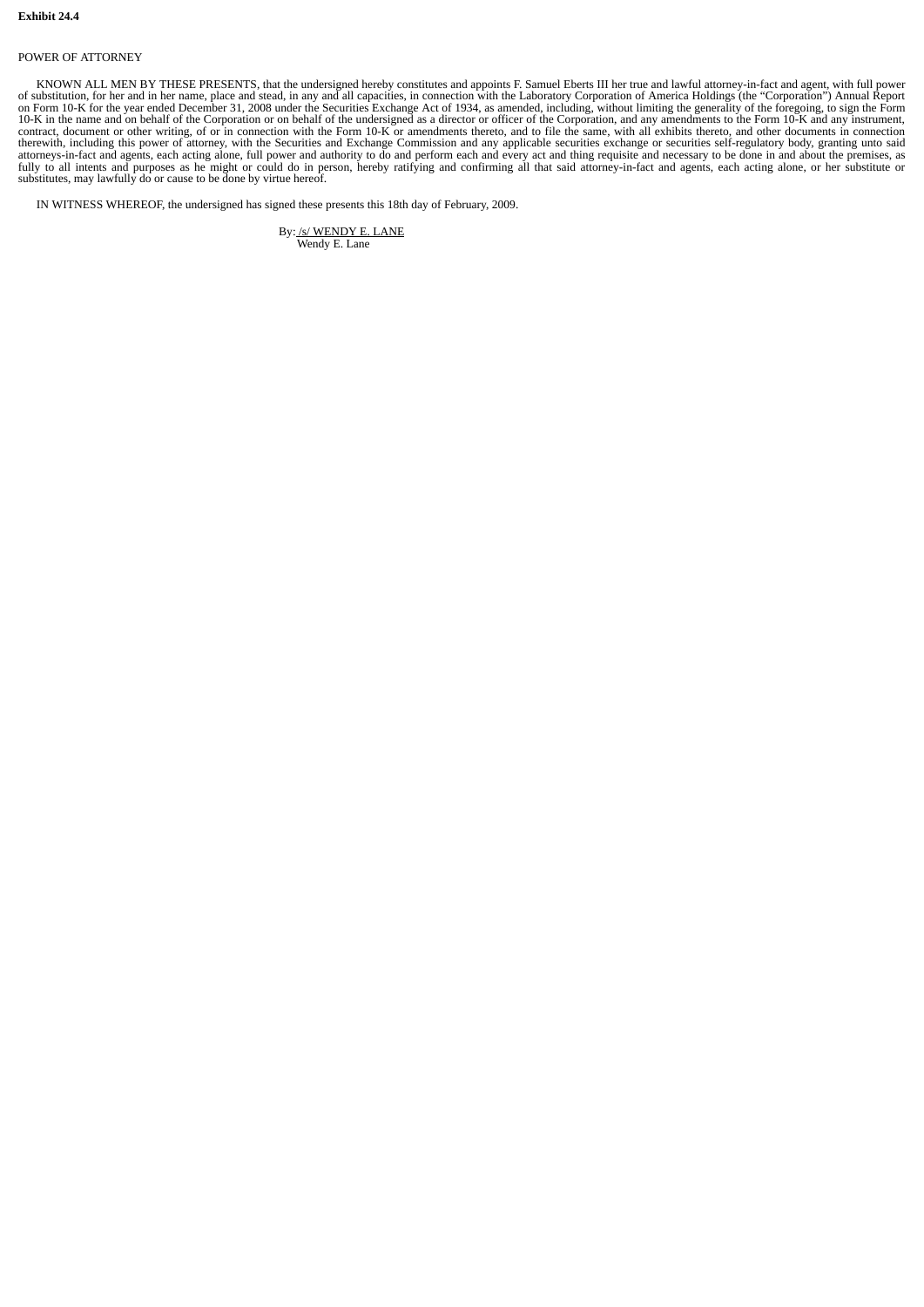KNOWN ALL MEN BY THESE PRESENTS, that the undersigned hereby constitutes and appoints F. Samuel Eberts III his true and lawful attorney-in-fact and agent, with full power of substitution, for him and in his name, place and therewith, including this power of attorney, with the Securities and Exchange Commission and any applicable securities exchange or securities self-regulatory body, granting unto said attorneys-in-fact and agents, each acting alone, full power and authority to do and perform each and every act and thing requisite and necessary to be done in and about the premises, as<br>fully to all intents and purposes as

IN WITNESS WHEREOF, the undersigned has signed these presents this 18th day of February, 2009.

By: /s/ ROBERT E. MITTELSTAEDT, JR. Robert E. Mittelstaedt, Jr.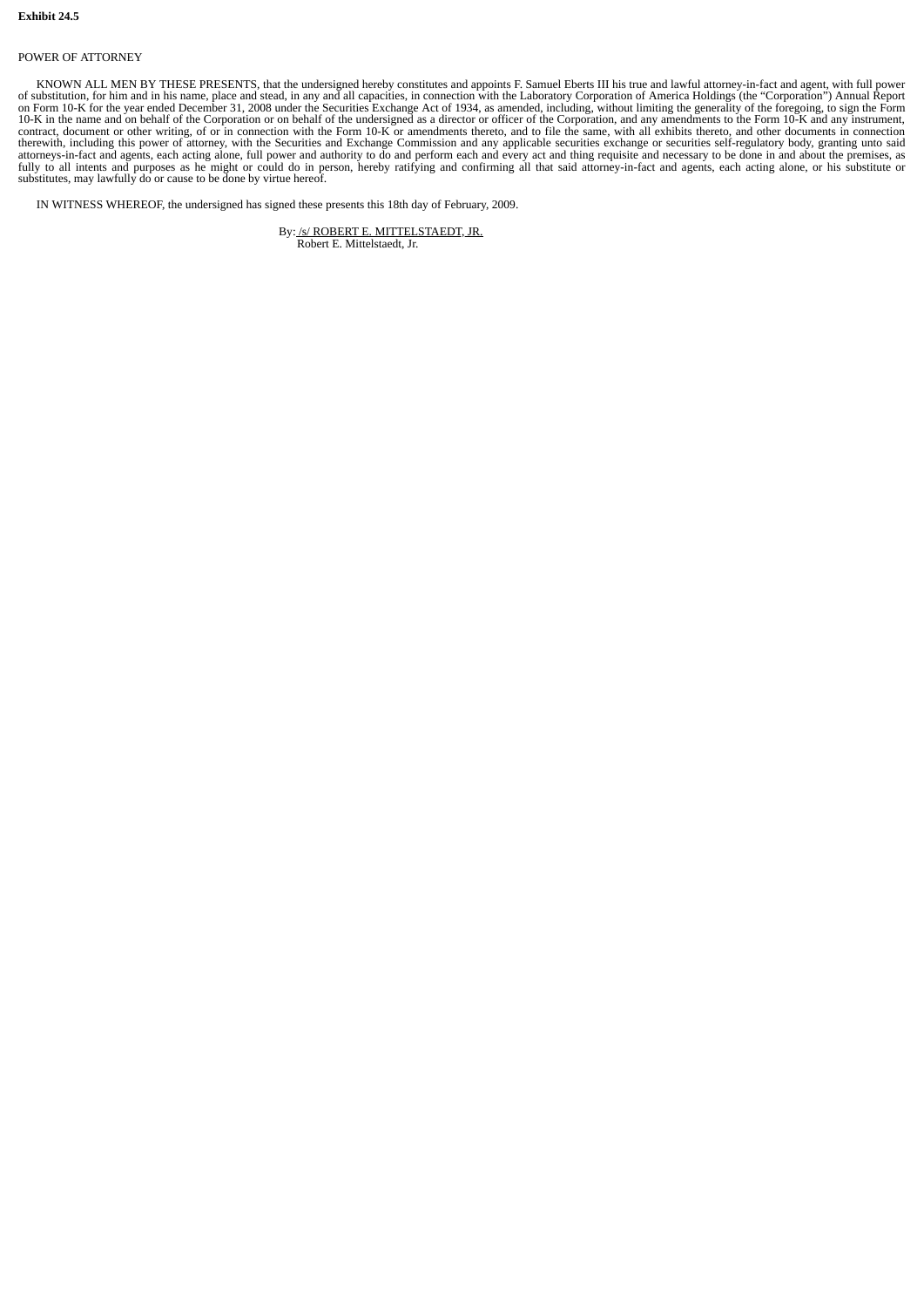KNOWN ALL MEN BY THESE PRESENTS, that the undersigned hereby constitutes and appoints F. Samuel Eberts III his true and lawful attorney-in-fact and agent, with full power of substitution, for him and in his name, place and therewith, including this power of attorney, with the Securities and Exchange Commission and any applicable securities exchange or securities self-regulatory body, granting unto said attorneys-in-fact and agents, each acting alone, full power and authority to do and perform each and every act and thing requisite and necessary to be done in and about the premises, as<br>fully to all intents and purposes as

IN WITNESS WHEREOF, the undersigned has signed these presents this 18th day of February, 2009.

By: /s/ ARTHUR H. RUBENSTEIN Arthur H. Rubenstein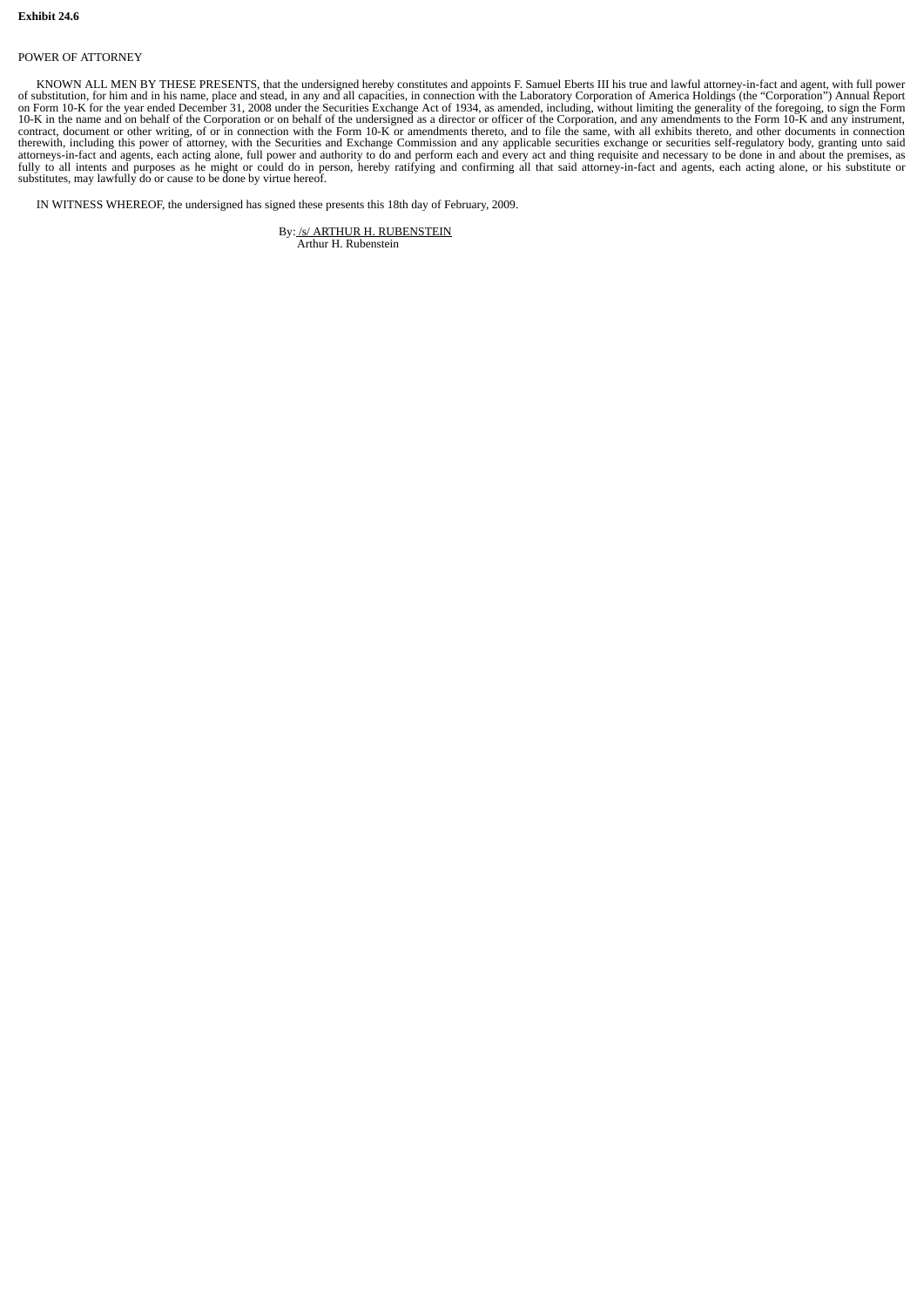KNOWN ALL MEN BY THESE PRESENTS, that the undersigned hereby constitutes and appoints F. Samuel Eberts III his true and lawful attorney-in-fact and agent, with full power of substitution, for him and in his name, place and therewith, including this power of attorney, with the Securities and Exchange Commission and any applicable securities exchange or securities self-regulatory body, granting unto said attorneys-in-fact and agents, each acting alone, full power and authority to do and perform each and every act and thing requisite and necessary to be done in and about the premises, as<br>fully to all intents and purposes as

IN WITNESS WHEREOF, the undersigned has signed these presents this 18th day of February, 2009.

By: /s/ M. KEITH WEIKEL M. Keith Weikel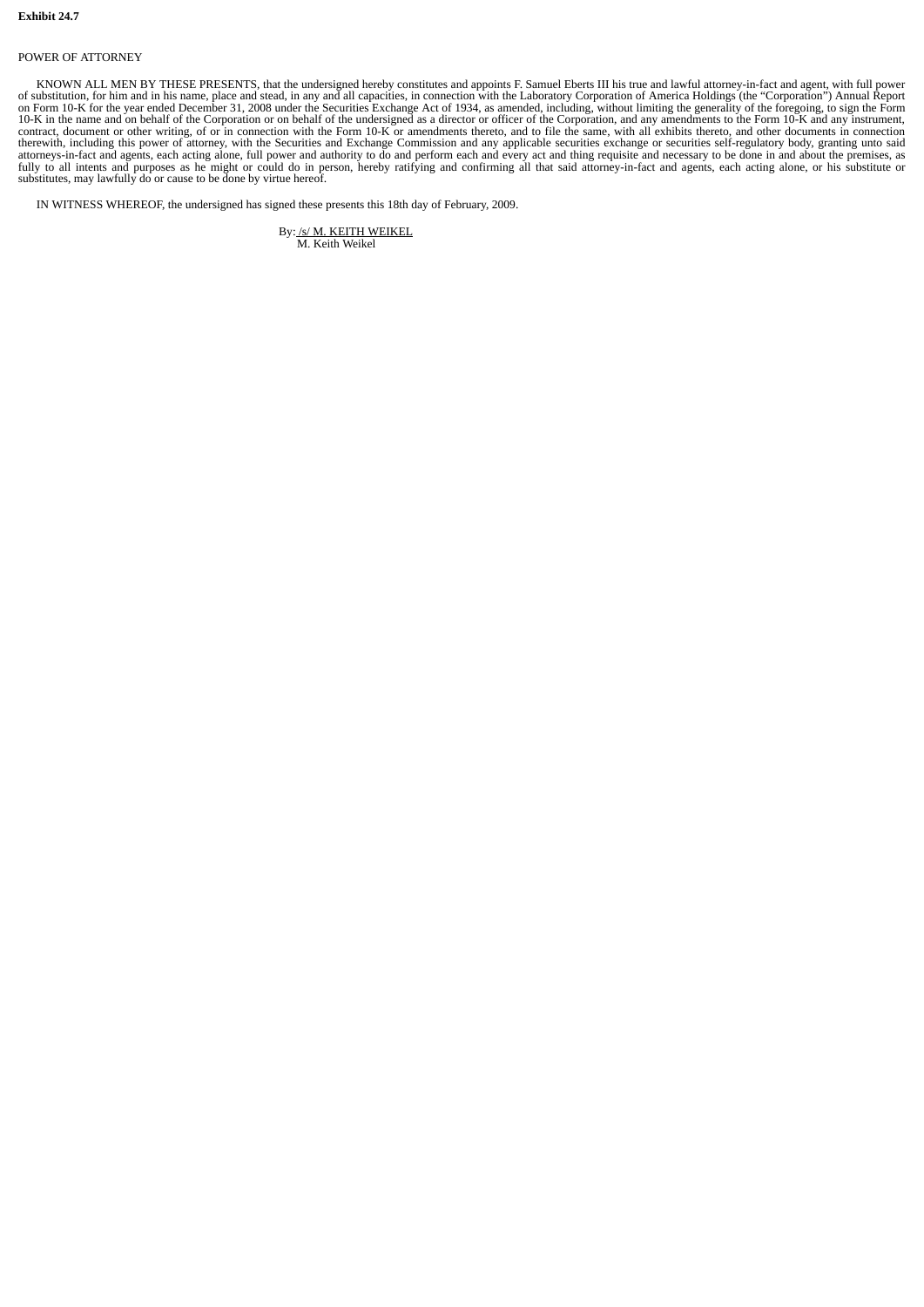KNOWN ALL MEN BY THESE PRESENTS, that the undersigned hereby constitutes and appoints F. Samuel Eberts III his true and lawful attorney-in-fact and agent, with full power of substitution, for him and in his name, place and therewith, including this power of attorney, with the Securities and Exchange Commission and any applicable securities exchange or securities self-regulatory body, granting unto said attorneys-in-fact and agents, each acting alone, full power and authority to do and perform each and every act and thing requisite and necessary to be done in and about the premises, as<br>fully to all intents and purposes as

IN WITNESS WHEREOF, the undersigned has signed these presents this 18th day of February, 2009.

By: /s/ R. SANDERS WILLIAMS, M.D. R. Sanders Williams, M.D.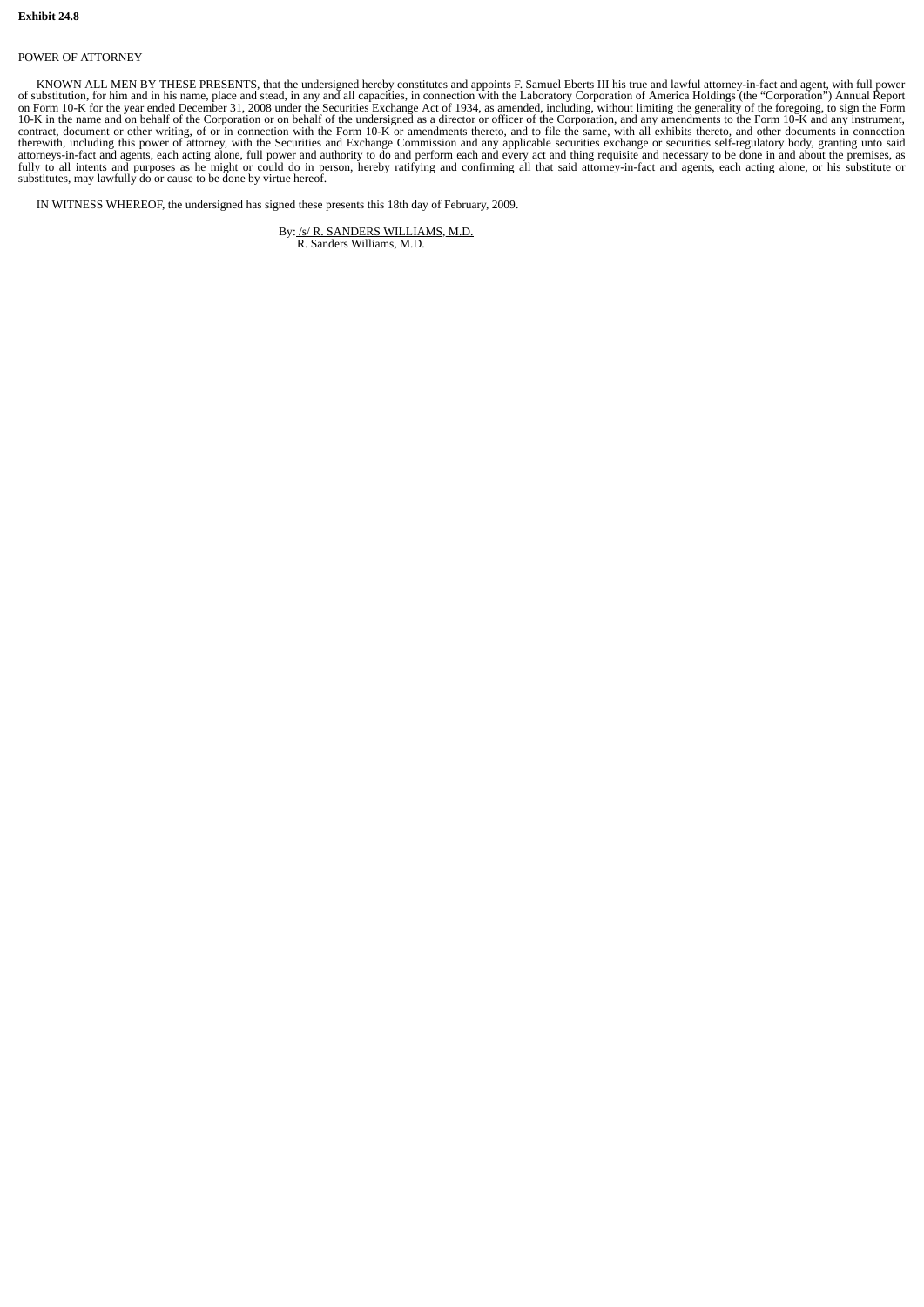KNOWN ALL MEN BY THESE PRESENTS, that the undersigned hereby constitutes and appoints F. Samuel Eberts III his true and lawful attorney-in-fact and agent, with full power of substitution, for him and in his name, place and therewith, including this power of attorney, with the Securities and Exchange Commission and any applicable securities exchange or securities self-regulatory body, granting unto said attorneys-in-fact and agents, each acting alone, full power and authority to do and perform each and every act and thing requisite and necessary to be done in and about the premises, as<br>fully to all intents and purposes as

IN WITNESS WHEREOF, the undersigned has signed these presents this 18th day of February, 2009.

By: /s/ BRADFORD T. SMITH Bradford T. Smith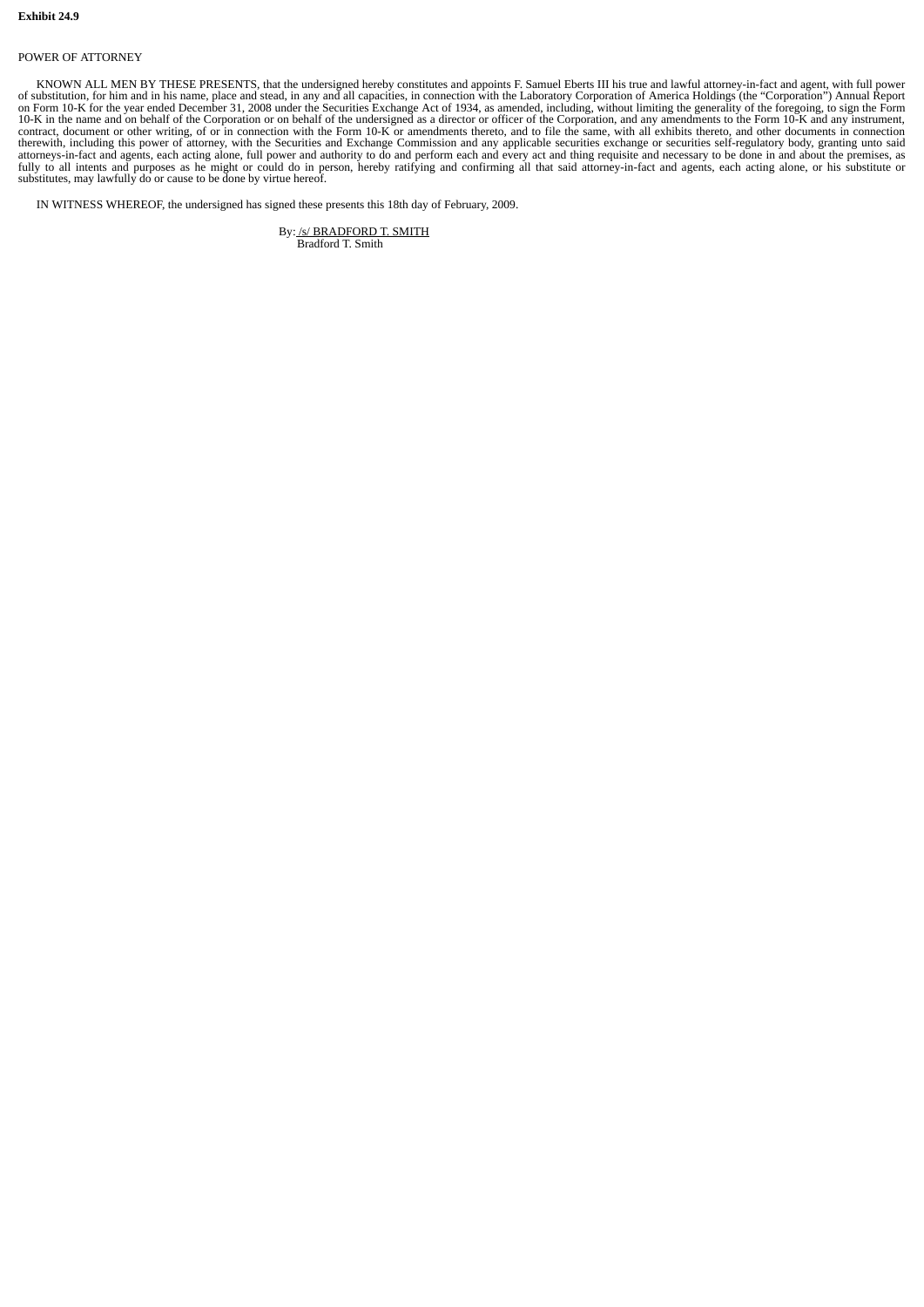# **Exhibit 31.1**

Certification

I, David P. King, certify that:

1. I have reviewed this annual report on Form 10-K of Laboratory Corporation of America Holdings;

2. Based on my knowledge, this report does not contain any untrue statement of a material fact or omit to state a material fact necessary to make the statements made, in<br>light of the circumstances under which such statemen

3. Based on my knowledge, the financial statements, and other financial information included in this report, fairly present in all material respects the financial condition, results of operations and cash flows of the registrant as of, and for, the periods presented in this report;

4. The registrant's other certifying officer and I are responsible for establishing and maintaining disclosure controls and procedures (as defined in Exchange Act Rules 13a-15(e) and 15d-15(e)) and internal control over financial reporting (as defined in Exchange Act Rule 13a-15(f) and 15d-15(f)) for the registrant and have:

a) designed such disclosure controls and procedures, or caused such disclosure controls and procedures to be designed under our supervision, to ensure that material information relating to the registrant, including its consolidated subsidiaries, is made known to us by others within those entities, particularly during the period in which this report is being prepared;

b) designed such internal control over financial reporting, or caused such internal control over financial reporting to be designed under our supervision, to provide<br>reasonable assurance regarding the reliability of financ accepted accounting principles;

c) evaluated the effectiveness of the registrant's disclosure controls and procedures and presented in this report our conclusions about the effectiveness of the disclosure controls and procedures, as of the end of the period covered by this report based on such evaluation; and

d) disclosed in this report any change in the registrant's internal control over financial reporting that occurred during the registrant's most recent fiscal quarter (the registrant's fourth fiscal quarter in the case of an annual report) that has materially affected, or is reasonably likely to materially affect, the registrant's internal control over financial reporting; and

5. The registrant's other certifying officer and I have disclosed, based on our most recent evaluation of internal control over financial reporting, to the registrant's auditors and the audit committee of the registrant's board of directors (or persons performing the equivalent functions):

a) all significant deficiencies and material weaknesses in the design or operation of internal control over financial reporting which are reasonably likely to adversely affect the registrant's ability to record, process, summarize and report financial information; and

b) any fraud, whether or not material, that involves management or other employees who have a significant role in the registrant's internal control over financial reporting.

Date: February 24, 2009

By: /s/ DAVID P. KING David P. King Chief Executive Officer (Principal Executive Officer)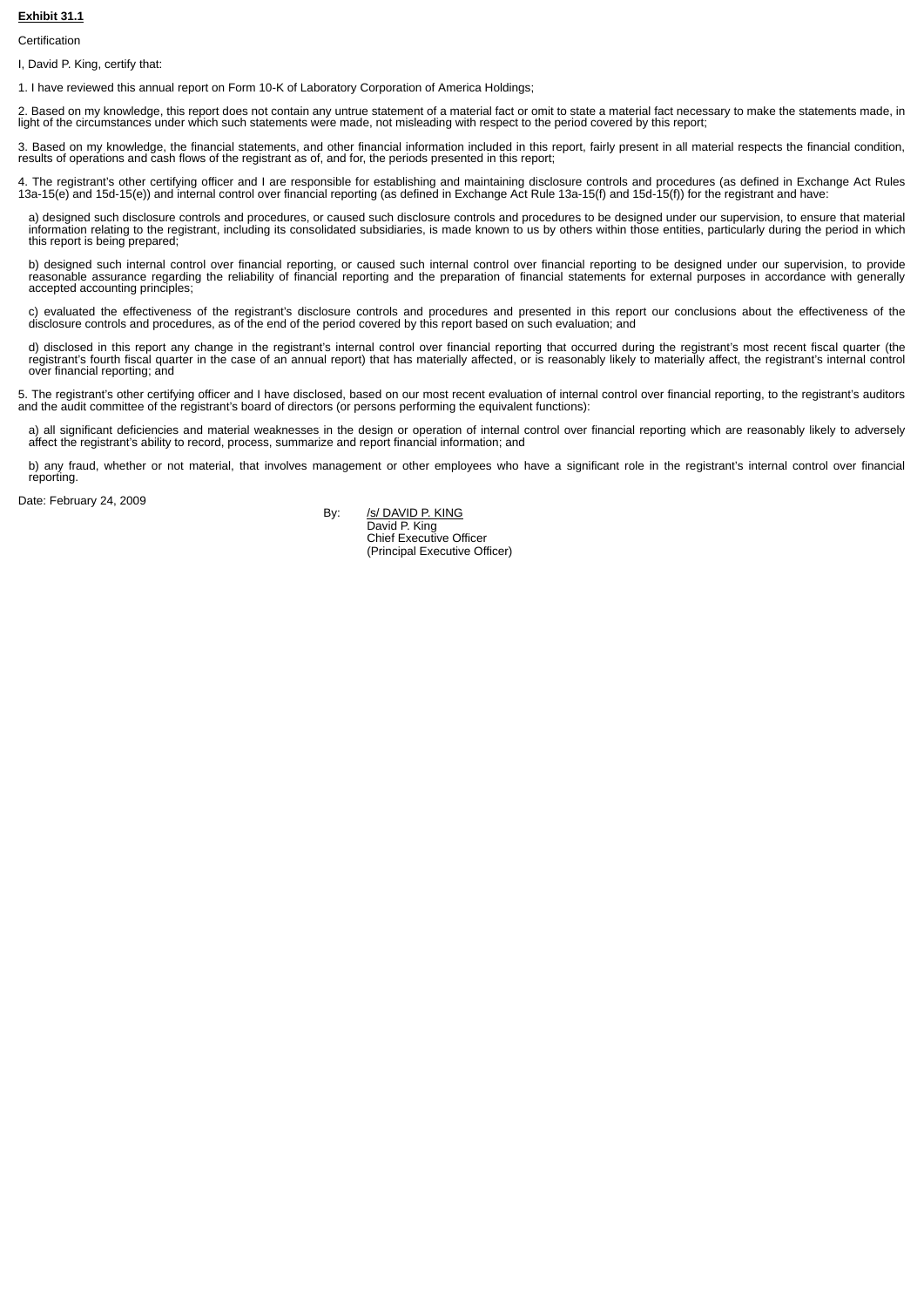# **Exhibit 31.2**

Certification

I, William B. Hayes, certify that:

1. I have reviewed this annual report on Form 10-K of Laboratory Corporation of America Holdings;

2. Based on my knowledge, this report does not contain any untrue statement of a material fact or omit to state a material fact necessary to make the statements made, in<br>light of the circumstances under which such statemen

3. Based on my knowledge, the financial statements, and other financial information included in this report, fairly present in all material respects the financial condition, results of operations and cash flows of the registrant as of, and for, the periods presented in this report;

4. The registrant's other certifying officer and I are responsible for establishing and maintaining disclosure controls and procedures (as defined in Exchange Act Rules 13a-15(e) and 15d-15(e)) and internal control over financial reporting (as defined in Exchange Act Rule 13a-15(f) and 15d-15(f)) for the registrant and have:

a) designed such disclosure controls and procedures, or caused such disclosure controls and procedures to be designed under our supervision, to ensure that material information relating to the registrant, including its consolidated subsidiaries, is made known to us by others within those entities, particularly during the period in which this report is being prepared;

b) designed such internal control over financial reporting, or caused such internal control over financial reporting to be designed under our supervision, to provide<br>reasonable assurance regarding the reliability of financ accepted accounting principles;

c) evaluated the effectiveness of the registrant's disclosure controls and procedures and presented in this report our conclusions about the effectiveness of the disclosure controls and procedures, as of the end of the period covered by this report based on such evaluation; and

d) disclosed in this report any change in the registrant's internal control over financial reporting that occurred during the registrant's most recent fiscal quarter (the registrant's fourth fiscal quarter in the case of an annual report) that has materially affected, or is reasonably likely to materially affect, the registrant's internal control over financial reporting; and

5. The registrant's other certifying officer and I have disclosed, based on our most recent evaluation of internal control over financial reporting, to the registrant's auditors and the audit committee of the registrant's board of directors (or persons performing the equivalent functions):

a) all significant deficiencies and material weaknesses in the design or operation of internal control over financial reporting which are reasonably likely to adversely affect the registrant's ability to record, process, summarize and report financial information; and

b) any fraud, whether or not material, that involves management or other employees who have a significant role in the registrant's internal control over financial reporting.

Date: February 24, 2009

By: /s/ WILLIAM B. HAYES William B. Hayes Chief Financial Officer (Principal Financial Officer)